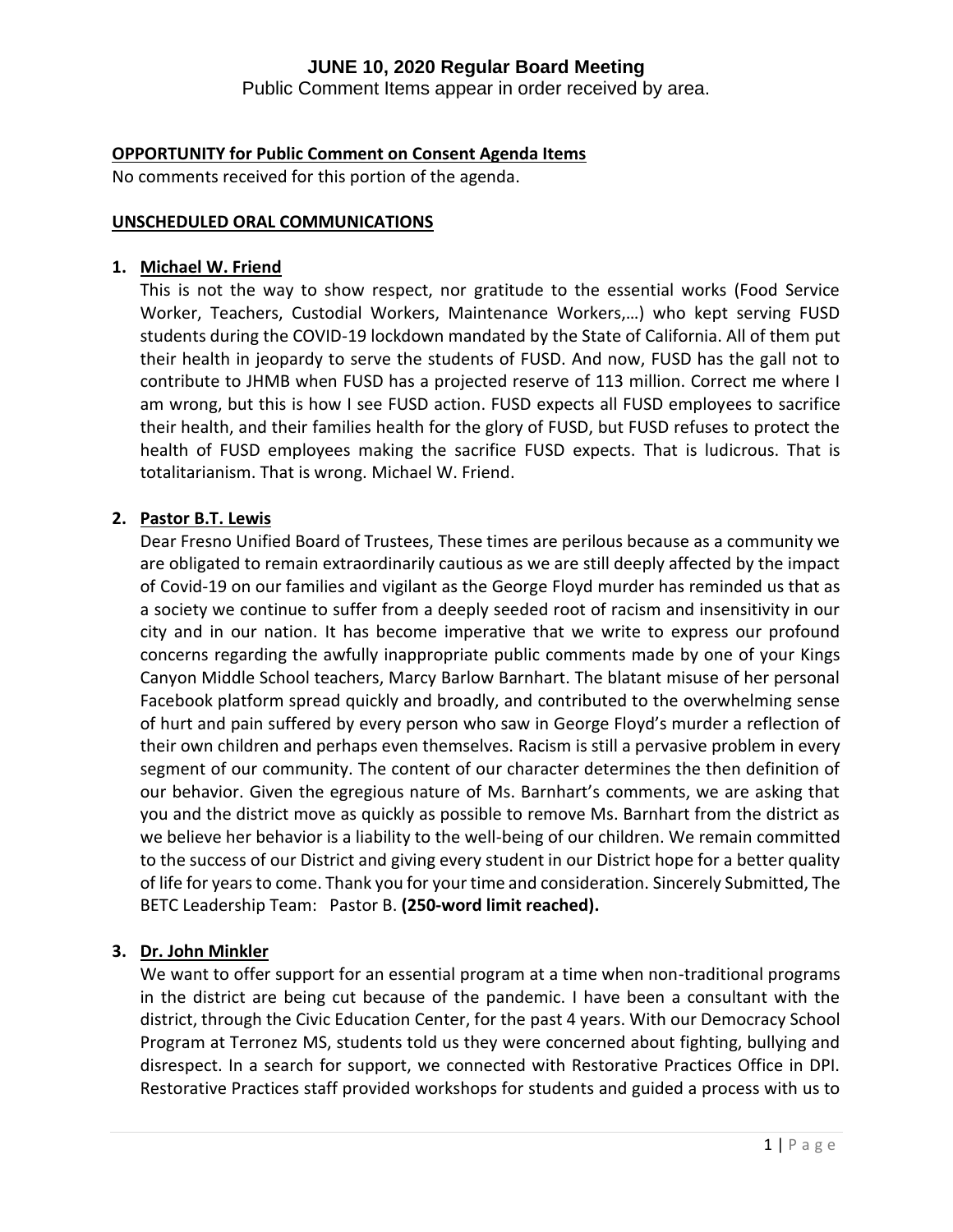Public Comment Items appear in order received by area.

create a plan for a Peacebridge mural, to be used by students in peer mediation of conflicts. Zerina Brown was wise enough to start a class this year on Restorative Practices. The mural is almost finished. You can see a video of Terronez students using the Peacebridge to solve a conflict, at [www.civicedcenter.org.](http://www.civicedcenter.org/) With the current racial protests and trauma from COVID-19 and social distancing, students will need these skills more than ever. I urge you to support the Restorative Practices program. Dr. John Minkler, Dr. Stephen Morris, Clinay Wills, Civic Education Center.

# **4. Alex Villar**

I would like to show my support for Restorafive Practice Counselors. The RSCP we had on our school site was awesome and had alot of knowledge. They are essential in providing social emotional support to our FUSD students. They are available to listen and provide hope to our students.

# **5. Andrea Dinosaur**

When I was in the 8th grade I had a big decision to make, either go to Yosemite high school in Oakhurst or find a school in Fresno/Clovis to attend. After seeing the hardships my sister faced while attending YHS due to ignorance and racism, I knew it was not a school for me to attend. I looked at Clovis high schools but, when I saw the campus I knew I just didn't fit into the sea of white. Luckily, University High School had just opened up and I was accepted to be apart of their second school year. I love that school. It saved my life. That may sound dramatic but, after attending a Clovis high summer school course (to get ahead not to retake a course), I knew deep down in my bones that University High School truly saved my life. The bullying I received in the two months I attended a history class at a Clovis HS were some of the most miserable months I've had. To further the pain of being bullied, I knew, even as a teenager with an undeveloped brain, that I couldn't go to anyone. School teachers and faculty upheld and even encouraged racism. If I were to vocalize my concerns I would have been demonized. So, I kept my head down. I vowed I would never return or support Clovis in anyway after that. Their true colors had been shown and it was clear that white is the only color they use **(250 word limit reached)**.

# **B. CONFERENCE/DISCUSSION AGENDA**

# **B-31**, **HOLD Public Hearing, DISCUSS and ADOPT Fresno Unified School District's 2020/21 Proposed Budget, Education Protection Account and ADOPT the COVID-19 Operations Written Report**

# **1. Tim Haydock**

Hello, I have a child in FUSD and work with teens and young people across the city. There are many barriers to equitable and good education in Fresno, but none has a more lasting negative impact on our students of color, especially Black students than the continued presence of FPD SROs on campus. Please end this practice and reinvest those dollars into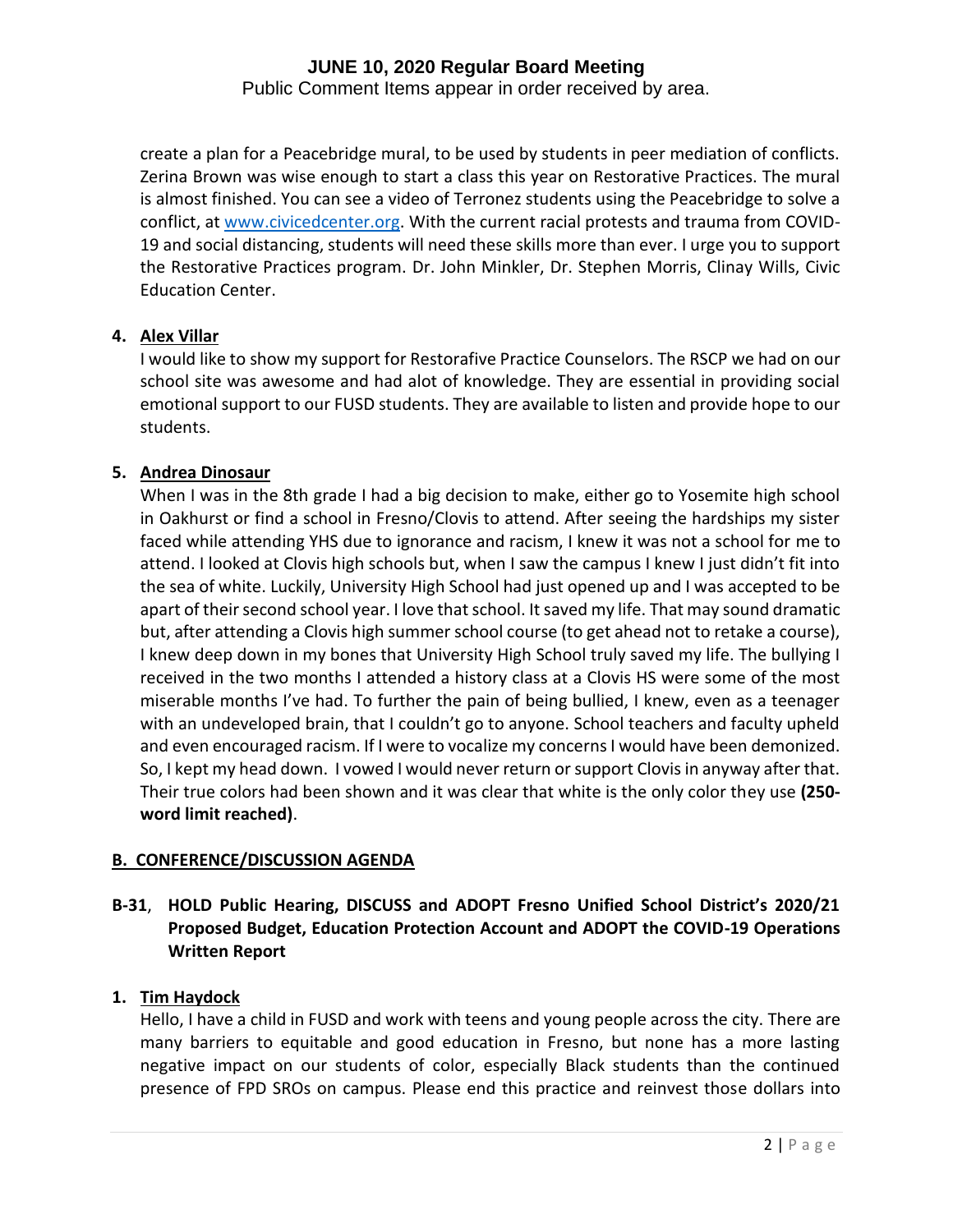Public Comment Items appear in order received by area.

measures that actually create safe and healthy environments, such as counselors and more resources for students. This is the least a school district can do to ensure student safety and success. -- Tim Haydock, 626-375-6513[, t.e.haydock@gmail.com](mailto:t.e.haydock@gmail.com)

# **2. Sara Ingles**

As the SLP Union rep, I demand they preserve the healthcare reserves, suspend any trigger language that increases premiums and/or reduces healthcare coverage, and add additional sick days for employees as we attempt to re-open schools. A pandemic is NOT the time to cut healthcare for your workers.

# **3. Erin Holland**

My name is Erin Holland and I am an Elementary School Teacher. I propose for the 20-21 budget that FUSD use money from the reserve of \$113 million. I further recommend preserving the healthcare reserves, suspend any trigger language that increases premiums and/or reduces healthcare coverage, and add additional sick days for employees as we attempt to re-open schools. Schools should have adequate resources for social emotional support for students and plenty of sanitizaiton supplies as well. Please use the FUSD reserves and save our healthcare. We have earned our benefits and work hard for them. Sincerely, Erin Holland.

# **4. Susan Koontz**

Not only should you delay adding six new Designated Schools, but you should also get rid of ALL the Designated Schools. Data shows that the huge amount of money spent is not resulting in the student progress/achievement expected. Use that money to put into our health fund reserve.

# **5. Eileen Fisher**

I urge the Fresno Unified School Board to preserve the healthcare reserves, suspend any trigger language that increases premiums and/or reduces healthcare coverage. I also urge the board to show they care for all employees health by adding additional sick days for employees as we attempt to re-open schools. My appreciation to you all for working diligently to open our schools. Eileen Fisher, F.U.S.D. Certificated teacher.

# **6. Jami Tanimoto**

Good afternoon, I'm Jami Tanimoto FUSD 1st grade teacher - B-1 SCHOOL BUDGET. I am asking the board to consider preserving the healthcare reserves, suspend any trigger language that increases premiums and/or reduces healthcare coverage, and add additional sick days for employees as we attempt to re-open schools. Thank you for considering these items as you plan for 2020-21 school year. Jami Tanimoto.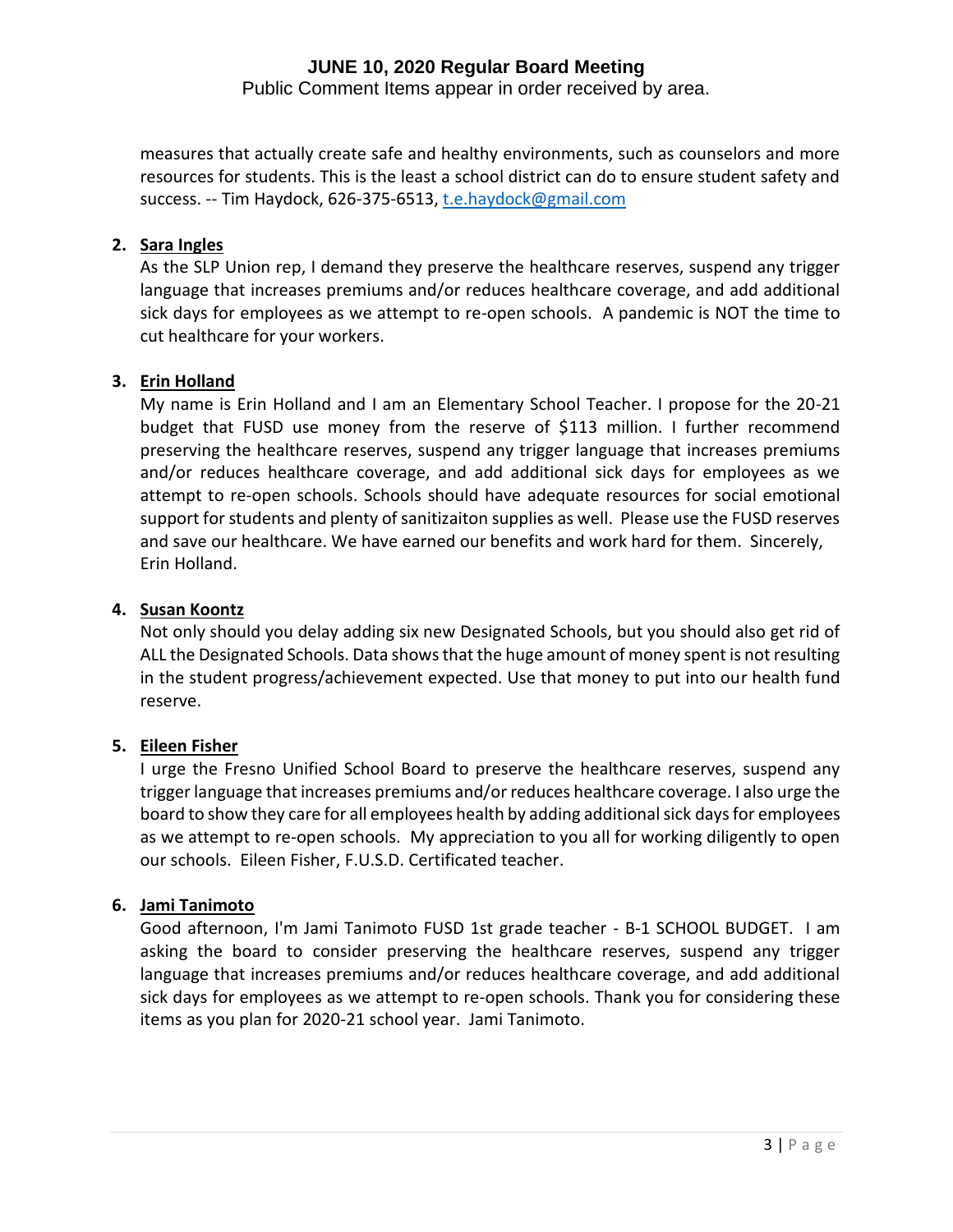Public Comment Items appear in order received by area.

# **7. Janna Hall**

As a Fresno Unified Certificated Teacher and member of the FTA, I am demanding that you do the following:

- Preserve healthcare reserves
- Suspend any trigger language that increases premiums and/or reduces healthcare coverage
- Add additional sick days for employees as we re-open schools

This can easily be accomplished by doing the following:

- Delaying the implementation of the 6 new Designated Schools and preserve the Designated Schools that already exist
- Sending 15% of TSA's to the classroom based on the needs of each school
- Using a portion of the \$113 Billion Dollar Reserve to make up the difference this would mean only using about \$5 million of the reserve and still preserving \$108 Billion in the reserve. After all, what other situation than this would demand use of some of the Reserve Fund.....this is exactly what the Reserve Fund should be used for (a worldwide pandemic is no-one's fault and therefore it only makes sense to use the Reserve Fund for just such a situation as this.....if there ever would be a situation to use a portion of the reserve, it is this situation.) There would be plenty left in this fund while preserving salary and benefits for ALL teachers and staff as it stands right now and is the right thing to do in this case.

Thank you, Janna Hall

# **8. Suzanne LaMontagne**

I beg of you to keep our healthcare benefits intact! In the midst of a pandemic with 90 new cases being diagnosed overnight, reopening of shops & schools, & a predicted resurgence in cases this fall - this is NOT the time to cut our healthcare!!! Returning to an 80/20 plan will negatively impact my family much more seriously than losing my designated overtime. As a teacher at a designated school, I would greatly prefer that the DS program be suspended until it is once again affordable. The pay cut will definitely hurt, however, I believe that without this urgent supply of funds to the budget, other things that are more crucial for teachers' livelihood will be lost. Otherwise cuts to our healthcare fund, cuts to student/teacher supports, furlough days, and layoffs will become an inevitability. Please look at the bigger picture!!! Suzanne LaMontagne.

# **9. Catherine Cossette – Voice Message (Transcribed)**

Hi, I am calling to comment on the school budget item, I believe is B31 for the upcoming school year, my name is Catherine Cossette, I am a teacher in the fresno unified, I am very concern about my health care being affected with the new budget, I'll like you to please sit down and talk with the teachers union. Thank you.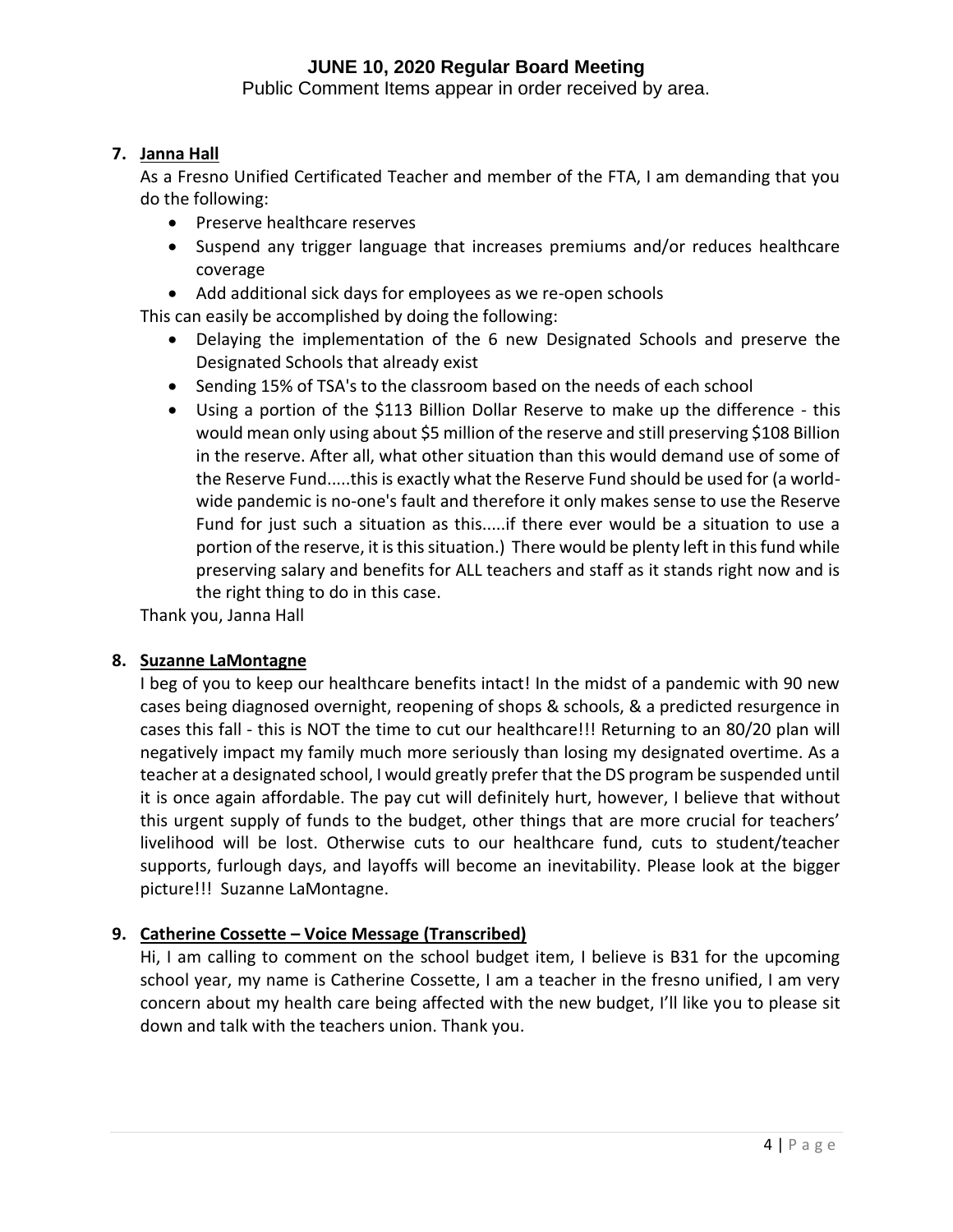Public Comment Items appear in order received by area.

# **10. Chris Finley**

Please support students and teachers and end designated schools and fund health care. It is your duty to serve the communities that depend on your vision and leadership. Today you must stand for those that are in need.

# **11. Crystal Arredondo**

I stand with FTA and we ask that these items be addressed and approved.

- 1) Use a small portion of the vast general fund reserve to help the healthcare fund keep up with the impending healthcare coverage costs.
- 2) Suspend any trigger language that would result in an automatic increase to healthcare premiums and/or healthcare coverage costs.
- 3) Increase the annual number of sick days for all FUSD employees.

Thank you, Crystal Rodriguez, FUSD Teacher

# **12. Kathy McDonell**

# Superintendent Nelson. Members of the Board

The proposal to institute "low impact" cuts/savings as outlined by FUSD is unconscionable. By merely delaying designating more schools, returning only 20% of TSAs to the classroom, even considering cuts to or rising costs of employee health care (IN THE MIDDLE OF A PANDEMIC!) and not touching one cent of the reserve, is NOT "low impact". It is not helping- -only hurting. The reserve is designed for a "rainy day". Ladies and gentlemen, to take slight liberties with a quote by Wilford Brimley's character in Absence of Malice: "The last time we had a (rainy day) like this, Noah built hisself a boat." I believed we had moved past the era of excluding teacher voices in major decisions. This unilateral move on the part of FUSD is certainly reason to believe we have not. I ask the Board not to adopt any of these weak, harmful measures and to listen to what FTA is proposing. Please, not only do the right thing- -don't do the wrong thing! https://www.youtube.com/watch?v=cvYj0qwt3ow

# **13. Yvonne Stout-Barrett**

I think we should stop designated schools! It has not increased numbers and is a huge waste of the budget! We teachers do not want our health care benefits decreased, especially at the time of this virus! We do not want to start the school year virtually!

# **14. Mary Linares**

It is imperative that during this time of crisis we all work together to make things work. It is important for the district to preserve the healthcare reserves, suspend any trigger language that increases premiums and/or reduces healthcare coverage, and add additional sick days for employees as we attempt to re-open schools. This will help lessen the detriment of the massive budget crisis for all parties involved. Thank you!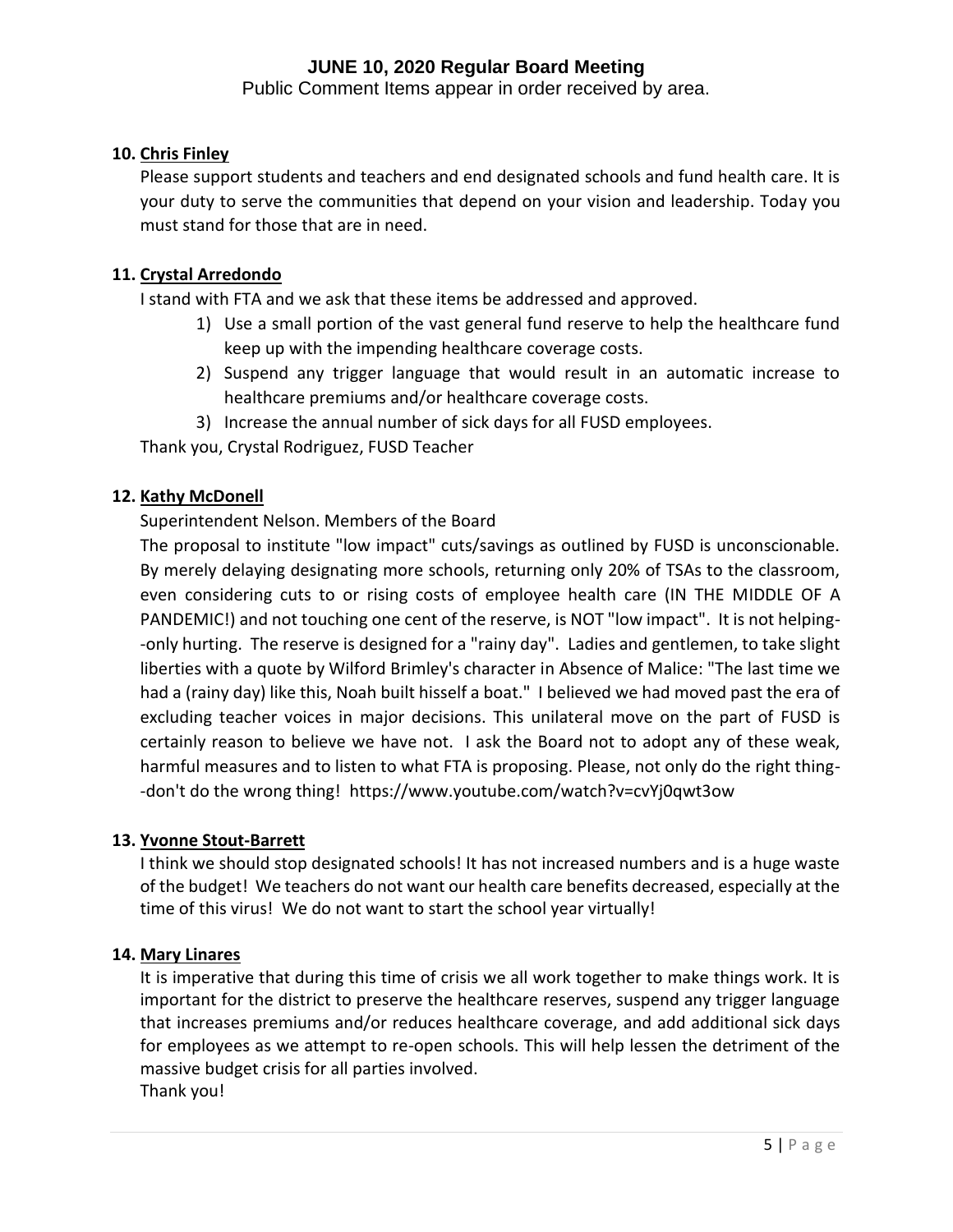Public Comment Items appear in order received by area.

# **15. Cynda Caskey**

Hello school board members, my name is Cynda Caskey and I am a SPED teacher in FUSD. I have two young children and a husband, all of whom are on my health insurance. The health and safety of my family is my highest priority. When I had c-sections for both of my girls I had to pay thousands of dollars over two years just to cover each of their births. I am currently pregnant and terrified at the thought of potentially getting sick and needing to pay for any high costs of care that I could potentially need. It is vitally important that you preserve the healthcare reserves, suspend any trigger language that increases premiums and/or reduces healthcare coverage, and add additional sick days for employees as we attempt to re-open schools. I long to get back to the classroom, but I worry what a potential cut to our healthcare could mean for me and my family. Thank you.

# **16. Aly Harrison**

I am a 21-year high school teacher in Fresno Unified fighting cancer. Please preserve the healthcare reserves, suspend any trigger language that increases premiums and/or reduces healthcare coverage, and add additional sick days for employees as we attempt to re-open schools. This pandemic has caused enough stress on us please do add more by reducing our healthcare coverage or increasing premiums. Personally, this cancer and pandemic have taken so much from me (canceled scans and surgeries). I count on my FUSD family to help me fight it! During all this, I've been there for my kids, my students. I love them with all my heart. Please be there for me. Be there for all of us working to uphold our traditions of excellence in Fresno Unified. Thank you, Aly Harrison.

# **17. Michael Noakes**

Dear Public Comment: The BOARD and management should be given credit for building/maintaining a healthy reserve (11% or so), when (if memory serves) a 2% one is typical and required. A pandemic seems to be an appropriate time for using a small portion of it. Also important is to address the rest of the shortfall in a way that avoids negatively impacting student learning and those who provide it with a minimal course of action. There should be a plan to cover the loss proportionately, say a fourth from each proposed area (benefits, designated schools, reserve, TSAs). Simply, that means 87.5/12.5 for benefits, opening one-two instead of four-six new designated schools, a quarter of the shortage from the reserve, and removing 2.5 days from all TSA contracts. That same idea (the removal of days) could be implemented with each designated contract, if the decision makers believe adding the four-six sites is imperative. This way, nearly everyone participates in resolving the unexpected and unprecedented occurrence, as applying the burden to only one group is grossly unfair. Sincerely, M. Noakes, Ed.D., 559-528-2511.

# **18. Kathy Pauls**

I would like to go on record acknowledging that making a budget in these uncertain times is difficult. I appreciate how you are taking every measure to keep the classroom a safe place. I am concerned about our insurance - we need to keep that protected now and, in the future,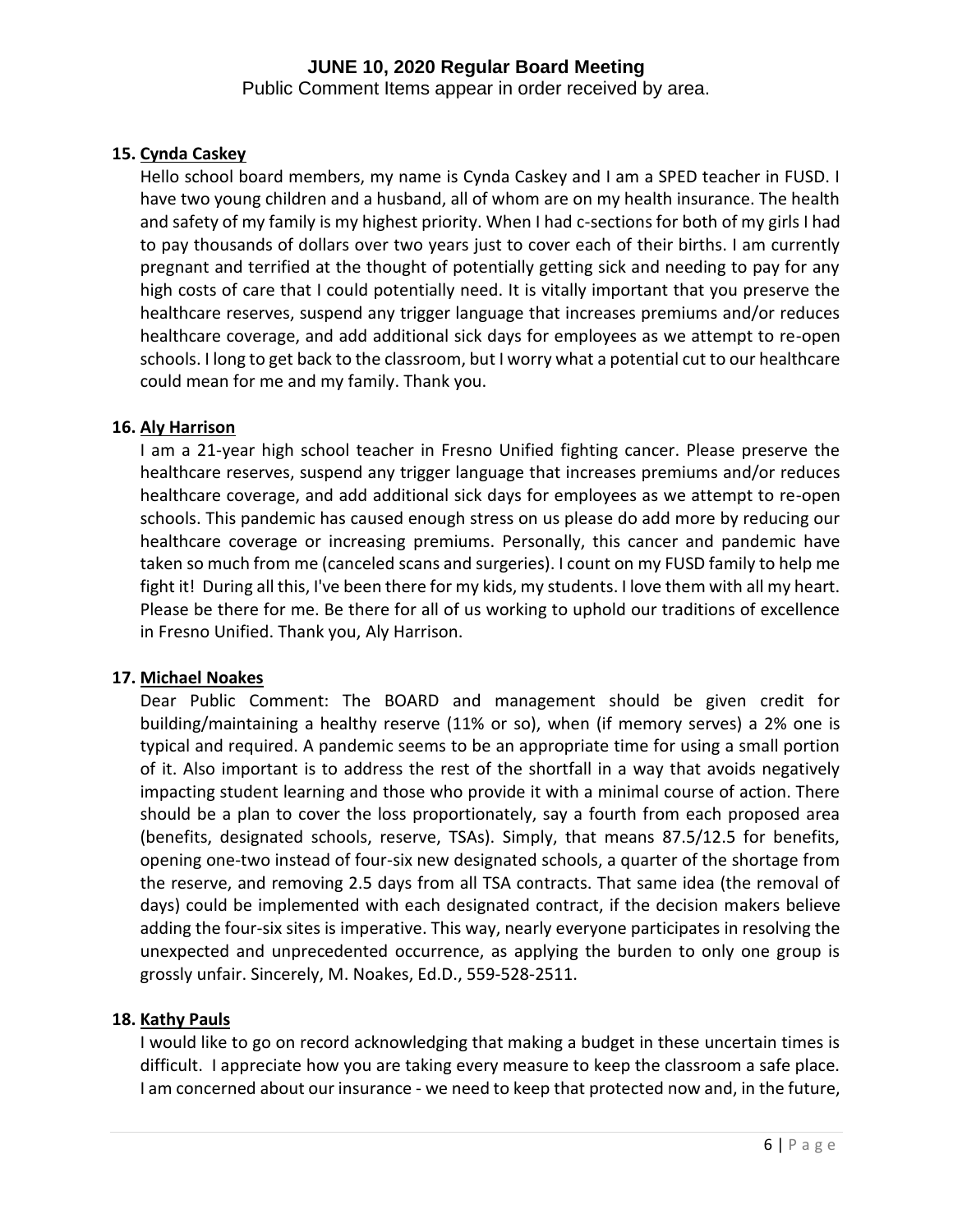Public Comment Items appear in order received by area.

as we do not know the long term affects that this virus may have in addition to the added stress educators have as we are working hard at meeting the needs of our children. Thank you for listening, I am in favor of using some of the reserves to preserve our Health Care in the future. Stay safe and healthy,Kathy Pauls.

# **19. Rafael Carranza, Jr.**

Hello, a concerned teacher about budget. FTA has an Excellent plan that is a win win for everyone. In times of uncertainty, we don't know what could happen but I feel our healthcare is number 1. I know budget is a concern and if we cut our designated schools, there is money available for everyone. Ask FTA for a vote regarding budget and you'll see that us teachers are for cutting designated schools until we are able to get back on track in terms of budget. Please work with FTA. I am a designated school teacher and I'll take a pay cut to help every other teacher in this district and save our healthcare and all the benefits that the district has given us.

# **20. Mina Smart**

I am a teacher at a designated school. I can understand eliminating designated schools in order to address the deficits. However also having cuts to our healthcare would seriously effect me as well as other teachers and their families. We have learned from the past that it is highly unlikely that we would be able to get that back at the percentage of coverage that we have now. I personally suffer from an autoimmune disease as well as digestive issues. teachers at my school suffer from health issues and some spouses too. I need our insurance to say the same ESPECIALLY since we would be getting a huge pay cut with the elimination of designated schools. Thank you for your consideration.

# **21. Jina Perales**

Good evening, This is concerning the upcoming budget meeting on the agenda, B-31. As a long time employee I am anxious about the budget cuts that we will be facing in the next 3 years. For the good of the whole district financially, cut designated schools as opposed to health care. The last thing I want are my benefits cut and the district dipping into the reserves this year. We have not faced the worst of the cuts, the following year is going hit us harder. I understand that many of these teachers will lose their extra salary, but we have to look at what is good for the entire district, not a select few schools. We don't even know what this next school year will look like and all of these teachers are worried about losing their extra pay. Designated needs to go, all it does is divide the district, employees, and schools. Keep our health care at 90/10, our SEL coaches, and our jobs!

# **22. Laura MacBride**

The current plans to meet the budget shortfall are not sufficient. Not only that, but they don't appear to be in partnership with FTA or the other unions. FTA has several plans that would effectively close the budget gap, and create a situation where there is a measured approach to the cuts. The current proposals may look good in that they don't lay off employees or cause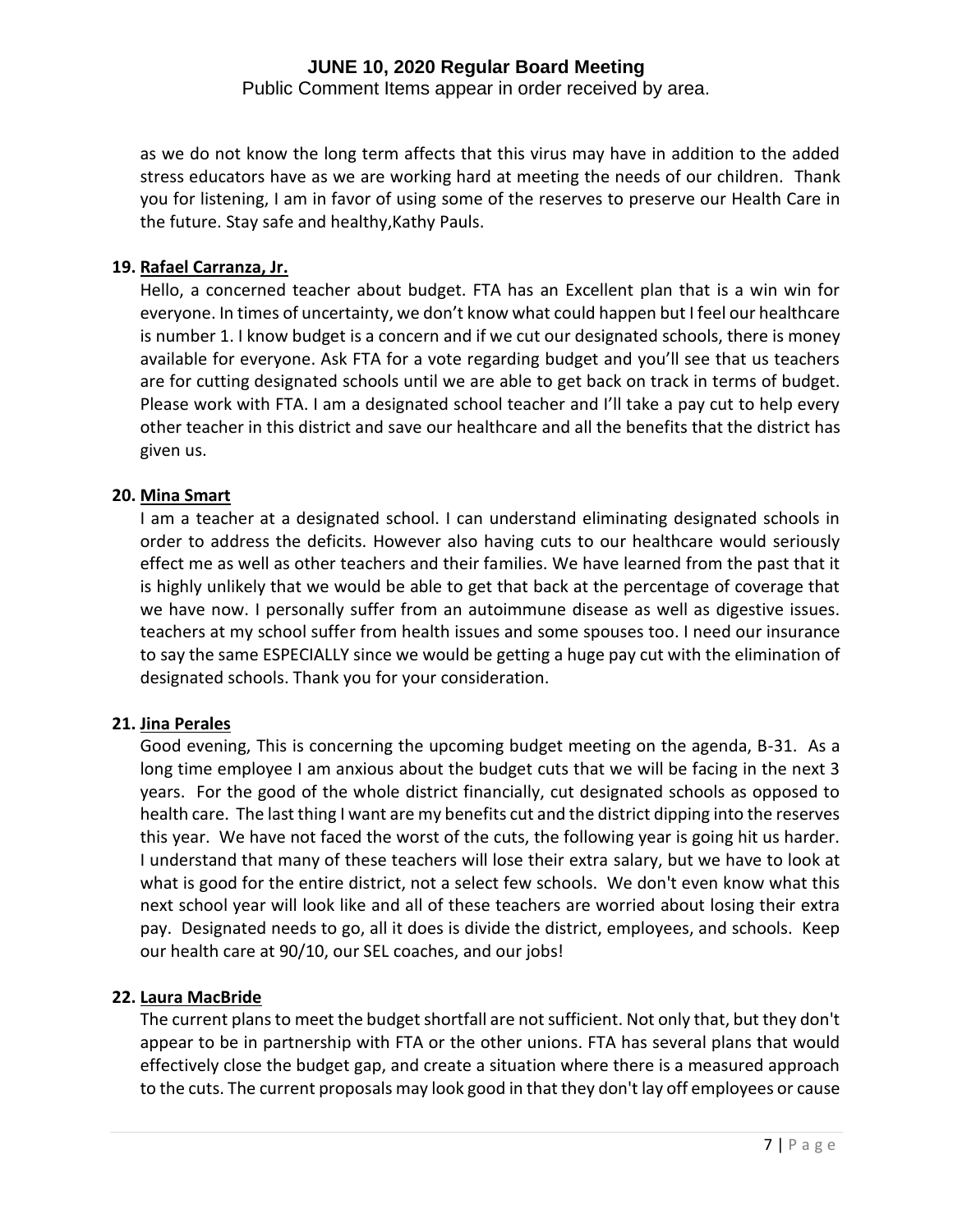Public Comment Items appear in order received by area.

direct cuts to healthcare. This only scratches the surface. The district has done this before. No, the cuts to healthcare aren't immediate, but the healthcare fund will dwindle rapidly due to these changes. Then, just in time to reopen negotiations, the healthcare fund is in fiscal crisis, requiring employees to pay higher premiums, and more out of pocket. We have a reserve, use some of it! We shouldn't JUST use the reserve, but preserving all of it at all costs is not reasonable. Designated Schools are an unnecessary, expensive item that haven't proven effective overall. The language in the FTA contract allows the board to eliminate them. At \$27 million a year are they worth it? Please consider FTA's plan. There is a better way to do this. Thank you, Laura MacBride.

# **23. Danielle Villarreal**

I first would like to thank the board for searching for an equitable approach for balancing the budget, especially in regards to keeping our current Designated Schools. As a teacher who has served in DS for 5 years, I have seen the enormous growth that this model has on students and teachers alike. Having an additional 30 minutes everyday has allowed my students to excel and make incredible leaps both academically and social-emotionally. I have personal data, both quantitative and qualitative, that will support those claims. Second, I ask that the board preserve our healthcare reserve and eliminate any tigger language that increases heath care premiums and/or reduces coverage, now or in the future. We are in an ongoing global pandemic and this is not the time to consider any possible cuts to our healthcare, however inconspicuous they may seem. We need to be healthy to continue moving our students forward. Additionally, I ask that the board consider adding sick days for any employee diagnosed with COVID 19, as there is an enormous risk in being infected when we return. If diagnosed, one may need to choose between quarantining longer than the 10 sick days currently allotted or risk returning to work and putting others at risk due to no remaining sick days. Thank you. Sincerely, Danielle Villarreal, an elementary school teacher.

# **24. Michael Dunlop**

Dear Fresno Unified School Board, I am writing this email to ask you to preserve healthcare reserves, suspend any trigger language that increases premiums and/or reduces healthcare coverage, and add additional sick days for employees as we attempt to reopen schools. We all need to do our part in this recession, but please do not allow our healthcare costs to be increased or cause us to have our healthcare coverage to be reduced. Thank you for your consideration. Michael Dunlop, Music Teacher, Fresno Unified School District.

# **25. Jeannine DerManouel**

Esteemed Board Members and Colleagues: The one thing we can agree on is this is an incredibly difficult time for so many reasons. Therefore, I am choosing to convey my concerns regarding proposed budget cuts. I am including evidence to support my claim that we must maintain SES supports at their current levels. The Covid-19 pandemic and the devastating murder of George Floyd demand that we do not walk away from our commitment to social emotional support systems, including the reduction of our restorative justice counselors, and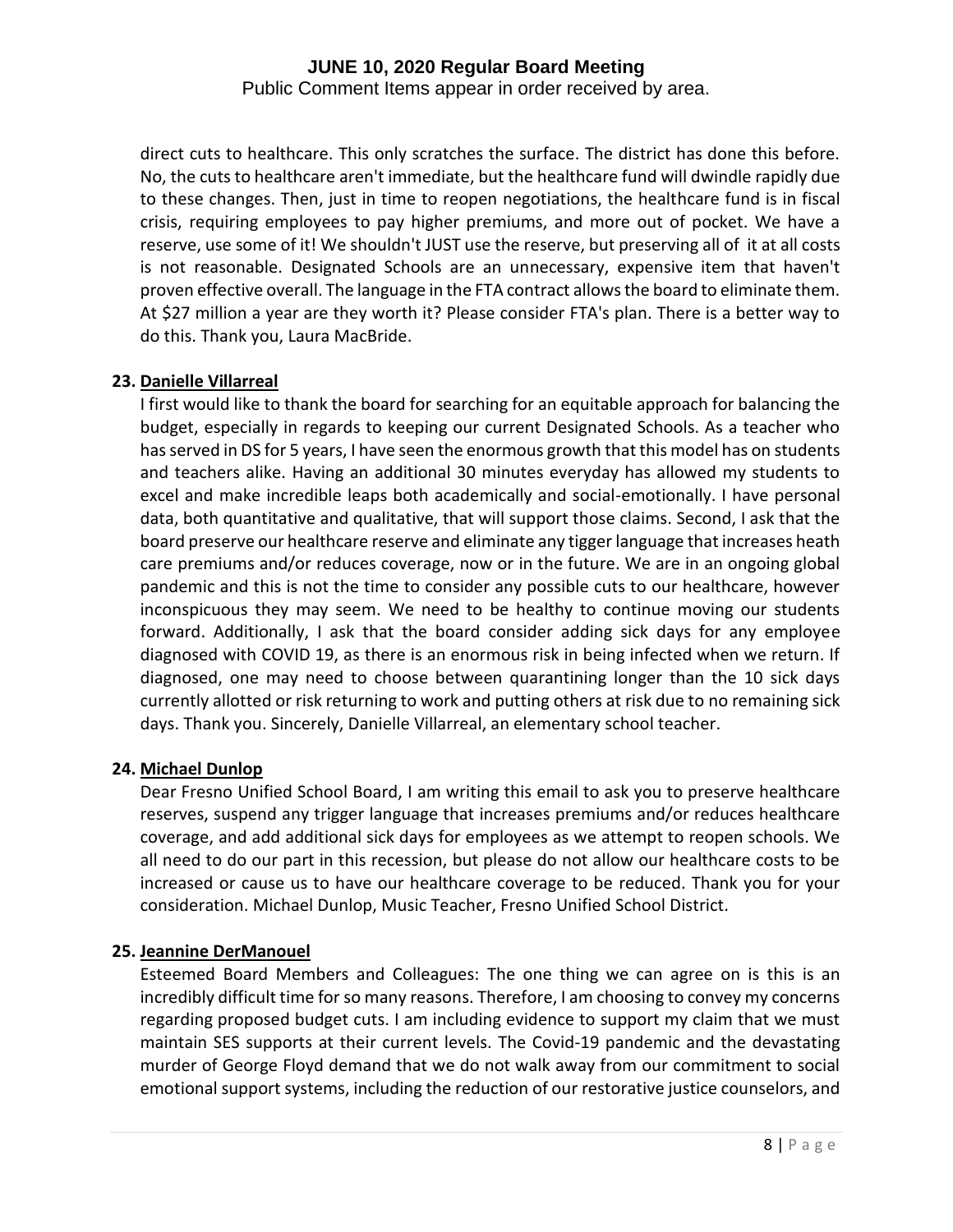Public Comment Items appear in order received by area.

our restorative practices TSA. I believe the board and leadership need to fully understand what the fall will look like from the lense of our students. They, along with us, have endured circumstances that have even led us to question our own mental health at times. The RJ team has specialized skills which directly support students' abilities to be process harm, become peacemakers, and to work diligently to acquire skills to strengthen our school community. In addition, they have used those skills to work DIRECTLY with staff. We NEED them more than ever.

| https://vimeo.com/338576381 | <b>REFLECTION</b>         |
|-----------------------------|---------------------------|
| https://vimeo.com/297767954 | <b>STUDENT VOICE</b>      |
| https://vimeo.com/240188580 | <b>TAKE WHAT YOU NEED</b> |
| https://vimeo.com/287190462 | <b>RESPECT AGREEMENTS</b> |

Conversely , FUSD employs 21 Climate and Culture Specialists who serve as an additional layer of advisors on our campuses. Sincerely and with all due respect to these individuals. this additional layer of advisors have no direct impact on meeting the needs of our students and they don't work directly with them. The board stated the top **(250-word limit reached)**

#### **26. Amanda Peterson**

Members of the School Board & Superintendent Nelson, My name is Amanda Peterson, I teach at Sunnyside HS. I appreciate your leadership and focused efforts helping our students, families, and staff navigate these unusual and sometimes frightening times. Making budget decisions when funds are decreased is never easy, and given the health concerns in the community, it is even harder. Please consider postponing establishing new designated schools and please consider temporarily suspending all designated schools. It seems to me that these measures maximize harm reduction in our entire system with very little negative impact. Doing so creates space to enhance sick leave to safe guard against the spread of COVID 19 in our schools and community and would provide parents, students, and staff with confidence to return to school. Sincerely, Amanda Peterson.

# **27. Judy Packard**

We have a reserve of \$113 million for a reason. That more than amply covers the 27 million that we are falling short and our projected budget for the 2020/2021 school year. so use the reserve that's the money that we earned and put in there that's what it's for and leave the school site alone .our students are going to need more support than ever because they're going to have been traumatized by having been stuck inside with some very dysfunctional families. Some of the high school students have had to take on two and three jobs to make up for mom or dad getting unemployed. So do the right thing and take it out of the reserve. that's what it's for. Sincerely, Judy Packard.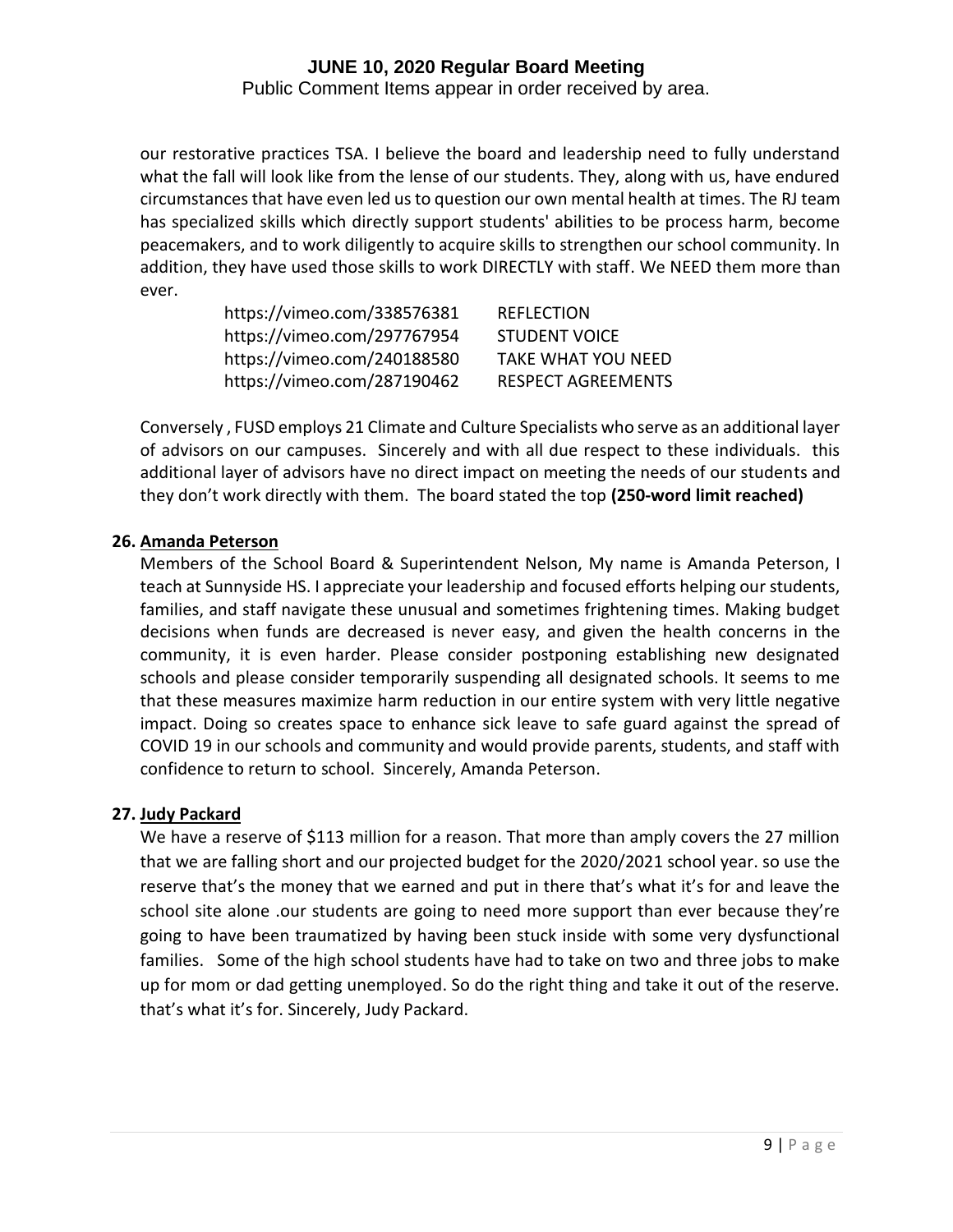Public Comment Items appear in order received by area.

# **28. Virginia Colvin**

Please look at taking away 1/2 (5) of the DS schools training/meeting days and help to insure our health care cost will be met Incase there is a short fall in this area. This plan is a "meet in the middle". We do not know how our upcoming year will look, but we will still need to meet the needs of our students. I have been at a DS school since day 1, and the training/meeting hours were good for the first 2 years. After that is was just busy hours we had to put in and they didn't help my students. Every DS school is different, some use their hours to put up paper in their rooms to meeting 8 hours on Saturday or a holiday to plan for next quarter, (scope and sequence, which is already done) I understand many rely on this overtime pay, and yes I would miss that as well, but I would give it up to insure our health costs are covered and TSAs can help our students that will will need services even more. So please cut DS school to only 5 training days and make them meaningful for all current DS schools, delay the new 6 DS schools, add funds to our health care and look at the TSAs jobs to ensure that they can work with students, not just do cafeteria duty. I thank you for having our kids in your hearts and minds especially now.

# **29. Jay Sanchez**

As a teacher of FUSD, I am concerned that our health benefits may be at risk as the budget is balanced, especially if there is a large, 113 million, reserve. I request, strongly, that decision makers at FUSD keep in mind that teachers and other employees in the classroom are routinely exposed to many students and are in danger of getting contaminated with many diseases, including COVID-19. Therefore, it is imperative that such employees be protected with appropriate physical (masks, disinfectants, distancing, etc) barriers and be provided with high quality, fully funded, health care. Sincerely, Jay J. Sanchez, Roosevelt High School.

# **30. Claudia Diaz Garcia**

Hi, My name is Claudia Diaz Garcia a Teacher in FUSD. Its super important to me and my family that we have adequate health coverage. Especially in this pandemic crisis. FUSD, I demand you to "preserve the healthcare reserves, suspend any trigger language that increases premiums and/or reduces healthcare coverage, and add additional sick days for employees as we attempt to re-open schools. If cuts are needed, then suspended/terminate all the designated schools and use that money to allocate funds for health care.

# **31. Leticia Cervantes**

To Whom It May Concern: I am a mother of three boys, 12, 6, and 2 and we are a single income home. I am critically ill and in need of my healthcare. The burden of medical bills and lack of proper health care can cause me my life. That is why I am asking that you preserve the healthcare reserves, suspend any trigger language that increases premiums and/or reduces healthcare coverage, and add additional sick days for employees as we attempt to re-open schools. I have been working for the district since 2006 and have given to our community all of what I can. I am a teacher and therefore I SERVE my community. By not taking care our basic needs such as healthcare; it will hinder our state of mind, our tranquility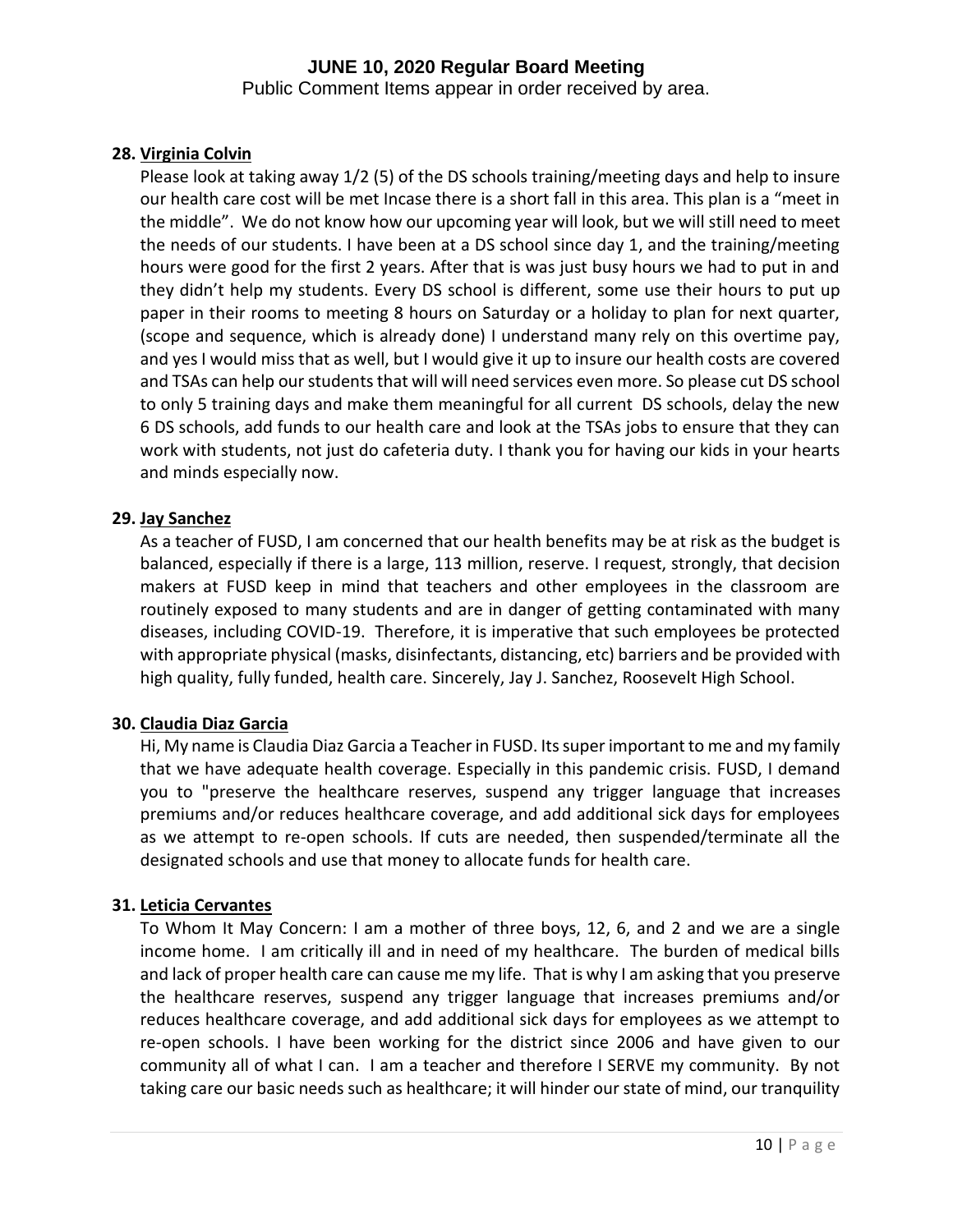Public Comment Items appear in order received by area.

and most importantly, our health. If I am not healthy …I can not work. All I am asking is that you look after us and provide us with the proper care that will allow us to serve our students, our community. Please give us the RESPECT we so well deserve as the professionals that we are and make sure that our NEEDS are also met. I understand that this is an unprecedented time, and COVID-19 has already taken many lives. Please give me the opportunity to stay well and be able to take care of my little ones who need their mother. Thank You, Leticia Cervantes.

#### **32. Linda Ramsey**

Dear Superintendent Nelson and Members of the School Board: I am a third grade teacher at Powers-Ginsburg. I am also a member of the Fresno Teacher's Association. I am disheartened to discover that the district is even considering a budget move that will affect teachers' healthcare benefits during a global pandemic. As we prepare to go back to school in August, at clear risk to our own health, it is inconceivable that we are getting the message that the district thinks our health isn't a priority. On top of that, the district has made the proposal to reduce healthcare coverage and possibly increase premiums without even discussing it with our union! My disappointment is compounded by the feeling of betrayal: the union's relationship with the district had improved greatly in the past year and we had such hopes to work together in support of our students. Please do the right thing and show you care about the health of educators – do NOT cut healthcare benefits. Use the reserves, if necessary, to fund this vital backbone to support teachers' health and well being. Sincerely, Linda Ramsey

# **33. Wendy DenBesten**

Please ignore the previous email from my account. It was an unfinished version of my official comment which follows. My name is Wendy DenBesten and I am a teacher at Bullard High School. As you consider the FUSD 2020-21 budget, please keep in mind the on-going health, welfare, and learning needs of our students and staff. I support FTA's recommendation to Superintendent Nelson and the school board to do the following:

-Use a small portion of the vast general fund reserve to help the healthcare fund keep up with the impending healthcare coverage costs.

-Suspend any trigger language that would result in an automatic increase to healthcare premiums and/or healthcare coverage costs.

-Increase the annual number of sick days for all FUSD employees.

Now is the time to dip into our general fund reserves. Focus these resources on maintaining and supporting student and staff health and emotional well-being, and on preparing students and staff for effective learning and instruction during this pandemic. Sincerely, Wendy DenBesten.

### **34. William Swanson**

School Board Members: I implore, and caution, you to do all in your power, including allocating a part of budgetary reserves, to protect the financial strength of the employees' benefit plans. After serving 12 years on the Joint Health Management Board, I remain aware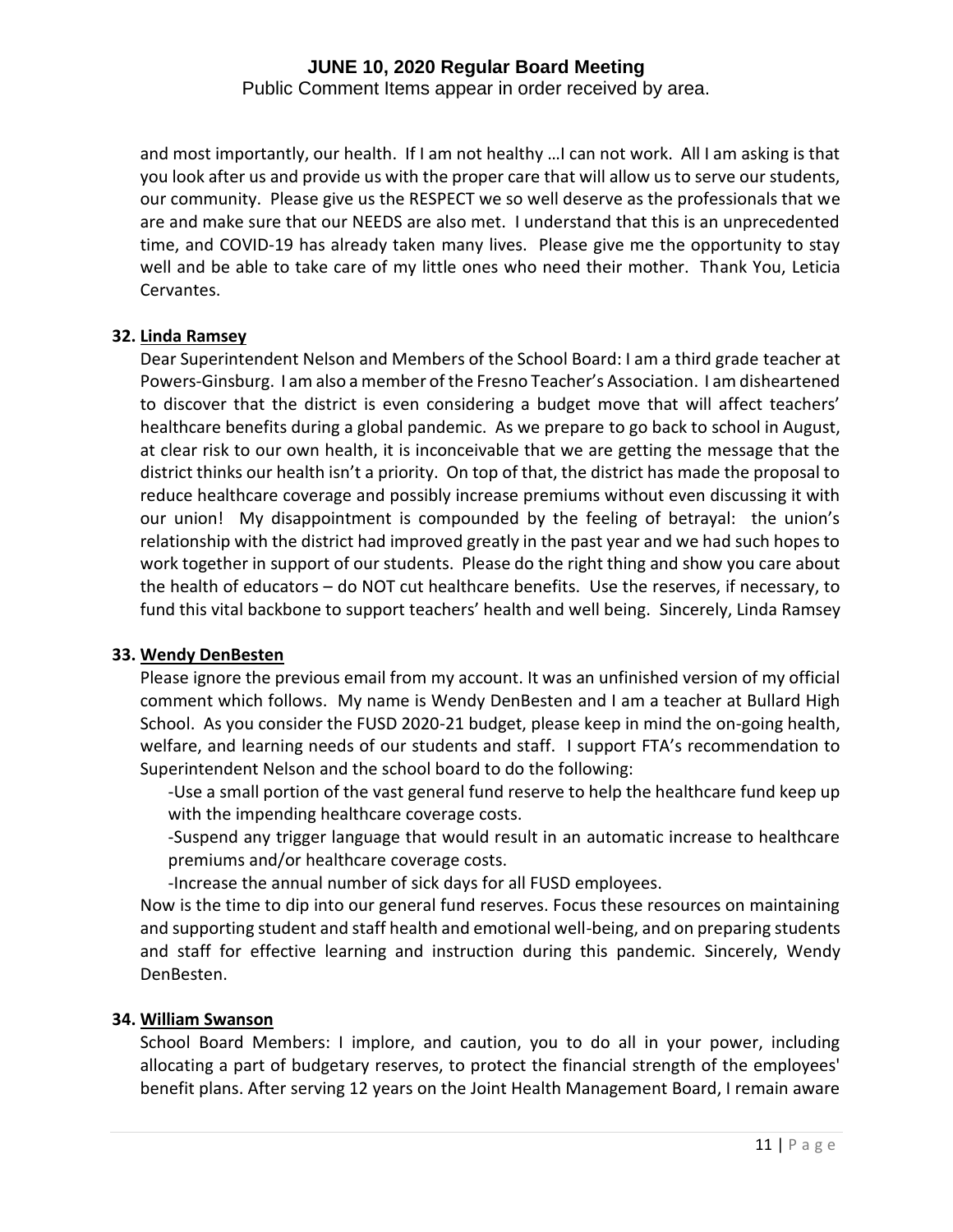Public Comment Items appear in order received by area.

that few outside-the-classroom issues are as important to the frontline educators and support people of the district than healthcare. As staff and students gear up to return to schools in this episode of extraordinary health challenges, healthcare takes on an even more critical place in everyone's mind. Continued affordable access to healthcare (I applaud JHMB's recent changes to Plushcare), eliminating the spectre of higher premiums and/or lower coverage by freezing language that allows those two items to change against the favor of members, and providing additional sick days to allow members to tend to their health, will help alleviate concerns over the inherent dangers of providing in-person education in the presence of an unprecedented viral pandemic. Thank you, William Swanson.

# **35. Imelda Ortega**

Dear School Board Trustees: I am writing this letter to oppose cuts to the 2020-2021 school budget that include increases in costs of health premiums to district employees and reductions in healthcare coverage. I am also asking that district employees receive additional sick days to combat the spread of COVID19. Increased health premiums, reductions in healthcare and lack of employee sick days will only demoralize staff and result in possible increase in spread of the illness. Employees will avoid seeking medical treatment to avoid out of pocket costs and possibly expose other employees, students, and families to illness due to lack of sick days. I ask that you continue to work with labor partners to find a solution to the current budget shortfall that is less harmful to employees, students and families of FUSD. Sincerely, Imelda Ortega.

# **36. Andriette Smith**

June 7, 2020, Dear Superintendent Nelson and trustees of the board, In these unprecedented times, a major concern of ours is our healthcare plan. We realize that budget cuts are unavoidable, however, preserving our health care plan is something that benefits all Fresno Unified employees. Steps need to be taken to avoid cutting our healthcare and to avoid increasing our costs. We can use a small portion of our general reserve to help the healthcare fund keep up with the impending healthcare coverage costs and suspend any trigger language that would result in an automatic increase to healthcare premiums and/or healthcare coverage costs. All labor parties need to work together to find a solution that benefits all. We all need to work as a team to pursue this goal. Sincerely, Andriette Smith, Second Grade teacher, Fremont Elementary.

# **37. Gail Garabedian**

Hi. Why do we not use some of our budget surplus?

# **38. Sarah Rojo**

My name is Sarah Rojo and I'm writing in regards to agenda item (B-31 School Budget). I would like you to preserve the healthcare reserves, suspend any trigger language that increases premiums and/or reduces healthcare coverage, and add additional sick days for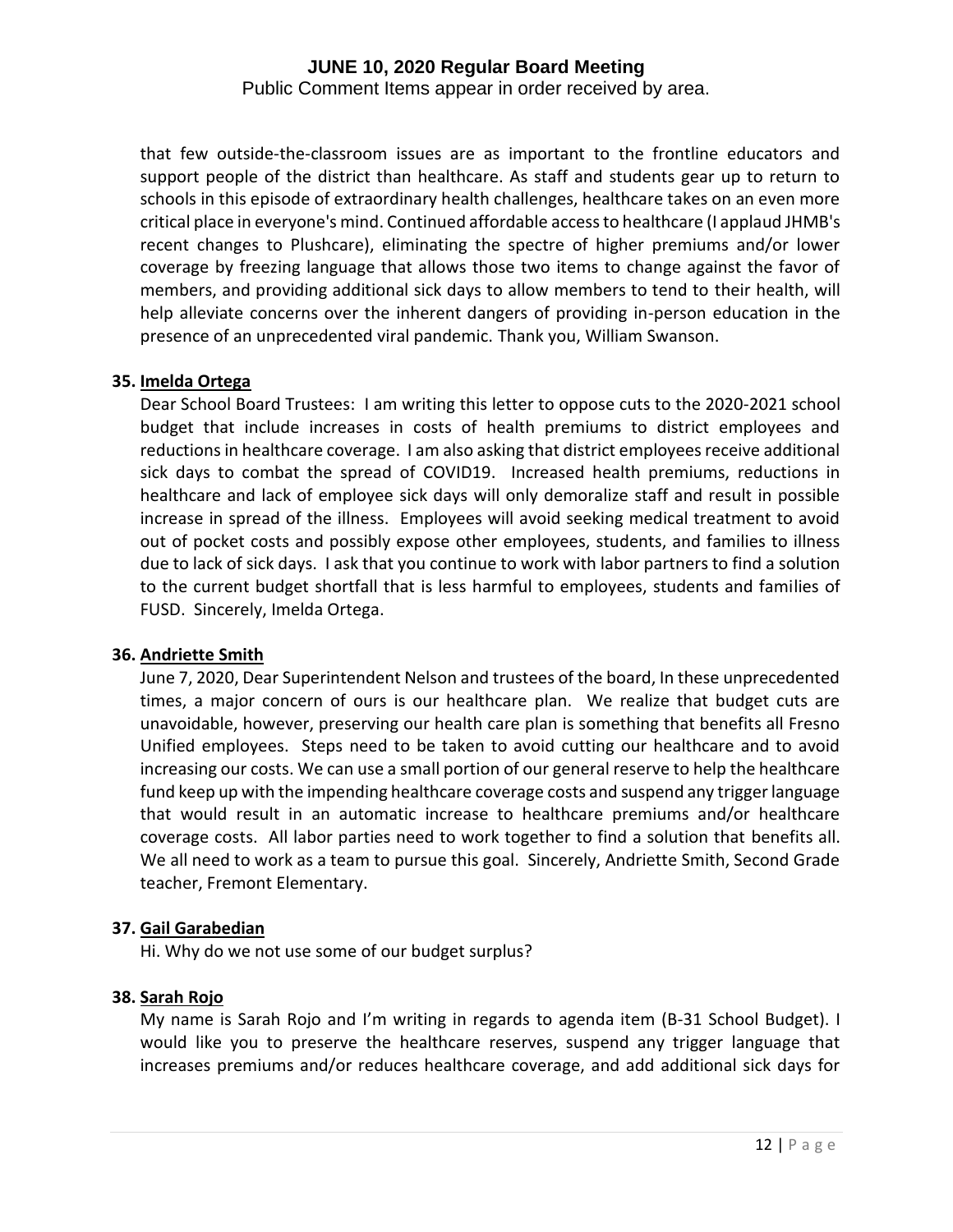Public Comment Items appear in order received by area.

employees as we attempt to re-open schools. Words cannot explain how essential our healthcare coverage is for all of us during this global pandemic. Thank you!

# **39. Steve Ledesma**

In an email to membership, FTA stated that in order to help cover a projected \$27.4M budget shortfall next school year, that the District would not use any of its projected \$113M reserve to help preserve our healthcare and prevent future premium increases/healthcare coverage costs. What is the purpose of this District reserve if not to help preserve healthcare in a global pandemic? What has the District used this reserve for in the past?

# **40. Guadalupe Andrade**

My name is Guadalupe Andrade commenting on B-31 Budget discussion. Please preserve the healthcare reserves, suspend any trigger language that increases premiums and/or reduces healthcare coverage, and add additional sick days for employees as we attemp to re-ooen schools. Your consideration to preserve healthcare during a pandemic seems to be a wise choice. An organization is only as healthy and strong as its workers. Keep the FUSD family healthy.

#### **41. Jana Eller**

Dear Fresno Unified School Board Members, I'm writing to you to demand that you preserve the healthcare reserves, suspend any trigger language that increases premiums and/or reduces healthcare coverage, and add additional sick days for employees as we attempt to re-open schools. As a teacher for Fresno Unified during this global pandemic, I am willing to go back to teaching in my classroom in August, however, I need to know that my healthcare premiums and coverage will not change and that if I were exposed to Covid, either by a student, parent, or school staff member and became sick or needed to self-quarantine for 14 days, that I would not be required to use all of the 10 sick days allotted to me for the 20-21 school year and that any related healthcare needs due to Covid would be 100 percent covered. Raising my healthcare premiums, reducing my healthcare coverage and forcing me to use all my sick days for Covid related illness or imposed quarantines due to exposure at school, is UNACCEPTABLE and would be a HUGE financial strain on my household! Please do not sacrifice the health and well-being of the employees of Fresno Unified! Please do the right thing for the dedicated employees of Fresno Unified and find ways to make up budget gaps that do not negatively impact employees that work directly with the most important part of Fresno Unified, our students and families! Thank you for doing the right thing. Sincerely, Jana Eller, Teacher, Kratt.

# **42. Sara Medina-Baker**

Dear Fresno Unified Board Members, I am writing to you regarding the agenda item, B-31 School Budget. If we have learned anything over the last few months during the pandemic shutdown, it is the important role teachers play in the lives of our children and our community. Once again with an economic downturn, teachers are facing potential cuts to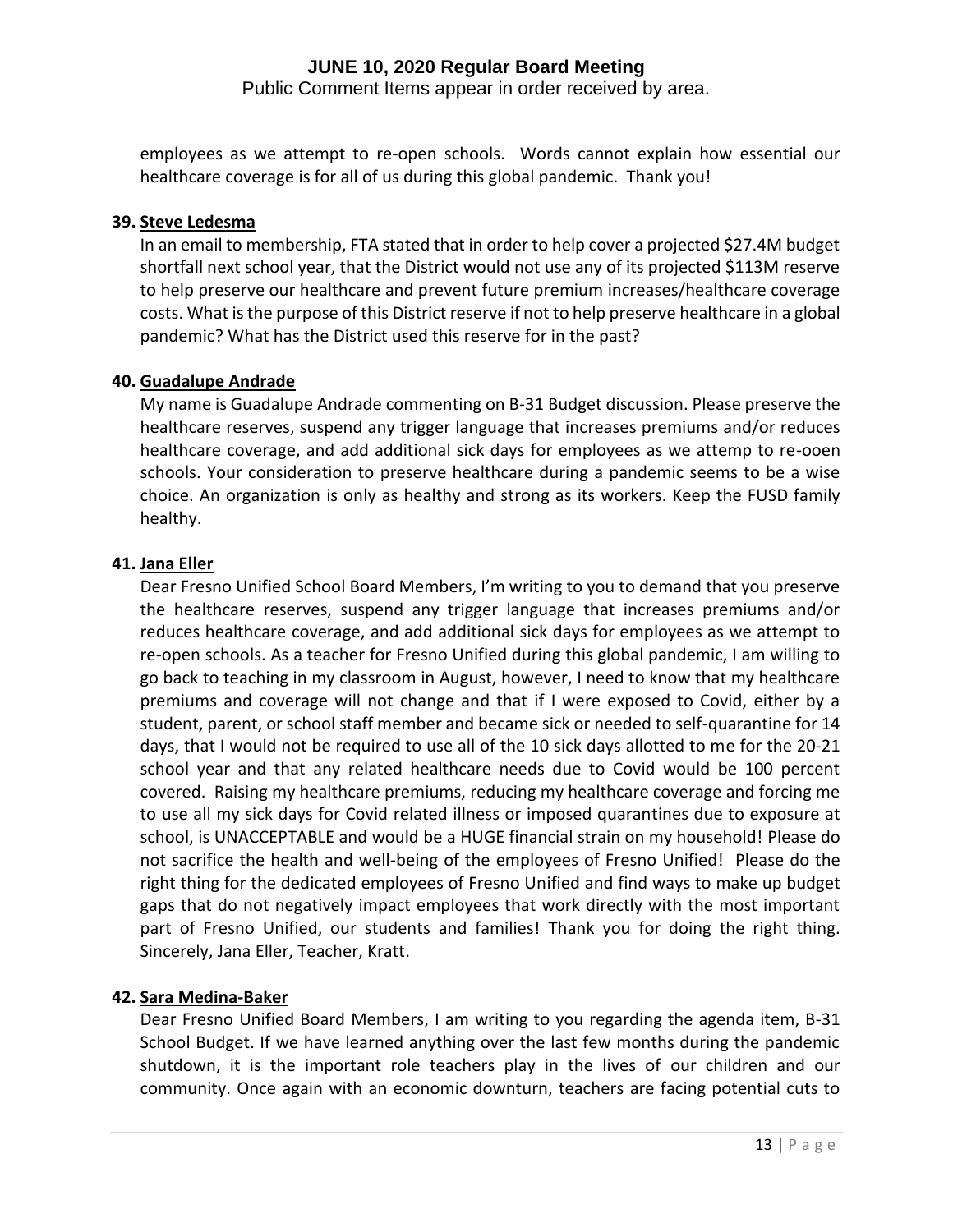Public Comment Items appear in order received by area.

their healthcare among other things. We should be taking care of the people who lovingly teach and care for our children. We have learned that it takes a village to raise our kids, and teachers are on that frontline every day. The Fresno Unified School District's plan to address the budget shortfall is an unacceptable solution. Currently, FUSD's projected reserve is over \$113 million. Part of that reserve should go to support educators who serve the most vulnerable, poverty-stricken population within our country. I am calling on FUSD to do the following:

- 1) Use a small amount of the general fund reserve to help the healthcare fund keep up with healthcare coverage costs.
- 2) Suspend any trigger language that would result in an automatic increase to healthcare coverage costs and premiums.
- 3) Increase the number of annual sick days for all FUSD employees.

With the current state of unrest in this country, these children are our best hope to continue building a better future. By taking care of our educators, we take care of our children. Thank you for your time and support in this matter. Sincerely, Sara L. Medina-Baker.

# **43. Nancy Witherow**

Thank you for your service on the Fresno Unified School Board. I respectfully request your consideration of the Fresno Teacher's Association's plan to reallocate Designated Schools resources (\$27 million) in a way that will help close the deficit, keep over half the resources at the current designated schools for students/educators, give flexibility to plan for the reopening of schools, and preserve the healthcare fund for 10,000 employees. According to our CBA, Article 65, Designated Schools, 4.2, reads, "Due to the uncertainty and volatility of state and federal funding, it's understood and agreed that this Article shall terminate if for any reason there exists an inability for full funding through LCFF or successor legislation." These are uncertain times in state and federal funding and the continuation and expansion of Designated Schools is a major expense that could be utilized in more cost effective and prudent ways. Thank you for your consideration, Nancy Witherow.

# **44. Luz Cheng**

I demand that the board preserve the healthcare reserves, suspend any trigger language that increases premiums and/or reduces healthcare coverage, and add additional sick days for employees as we attempt to re-open schools. Respectfully, Luz Cheng.

# **45. Jessica Miguel**

To Whom it May Concern, Fresno Unified currently pays for fully uniformed cops on all High School and Middle School Campuses. We the people are asking for the divestment of police and SROs by FUSD and the Fresno Unified Board of Trustees. We demand a conscious investment in youth, such as implementing school-wide and district-wide restorative justice practices, and programs geared toward building cultural sensitivity and positive school climates. In addition to a commitment by FUSD to the DSC California Parent Demands for Racial Justice, found at cutt.ly/stoppushout. In addition, we call on FUSD to pay more then lip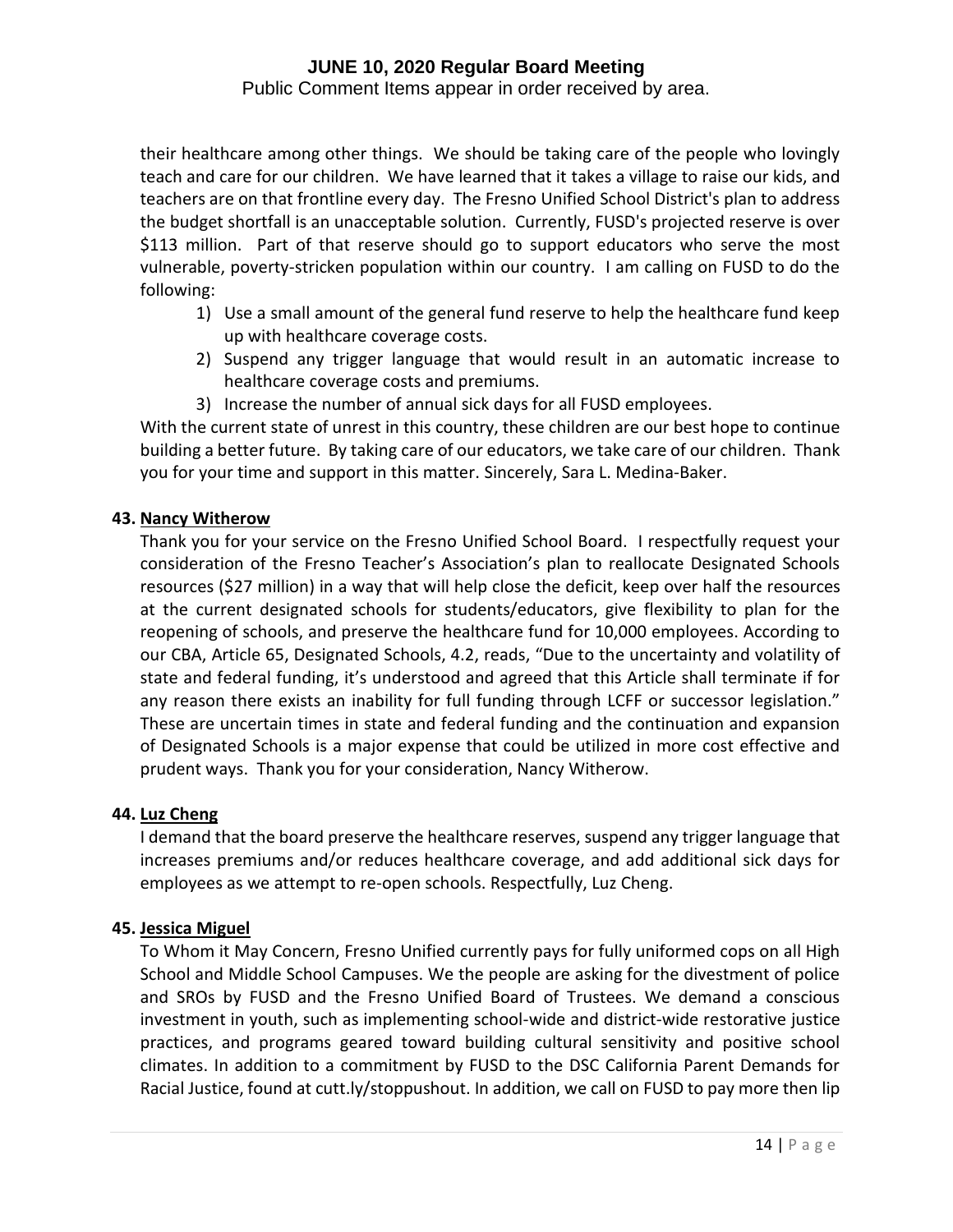Public Comment Items appear in order received by area.

service to Black and African American students by making sure they are receiving culturally relevant counseling, access to A-G requirements, and increasing the amount of diverse teachers and curriculum to students. Implementing an Ethnic Studies curriculum would be a great first start. Black Lives Matter.

### **46. Abigail Smurr**

Hello, I'm concerned about the health care impact as well as increased premium or reduced healthcare coverage. Thank you, Abigail Smurr.

# **47. Kristin Weatherson – Voice Message (Transcribed)**

Hi, my name is Kristin Weatherson, I am a Fresno Unified teacher. Who has worked many years for this district. I have seen our healthcare cut from 100% down to what it was to the 80, this should be the last thing that you cut. I would approve and appreciate that you go into the um your health funding that you have set aside the general, I not thinking of the correct word, um to cover the general fund reserve, to cut our health, to be able to continue to give us the healthcare that we deserve. I'm actually in favor of not supporting the designated schools at this point because that would be equitable. If you cut their hours and that comes down to what the rest of the schools are getting, so they would not be losing money; however, if you cut the money for our healthcare funding we are all taking a huge hit. Where the other way is more equitable because you are cutting down funding but they also for the designated schools, but teachers would also have hours cut so that is equitable besides having us all pay more for our healthcare service that at this time should be the last thing we should be cutting. Alright, thank you and I hope you vote with the teachers and I am also disappointed that we've lost the openness of talking to the union and that Mr. Nelson hasn't met with the district. I feel like we've been working real hard to mend our conversations and to have open collaboration and conversation, but it looks like that's been cut which is disappointing. Thank you, bye bye.

# **48. Errin Topolovec**

Please preserve the healthcare reserves, suspend any trigger language that increases premiums and/or reduces healthcare coverage, and add additional sick days for employees. I am sad that it seems that you are not working with FTA. Benefits should not be cut during a pandemic. Please reconsider FTA's ideas. Sincerely, Errin Topolovec.

# **49. Nicole Jennison**

I am calling on the Board to use a small portion of general fund reserve to help the healthcare fund and keep up with impending coverage costs, suspend trigger language that would result in increases to healthcare premiums, and increase the number of sick days for all FUSD employees. In the time of this pandemic and resulting economic crisis, it is unconscionable that FUSD would refuse to use even one dollar from their reserve to protect employees. If ever there was a purpose to a reserve, this is it. The FUSD School Board must act to protect the health of their employees and by extension the students and families of FUSD.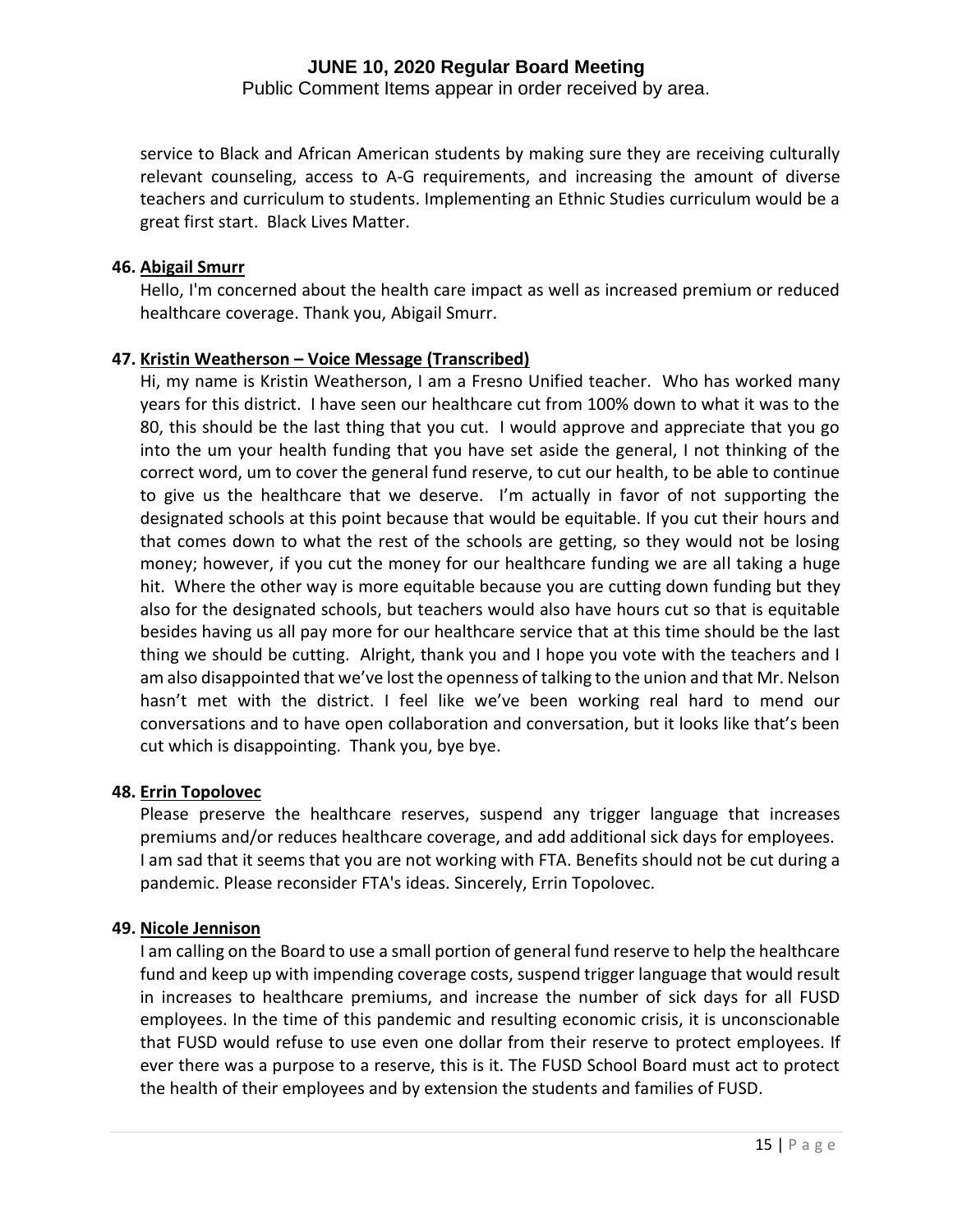Public Comment Items appear in order received by area.

# **50. Mike Badasci**

The email says the \$ shortfall was due to Covid19. How?

# **51. Cyndi Hickey**

I know board members do not take district issues lightly. I'm writing to petition you to Preserve our healthcare. My husband lost his job and is not sure when/if he would get called back. Cease any trigger language about increase healthcare costs and please figure out a way to increase teachers sick day. In this time of uncertainty all of the above makes sense. Also lets work on adhering to the article in regards to DS sites but still giving them the support they come to rely on. Again I know much thought goes into how to navigate issues and come to a sound plan, but this is my voice for you to think about as you make decisions that will impact our community.

#### **52. Troy Barnett**

I humbly ask you to consider the following when making adjustments to the school budget.

- 1) Use a portion of the vast general fund reserve to help the healthcare fund keep up with the impending healthcare coverage cost.
- 2) Suspend any trigger language that would result in an automatic increase to healthcare premiums and/or healthcare coverage costs.
- 3) Increase the annual number of sick days for all FUSD employees.

Please also consider cutting many of the paid outside district consultants – surely there is a couple of million we can save by doing this. I thank you for your consideration.

# **53. Nayely Madrigal**

Hello my name is Nayely Madrigal. I am emailing you in regards to B-31 School Budget. I am asking that you preserve the healthcare reserves, suspend any trigger language that would increases premiums and/or reduces healthcare coverage and that you add additional sick days for employees as we attempt to re-open schools.

#### **54. Jane Wagner**

Years ago benefits for teachers were negotiated in lieu of salary. In my 38 years of teaching those benefits have been chipped away at with no compensation for the salary they represented. With the current situation, it appears once again that teachers will be asked to pony up to keep FUSD solvent. How about using some of the reserves!?!? The only time you are "free" with money seems to be when you are buying out contracts of the revolving door of superintendents! Why not give back to teachers who have given faithfully over the years?

#### **55. Khrystyna Velychko**

I demand you preserve the healthcare reserves, suspend any trigger language that increases premiums and/or reduces healthcare coverage, and add additional sick days for employees as we attempt to re-open schools.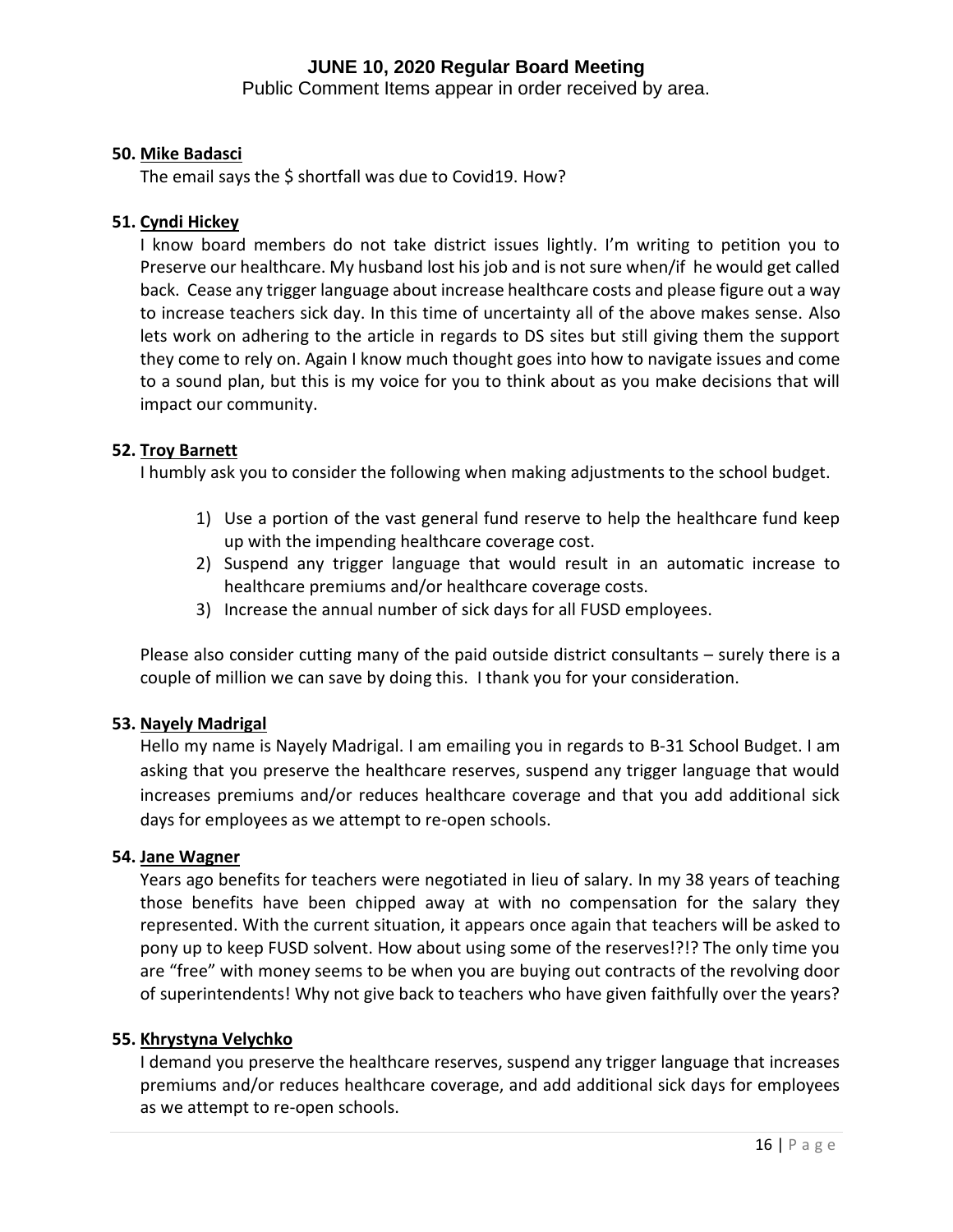Public Comment Items appear in order received by area.

### **56. Vicki Downum**

My name is Vicki Downum. I have been a PE Teacher In FUSD for 33 years.The district has had many ups and downs in that time. We have stood together and it had worked out. We developed a reserve together. PLEASE if there was ever a time to spend a portion of the reserve. OR a more important way of spending some of the reserve. I do not recall. Please spend some of the reserve protecting everyone's health care plan NOW is the time.

I have also been made aware of language in the CBA that could change the healthcare costs.(trigger language) Please in the middle of a global pandemic. Do not change or hinder our current health care coverage or costs. In fact, with teachers worrying about not only their children but, their parents. It seems an increase in personal / sick days may be something to consider. Vicki Downum, Tenaya Middle School

#### **57. Edith Marin**

Hi, My name is Edith Marin and I am emailing in response to B-31 School Budget. I am asking that you please preserve the healthcare reserves, suspend any trigger language that increases premiums and/or reduces healthcare coverage, and add additional sick days for employees as we attempt to re-open schools. I also ask that you eliminate any designated school sites to help with budget costs. Thank you for your time! With Gratitude, Edith Marin, Autism 1st-3rd M.A. Special Education.

### **58. Racheal Moni**

I am emailing to demand that the new school budget preserve the healthcare reserves especially during a pandemic, suspend any trigger language that increases premiums and/or reduces healthcare coverage, and add additional sick days for employees as we attempt to re-open schools. Schools are being prematurely opened which is risking the health of teachers, students and their families. How will we keep teachers, students and families safe? How will social distancing requirements be met? How will students have masks? By reopening early, the district is risking the lives of thousands. Please take this into consideration. Racheal Moni.

# **59. Kathryn Franson**

Trustees, In your effort to cover the shortfall in funding, I ask that you do not neglect to address our healthcare benefits by reserving the healthcare reserves. In addition, I ask that you suspend any trigger language that increases premiums and/or reduces healthcare coverage, and add additional sick days for employees as we attempt to re-open schools.I recognize the importance of maintaining a healthy reserve, but what is the point of having a reserve, if when needed, the decision is to cut programs instead of dipping into the reserve? It is completely illogical. Thank you for your consideration. Kathryn Franson.

#### **60. Martha Haro**

To the Fresno Unified School District School Board and Superintendent Nelson, This pandemic has left all of us, and continues, in places we never imagined. But, one thing I kept constant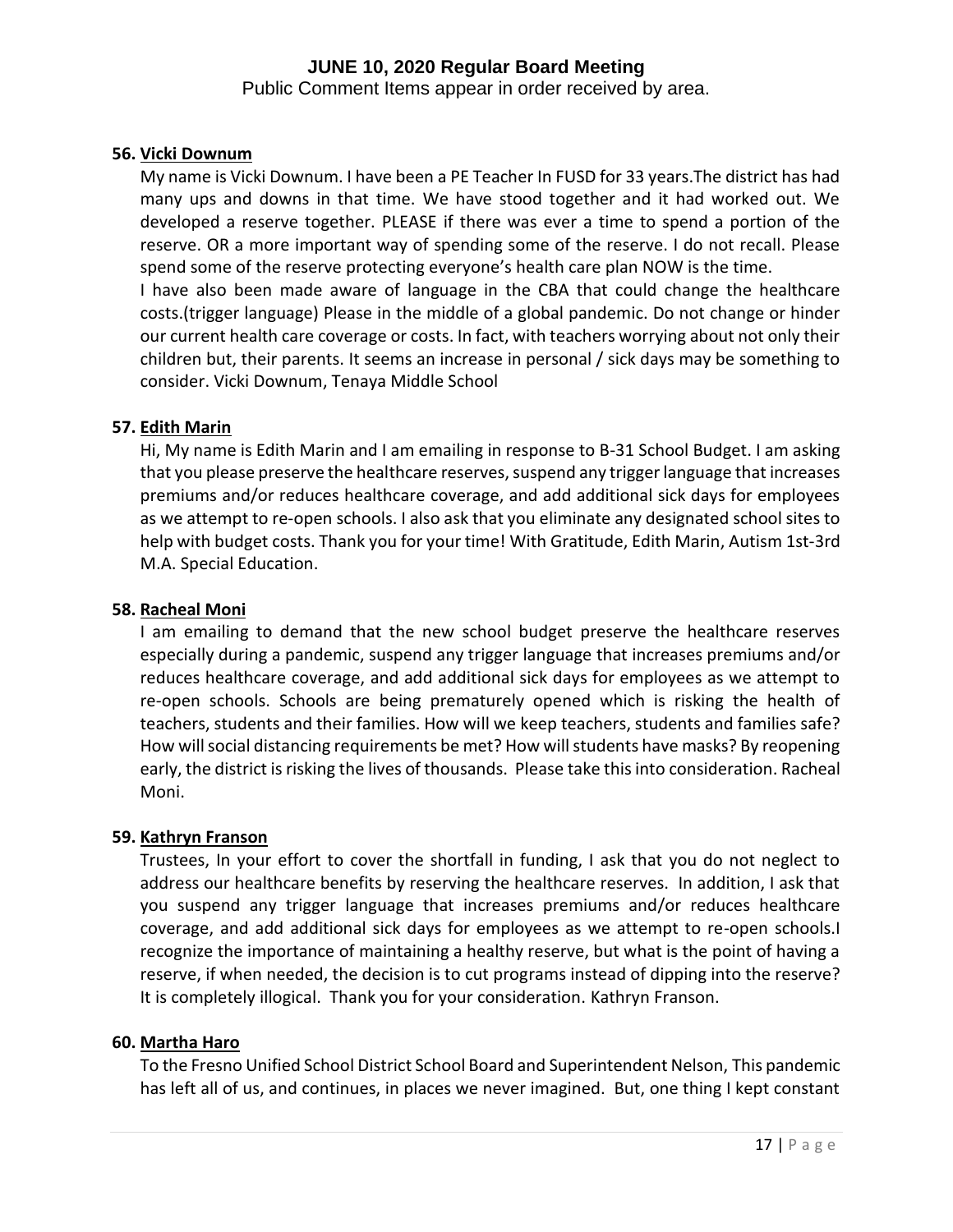Public Comment Items appear in order received by area.

was staying in contact with my students and my dedication to my job as an educator. Which I believe is with most educators of Fresno Unified. Therefore, I ask that you seriously consider preserving the HealthCare reserve, preserve our current premiums and preserve our current healthcare coverage. We are taught to take care of ourselves as humans so we can be better people which absolutely leads to happy and healthy educators. We are told repeatedly that we are appreciated and are thanked for our dedication, which is appreciated, but when our healthcare coverage is reduced and/or premiums are increased, that actions speaks louder than words. Thank you for your time. Martha Haro, 5th grade teacher, Addams Elementary

# **61. Mary Rosenberg – Voice Message (Transcribed)**

Instead of cutting our healthcare for teachers, designated schools should be returned back to regular, non-designated schedule. Any new administrative position created in the last two years should be defunded and eliminated. Instead of cutting healthcare for the teachers or instead of cutting any teacher or any classified position at all. Thank you.

#### **62. Anna Garza**

Hello my name is Anna, I am concerned about the future of my coverage. I believe that we the employees of FUSD cannot be effective educators without the capability of taking care of the physical and mental health of ourselves and our families. In the current environment, healthcare coverage is essential. For this reason, I am asking the board to preserve the employee health care budget, suspend any trigger language that increases premiums and/or reduces healthcare coverage, and add additional sick days for employees as we attempt to re-open schools.

# **63. Emily Brandt**

FUSD should itemize budgets transparently and stop burying programs such as Student Resource Officers in their budgets. Members of the Community, parents, students and staff have a right to know how their taxpayers money is being spent. FUSD should not be in the business of using law enforcement employees on school campuses or engaging in other programs such as "Shot-Spotter," PAL (Cops and Kids and Youth Leadership Council) and other FPD programs for children and youth and should redirect these funds to student supports (social workers, counselors, culturally-specific partnerships & more), and stop the regular presence of School Resource Officers on school campuses. These programs have not not reduced police brutality by FPD nor the number of police shooting of unarmed youth. These programs have not reduced youth fear of police nor decreased the violence with which police handle youth. In fact, it FPD has, like other police departments, been under investigation for police brutality and do not serve as good role models to anyone in our city. Thank you for your serious consideration of this matter. Emily Brandt, FUSD Teacher, Bullard High School, Retired.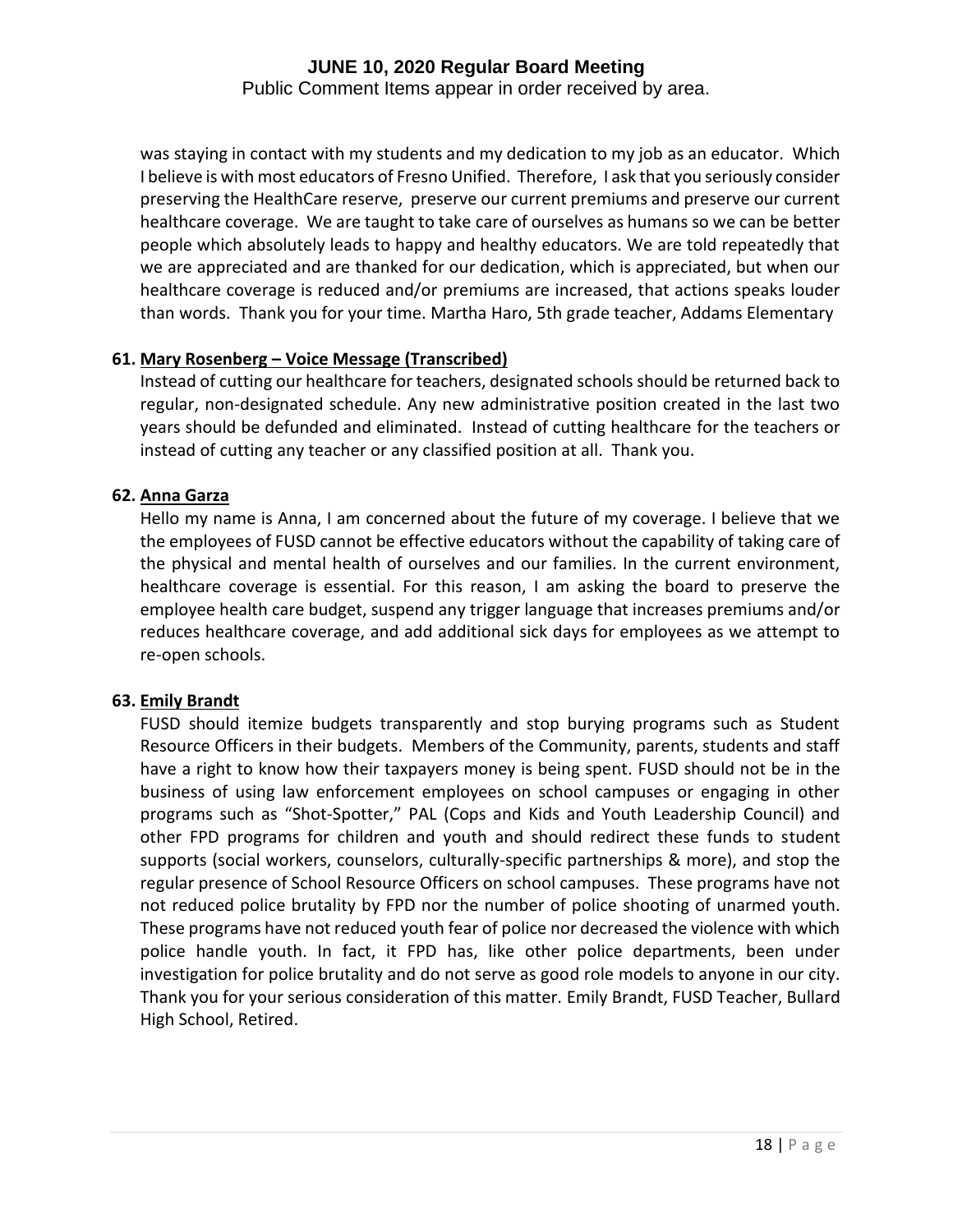Public Comment Items appear in order received by area.

# **64. Karen Prudek**

Dear FUSD Board, Please consider preserving the healthcare reserve, suspend any and all trigger language that increases premiums and/or reduces healthcare coverage, and add additional sick days for employees. Additionally, please strongly consider dismantling the Designated schools, sending TSA'S and instructional coaches back to classrooms, and use just 10% of the district's projected \$113 million reserve. Thank you for your time and thoughtful consideration of these requests. Sincerely, Karen Prudek.

#### **65. Sham Nersesian**

Please fund the designated schools new and old. Get rid of the coaches (TSA's downtown) that do not work directly with our students of need. This is an equity issue. That the designated school students perform as high as they do is because of hard work on the part of the teachers. Only two schools in the Bullard Area Slater and Lawless would be designated. Both have socio-economic reasons why the extra time is needed and wanted by parents.

#### **66. Maria Ferry**

Hello, My name is Maria Ferry. I've been an employee of FUSD for more than 20 years. I want to encourage you to leave our health benefits as they are. I feel as if our teachers have been in a tug of war battle for all of my teaching career until just last year. When we reached a 90/10 agreement, I finally felt like we were better together working hand in hand with our district and that our health and families were finally cared for by our employer Fresno Unified. Please do not take that away. Sincerely, Maria Ferry.

# **67. Rachel Cloud Oliveira**

Please take police out of school, and cut all ties to the police. Please fund social workers, food, after school programs, and connections to resources for students! Thank you! Rachel Cloud Oliveira.

# **68. Darlene Smith**

Darlene Smith, B-31 School Budget. Please use a portion of the general fund to preserve our health benefits. Suspend any language that results in an automatic increase to health care premiums or cost. Please consider defunding DS schools as it is not equitable to all students.

# **69. Michelle Kasner-Goodell**

Michelle Kasner-Goodell, B-31 School Budget. Please use a portion of the general fund to preserve our health benefits. Suspend any trigger language that results in an automatic increase. Please consider defunding DS schools, as it is not equitable to all. Sincerely, Michelle Kasner-Goodell.

#### **70. Cathy Haynes**

In the best interest of our student's education. Budget cuts need to be made in the district office. We have an absurd number of over paid personnel who do not actually make a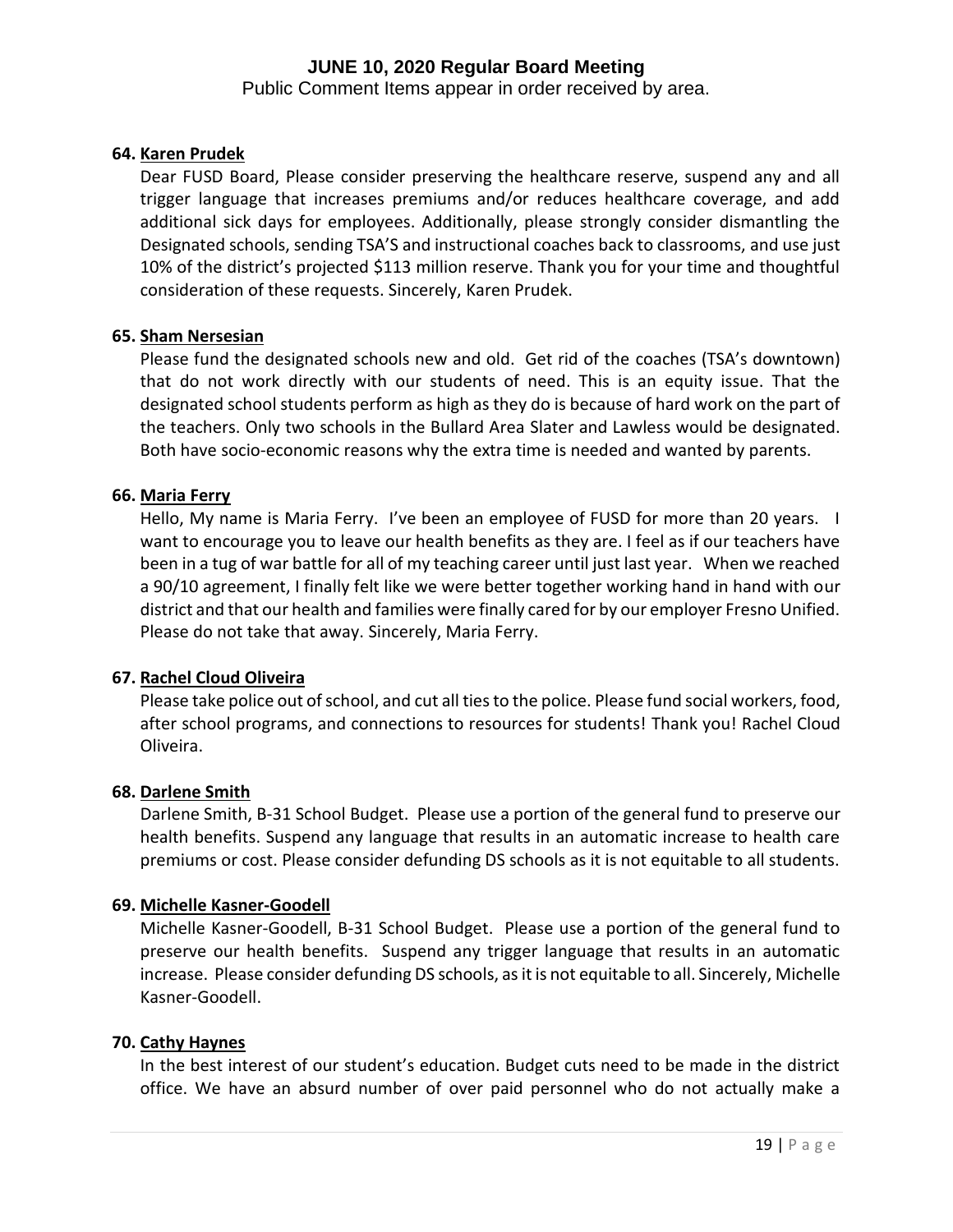Public Comment Items appear in order received by area.

difference in the quality of a child's education. If the down town office's personnel was cut in half we'd save millions of dollars, we could provide more for students and the community who pay our salaries. It seems each year we invent a new 140-150,000 job, for no good reason. Let's start putting kids and teachers first. #defundthedistrictoffice, Cathy Haynes, Edison High School, Social Studies / English.

### **71. Juan Jaimes**

Hi, My name is Juan Jaimes and I just want to give my input for our future and our kids future. Growing up in fresno and as well attending FSUD. I got to understand how we don't really have anyone to guide us to build a better future for ourselves. The Schools are focusing to much in having more securities or even cops in campuses. Therefore cutting off the funding from the Cops and focus on providing more counsolers to our schools and guide our future to the right direction.

#### **72. Julianna Phoukhao**

Hello, I am pleading FUSD to implement a 2020-2021 Fiscal Budget centered around preventive and holistic care for our students and staff. I urge you to decrease the presence of police and decrease any police funds. The FUSD budget needs to support our communities in need—especially our communities of color and low-income communities. Faculty and staff should also reflect the school they serve; we need to hire and promote more People of Color. What is your plan to hire more Black, Lao, Khmer, Hmong, and Native American teachers? Additionally, to better serve their community, all FUSD staff members need cultural and diversity training. Thank you for your time, Julianna Phoukhao.

# **73. Julie Rodriguez – Voice Message (Transcribed)**

I would just like to say that if designated schools are going to remain, that I think that they should not be paid the entire amount of their allotted time because it looks as though we will open with a modified schedule, so the thirty minutes extra every day will most likely not occur. So, I do not think it is necessary for people to get paid for time they are not putting in. As far as that goes, I think if designated schools are so good, then the six schools who voted to take part that they should be allowed to be designated schools as well this year, and I think since schools are going to need so much extra support that all those TSAs should go ahead and stay at those sites for just this year. Thank you.

# **74. Daisy Cruz**

Hello, There needs to be changes in budget priorities. I am sharing my support to defund the police presence in middle schools and high schools. It should be put into funding for youth programs, counselors, social workers, and psychologists. This will ensure students wellbeing and provide them to support to be successful. Best, Daisy Cruz, Health Educator, Fresno Barrios Unidos.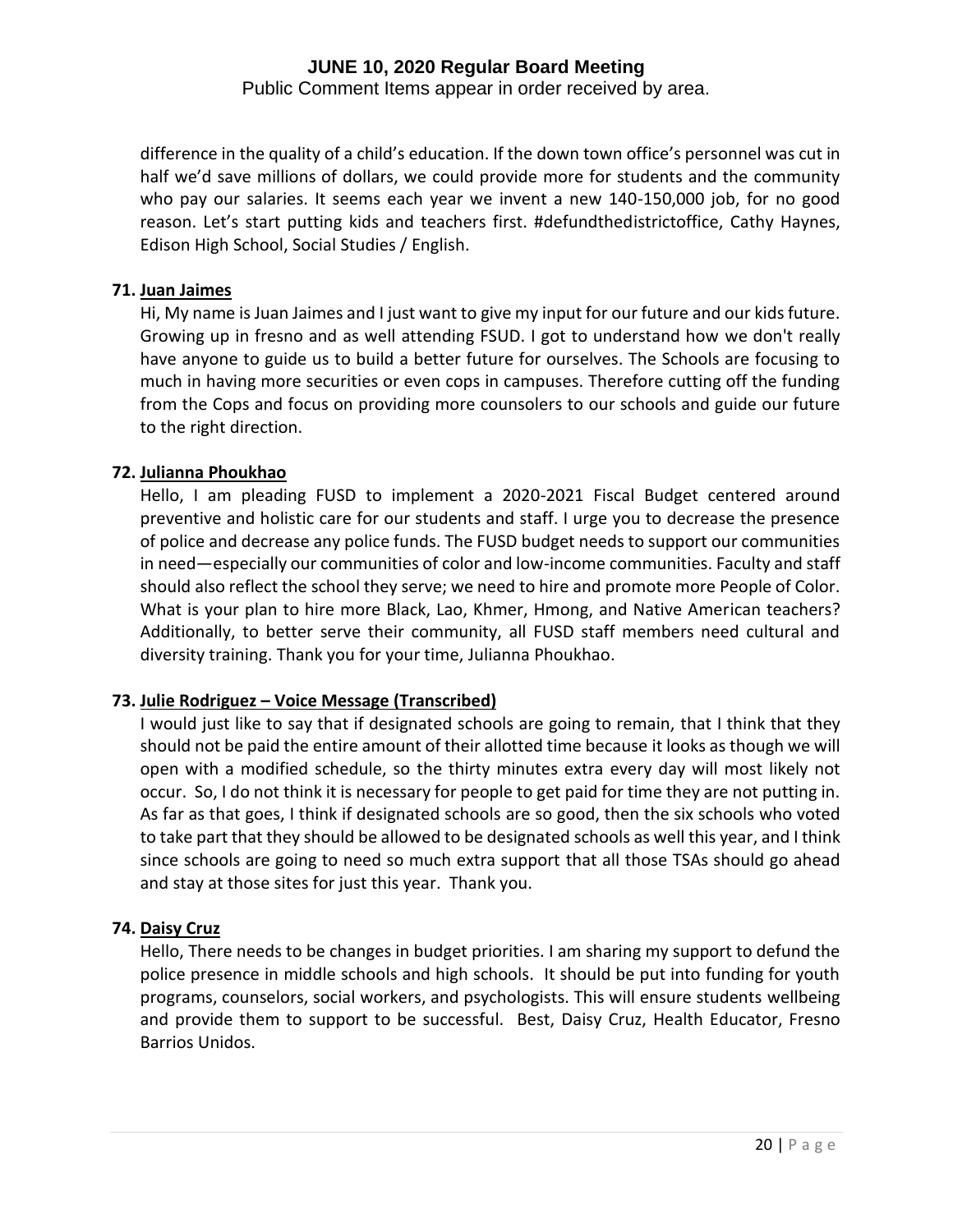Public Comment Items appear in order received by area.

# **75. Amy Sepulveda**

When I was a first year teacher I saw a campus resource officer put his hands on a 12 year old student's neck and push her against the wall. When I saw her the next day I asked if she wanted to talk to a counselor, but our only counselor was not there that day, so our student did not receive help. I have seen officers grab students so violently that it has left bruises on their wrists. I have heard too many "he was arrested today" when asking where my 12 and 13 year old boys went since they are not in my room receiving their rightful education. It is really simple. Defund the police. There is no reason to have more police officers than counselors in our district. We need to do better for our youth. That is our job.

# **76. Felicia Espinosa**

FUSD, Take School Resource Officers out of schools, stop the contract for police on campus and create a safer space for all students. Stop criminalizing children. This needs to be one, of many steps, FUSD takes towards ending its school-to-prison pipeline. There is no time to wait, Felicia Espinosa.

# **77. Amy Murillo**

Dear Board Trustees and Superintendent Bob Nelson, First and foremost, I would like to thank and commend you for your collaborative approach with designated schools as we face tough budget cuts and decisions for the upcoming 2020-2021 school year. In 2014, the district initiated10 designated school sites and increased to 40 sites by 2019. As the current budget proposal supports the 40 designated school sites for one more school year, I respectfully ask you to make a long-term commitment to the preservation and prosperity of designated schools. I believe this long-term commitment and continuation of designated schools should also include progress monitoring and accountability to facilitate fiscal responsibility. Therefore, I would like to respectfully suggest that a long-term plan include a Designated School Department to be established to oversee, manage, support, and assist in coordinating services for designated schools. In addition to the Designated School Department, I respectfully ask for a Designated School Committee, consisting of DS teachers, be established to collaborate with the Designated School Department. Collaborative progress monitoring with an agreed upon criteria for success can determine whether sites are maintained or eliminated. With this in place, we can better decide whether to limit or expand designated schools and funding. As a designated teacher, I believe this moment has afforded us an important opportunity to give designated schools the specialized attention they need to maintain and refine a model that best serves the most socioeconomically disadvantaged students of our district. Respectfully and with sincere appreciation, Amy Murillo.

# **78. Kim Vasquez**

Hi! My name is Kim Vasquez. I am a kindergarten teacher at Ewing Elementary. I am writing to request that you change your writing in the budget plan for our healthcare funds. It is not enough for the District to "maintain" our healthcare as it is with no changes. We all know that there are going to be increase for many things and you need to use some of our reserves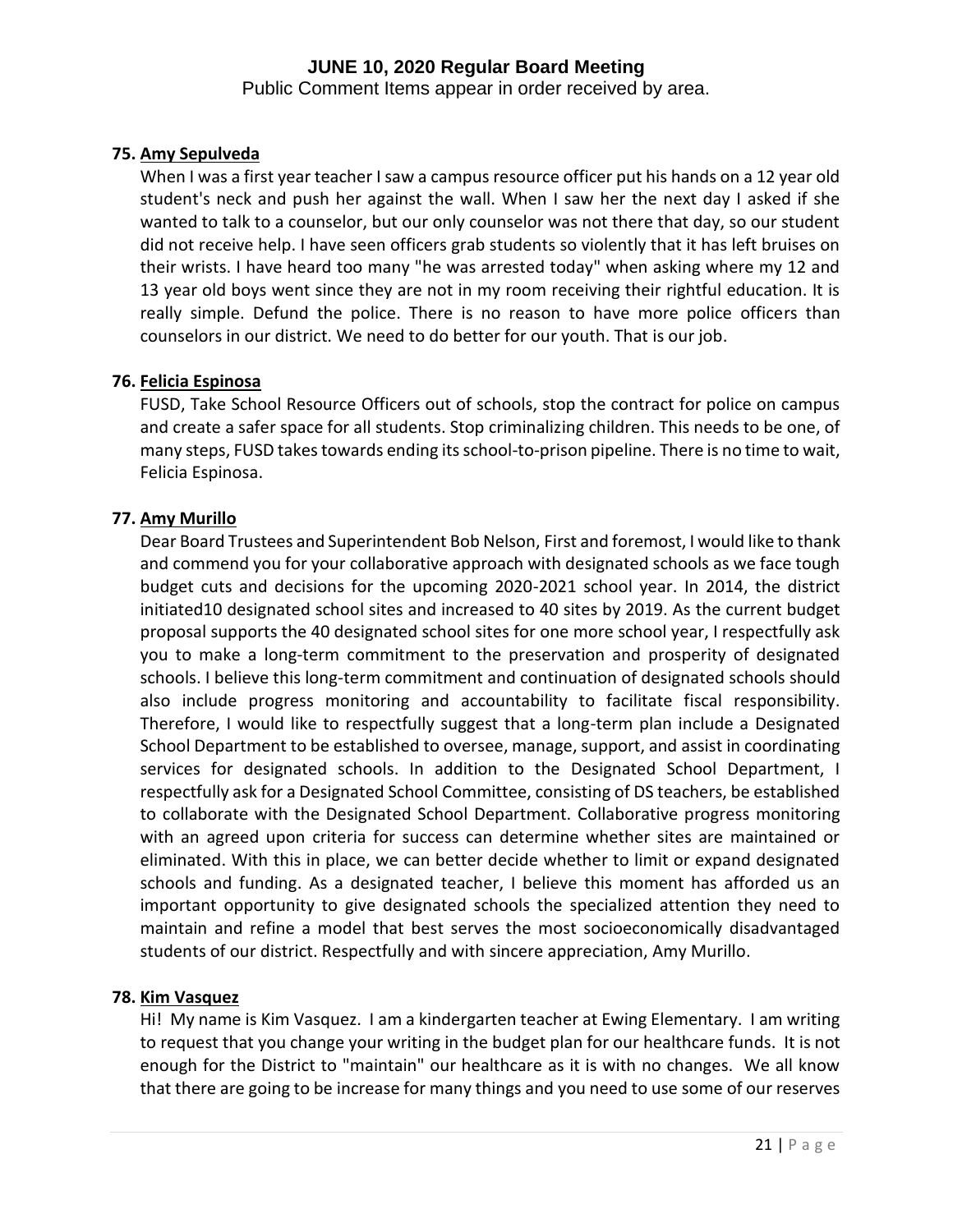Public Comment Items appear in order received by area.

to go into our healthcare for premiums and deductibles to stay the same and not go up. Please preserve healthcare reserves, suspend trigger language that increases premiums and/or reduces healthcare coverage.

# **79. CL Ayala**

I am Valley-born and Fresno-educated. I live in FUSD Trustee Area 5. I attended four FUSD schools and graduated from Roosevelt High School. I've facilitated classes at nearly every high school, as well as several middle and elementary school campuses in Fresno Unified in my time as a substitute teacher and Health Educator with Fresno Barrios Unidos. FUSD is in crisis, and punishment is not the answer. I support the immediate and unequivocal divestment from and removal of Police and other Law Enforcement from every single campus in Fresno Unified. Invest in processes and programs TODAY that make police-free schools possible. Come to community for help in developing this process. Rely upon youth and parents as experts in their own lived experiences. Trust that they know what they need. Our kids deserve more than punishment and violence. They deserve discipline that comes from a place of love and compassion. They deserve support services, social workers, restorative practices, arts, ethnic studies, BIPOC representation in the classroom AND administrative offices. Students of color deserve a pipeline to community leadership and economic viability. They deserve culturally relevant and reflective curriculum, and participatory processes they are welcomed into. They deserve to feel safe, seen, and heard. They deserve room to grow. Law enforcement does not do any of these things. But there are leaders in community who can. Invest in them. Further, I want every single Board Member who takes FPOA or other law enforcement contributions to cop to the amount, and recuse themselves **(250-word limit reached).**

# **80. Selena Rojas**

My name is Selena Rojas and I am a Freshman at Mclane High School. I demand that you remove cops from our campus. It's gotten to the point where im afraid to go to school. Cops make my peers and I feel unsafe. I should feel safe and motivated to go to school and learn but instead I'm feeling criminalized. Invest the money in the youth instead!

# **81. Dr. Gay Cauchi**

To Whom It May Concern: I support FTA's stance on protecting our health coverage, particularly in this time of pandemic. You should "preserve the healthcare reserves, suspend any trigger language that increases premiums and/or reduces healthcare coverage, and add additional sick days for employees as we attempt to re-open schools." Sincerely, Dr. Gary Cauchi.

# **82. Eugenia Rose**

Eugenia Rose, Agenda item (B-31 School Budget), PLEASE !!!

1) Use a small portion of the vast general fund reserve to help the healthcare fund keep up with the impending healthcare coverage costs.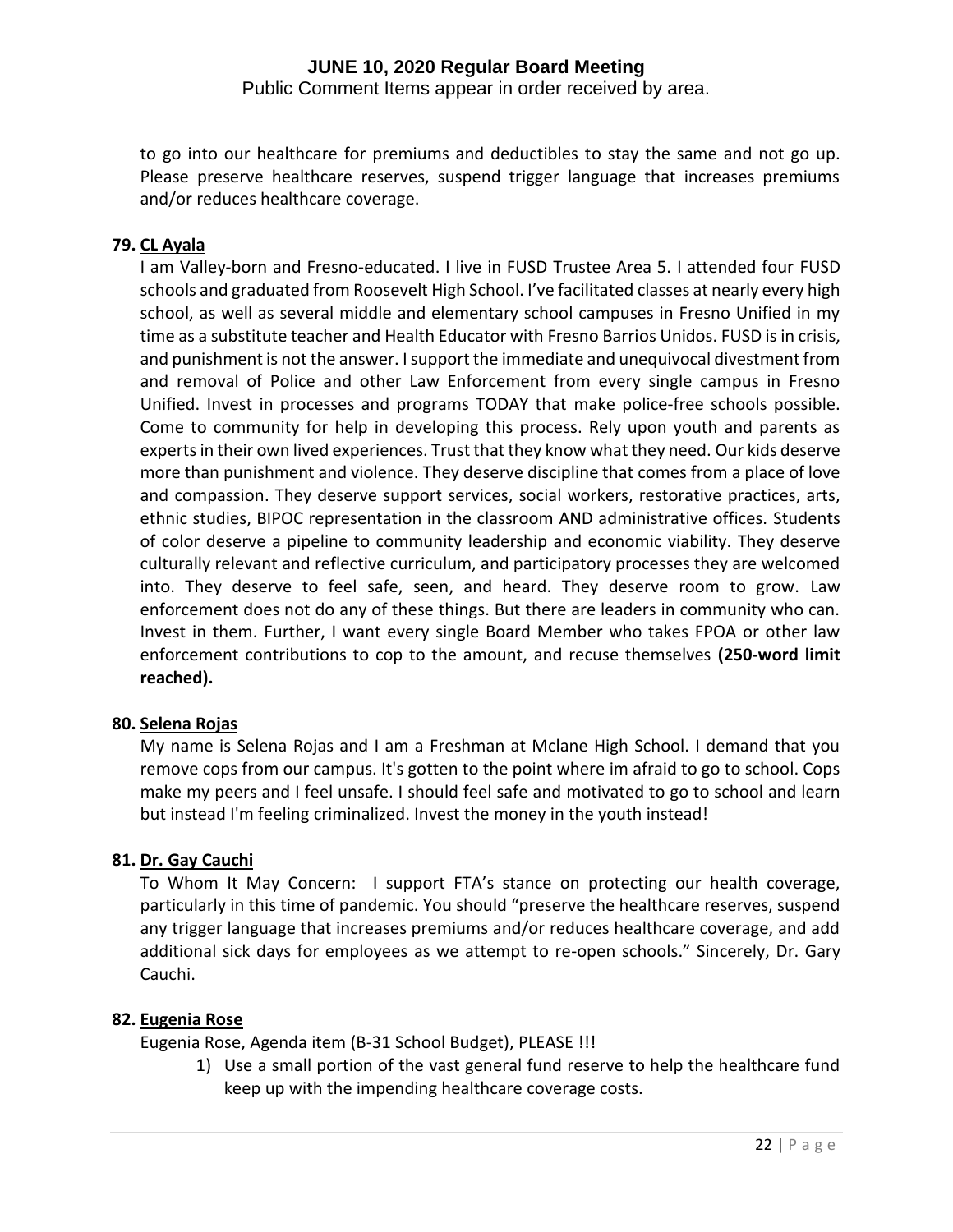Public Comment Items appear in order received by area.

- 2) Suspend any trigger language that would result in an automatic increase to healthcare premiums and/or healthcare coverage costs.
- 3) Increase the annual number of sick days for all FUSD employees.
- 4) Please consider removing funding for Designated School since they are not equitable to all.

Thank You, Eugenia Rose.

### **83. Julie Bounchareune**

Dear Board Trustees, My name is Julie Bounchareune and I am a community member who has worked with youth in the Fresno area since 2008. Time and time again, I hear students talk about how they feel harassed and criminalized by officers at their schools. You even have Officer Lee Harris also known as Officer Slam, who is known for slamming students to the ground at McLane High School! Data shows that by having officers on campus, it funnels students into the school-to-prison pipeline versus sending students to college or other career tracks. I am writing to ask the board to END all police contracts and reallocate funding to mental health services and wellness centers for students. I hear great things from students of the Bear Cave at Yosemite Middle School and the meditation club at Sunnyside High Schools. Students need a safe space just to be themselves and get the help they need. Safety does not equal law enforcement. The Fresno Police Department already receives over 50% of the general funds from the city's budget. It's time to DEFUND THE POLICE, instead of our education system! Best, Julie Bounchareune

#### **84. Suzanne Sweet**

Dear FUSD School Board, I would ask that you carefully and thoughtfully consider to NOT DE-FUND our Health Care Reserves for FUSD Teachers. This is extremely important to ALL educators in our district. We voluntarily sacrificed our health care under former Supt. Hanson in 2008 and sadly that costly mistake took almost 10 years to reverse! We are just getting back on our feet and we fought hard to receive back our full benefits. Why are we constantly negotiating our Health Care Benefits with FUSD??? It's not right. Please remember how diligent and faithfully FUSD teachers work every single day of the year helping, educating and advocating for our students. Let me remind you that Fresno is the 2nd worst city in the entire country to raise children, not children of affluence But the very children enrolled in FUSD. Teachers face monumental obstacles and challenges!!!!! Please don't disrespect us by chipping away at our Health care reserves and please suspend any trigger language that increases premiums and/or reduces healthcare coverage, and add additional sick days for employees as we attempt to re-open schools. Thank you, Suzanne Sweet, Duncan Poly HS.

# **85. Liliana Trejo**

My name is Liliana Trejo and I would like the FUSD district budget will preserve healthcare budget and do not increase the cost and reduce healthcare benefits.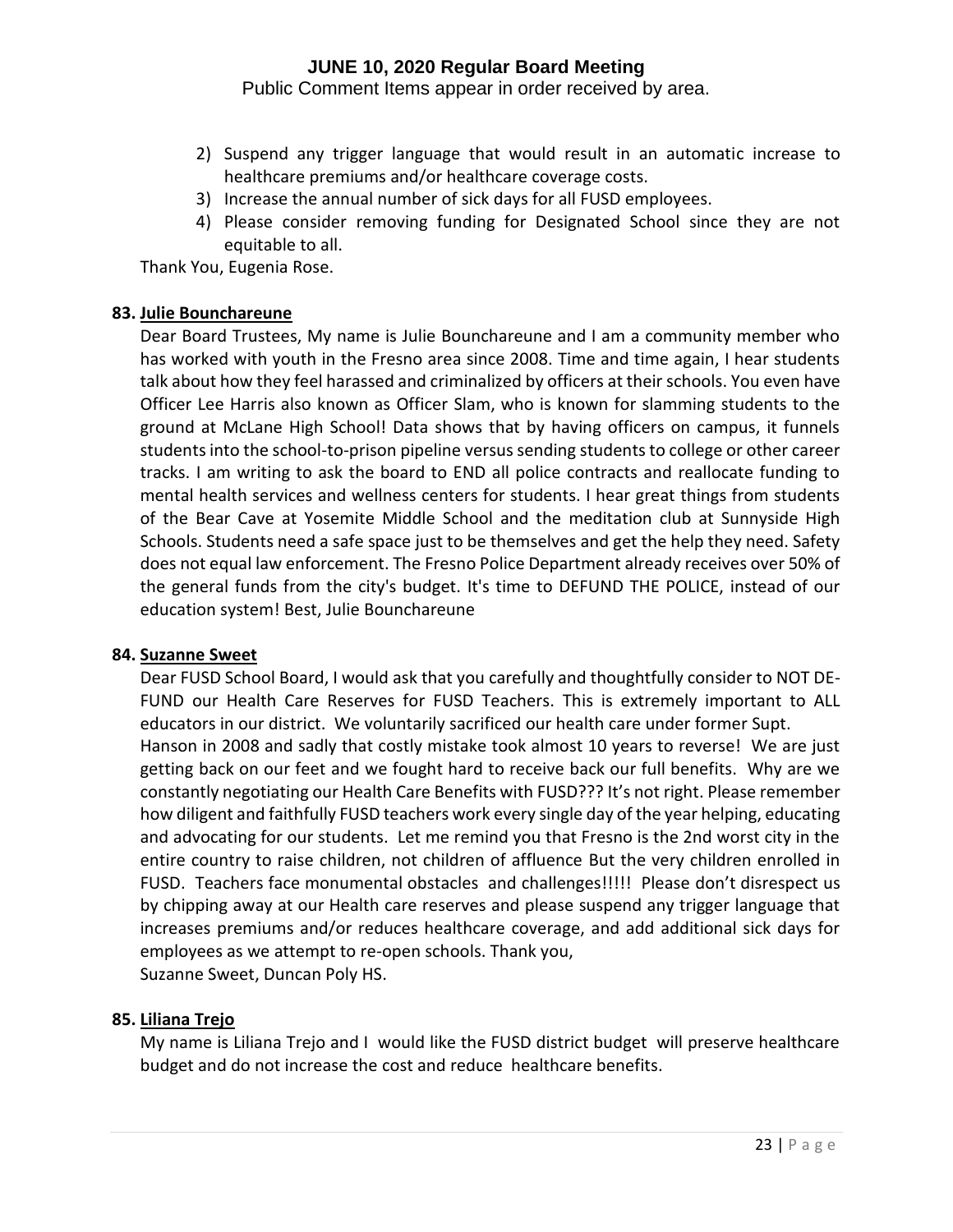Public Comment Items appear in order received by area.

# **86. Shelby King**

In consideration of the 2020/2021 budget, I'm calling on Fresno Unified to end its partnership with Fresno Police, remove all School Resource Officers from our schools, and no longer fund ShotSpotter technology. According to policescorecard.org, twenty-three people were killed or seriously injured by Fresno police officers between 2016 and 2018, and a disproportionate number of these people were Black. This evidence of unnecessary force and implicit bias in the police department should inspire those with our students' best interests at heart to conclude that the police have no place in our schools, and to redirect those funds. The budget for SROs and ShotSpotter technology should instead go toward proactive, humanizing, trauma-informed resources and programs to benefit the emotional, mental, and physical well-being of our students. By hiring social workers and school psychologists in place of SROs, students will benefit from the expertise of a professional with specialized understanding of human behavior. This means that more students will receive individualized support, rather than being introduced to the justice system via their school. Students are kids, and Fresno Unified schools should be a place where students learn from their mistakes. The Board of Education should implement behavior intervention specialists in place of police, who have purely punitive and carceral means at their disposal. This way, Fresno Unified can support students in their growth rather than punishing them for it.

# **87. Linda Samuelian**

To our Superintendent Nelson and distinguished Board Members, my name is Linda Samuelian and I am currently a teacher , but have been in various positions during my 30 years at FUSD I am a positive passionate teacher who got into teaching to see students succeed and become the best of their potential . So when I read about budget cuts / personnel movements , I naturally got concerned . I was shocked that TSA's who were involved in students emotional well being could be moved to the classroom . I understand very well the role of a TSA -having been one many times , I know the essential TSA that have Direct impact on students emotional should not be moved-that would be foolish to the accomplishments FUSD has in place and their effectiveness can be measured through data . They are essential during this very unprecedented emotional time . But many are NOT as essential directly to students - i.e instructional coaches for teachers , principals on special assignments , etc that number may or may not be the numbers that are mentioned ( 20%,30%) -it could be more . This move would ease the budget . The next move is data driven and obvious -No new designated school funding and take away from current designated schools to keep and maintain the health fund for teachers . I also know EVERY measure should be taken to NOT touch the health benefits of the teachers who are the soldiers to **(250-word limit reached).**

# **88. Rhianna Beaumont-Lamb**

Good evening, I am writing to request that you consider employees' health needs during this uncertain time. If an employee contracts Covid or is forced to quarantine during the school year, can we make sure that extended sick days are added for that employee who was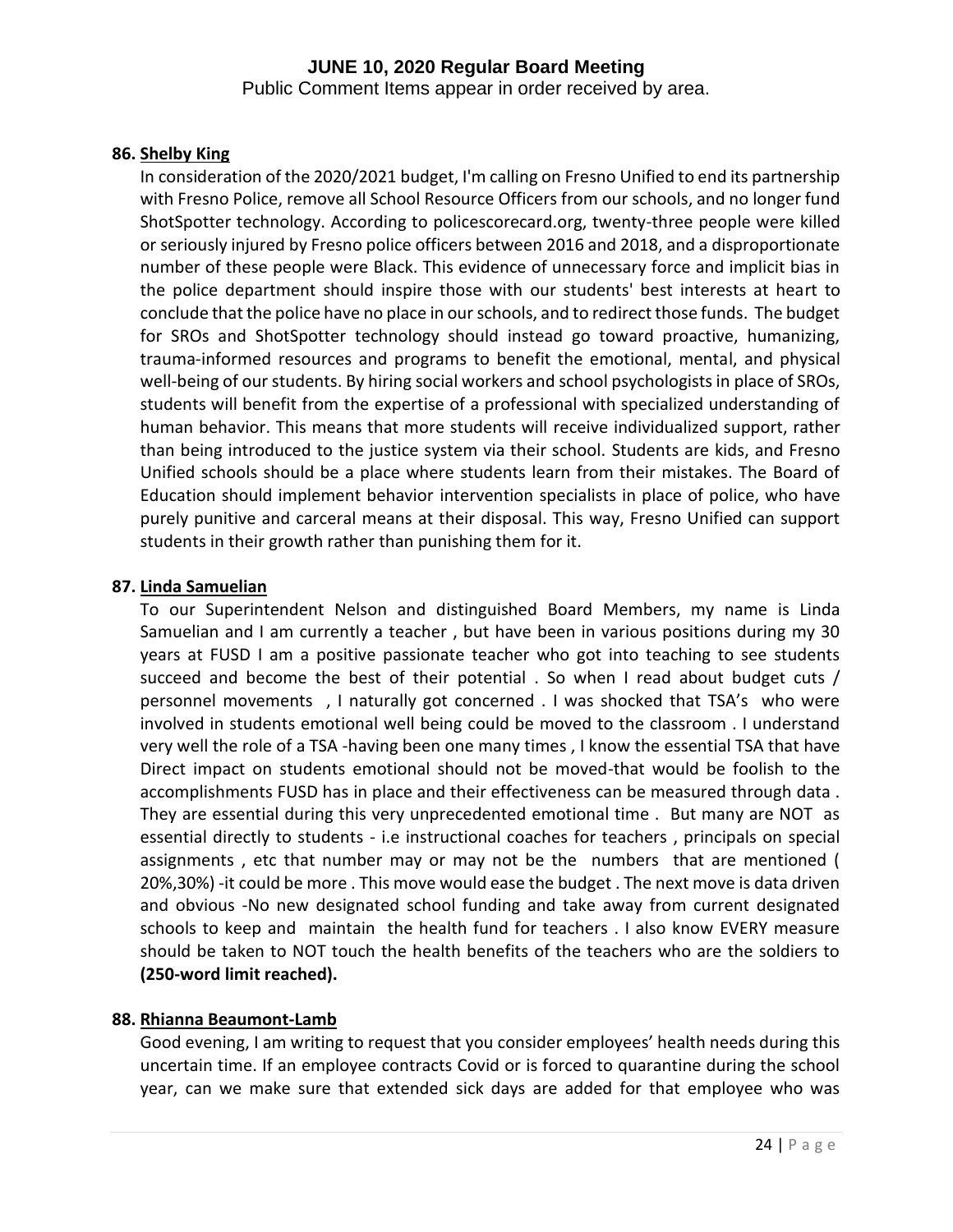Public Comment Items appear in order received by area.

exposed? Currently we have 10 sick days, but even for the mildest Covid cases people are asked to quarantine for 14 days. For those with weaker immune systems, recovery will most likely take much longer. Therefore the need for additional sick days due to being exposed at the workplace is an urgent need. Also, our health care will be utilized more by employees during this time, and we need to make sure it is funded and made a priority. Additionally, due to the structure of our campus, most of our classrooms have sealed windows and interior facing doors, and our HVAC system seems to occasionally shut down. Even if we are able to distance students and lower class sizes, respiratory droplets can travel as far as 19 feet depending on the momentum of the cough. With no open windows and unreliable access to ventilation, this will put everyone in that classroom at risk. Teachers are willing to do whatever we can to help our students learn and feel loved and cared for during this time, so please guarantee funding for our healthcare and create a safe work environment, so we can continue to provide a high-quality education to our students. Sincerely, Rhianna Beaumont-Lamb, English **(250-word limit reached).**

# **89. Melody Drumm**

From: Melody Drumm, a music teacher at Kratt, Starr, and Tenaya. Agenda Item: B-31 School Budget. I write this message as a teacher who has deep concern for her students, fellow teachers, and the future of the district. I urge the school board and superintendent to do everything they can to honor the three healthcare needs that FTA identified at the beginning of June. The needs are listed below. Healthcare is paramount to the future success of the district.

- 1) Use a small portion of the vast general fund reserve to help the healthcare fund keep up with the impending healthcare coverage costs.
- 2) Suspend any trigger language that would result in an automatic increase to healthcare premiums and/or healthcare coverage costs.
- 3) Increase the annual number of sick days for all FUSD employees.

I have held weekly after school tutoring sessions for my music students since I came to the district in 2017. I have never requested to be paid for these after school sessions. I have gifted my time to the district so students could successfully perform for Christmas Tree Lane, Fox 26 Choirs of Christmas Broadcast, Twelfth Annual Middle School Character Counts Banquet, Arthop, and State of Education Luncheon. I and other teachers will not be able to easily give our students extra time if our healthcare needs are not met. Extra hours take a toll on our health. We need to know that the district will take care of our health so we can freely serve **(250-word limit reached)**.

# **90. Ernesto Saavedra**

Hello School Board Members, My name is Ernesto Saavedra and I am a former FUSD alum graduating from Fresno High School in 2003. I am calling to demand the complete defunding and removal of the Fresno Police Department and School Resource Officers on FUSD school campuses. Police do not belong in a place of learning. Their presence further perpetuates and upholds the systemic racism Black, Brown, and other youth of color already face everyday.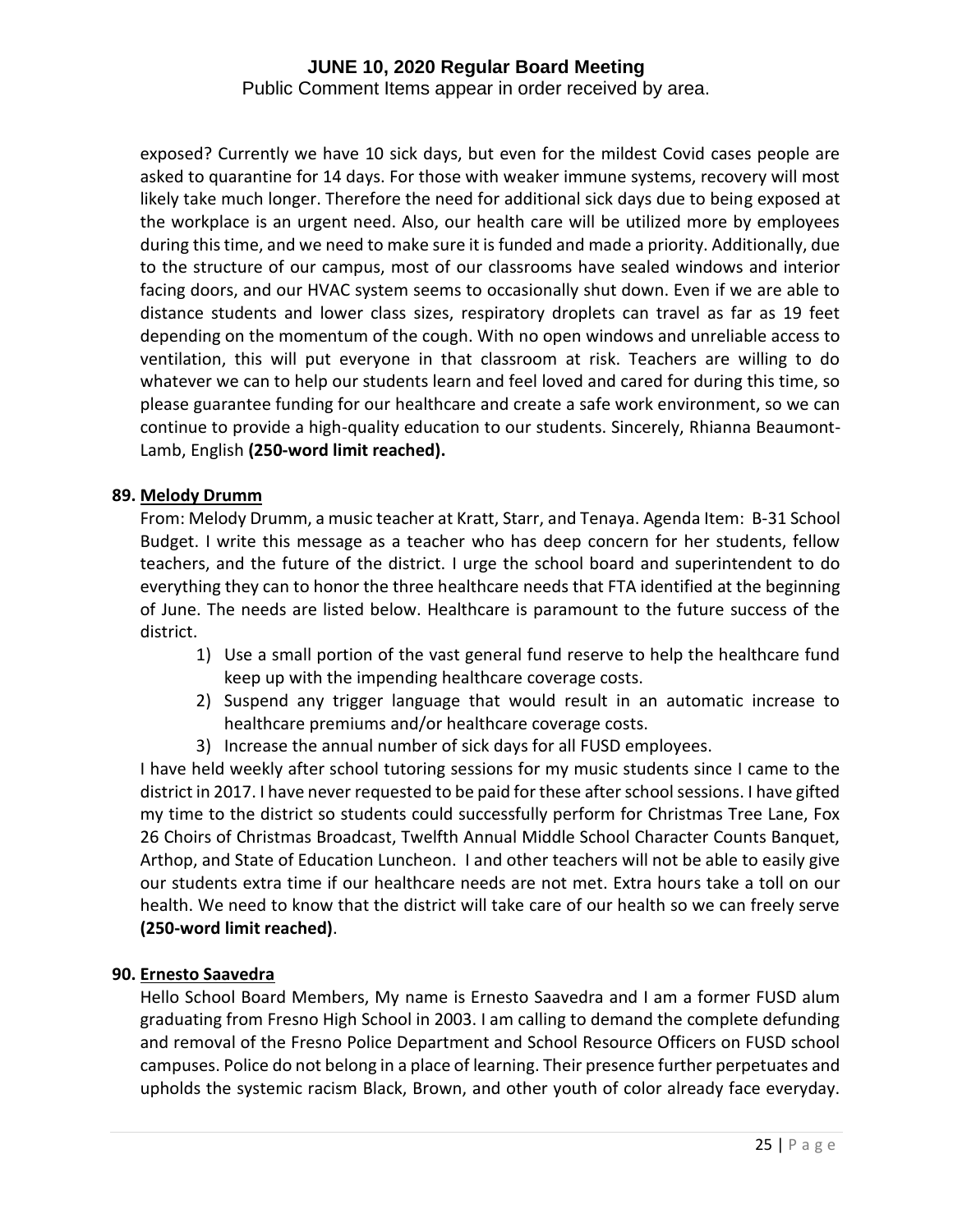Public Comment Items appear in order received by area.

FUSD has an opportunity to be innovative and invest in the well being of our youth. We need more social emotional school counselors, restorative justice policies and practices, resources for undocumented students and investments in uplifting the beautiful diversity Fresno has by making ethnic studies courses graduation requirements.Now is the time to take a stand and for FUSD to send a message of solidarity, love and support for our Black and Brown youth and other youth of color. Thank you.

# **91. Abigail Janzen**

Hello School Board Members, My name is Abigail Janzen and I am a resident of Fresno, CA. I am calling to demand the complete defunding and removal of the Fresno Police Department and School Resource Officers on FUSD school campuses. Police do not belong in a place of learning. Their presence further perpetuates and upholds the systemic racism Black, Brown, and other youth of color already face everyday. FUSD has an opportunity to be innovative and invest in the well being of our youth. We need more social emotional school counselors, restorative justice policies and practices, resources for undocumented students and investments in uplifting the beautiful diversity Fresno has by making ethnic studies courses graduation requirements. Now is the time to take a stand and for FUSD to send a message of solidarity, love and support for our Black and Brown youth and other youth of color. Thank you.

# **92. Shannon Creviston**

Please take steps to protect our health care coverage. During a global pandemic it is imperative that Fresno Unified protect their members from increased health care costs or cuts to our benefits. The recent collaboration between FUSD and FTA has been such a great thing to see when compared to the tumultuous times just a few years ago. Please look after the people who will come into contact with children every day even at the peril to our own personal health. Thank you.

# **93. Carribean Fragoza**

Dear Members of the FUSD School Board, I am the mother of an eight-year-old child that attends Manchester Elementary and previously attended Ewing Elementary. I am writing to compel you to disband your relationship with Fresno Police Department and to remove police presence from all schools in the district. I have personally witnessed how the community, especially in less affluent areas have no faith or trust in the police. In fact, I have been deeply disturbed by how their presence on and around campus increases anxiety noticeably among students and parents. There is good reason for this as Fresno Police Department's history and ongoing habit of using unnecessary force against Fresno residents, especially people of color, is a well-known fact. Heartbreakingly, even very young students know this to be a fact. Now is the time for you to act and DO THE RIGHT THING. Our country cries for this change NOW. Remove all police from Fresno Unified campuses immediately. Sincerely, Carribean Fragoza.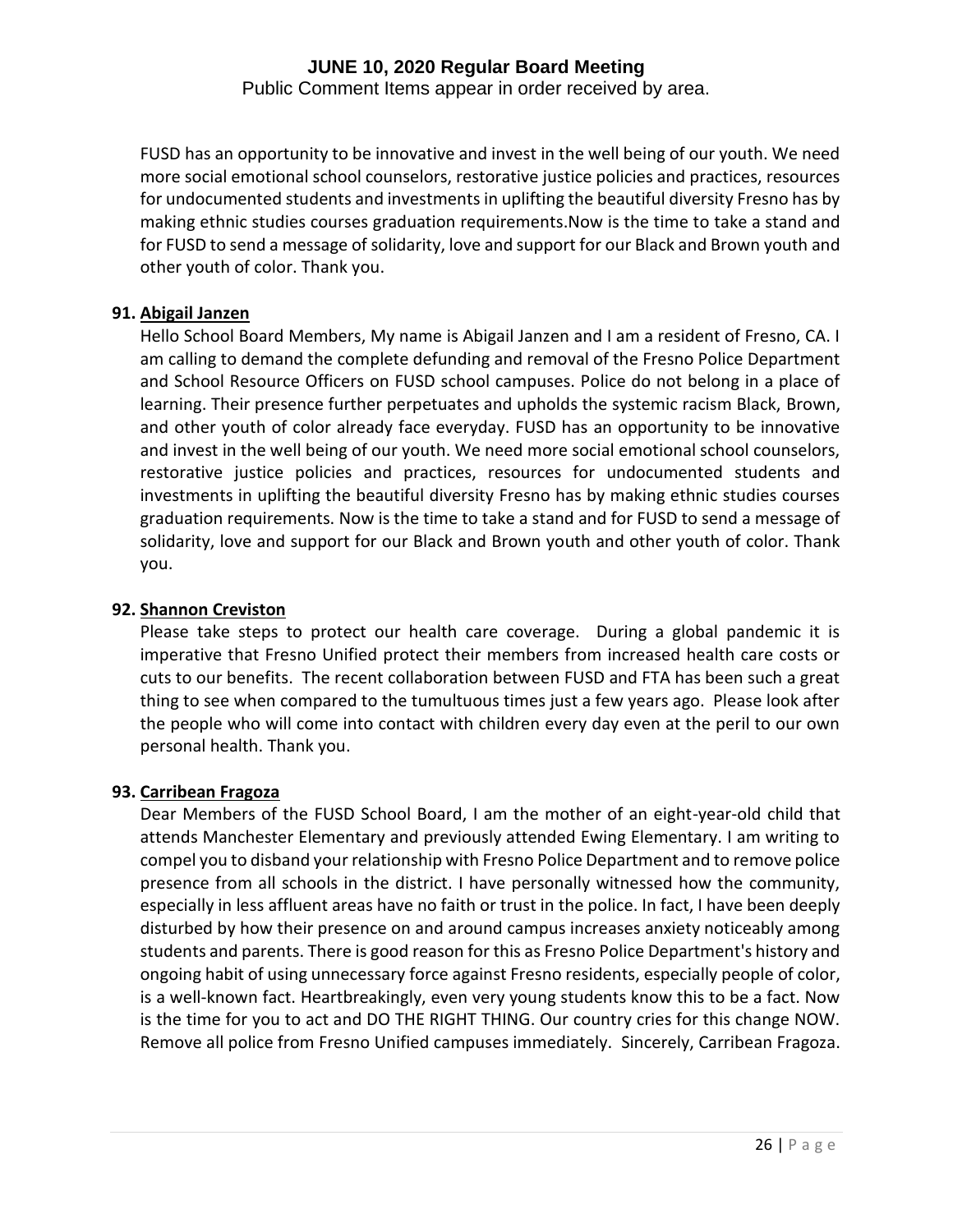Public Comment Items appear in order received by area.

# **94. Curtis Sisk**

Please do not reduce funding for our health care. I understand we are in a budget crisis but the overlying crisis is directly related to health care. As we all return to the classroom it is likely that many of students and teachers will be infected and some need to be hospitalized. Asking us to pay more for health care at this time is unreasonable.

# **95. Esmeralda Gamez**

Dear Board Trustees, My name is Esmeralda Gamez and I am a community member who has worked with youth at various FUSD high schools since 2017, as well as attended McLane High School 2007-2011 and have siblings who currently attend FUSD. I have heard and have seen students harassed and antagonized by officers at their schools. When I attended McLane High School to as recently as late last year, I've seen that Officer Lee Harris is still working for McLane, who is known as Officer Slam because of how aggressive Harris is with students. Many of the students that I've talked to have felt victimized, targeted and judged as unworthy or troublesome by these campus officers, and often teachers call the officers into the classroom to deal with misbehaving students, instead of trying to work with the students and promote healthy communication, emotional welfare and self esteem. I am writing to ask that the board reallocate funding to mental health services and support programs for students, and end contracts for police on campuses. I know students would be happier and do better in school if they had support and healthy communication, instead of being treated as future criminals whenever they misbehave. Students need safe and healthy spaces to receive help they might not get at home and this is not done by having police on campuses. It's time to help our students and show them we care about them, and don't see them simply as future criminals to deal with.

# **96. Cynthia Pretzer**

In looking at our potential budget shortfall, it makes the most sense to me to eliminate designated schools and increase funding for after-school tutoring. I am a teacher at a designated school, and although I love the extra income, I know from experience that I have the biggest impact on my students by providing small group after-school tutoring. No amount of extra professional learning or grade level meetings or common formative assessments can produce near the same academic benefit as strategic small group intervention with their teacher, away from the distractions of the rest of the class. Besides that, teachers at nondesignated schools don't need to work 10 to 12 hours a day, which makes them more rested, healthier, and energetic. This seems like the most practical sacrifice and strategic plan of action for our district, and with the increased funding for intervention, I believe we would actually see significant academic gains! I would also request that you preserve our Health Care reserves and suspend any trigger language that reduces our health care coverage and/or increases our premiums. Thank you.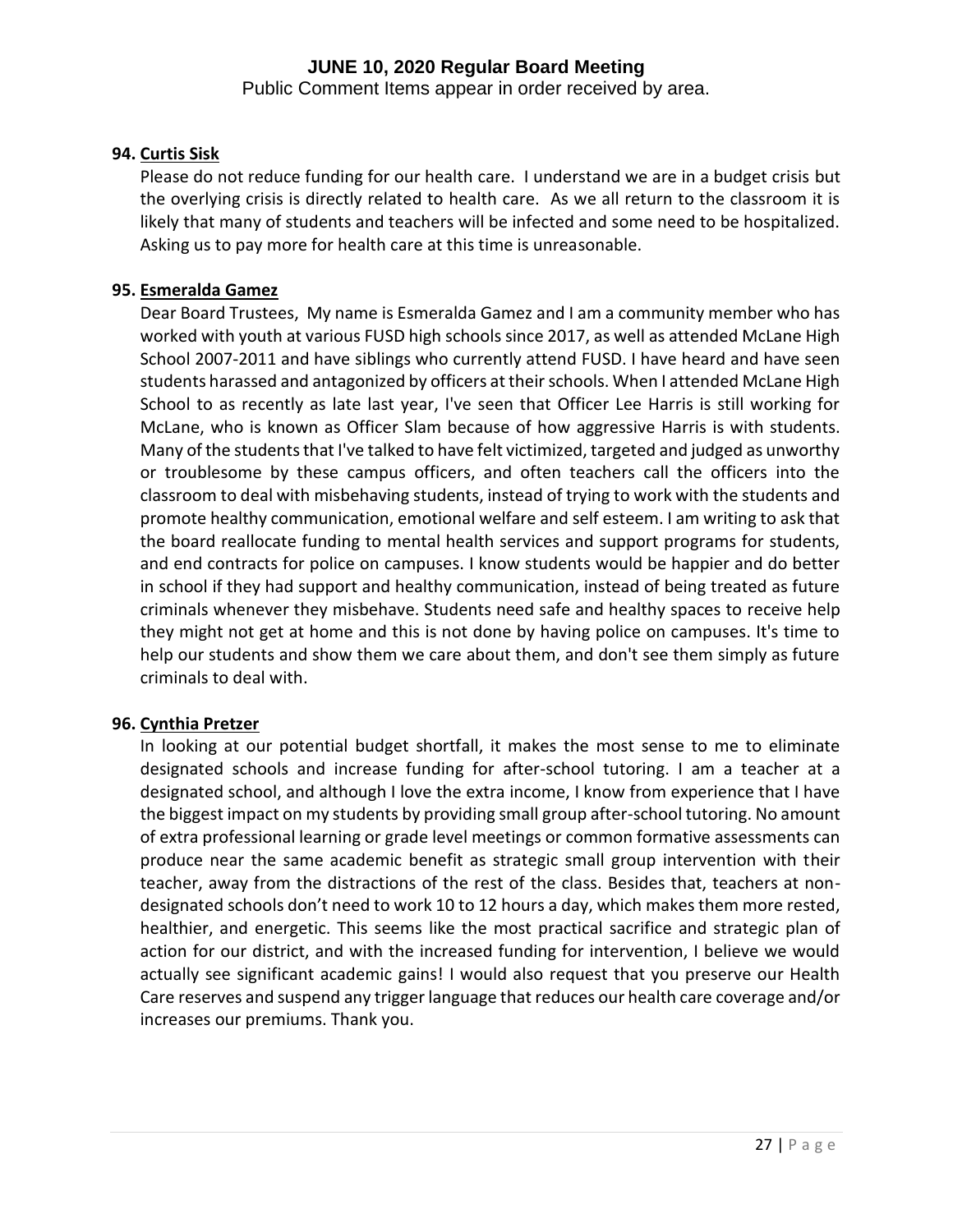Public Comment Items appear in order received by area.

# **97. Delia Martinez**

To whom it may concern: My name is Delia Martinez a teacher, who would like to share my opinion about agenda item B-31 School Budget. Please consider to:

- 1) Use a small portion of the vast general fund reserve to help the healthcare fund keep up with the impending healthcare coverage costs.
- 2) Suspend any trigger language that would result in an automatic increase to healthcare premiums and/or healthcare coverage costs.
- 3) Increase the annual number of sick days for all FUSD employees.

I ask of this because I come from a one-income family. My youngest daughter was born a preemie, at the age of 3 she was hospitalized for one week and the medical bills were high on both occasions. No one knows the future but we all know medical bills can bring a burden to any family especially with the family having to cover a greater percentage of the medical bill. Hope you have this in mind when making the final decision. Sincerely, Delia Martinez.

# **98. Carol Padilla-Shaath**

As a teacher (as well as parent) with the Fresno Unified School District, I would like to comment on Agenda item B-31. I understand that the health and economic crisis has negatively impacted state budgets and therefore, public school funding. However, I am calling on Superintendent Nelson and you, the school board to do the following:

- 1) Use a small portion of the vast general fund reserve to help the healthcare fund keep up with the impending healthcare coverage costs.
- 2) Suspend any trigger language that would result in an automatic increase to healthcare premiums and/or healthcare coverage costs.
- 3) Increase the annual number of sick days for all FUSD employees.

Teachers are the frontline, essential workers in educating our children and young people as well as a lifeline for the families of our district. This is a time for the FUSD Board to stand behind their teachers; to preserve their salaries and their healthcare. Our community is counting on teachers during these uncertain times and teachers over and over have demonstrated their commitment to their students, their families and this community. Now the teachers are counting on you, the FUSD Board, to the same. And as a parent of a FUSD high school student, I am expecting you to do the same.

# **99. Luis Hernandez**

Hello School Board Members, My name is Luis Hernandez and I am a resident of Fresno, CA. I am calling to demand the complete defunding and removal of the Fresno Police Department and School Resource Officers on FUSD school campuses. Police do not belong in a place of learning. Their presence further perpetuates and upholds the systemic racism Black, Brown, and other youth of color already face everyday. Now is the time to take a stand and for FUSD to send a message of solidarity, love and support for our Black and Brown youth and other youth of color. Thank you.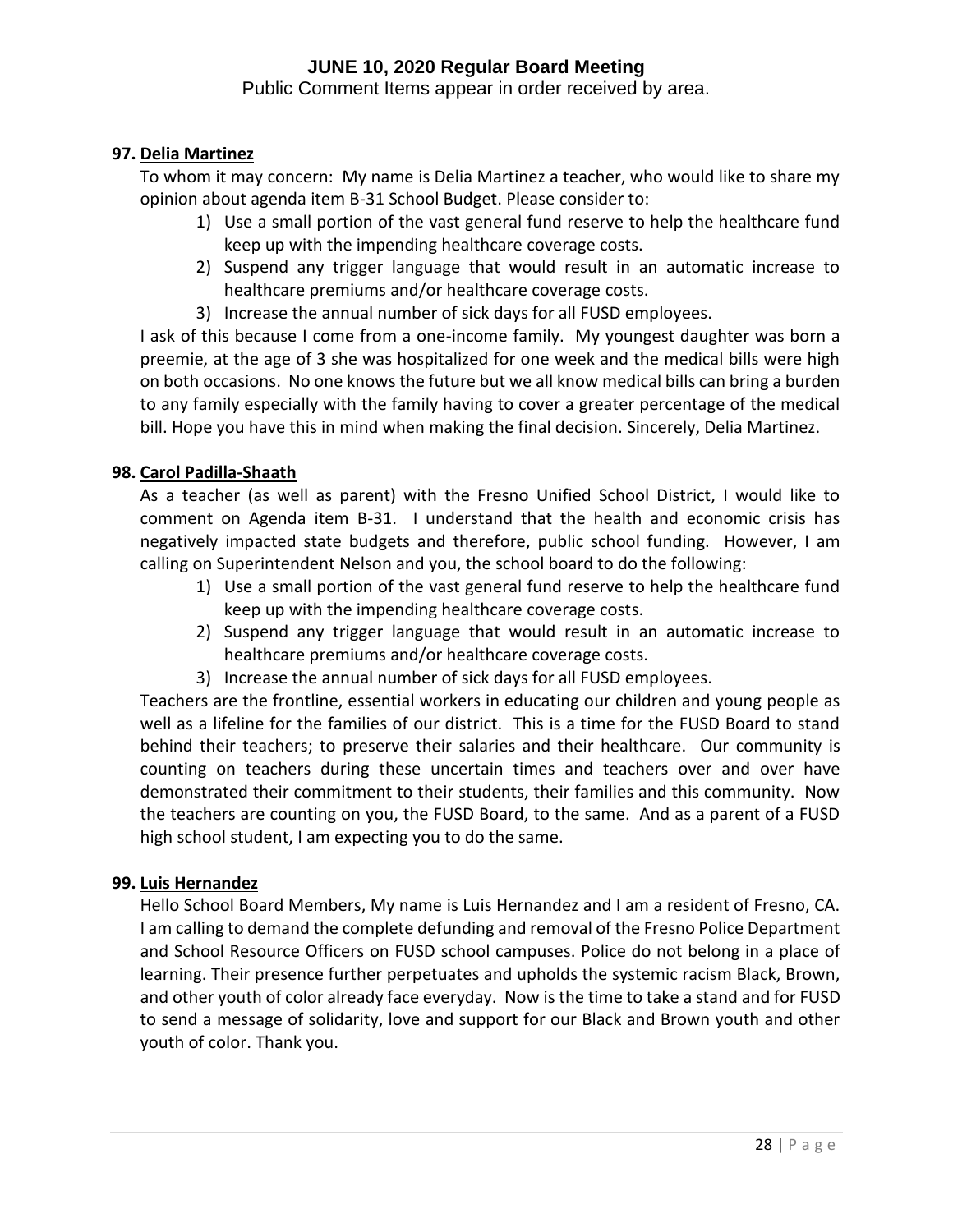Public Comment Items appear in order received by area.

# **100. Liza Robinson**

Dear Members of the Board, I am a TK teacher at Columbia Elementary (a designated school), a graduate of Fresno High School, and a parent of a student at Edison High School. As you can see, much of my life is and has been affected by Fresno Unified School District. This may be the case with you as it surely is with many of our Fresno Unified families. I tell you this because I hope while you are making your decisions on the 2020-2021 budget you don't just look at the numbers but also look at the lives you affect with the decisions you make. Under Superintendent Bob Nelson the District has really focused on caring for our students, their families, and all who work for Fresno Unified. I believe this has made an enormous difference for all of us, and we should continue this culture of caring in all the decisions we make. Please remember to care for our students especially as you make your decisions. I understand that we are facing financial difficulties, and I realize cuts will probably need to be made. My hope is that we do not let our most vulnerable suffer as those cuts are made but, instead, do everything in our power to give them even more support during these extra challenging times. Sincerely, Liza Robinson.

# **101. David Bouttavong**

Good afternoon Superintendent Nelson and Board Trustees, My name is David Bouttavong, I use the pronouns, he, him, his and reside in Trustee Mills district. I am part of the Laotian and LTGBTQ+ community in Fresno. I am asking that FUSD divest funding and end contracts with law enforcement. As a longtime community educator it is important that we center the needs of students and invest in their wellbeing. Safety DOES NOT mean continued police on campus. It means having more counselors, counselors that reflect the students' community. Safety is making sure we have language equity. We have students who are sitting in class for an entire year not understanding what the teacher is saying or the material in front of them. Schools must invest more in community wellness rooms/centers/staff of color and ability. Safety is when our students feel supported and cared for by the staff they are with daily.We need you to listen to students and families who have been impacted the most by the school closures, pandemic, financial hardships, and the call to value Black Lives. Our students need a path to successfully complete their diploma and get college ready, not a path that sets our Black Lives on the school to prison pipeline. Put students first, not law enforcement. Thank you.

# **102. Leana Enos**

Superintendent Nelson and Respected School Board Members, Re: B-31 School Budget. There is a shortfall in the projected 2020-19 district budget. The measures that are being taken to mediate this shortfall are short sited. Cut Designated Schools funding. The district is looking for "low-impact" cuts/savings. Studies have shown no significant rise in testing scores at these sites yet, the district persists in funding the program. Benefit the whole district instead of a select few. Exercise your rite as a School Board, discontinue funding of the Designated Schools Program. Fund District Healthcare. In the middle of a worldwide health pandemic, district healthcare is not being addressed. Preserve the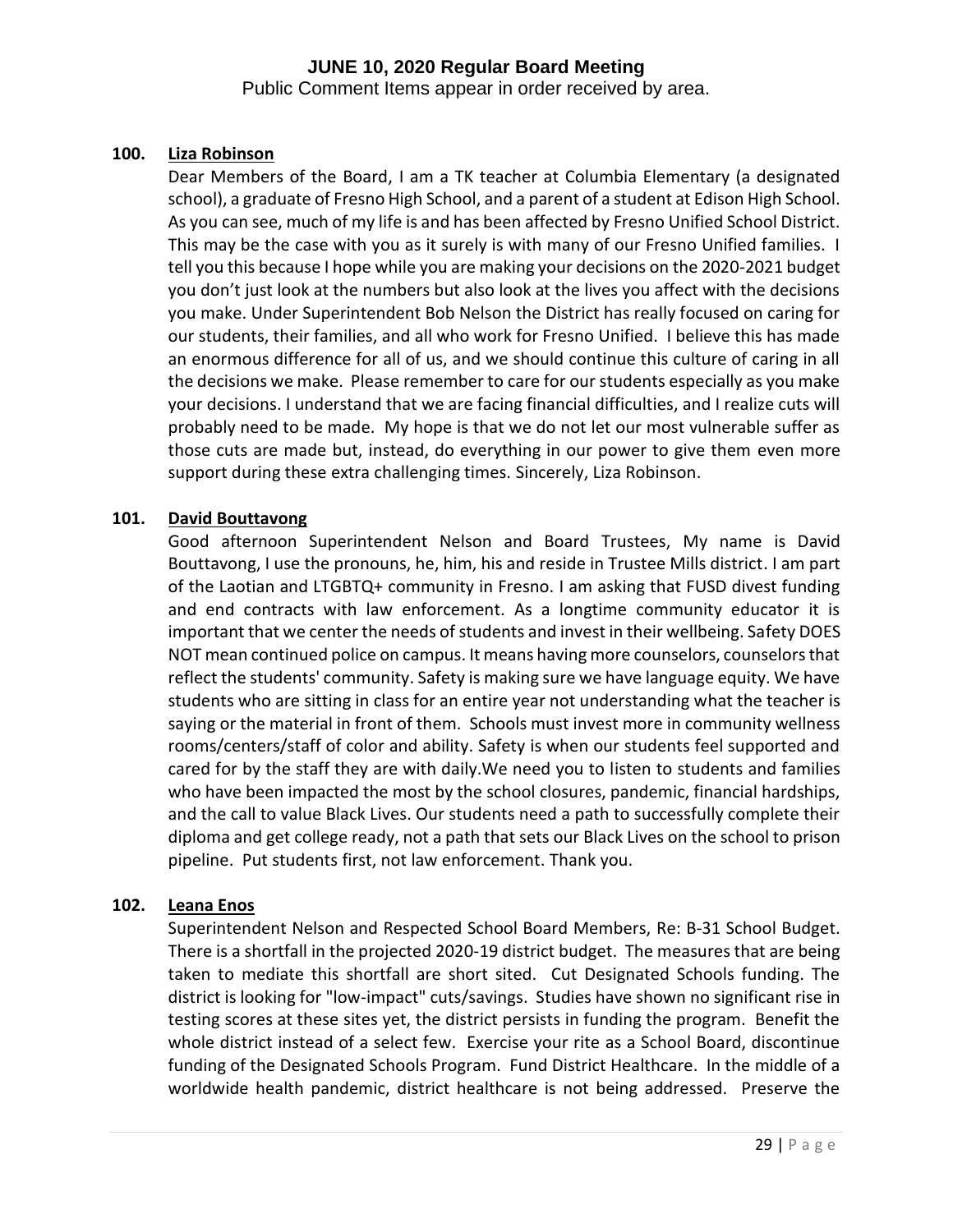Public Comment Items appear in order received by area.

healthcare reserves, to avoid any reduction in healthcare coverage for members. Suspend any trigger language that increases premiums and/or reduces healthcare coverage. Add additional sick days for employees as we attempt to re-open schools. Health and Individuals are the districts most important resource. Invest in that, fund District Healthcare. I appreciate the District working towards keeping all Permanent Employees and maintaining the current Basic Annual Salary Schedule. Thank You for your thoughtful consideration of these matters.

#### **103. Efrain Botello**

My name is Efrain Botello. A proud graduate of Roosevelt High, Class of 2015. For the past 5 years after my graduation, I have grown to become a community leader with the support of Fresno Barrios Unidos and most recently graduated from Fresno State. That wouldn't have been possible without the investment that Community Based Organizations made on my development. The truth is that in order to grow, students only need to be invested in. In my experience, I saw too many of my peers struggle to make it out of high school, let alone get into a university. Instead of policing our students, let's support those who are struggling through social emotional resources such as counselors, psychologists, mentors and culturally responsive services/programs. I sent each board member plus the superintendent a letter written by the Fresno Education Justice Coalition with a list of Youth Demands and Priorities created by youth and students. Please take a look at it and we encourage you all to tap into our youth as thought partners in reimagining the future of FUSD. The most important point that I want to drive is that police have no reason to be on our campuses. From my experience, they were only used as a disciplinary and scare tactic instead of genuinely engaging with students. Let's stop pretending like police are capable of working with youth. Leave that up to the youth development professionals. No cops on campus. More counselors, psychologists, and community based organizations!

# **104. Kimberly Baca**

I am asking that my school board follows the advise of the Fresno Teachers Union. I would like to see the following actions be enacted:

- 1) Use a small portion of the vast general fund reserve to help the healthcare fund keep up with the impending healthcare coverage costs.
- 2) Suspend any trigger language that would result in an automatic increase to healthcare premiums and/or healthcare coverage costs.
- 3) Increase the annual number of sick days for all FUSD employees.

Both my husband and myself are teachers and we are disturbed by the language that the district is not using at least some of our reserves. Our healthcare has been hard fought and we would hate to see it become at risk particularly during a pandemic. We as teachers will be putting ourselves at risk going back in the classroom. It would be foolish to not have our healthcare funding on thin ice. Thank you. Kimberly Baca, Thomas Elementary.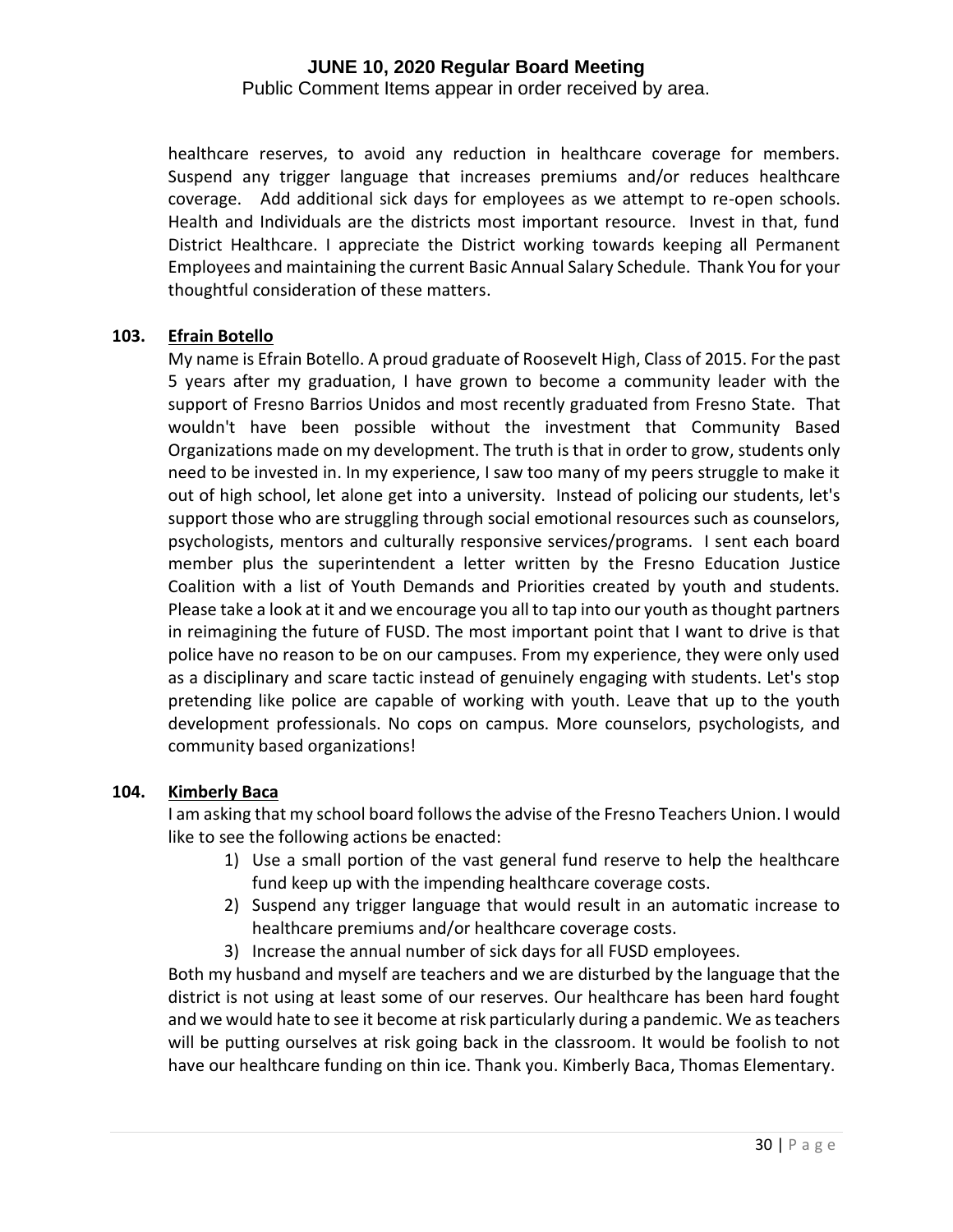Public Comment Items appear in order received by area.

# **105. Lupita - Voice Message (Transcribed)**

Hi this is Lupita and I'm calling regarding the budget cuts that will be occurring in our district. I'm suggesting that they eliminate the money that goes to the designated sites and save that money as a reserve for healthcare for our employees districtwide, and for what we will need in the fall when we go back to work with students and also if that money is needed for food for families or other costs that maybe involved that we are not aware of right now but I would like for the district to take that money away from designated sites because it is a divisive issue and it has divided the district and we are not unified on that issue and in order to eliminate a lot of problems in the future, my recommendation is that we eliminate that money from the designated school sites completely and use that money wisely. Thank you.

# **106. Peggy Munoz**

To whom this may concern, I am writing this email to ask you the school board to preserve the healthcare reserves meant for FUSD employees. As a FUSD teacher it is important that the board suspend all trigger language that increases premiums and/or reduces healthcare coverage. Finally, it is also important to add additional sick days for employees as we work to re-open schools. Thank you for you time and consideration. Regards, Peggy Muñoz

# **107. Kimberly Paniagua**

Hello there, I am writing to ask that FUSD preserve the healthcare reserves, suspend any trigger language that would increase premiums and/or reduce healthcare coverage, and ask that additional sick days for employees be added. As a teacher who unfortunately suffers from an incurable autoimmune disease, this issue is of the utmost importance. I consider myself lucky to be employed by the district this past year and provided the healthcare coverage that has been allotted. Even without any complications concerning my disease, my out of pocket contributions were plenty on a new teacher salary. I fear for what I could potentially have to pay if my disease were to be out of balance and my healthcare coverage lessened. To be the healthiest version of myself for my students, I kindly ask again that the district preserve our healthcare reserves, suspend any trigger language that would negatively affect our current healthcare provided, and add additional sick days we we continue to navigate through this pandemic. Thank you for your consideration, Kimberly Paniagua.

# **108. Larry Ramirez**

Counselors not cops! Your academic counselors are pushed to the LIMIT with hundreds of students on their caseloads as well as your social workers! How can any concrete connections and progress be made with students when your staff are meeting with students in an assembly line fashion, churning out 15min meetings once a semester for each student. You're failing your students!!! We need academic counselors, mental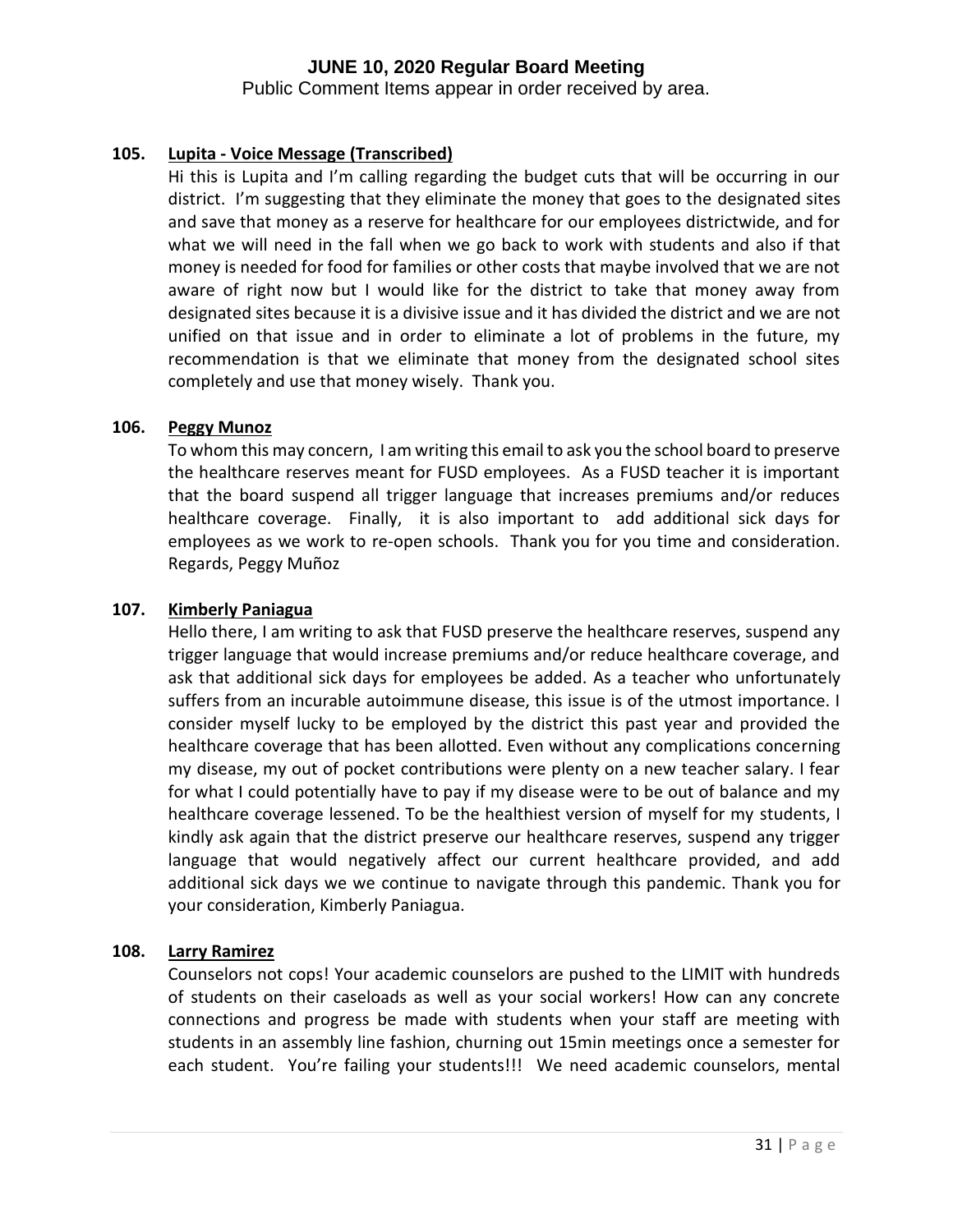Public Comment Items appear in order received by area.

health services, peer support programs, wellness centers, culturally responsive behavioral health services, arts programs!

### **109. Jacoby Arax**

To whom it may concern: Please do not neglect our healthcare coverage and preserve our funds as we are in the middle of a pandemic. Thank you for your consideration in maintaining our current coverage. Jacoby Arax.

#### **110. Jennifer Rojas**

Fresno School Board, My name is Jennifer Rojas and I am a FUSD alumni and older sister to McLane high Freshman. I am here again strongly urging you to end the contracts with Fresno PD and do not give this overly funded entity another dollar. I have heard countless stories of young people being criminalized while at school. It is an injustice to go to school, a place of learning, and not feel safe. It is an injustice to all of us when schools center discipline and not healing. Funnel our students to healing centers and not prisons. Fresno PD has shown us time and time again that they do not serve us, have you listened? Given the current moment, maybe you're listening now. Police and safety are not synonymous. True safety goes far beyond police and centers community thriving and wellness. The time is now! en comunidad siempre, Jennifer Rojas, 93702.

#### **111. Denise Wall**

I want all Certificated and Classified personal to be on the front line and welcoming our students back in August. However, with Co-vid 19 uncertainties, how can you even consider not fully funding the health care insurance for all your employees who will be potentially exposed to Covid -19 when the chances for exposure will increase significantly by students from every area coming into the classroom. This is not the time nor the appropriate circumstances to be stingy with the budget. These teachers/employees need to have the best insurance possible. We need our employer to know how much we love our jobs and the children we serve. Please don't put us in the situation of not having the proper insurance. Please consider either using some of the 113 million dollars that you have in reserve or allowing FTA to modify the Designated School program freeing up 27 million dollars.

# **112. Patricia Dahl**

Last week there was discussion regarding the 6 new designated schools and if their implementation should be delayed or not. It was asked if the schools have already started planning for this status. As a staff member at one of these sites, the answer is, Yes! To name a few ways, calendars have been decided, parents have been notified, IEPs have been written with increased minutes and TSAs have been hired. In addition, for the first time, you have 6 schools where the staff has actually voted in support of this plan. All other previous schools were named designated whether they wanted the designation or not. If the other schools retain designation, then the 6 new schools deserve it as well.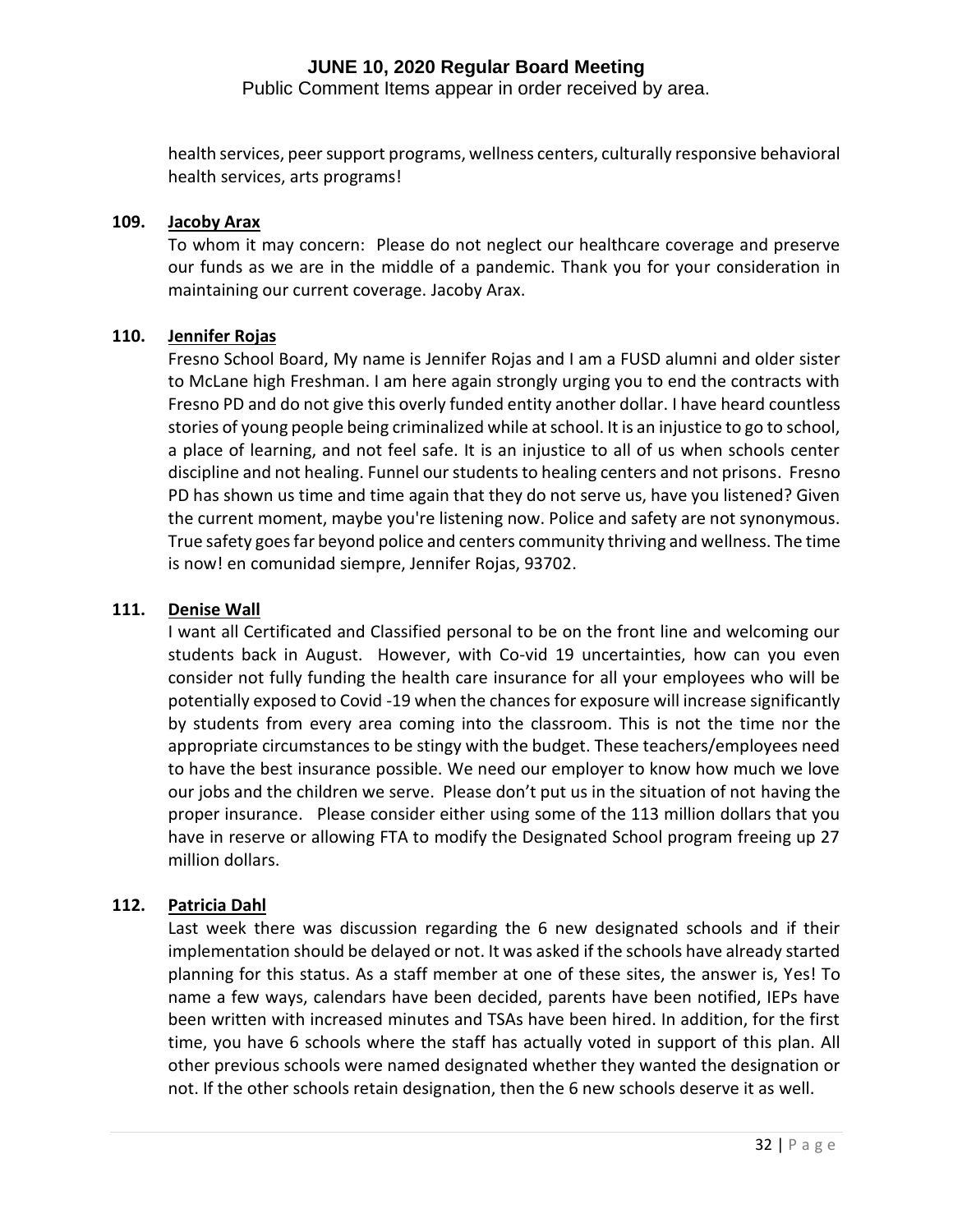Public Comment Items appear in order received by area.

# **113. Dolores Ayala**

Fresno Unified School Board, My name is Dolores Ayala and I am a proud Duncan Polytechinical graduate, Class of 2017. Since graduating from Duncan, I have dedicated myself to better understanding the why systems of power impact me and the youth in my community that I serve. Because of this I have come to the realization that having police officers on out school campuses is not safe. Having police officers does not make the youth in my community feel safe. Rather it makes them feel as if they are prisoners on their own campuses. They do not feel that they are being protected from any potential threats that may come from the outside. These officers are threats to our students and their wellbeing. They criminalize our youth for the smallest things or any inconveniences they cause the officers. Our students students deserve to come to campus, eager and ready to learn. They deserve to feel safe on their campuses, they do spend 8 hours on these campuses, not including extracurricular activities. I urge you, do not continue the contract with FPD to have police officers on campuses. COPS DO NOT BELONG IN SCHOOLS. In community, Dolores Ayala.

# **114. Grisanti Valencia**

Hello School board members, My name is Grisanti Avendaño and I am a Fresno Unified Alumni and as well as my whole family and in a few years my nephew will also join the Fresno Unified Family. I am asking the districts to divest from police and end contracts with the Fresno Police Department. It is important that we center the needs of students and invest in their wellbeing. Through my years in fresno unified as a student, mentor and advocate having a police officer on campus has never equaled safety. In my schooling when I count the school staff that I trusted there are a multitude of examples of teachers, janitorial staff and dance instructors. We need to envision and take steps to create a world where we center those more marginalized and impacted by racist policies. As a youth organizer there was never a day where students don't feel policed by the presence of Police officers in uniform on campus. I am asking you to listen to students and families as experts in their lives experience and experts in what needs they have in creating safety in their schools which as a governing body you have the power to do. If as a district we invested in holistic practices, healers of color and more therapists and counselors we'd have a much better support system within schools and have that echo through communities. in community, Grisanti.

# **115. Josefa Vega**

Hello, I, as a former FUSD student and community member that works with youth request that the board support the welfare of students rather than investing dollars in punitive enforcers. I want police off our campuses. If the issues youth face such as hunger, lack of mental health services, lack of stable housing and lack of adequate medical coverage were addressed there would be no need to allocate tax dollars to a violent organization with the hopes that they may deescalate situations. I want members of the board to understand how counterproductive it is to invest in police rather than working toward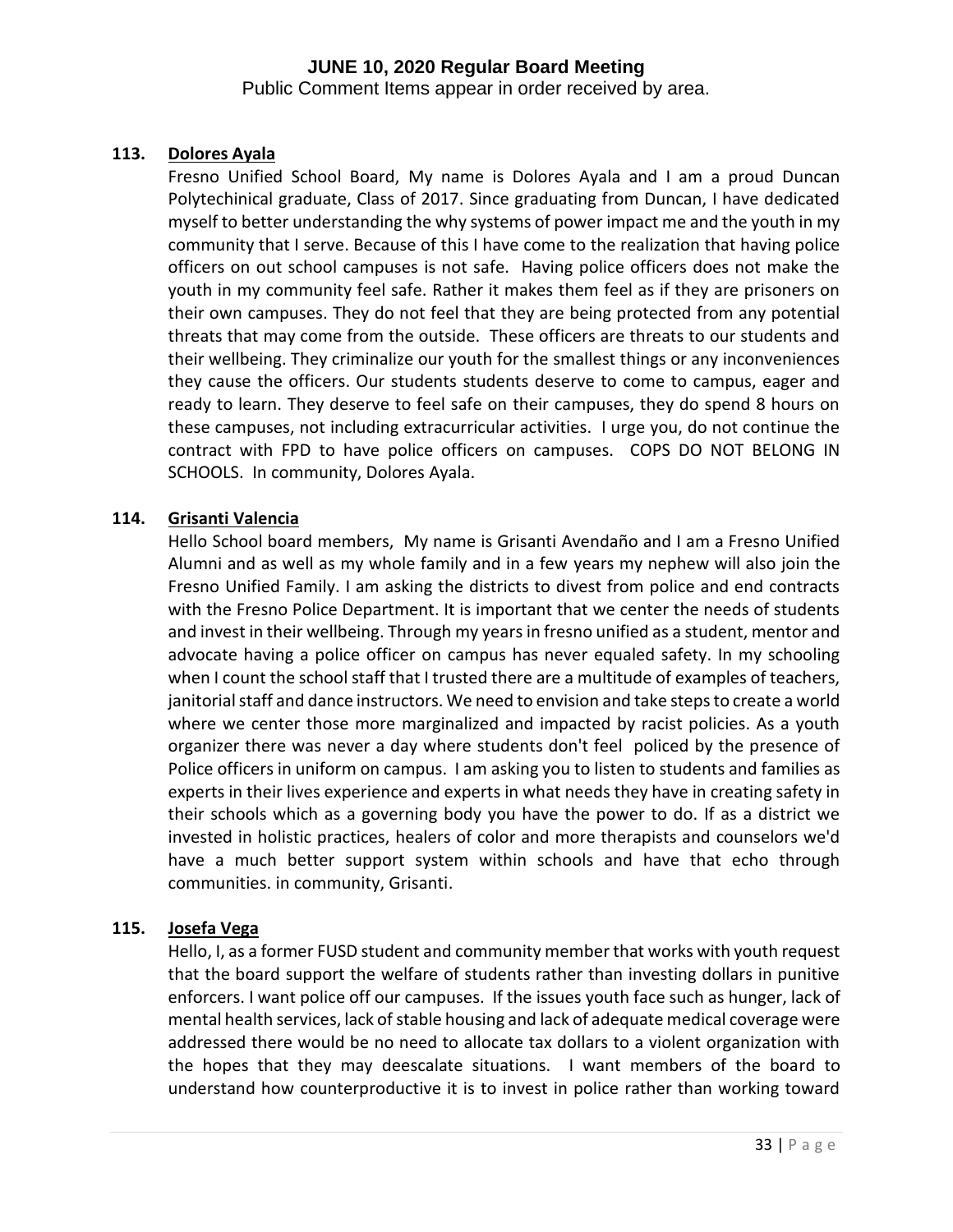Public Comment Items appear in order received by area.

getting communities' most basic needs met. Defund police and invest in students. In community, Josefa Vega.

### **116. Tori Foley**

I have been a teacher with the district for over 25 years. I'm glad you are asking for our input.

- 1) I would like our health coverage to stay the same and suspend any language regarding increasing premiums or decreasing health coverage.
- 2) Do not add six new Designated schools.

# **117. Jose Magno**

Hello School Board Members, My name is Joses Magno and I am a parent and resident of Fresno, CA. I am calling to demand the complete defunding and removal of the Fresno Police Department and School Resource Officers on FUSD school campuses. Police do not belong in a place of learning. Their presence further perpetuates and upholds the systemic racism Black, Brown, and other youth of color already face everyday.

FUSD has an opportunity to be innovative and invest in the well being of our youth. We need more social emotional school counselors, restorative justice policies and practices, resources for undocumented students and investments in uplifting the beautiful diversity Fresno has by making ethnic studies courses graduation requirements.

Now is the time to take a stand and for FUSD to send a message of solidarity, love and support for our Black and Brown youth and other youth of color. Thank you.

#### **118. Kamari Wilson**

Kamari Wilson, 12th grade, Edison High School. I am an African American. 53% of FUSD money should not be going to police officers because some of them can't even do their jobs properly. They get paid to protect us but most of us don't feel safe around police officers. I feel like 53% of our money is too much because that is more than half our budget that can be used on more beneficial things for the students and schools. For example, we need more money for school supplies. Most school supplies we have, teachers have to come out of their own pockets and while some teachers have requirements of certain materials students need to buy; while some parents can't afford these items for their kids. Also, we need better food at school because some students don't eat at home and have no choice but to eat the low-grade food that is provided by the school. Schools can use that money for sports, every school sport can use money for equipment and being able to enter tournaments etc. because most coaches have to use their own money. Also, we need more school counselors, there are too many students assigned to one counselor and it makes it hard to set appointments. I urge the district to agree to do a 2020-21 Budget revision in September so you have a chance to hear from students & families to inform your decisions, especially those most impacted by learning loss.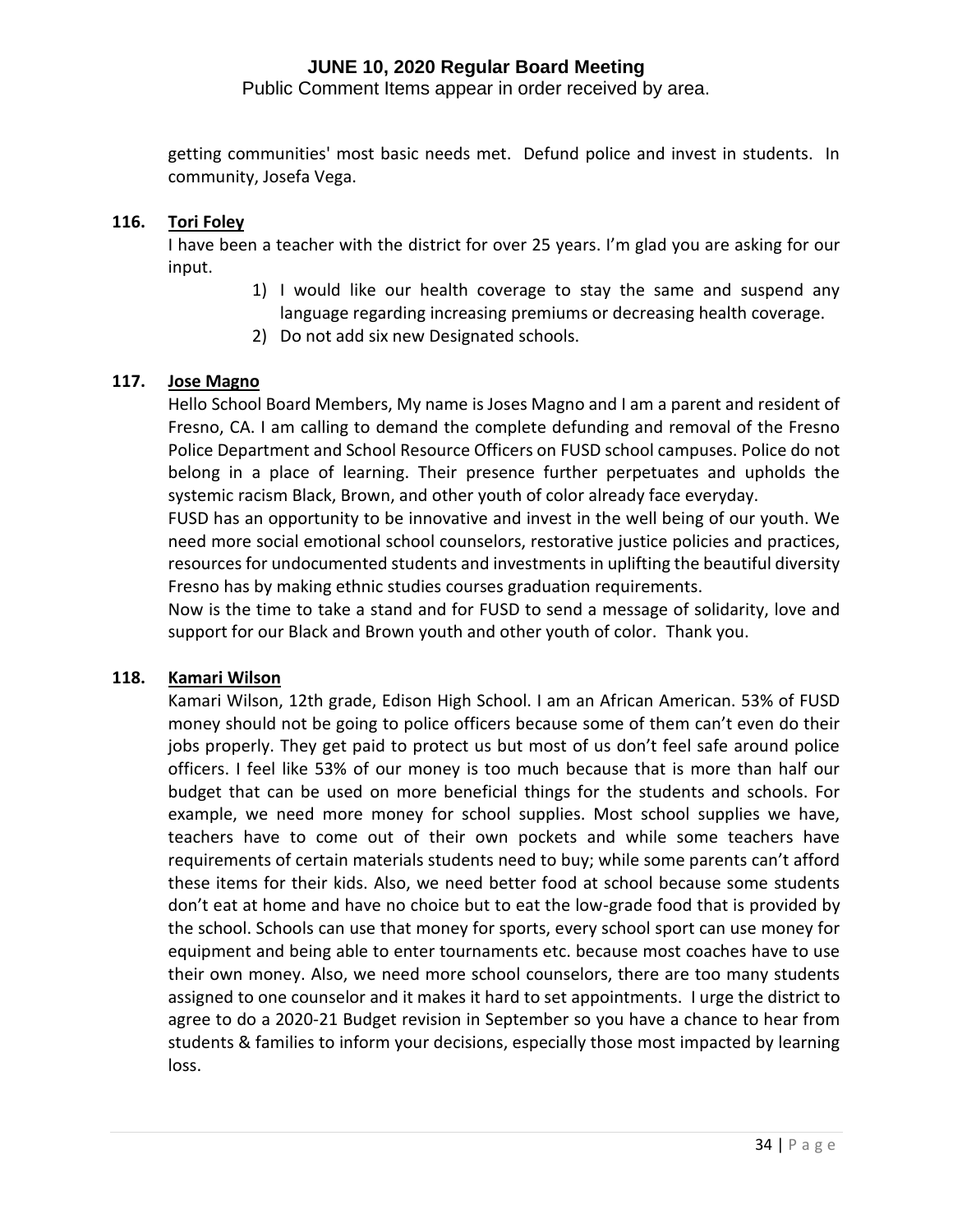Public Comment Items appear in order received by area.

# **119. Marissa Corpus**

My name is Marissa Corpus and I am a community member and a former FUSD student.I am asking the district to divest from police and end contracts with the Fresno Police Department. As a community member it is important that we center the needs of the students and invest in their wellbeing. Safety DOES NOT mean continued police on campus. Safety means investments in arts, wellness centers, counselors, and student-led activities. We need you to listen to students and families who have been impacted the most by the school closures, pandemic, financial hardships, and the call to value Black Lives. Without the voices of vulnerable students and families, your decisions will fail to address our needs. I trust that as a board that is meant to serve our students you will invest in our youth's safety and future.

# **120. Lori Davis**

I am a 33 year veteran teacher for Fresno Unified. I teach kindergarten at Toby Lawless Elementary School in the Bullard region. Our staff voted to become one of the six new schools to be Designated for the 2020-2021 school year. It is of great concern that the board is negotiating to eliminate our site off of the Designated School schedule for next year. Our students need that extra time and access to more instructional minutes during the day to help prepare them for their future. If you ever have a chance to come and visit our school site, it is a microcosm of every ethnicity and country throughout the world. These EL students need that extra time and support to give them more opportunity to learn the language. In many cases, they do not have the help or guidance needed in their home environment due to the language differences. Please reconsider and not eliminate our school site from the Designated School schedule for next year. I appreciate your help in this matter, Lori Davis.

# **121. Angelica Garcia**

Fresno School Board, My name is Angelica Garcia, I am a FUSD alumni, Class of 2010. Within my past ten years after graduating high school I have taken pride in becoming a community leader with the support of Fresno Barrios Unidos where I have been employed for the past eight years. My job at Fresno Barrios Unidos has always been helping our community, and by helping them we listen to our community members like parents and young people. Way too often I've heard such horrible experiences that our young folks go through at school from comments that teachers make to them, to police officers making school campuses feel unsafe. One thing that I feel like is unclear to a lot of adults is the simple fact that our children don't live in a "perfect world". Our community members come from HARD PLACES, where they lack a lot of the simplest things like love, and attention. This is why I urge you to invest in our youth, by hiring trauma informed staff, and implementing practices that focus on healing and mental health, school counselors and navigators to support our youth with needs like food, and housing. Invest in their wellbeing so that they have the opportunity to focus on things like math and english. I ask that you move away from funding Fresno PD, policing and putting fear into our young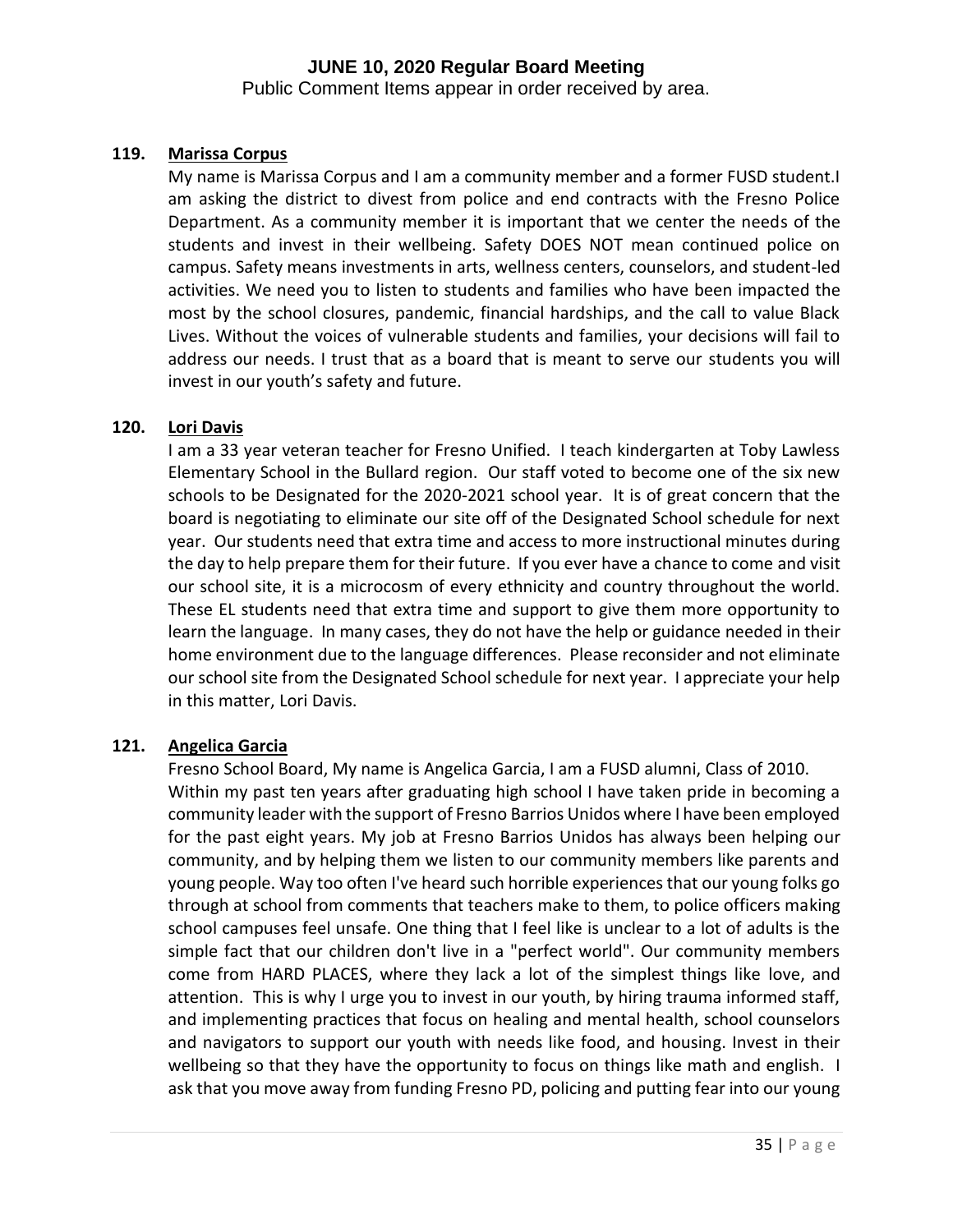Public Comment Items appear in order received by area.

folks will not solve anything. Understand that our population needs people who understand them and want to help them develop **(250-word limit reached)**.

# **122. Shawn Brown**

Shawn Brown, Senior, 12th Grader at Edison High. I am an African American. I believe students and families deserve a say in these budget decisions because a huge amount of them live in poverty or can't afford their own food. Some students go to school hoping and waiting to see food in the cafeteria as soon as possible. Some Families can't provide for their kids as most can. Families and students are connected because the kids in the families are students in schools. We need you to listen to students and families who have been impacted the most by the school closures, pandemic, financial hardships, and the call to value Black Lives. Without the voices of vulnerable students and families, your decisions will fail to address our needs. In my opinion I feel like 53% of the budget for police officers are exorbitant. In my opinion we are losing trust into these police officers to do their job professionally and correctly. Schools need more percentage of the budget, Edison high itself doesn't have two gyms so they have to share gyms with middle schools. Edison doesn't have the most pleasing foods, the support system at every school needs to increase and we also need more attention towards school socialist & counselors. I urge the district to agree to do a 2020-21 Budget revision in September so you have a chance to hear from students & families to inform your decisions, especially those most impacted by learning loss.

# **123. Roberto Rosales-Castro**

Hello, I am a former Fresno Unified alumni and I am asking the district to divest from police and end contracts with the Fresno Police Department. As a student/community member, it is important that we center the needs of students and invest in their wellbeing. Safety DOES NOT mean continued police on campus. Safety means investments in academic counselors, mental health counselors, and social workers. We need you to listen to students and families who have been impacted the most by the school closures, pandemic, financial hardships, and the call to value Black Lives. Without the voices of vulnerable students and families, your decisions will fail to address our needs. As a former foster youth, I know how hard it was mentally, academically, and emotionally to succeed in school when my high school could not support me with my needs at the time. I beg you to think of the most disenfranchised students who need your help.

# **124. Citlaly Gonzalez**

I am student. I am asking the district to divest from police and end contracts with the Fresno Police Department. As a student/community member it is important that we center the needs of students and invest in their wellbeing. Safety DOES NOT mean continued police on campus. Safety means investments in mental health and wellness centers. We need you to listen to students and families who have been impacted the most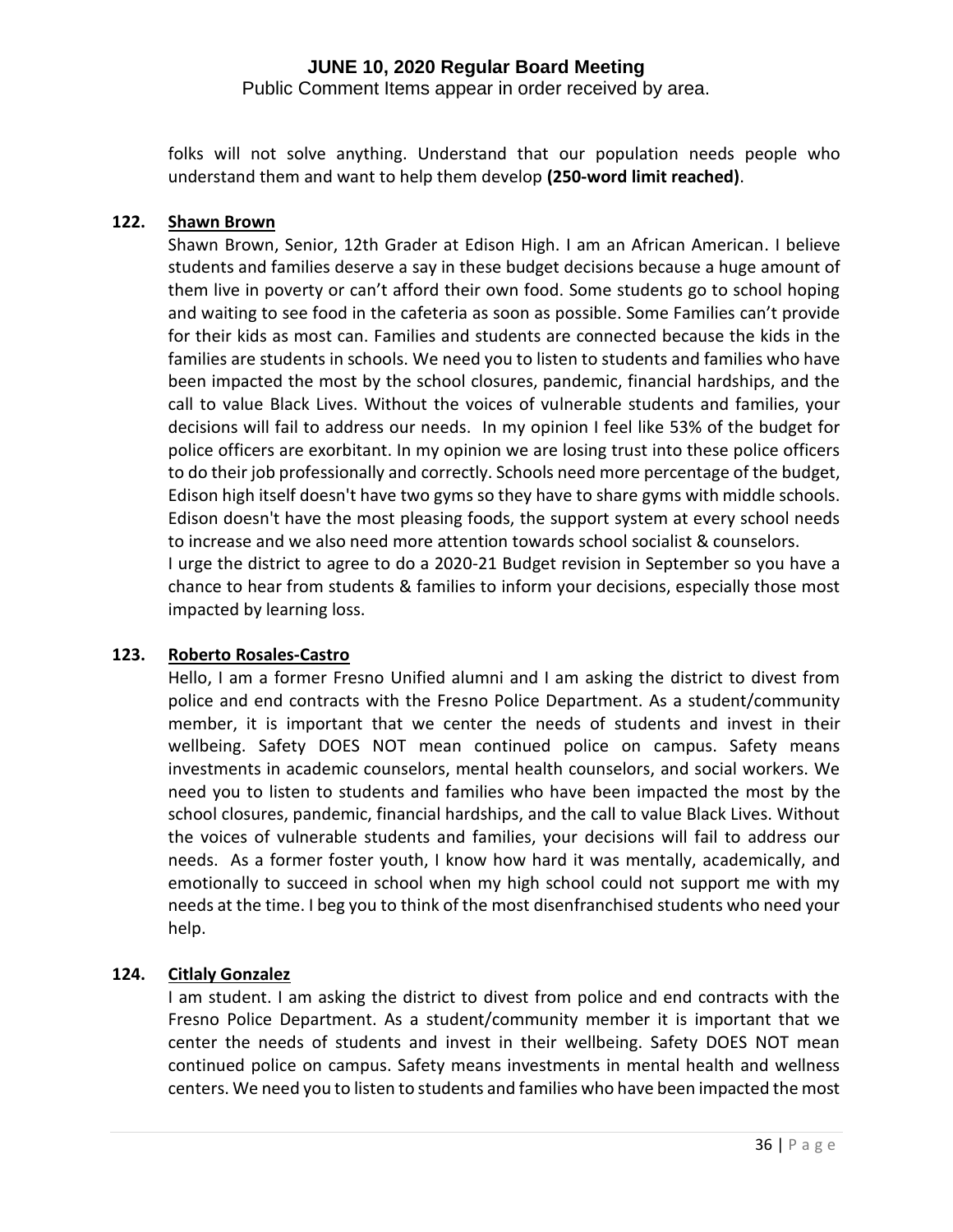Public Comment Items appear in order received by area.

by the school closures, pandemic, financial hardships, and the call to value Black Lives. Without the voices of vulnerable students and families, your decisions will fail to address our needs. As a student of color I have never felt safe in the presents of a police officer and having them at school make me feel uneasy. I rather have a counselor that I could talk to or having a class dedicated to ethnic studies where we can have open discussions on these issues.

#### **125. Malisa Ervin**

I urge the Board members to pass a budget that allocates some of the reserve money in the first two years to supplement the health fund. The District's budget proposal withholds any reserve spending until year three of the proposal. Given the current economic downturn, it is unreasonable to not use the reserve money that is intended to address the very shortfall that we are experiencing currently. Waiting to use the reserve money until the third year of the budget proposal may very well see an economic rebound occur, thereby making the spending unnecessary. As such, it does the teachers little good to have the money spent in three years when the challenges we face are in the present.

#### **126. Kaitlyn Martinez**

I am a first generation Mexican-American Fresno State student asking the district to divest from police and end contracts with the Fresno Police Department. As a student/community member it is important that we center the needs of students and invest in their well being. Safety DOES NOT mean continued police on campus. Safety means investments in counselors, wellness centers, arts, ethnic studies, and comprehensive reproductive health curriculum. We need you to listen to students and families who have been impacted the most by the school closures, pandemic, financial hardships, and the call to value Black lives. Without the voices of vulnerable students and families, your decisions will fail to address our needs. Thank you for your consideration, I hope to see Fresno Unified implement some positive changes for our youth, the future leaders and representatives of our community. Sincerely, Kaitlyn Martinez.

#### **127. Michele Larson**

B-31, Michele Larson, Leavenworth Elementary, SDC teacher 3rd/4<sup>th</sup>. Let me start by saying that this is the first time that I've had any kind of confidence in our superintendents. Bob Nelson is amazing. I'm not going to lie, this COVID19 situation has scared me to death. I have nightmares about my loved ones and students succumbing to this illness, as well as some major panic attacks. Something I never really had before. The one thing that has kept me going is knowing that my husband and I are adequately covered medically. It's more than just a piece of mind for us. Please consider returning newly deemed designed schools for this next school back to non-designated. Our health and well-being may take a hit with this virus. Thank you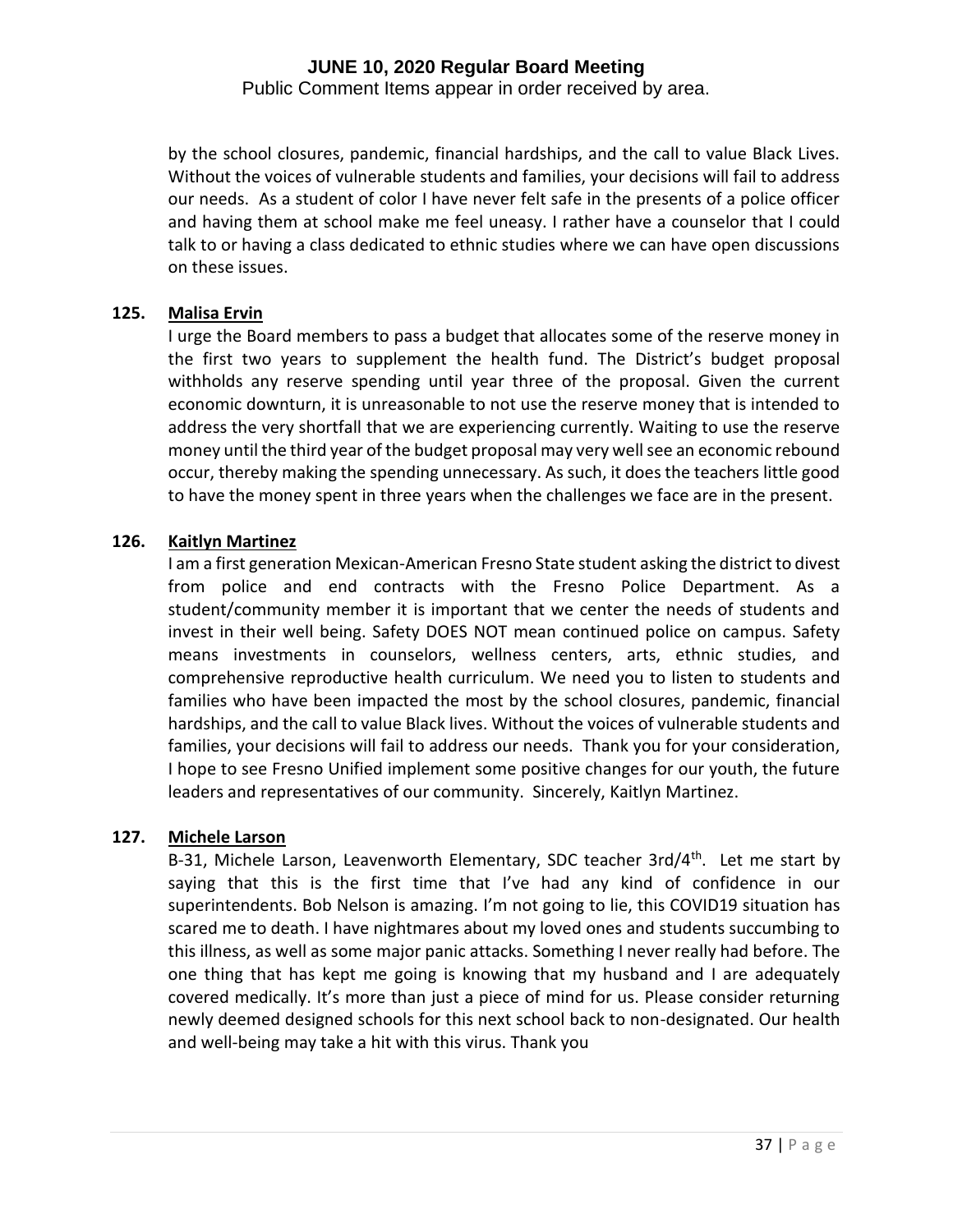Public Comment Items appear in order received by area.

#### **128. Julie Rankin**

Please reconsider your thoughts on health care contribution for next several school years. During these uncertain times this could avoid future conflict and financial strife for employees.

#### **129. Christopher Michael**

Just a note that I am concerned with our health fund and the lack of funding coming from the general reserve. There seems to be a shortfall in the years to come, and in the state of a global pandemic, we should not be cutting health care costs.

#### **130. Eddie**

I'm Eddie, a 10th grade transgender man at Edison High. I believe students and families deserve a say in these budget decisions because we're experiencing what goes on in schools. Generations change depending on what is going on in the world around us, so we know what we need more than anyone. We have ideas and important information about what should be going on in schools, and how it should be done. We know what specific help we need, and how we can improve. But if we aren't listened to, we can't get those changes and fulfill those needs, which drastically affects our school experience and overall education. I personally can't speak for every issue and experience, because there are things I haven't experienced and I don't have a right to decide or talk about experiences I don't have. However, I can speak for myself. I'm a transgender kid with mental issues and ADHD. I believe that LGBTQ+ students, and students with mental issues and disabilities aren't always getting the help they need. Different students have different needs, everybody learns at different paces. Some people learn by reading, by writing, by listening, etc. These ways of learning aren't always considered, and neither are mental issues that can come with this. I urge the district to agree to do a 2020-21 Budget revision in September so you have a chance to hear from students & families to inform your decisions, especially those most impacted by learning loss.

#### **131. Justine Esparza**

My name is Justine Esparza and I am a college student at Fresno State and community advocate. I am asking the district to divest from police and end contracts with the Fresno Police Department. As a student and advocate, it is important that we center the needs of students and invest in their wellbeing. Safety DOES NOT mean continued police on campus. Safety means investments in decolonizing education and creating a healthy environment for our students to grow. This means investing in Ethnic Studies, teaching our students histories that empower them rather than suppress images of their communities. Additionally, creating avenues for comprehensive sex education, because our parents did not get the information that is so relevant to our health. Our schools need inclusive spaces where all students, especially queer youth and/or youth of color feel safe. Investing in education heals our communities. Investing in the healing of our communities would make the police obsolete. We need you to listen to students and families who have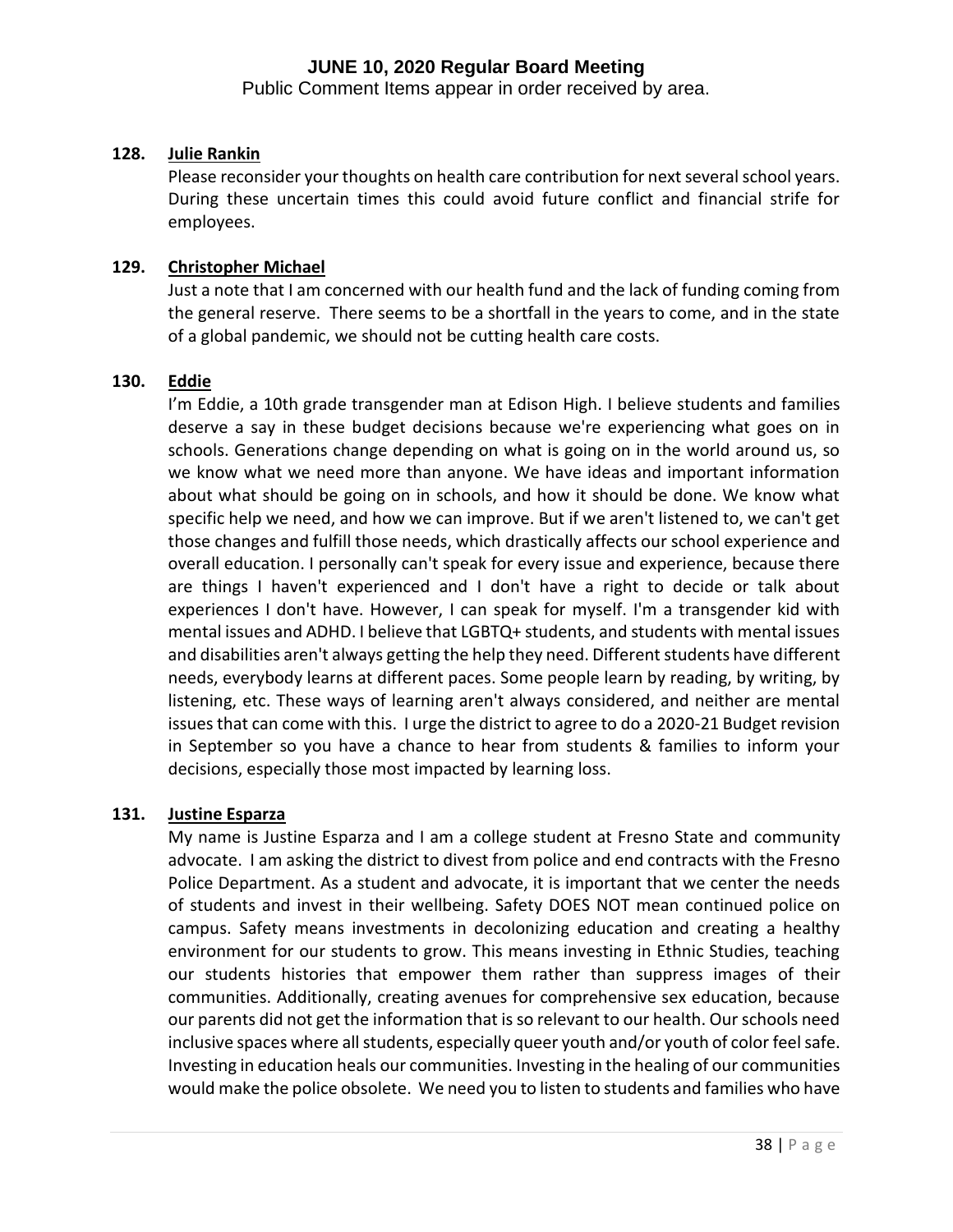Public Comment Items appear in order received by area.

been impacted the most by the school closures, pandemic, financial hardships, and the call to value Black Lives. Without the voices of vulnerable students and families, your decisions will fail to address our needs.

#### **132. Kathleen Villarreal**

Hello, Please do not take away the contributions to the health fund in B31. Not making the contributions to the fun is taking a HUGE risk with the health, well being, and financial health of the members of our district. Please listen to the input of your employees. I know this is a hard time, please don't make the future harder than it needs to be.

#### **133. Angela Gudmunson**

I am writing to ask that as you consider the upcoming budget please do what you can, use what you can from the general fund reserve to help the healthcare fund keep up with the impending healthcare coverage costs, and suspend any trigger language that would result in an automatic increase to our healthcare premiums and/or healthcare coverage costs. I also want you to know that the restorative practices tsa's have made a great impact on my teaching and the way I develop and maintain relationships with my students and even within my family. The skills they develop are so crucial right now, and I hope they will be there for us all in the fall. Additionally, funds must be set aside for much more assistance in distance learning. We are treading on an unknown path, and I have great concerns about how much more support our children will need. Thank you.

#### **134. Sonja Andrews**

Sonja Andrews, 10, Edison. I am afrolatina, a part of the LGBTQ community. I believe students and families deserve a say in these budget decisions because they are the ones affected by these decisions and should have a say in how their lives change. We need you to listen to students and families who have been impacted the most by the school closures, pandemic, financial hardships, and the call to value Black Lives. Without the voices of vulnerable students and families, your decisions will fail to address our needs. Many parents have left their work for the safety of their families, my mother is on unemployment and as the sole source of income in our household it is stressful for her and our family. I urge the district to agree to do a 2020-21 Budget revision in September so you have a chance to hear from students & families to inform your decisions, especially those most impacted by learning loss.

#### **135. Sharon Nersesian**

The six new designated schools need to be instituted year 20-21. It is an equity & access issue for students of color and socio-economic issue. I believe only Slater and if approved Lawless are the only designated schools in the Bullard Area. The others don't have the same needs. Our students need the opportunities of more time with good teachers. Our parents want more for their children too. Thank you.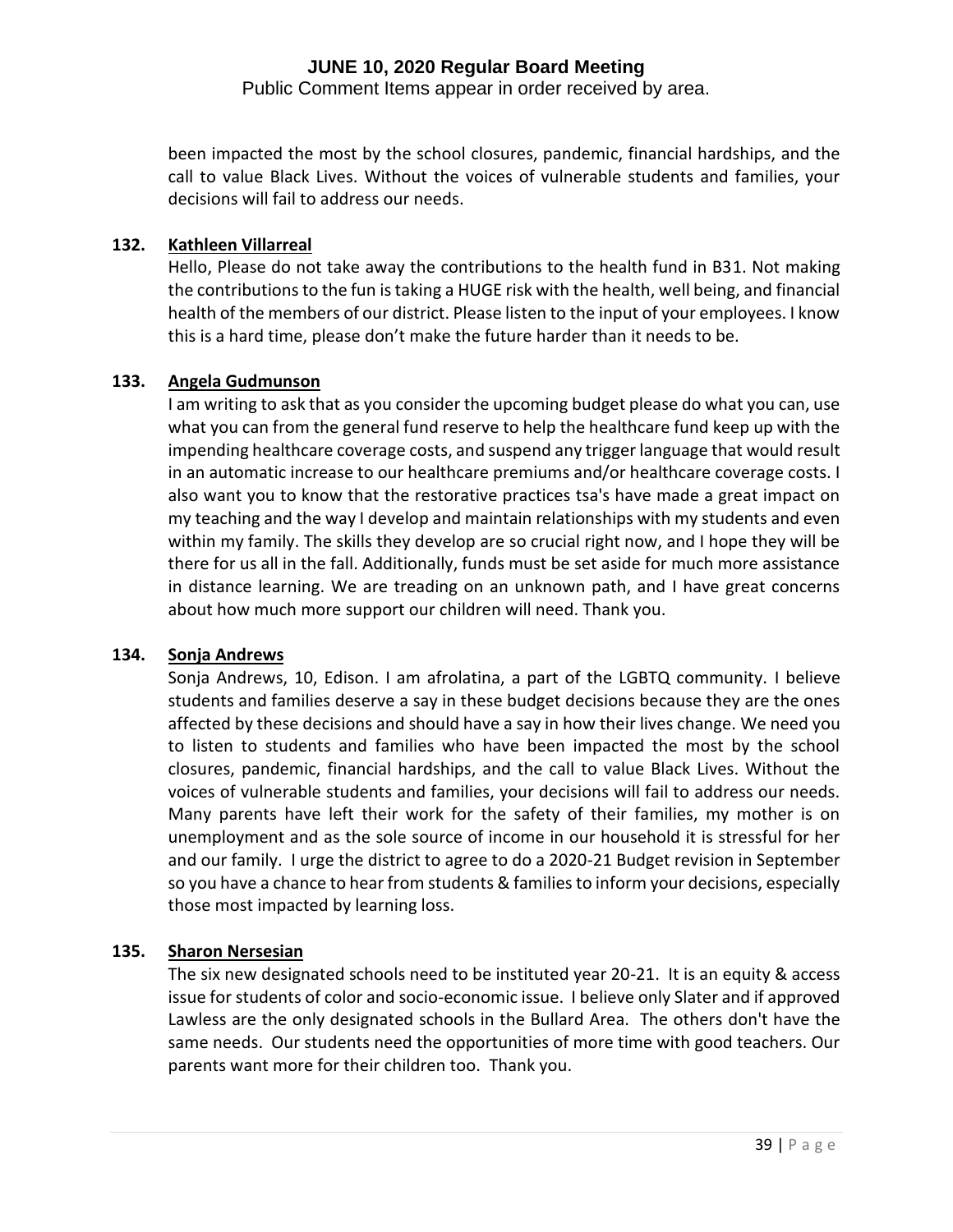Public Comment Items appear in order received by area.

## **136. Charles Olson**

Since this is Covid-19 related, obviously, so healthcare should be hands off!!! Trim the fat from the top. There is too much spent on non-classroom areas……

#### **137. Renee White**

To whom it may concern, I am writing to ask you to please consider agenda item B31 to utilize resources in the general reserve to offset to help fund the healthcare. It is not enough to just maintain the money. We need your input of the 2.5 million and the 3 million. During this unknowing time of the COVID-19, more than ever, we need assurance of health care. Please be proactive not reactive. Thank you for your time and consideration.

#### **138. Dana Cruz – Voice Message (Transcribed)**

Good Evening, this is regarding item B31. My name is Dana Cruz. Please consider moving some general fund reserves over to the healthcare fund reserve to prevent increases in premiums, deductibles and co-pays, and to ensure there are no healthcare coverage cuts before June 30, 2022. Thank you for your consideration.

#### **139. Hana Jarrah**

To Whom It May Concern: I am writing this email to express my concern and worry with your budget proposal. It is imperative we use the reserves for the upcoming year so our health care is not impacted. Please let's be proactive instead of reactive as we move forward in the upcoming school year. There are many unknowns as we are navigating this pandemic but knowing that we have money in the reserves and utilizing it effectively will be more beneficial in the long run. It is also my deepest hope that teachers on special assignments will remain in their role. We provide a tremendous level of support to our administrators, teachers and students and eliminating those positions will set us back. Thank you for your time. Respectfully, Hana Jarrah.

#### **140. Scott Holm**

Good evening Trustees, I understand the difficulties you are facing when making decisions about the budge for 20-21 school year. I am extremely disappointed to hear that FUSD, while claiming it will not be cutting health care contributions, IS IN FACT DOING SO by not making the small increases it had intended to, into JHMB for the next 2 school years. It is very disheartening to see the district going back to its mantra of maintaining a huge reserve (and we see how you are hiding 60M of it in your special line item) and ignoring the position you put your employees at with the scenario of increased health care premiums in the very near future. Even when FTA offered a MOU of contributing and being able to take your contribution back out if JHMB doesn't use it?! You are ERODING THE TRUST that we all worked so hard to build!! Why would you even consider adopting a scenario that reflected that? By continuing the contributions, FUSD could take the high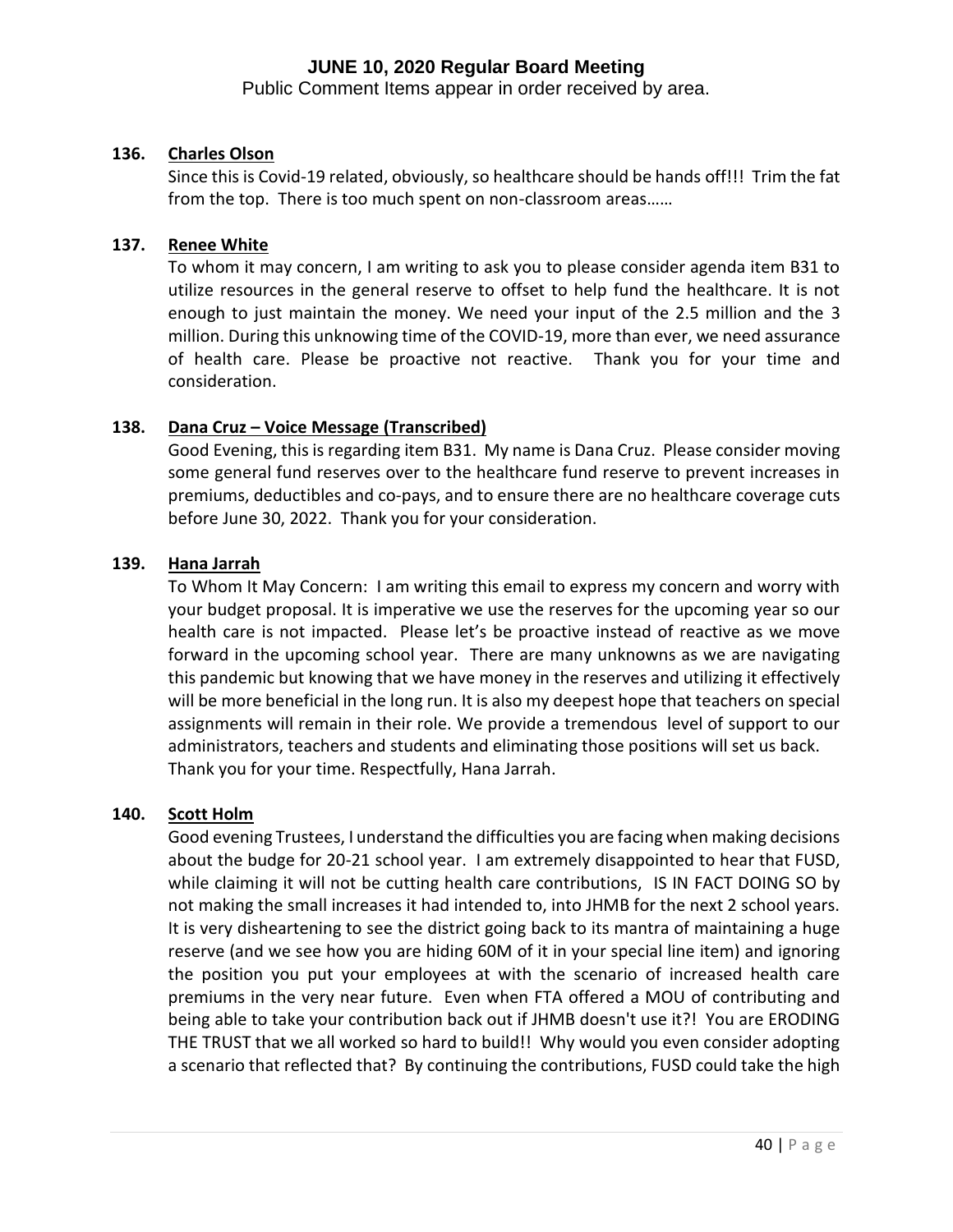Public Comment Items appear in order received by area.

road and continue to build that relationship with FTA. Remember, it takes a long time to build trust and one thing can kill it. Place yourself in our shoes...do the right thing, please!

#### **141. Tracey Havens**

To Our Esteemed Leaders of Fresno Unified, As I am ending my 24th year in Fresno Unified, I am aware that it is common for our district to face challenges. None, however, has matched those which we are facing today. COVID 19, the budget, racial tensions, educating our kids in a meaningful way, calming the fears of staff, parents and students, and pleasing the masses. Any ONE of these are ridiculously challenging, yet you as leaders are faced with them all. I have also never been more confident in a Superintendent and the leadership in our district and FTA leadership as I am today. You have shown us that you can come together to respectfully find common ground which is fair to all parties. I know you can do this again. It seems only right to utilize some of the reserve funds for the next three years to contribute enough to prevent employees from having to incur hikes in premiums and/or lower coverage, not to just maintain the current contribution as required by law, due to the budget crisis. This is what the reserve is meant for and the time has come to use some of it. Please! I also respectfully ask that the board members are provided information on the daily roles and responsibilities of Instructional Coaches, TSAs, and Climate and Culture Specialists, as many were not informed or were misinformed about the direct impact we have on students, through our support of teachers, administrators, leadership teams, PLCs and **(250-word limit reached).**

#### **142. Shannon Reyna**

I am one of the teachers at one of the 6 schools that voted to be designated this coming year. I believe we should be able to continue with that because we voted for it, and we collaborated and voted on many items that affect our staff. It would be unfair to leave us out of our right to be designated. Please contribute to the Healthcare Fund to secure our healthcare future. Shannon Reyna

#### **143. Meuy Nguyen**

Hello School Board, My name is Meuy Nguyen and I am a SPED teacher with the district. I am a single mother of a 10yr old daughter who is covered under my health insurance. The health and safety of my family is my highest priority. I long to get back into my classroom and support my students, but I am concern about potentially getting sick and needing to pay for any high costs care. It is vitally important that you preserve the healthcare reserves, suspend any trigger language that increases premiums and/or reduces healthcare coverage, and add additional sick days for employees as we attempt to re-open schools. Thank you for your consideration.

#### **144. John Jackson**

The Budget section titled "Other Assignments" has a sub line item "Utilization of Reserve Fund for Future Years." If the money being set aside for utilization in future years is not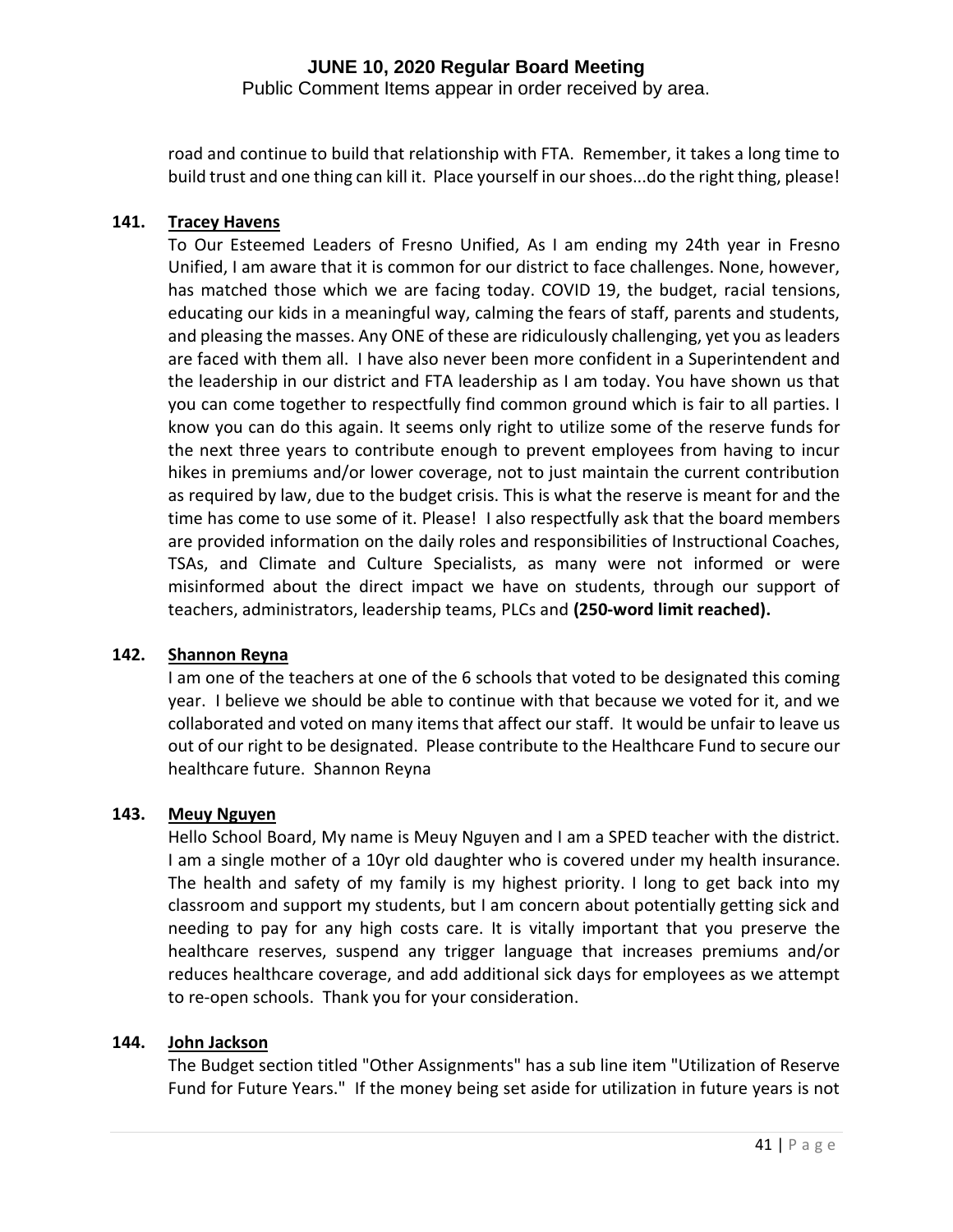Public Comment Items appear in order received by area.

being used for the immediate future year to shore up our health care fund reserves, then perhaps you could explain the meaning of "Utilization" and "Future" in the line item title. -- John Jackson, 4th Grade (Teacher), Vang Pao Elementary.

#### **145. Angelique Contreras-Hatcher**

Dear board, I am writing you to urge you to allocate some of the reserve monies to the Heathcare reserves for limited impact to all employees during this time of uncertainty. This isn't the time for employees to worry about additional costs a long with the increased stress of new learning we are doing. I also, believe it is time for you to really look at the data of designated schools and see if what we are paying for is really making an impact on student learning. I left a DS school because the 80 extra hours were not beneficial for the teachers nor the students. I believe there is more beneficial things to do with all that monies like increasing RTI supports, smaller class sizes, counseling for students, etc. Thank you for your time and consideration.

## **146. Genaro Garcia**

Valerie F. Davis, Claudia Cazares, Veva Islas, Elizabeth Jonasson Rosas,Carol Mills, J.D., Major Terry Slatic USMC (Retired),

Please FUSD Health Fund by continuing to fund it as was estimated back in March 4, 2020 which was estimated to increase by \$383 in 2020/21 and an additional \$469 in 2021/22 equating to \$2.5 million and \$3.o million, respectively. As the Good Book states in Proverbs 3:27-28.

27 Do not withhold good from those who deserve it,

when it is in your power to act.

28 Do not say to your neighbor,

"Come back later; I'll give it tomorrow"–

when you now have it with you.

May God be with us all through these hard times and may God help us to help each other. Amen.

## **147. Tracy Grubb- Voice Message (Transcribed)**

Hi this is Tracy Grubb and I am calling about agenda item B31. I was hoping that our wonderful school board and district could move the general reserve over to cover the healthcare costs for the next two years. We are facing unprecedented times and it would be nice for this teacher to know that my healthcare costs were covered. Especially with the danger of going back into school with the kids and the pandemic. Thank you so much, bye bye.

#### **148. Imelda Carrillo**

I am Imelda Carrillo. I would like to address agenda item B31. I am asking that you please move money from the general reserve fund to the health care fund. It is very important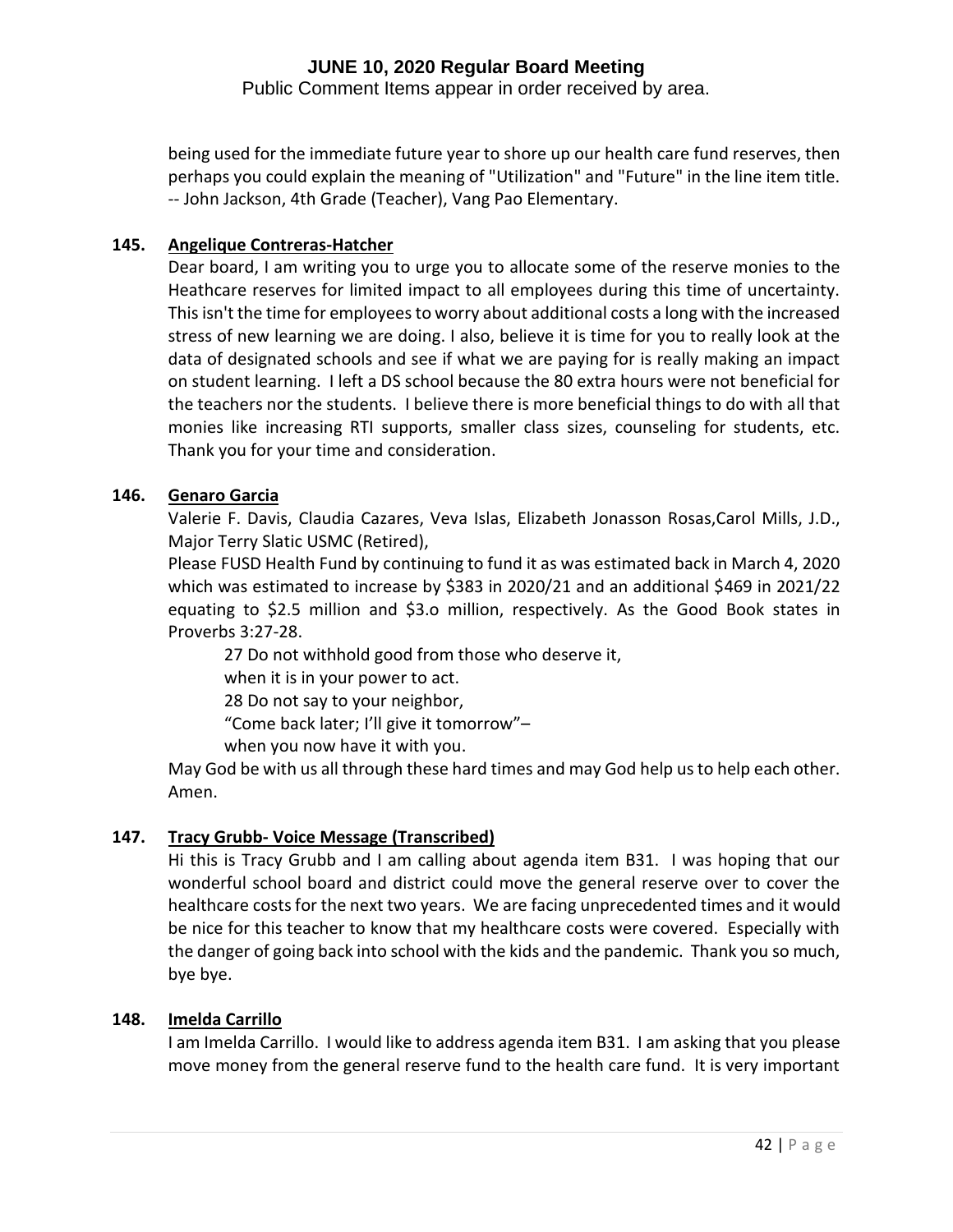Public Comment Items appear in order received by area.

that we see a proactive response during these unprecedented health concerns. Keeping up with the cost of health is very crucial. Thank you.

## **149. Virginia Castellanos**

Good evening board members, My name is Virginia Castellanos, I am a teacher with FUSD. My concern has to do with our healthcare. I am a single mom of two children and need to meet all of my children's needs. It is my understanding that the reserve has more than enough funds and that the district can use some of that when it is in a budget crisis. Since there is enough money there why are you not using more funds for our healthcare? We deserve to feel stress free that we will not have to pay more out of pocket expenses if we or our family members gets sick. Please reconsider adding more revenue to our healthcare. Thank you for your time, Virginia Castellanos.

#### **150. Faith Vega**

My name is Faith Vega, I am a senior at Edison. I am Latinx low income student. I believe students and families deserve a say in these budget decisions because these decisions ultimately impact us. The impact on our learning and also the campus we attend. We need you to listen to students and families who have been impacted the most by the school closures, pandemic, financial hardships, and the call to value Black Lives. Without the voices of vulnerable students and families, your decisions will fail to address our needs. My experience in Fresno Unified has been good, but ultimately there can be areas of improvement. For example, with a large part of the student population being POC I believe that it is important to hire and retain more teachers / administrators who look like us. It is important because it creates the bond and trust. Also since FUSD is one of the largest school districts in California, I believe that it is important that we have more academic and mental health counselors to support and assist us students. I urge the district to agree to do a 2020-21 Budget revision in September so you have a chance to hear from students & families to inform your decisions, especially those most impacted by learning loss.

#### **151. Amanda Davis**

Hello, I just wanted to input that a reserve is for a rainy day, and we are in a serious hurricane. I think it would be fair for FUSD to use the reserve to raise their contribution by \$2.5 million in the 2020-2021 school year and \$3 million in 2021-2022 school year, otherwise we are going to see some serious financial hardships regarding health care and salary for FUSD employees. Thanks, Amanda Davis, 4th grade Teacher, Calwa Elementary, 559-457-2610.

#### **152. Cristal Suarez**

Fresno needs more investment in our students and communities, not more funding for police. I support the protestors who are demanding action to protect our Black community members from police violence. Many of you have said that you believe Black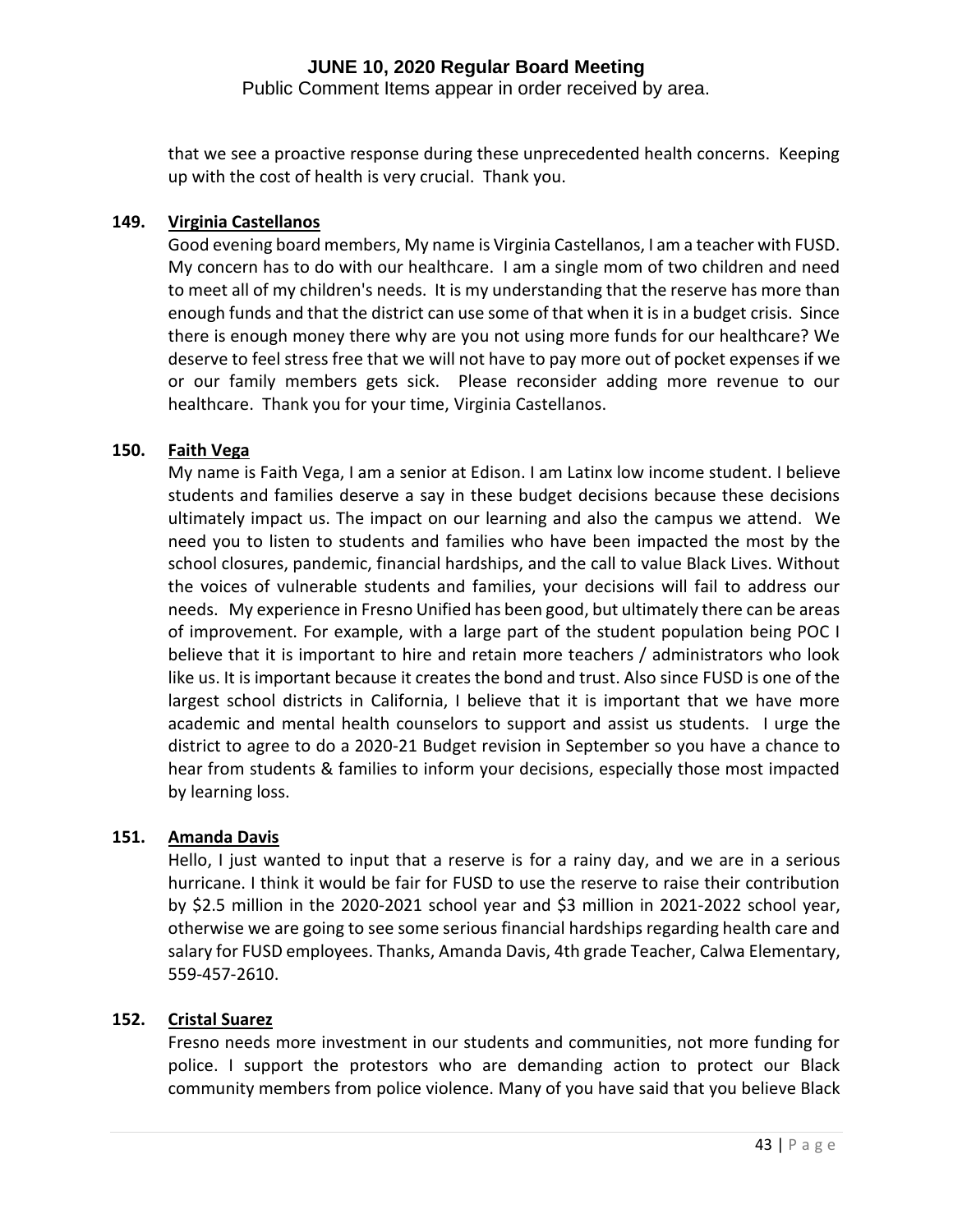Public Comment Items appear in order received by area.

Lives Matter - but those words mean nothing without action. I reach out to demand that funding is removed from SROs, SNROs, and ShotSpotter. Divest from police in our schools. Invest that money in our youth and develop better community-informed methods of supporting students on campus.

#### **153. Maria Zuniga**

Dear Board Trustees, My name is Maria Zuniga and I am a student at Sunnyside high school (class of 2021), and a youth member in many coalitions regarding justice and the needs of youth in Fresno. I have heard and seen too many of my peers feel harassed or ciminalizatied by officers at school. Data has shown that having officers on campus funnels us students into the school-to-prison pipeline versus sending students to college and or other career paths. I am writing to ask the board to END all police contracts and relocate funding to mental health services and wellness centers for students. A great example of a solution is seen at Oakland High School where on site is a wellness center that "provides medical health, mental health, youth development, and academic support to Oakland High Scholars". We as students need a place where we feel that all services will be there and all are at our disposal. This does NOT include law enforcement. I countless have felt unsafe at my school even with the officers. Officers to me aren't helping our learning environment, yes I understand that police officers are there for our safety. But I have seen many fights/situations at my school where my school security guards or teachers get involved instead of the police officers where most of the time during lunch they just stand and watch when a fight breaks out. If there was a fight across the school and there was no officer or adult **(250-word limit reached)**.

#### **154. Blair Campbell**

It is fiscally sound to prepare for the unforeseeable economic future, as well as the future of health care during a global pandemic. Let us remember that there is no cure for this disease, nor is there a vaccine, and cases continue to grow. What is the course for this disease? We must protect workers if there is a second or third wave of this illness. General reserve money must be moved to the health care reserve for the future protection of workers during a global pandemic.

#### **155. Cynthia Piper**

From: Cynthia Piper, RE: Agenda Item B-31, June 10, 2020. Given our large general reserves of between 9.8 – 113. million, please consider:

> 1) Using a small portion of the vast general fund reserve to help the healthcare fund keep up with the impending healthcare coverage costs. If you maintain funding at the 2019-2020 level. the board would be lowering the amount of our healthcare reserves in future years. Prior to this Covid health care crisis, on March 4, 2020, the board proposed adding 2.5 million to the health fund in 2020/21 and 3.0 million in 2021/22. At a minimum, honoring this proposed contribution, seems to both respect current health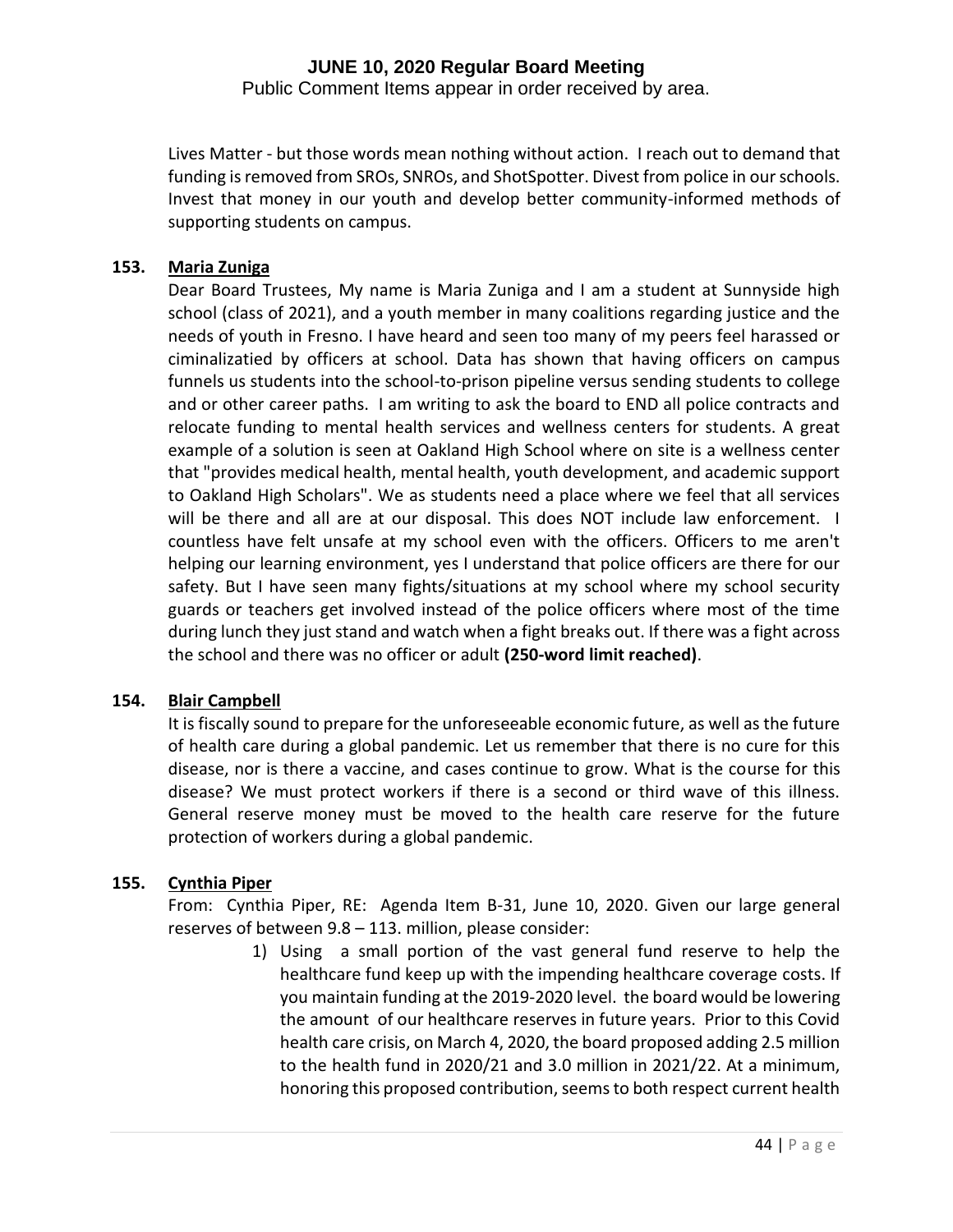Public Comment Items appear in order received by area.

concerns and protect for future large deficits in our health funding that would result if we maintained district contribution at its current level.

- 2) Suspend any trigger language that would result in an automatic increase to healthcare premiums, deductibles and copays plus ensure there are now healthcare coverage cuts before June 30, 2020. and/or healthcare coverage costs
- 3) Finally, consider implementing the additional 6 schools who voted to become designated. This was voted on by staff and supported families and the SSC at those sites. Their school budgets were made based on the rules and funding in place at that time. Using the 2018/2019 school accountability data listed on each of these sites' web pages, these schools represent 4,261 students and 179 certificated staff.

Thank you.

#### **156. Christiana Lozano**

This is Fresno, we all know what the statistics look like. We know the expectations people have of our children; children from bad neighborhoods and poor families. Children deserve a place with positive reinforcement instead of armed police officers on campus to "handle" them with the expectation that things will go wrong. We absolutely need some type of security on campus, recent events have shown us that, but they have also shown us that a police officer's first reaction is to shoot now and ask questions later. The 2008 killing of a student at Roosevelt is proof of this. A police officer's presence used to give us a sense of security, now it invokes fear. Prevention should be our priority. Give them place to go, somebody that cares that will be a positive influence in their lives, an influence many don't have at home. My son is part of a CLASA at Fort Miller that makes him feel proud of who he is. It has given him activities to do that not only keep him busy but gets him excited to learn. His teacher is a blessing to him, his self-esteem, his academic achievement and more. I can say this club (not the police) has had a hand in what a great student he is and this club is EXTREMELY underfunded! Reward our children. Don't punish them. There is no reason why the police are receiving more money than our own classrooms and clubs. Do the right thing. Thank you (250-word limit reached).

#### **157. Angela Herzog**

For the past few years , since our new superintendent, I have been proud of the relationship built between teachers and the district. Please do not let fear of the state not being able to replenish our reserve funds ruin it. Please invest and support us by using the money that is in our reserve today and pay into our insurance. We all hope the state will recover, but don't ruin today, for tomorrow's fear!

#### **158. Sheila Kelley**

My understanding is that FUSD was planning to add to their contribution to health care in 2020-2021 in the amount of \$2.5 million and \$3 million in 2021-2022. Now, FUSD is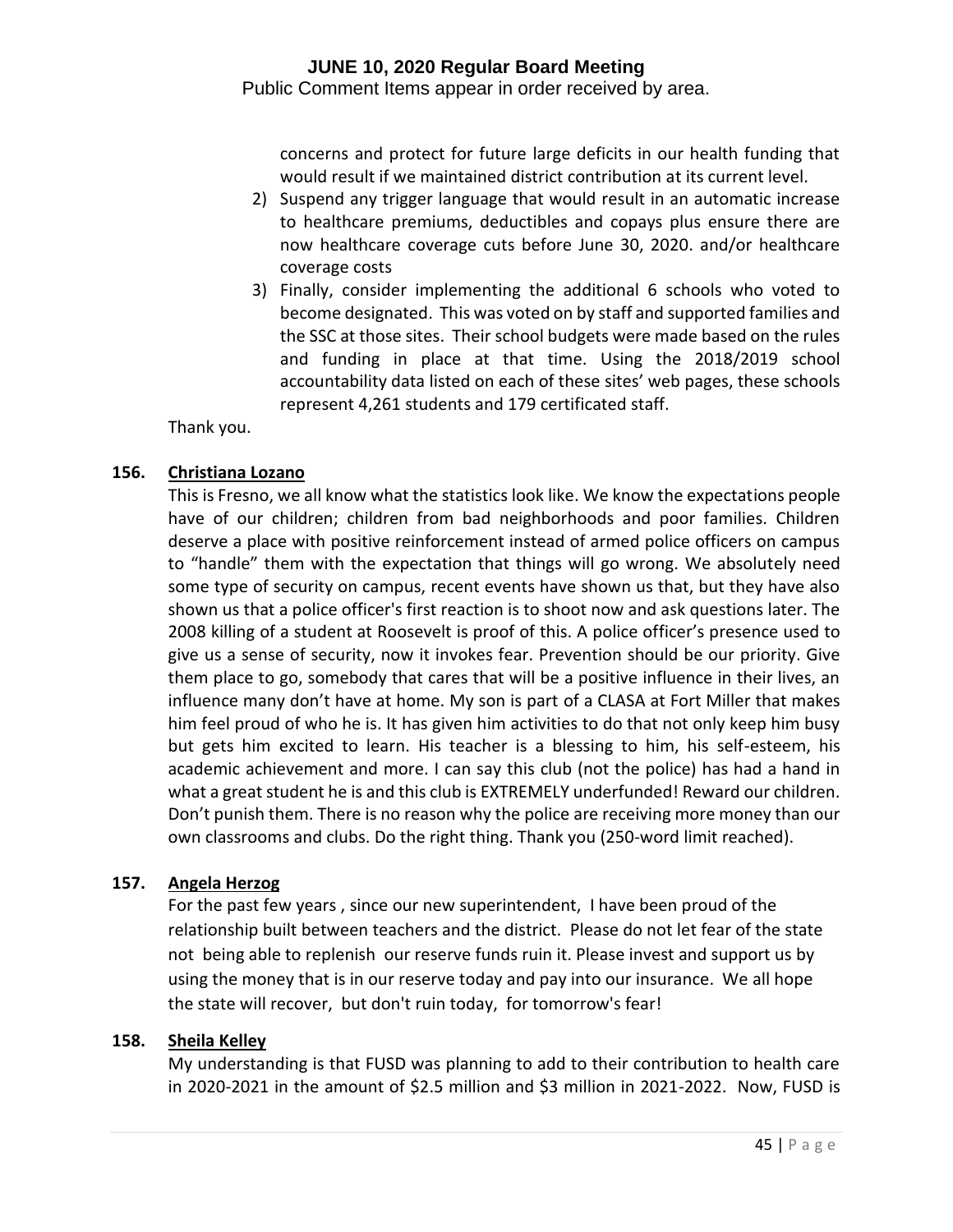Public Comment Items appear in order received by area.

going to maintain the contributions to the health care, meaning FUSD will not contribute the extra \$2.5 million and \$3 million. There is such a large amount of money in FUSD's reserve. Why not use a very small portion of that reserve to contribute to health care as originally planned? If FUSD does not contribute the extra \$2.5 million and \$3 million, employees will have to pay higher premiums, deductibles, and copays due to rising health care costs. A reserve is for rainy days, we are in a storm. I think it would be fair of FUSD to use the reserve to raise their contribution by \$2.5 million in the 2020-2021 school year and \$3 million in 2021-2022 school year, as FUSD had originally planned.

#### **159. Angela Hernandez – Voice Message (Transcribed)**

My name is Angela Hernandez and agenda item B dash 31 regarding the budget. I'm calling because we need more academic counselors, mental health professionals, peer support programs, wellness centers, culturally responsive behavioral health centers, arts and other programs over cops in schools. I would like to prioritize other funding from cops. Thank you.

#### **160. Jose Magana**

I am a graduate of Fresno State, a former student of Roeding, Wilson elementary, and Fresno High. I identify as Hispanic/Latino. I worked for PB Loader as a Design Engineer located in the Fresno area. I am asking the district to divest from police and end contracts with the Fresno Police Department. As a student/community member, it is important that we center the needs of students and invest in their wellbeing. Safety DOES NOT mean continued police on campus. Safety means investments in mental health, wellness centers, counselors, arts, non-Eurocentric curriculum. True education and focus on nondiscriminatory behavior. We need you to listen to students and families who have been impacted the most by the school closures, pandemic, financial hardships, and the call to value Black Lives. Without the voices of vulnerable students and families, your decisions will fail to address our needs. I was not aware of the funding the police received from the Fresno Unified School District. It is important that we take care of our students, take action, and serve the community that really needs it, not the police department. Our community is full of African American and Hispanic communities that deserve better. So we can invest the money in our future students. In my opinion, the police did nothing during my time I attended Fresno Unified school district. I see no value there. We voted earlier this year, now you know where to retrieve more money for teachers and new technology for students. Sincerely, Jose R **(250-word limit reached)**.

#### **161. Rebecca McAlary**

School Board Trustees, It is unconscionable that you would even consider "maintaining" the current contribution to the JHMB fund instead of using the reserve funds to increase the amount according to the rising cost of healthcare. Within two years the district will be in an awful mess. Reserve funds are required to be no less than 2%. FUSD policy says between 5-9%. If one takes into account the new line item (where FUSD shuffled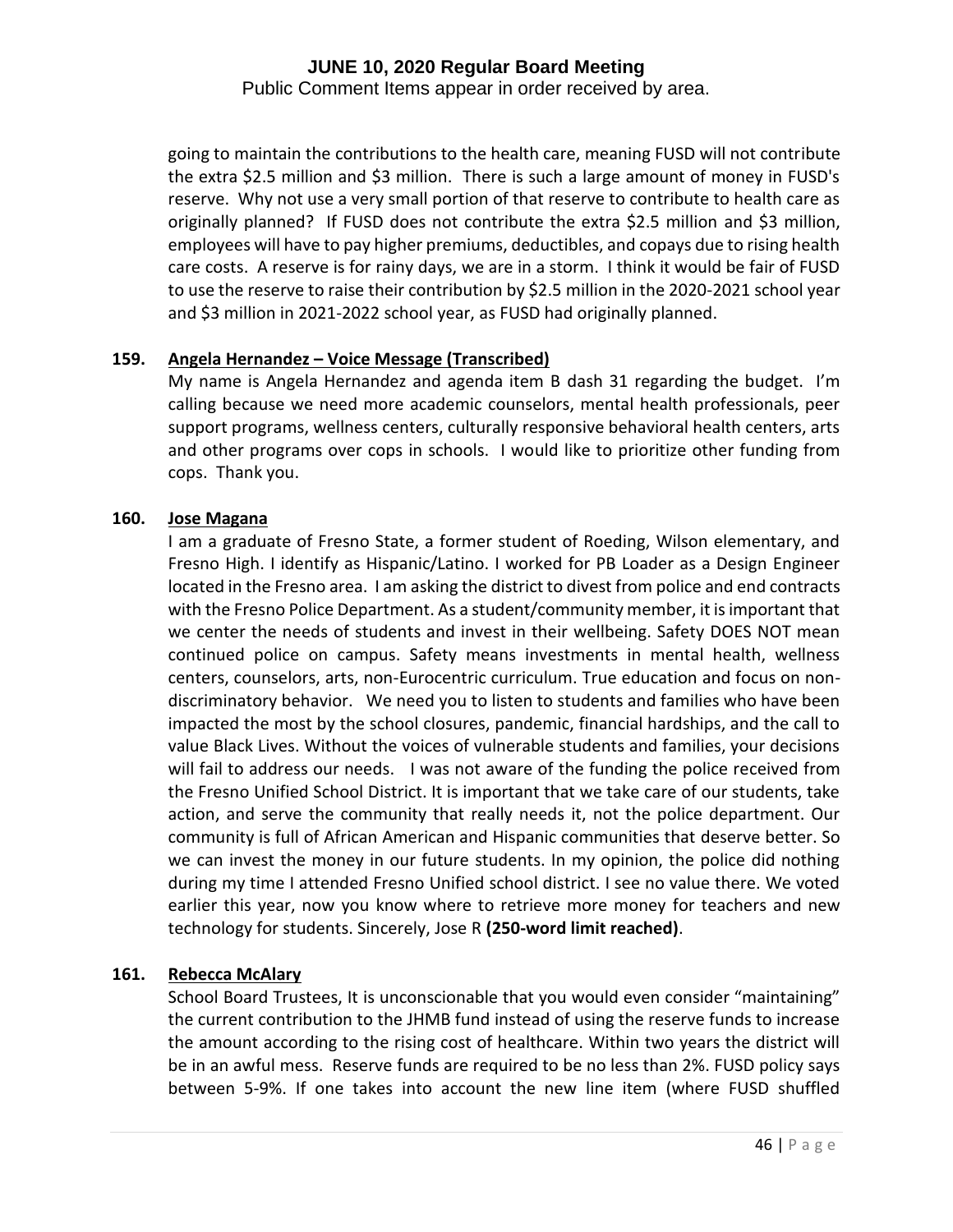Public Comment Items appear in order received by area.

unrestricted reserve money to hide it) plus the rest of the reserve it sits at \$113,756,708.56. FUSD is required to keep approximately \$25 million in its reserves. Why, in the name of all that is good, would FUSD and the school board put the cost onto its employees to make up the difference, especially during a global pandemic? Sincerely, Rebecca McAlary

#### **162. Josh Cruzat**

I am a Duncan Poly HS Alumni and recent CSU Fresno Alumni and I'm asking the district to divest from police and end contracts with FPD/ and use the money from the dozens of SROs into counselors, adequate technology for students to use on campus and take home, paid job opportunities funded by FUSD, and programs outside of solely the great ROP ones for artistic diversity. Listen to the students and your families that will come to you that have been impacted especially by COVID this year. Try something new and move with the community to build a new vision for education.

#### **163. Amber Fargano**

We need to divest from and defund the police in our schools. Too much money goes to cops in our schools, and all this does is further traumatize our students. Instead, we need to invest in: art programs, food programs, mental health services, academic counselors, wellness centers, peer counseling programs, culturally responsive behavioral health centers, etc. Thank you for your time, I look forward to a better, safer future for our children.

#### **164. Camila Chavez**

My name is Camila Chavez, I am the Executive Director of the Dolores Huerta Foundation. We join the students, parents and community members of Fresno Unified School District in urging you as the board to take bold and necessary leadership to terminate your contract with the Fresno Police Department as other school districts have done throughout the nation. Instead, our public dollars should invest in programs that nurture and empower our children and youth to become tomorrow's leaders. Schools should not criminalize students. This is an opportunity to incrase preventative services such as mental health supports, academic counselors, nurses, social workers, after school programming, and tutoring. Decision makers and leaders like yourselves across the country are recognizing the necessary and long overdue changes, FUSD can implement restorative practices, culturally conscious pedagogy, and foster positive school environments that support students. Si Se Puede – It can be done!

#### **165. Lisa**

Board Members,

-Please use the Reserve money to offset -Please do not jeopardize Healtcare as COVID-19 continues to spread -Union members NEED decent benefits more than ever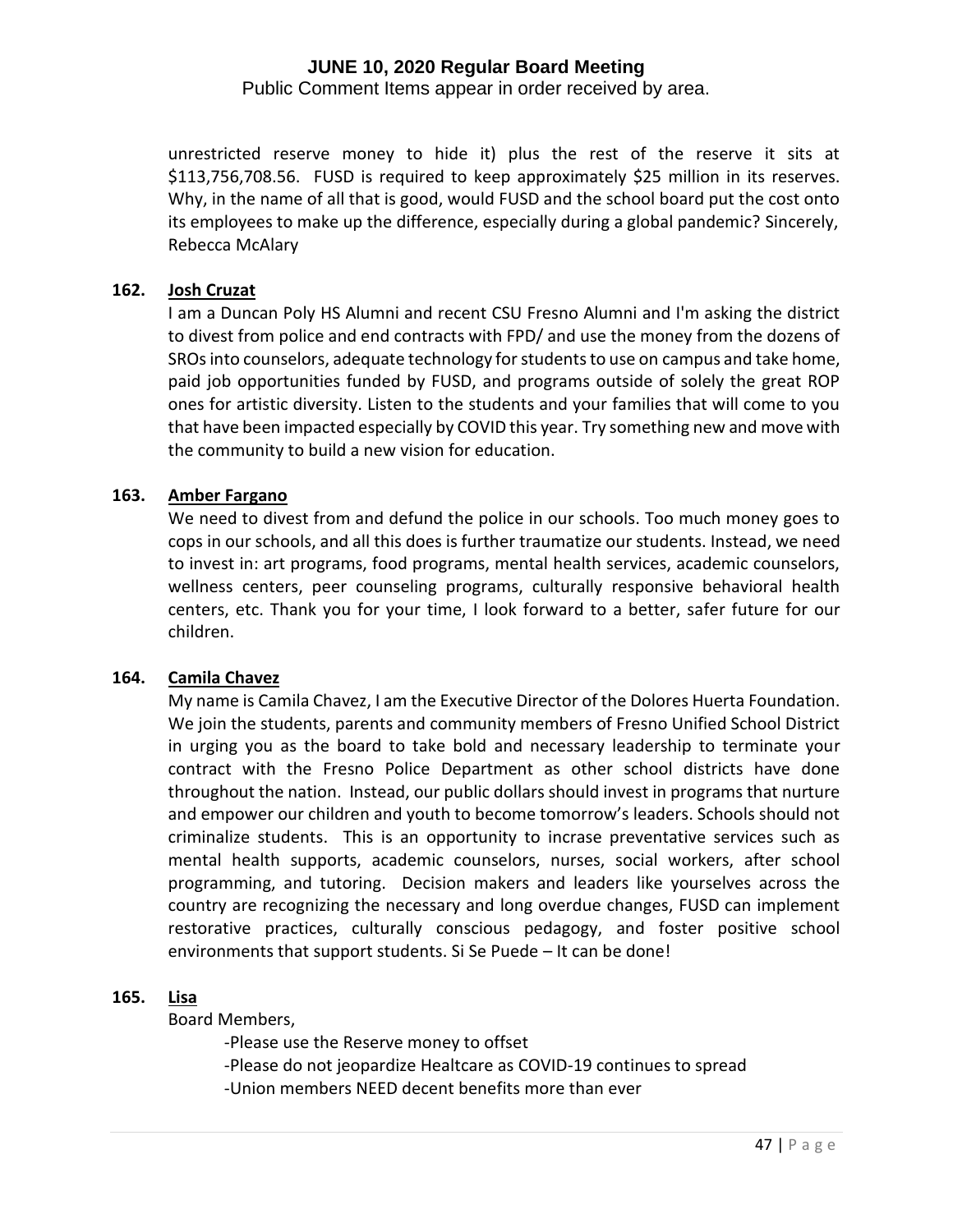Public Comment Items appear in order received by area.

-Continue with plans to put money from reserve to JHMB the next three years as Union members will need it Uncertainty, Lisa

# **166. Cory Cowan**

I am a white, female community member. I have lived in Fresno my whole life and I attended schools in Fresno Unified from K-12. I am asking the district to divest from police and end contracts with the Fresno Police Department. As a community member it is important that we center the needs of students and invest in their wellbeing. Safety DOES NOT mean continued police on campus. Safety means investments in counselors and wellness centers. We need you to listen to students and families who have been impacted the most by the school closures, pandemic, financial hardships, and the call to value Black Lives. Without the voices of vulnerable students and families, your decisions will fail to address our needs. I urge you to make student-centered decisions as you consider the budget. Best, Cory.

#### **167. Isaiah Vega**

Isaiah Vega, 11th, Edison High. I am a low-income Hispanic Male. I believe students and families deserve a say in these budget decisions because student and communities' voices are value because we are impacted we are experiencing it all when the budget is impacted We need you to listen to students and families who have been impacted the most by the school closures, pandemic, financial hardships, and the call to value Black Lives. Without the voices of vulnerable students and families, your decisions will fail to address our needs. I feel like we need to spend value and time on the relationship of the students and staff because that is proven to be without a doubt a helpful way to increase scores and their mental health I urge the district to agree to do a 2020-21 Budget revision in September so you have a chance to hear from students & families to inform your decisions, especially those most impacted by learning loss.--

#### **168. Lisa Carpenter**

I realize that this has been a very difficult time for all of us, but please don't make it more difficult by withholding the money for our health insurance. I understand having a rainy day fund. But there is more than enough in the reserves. None of us understand this decision.

## **169. Florence Mar**

Dear Bob Nelson and FUSD board members, I am gravely concerned and disappointed that FUSD Budget/ Option b is not planning to fund our Health Care Fund this year nor next year. "Maintaining" the Health Care fund really means you are not funding it for the 20-21 and 21-22 school years. FUSD is being shortsighted with the potential increase of health costs for its employees during a global pandemic and should instead be proactive by protecting our Health Fund going forward during our current economic downturn that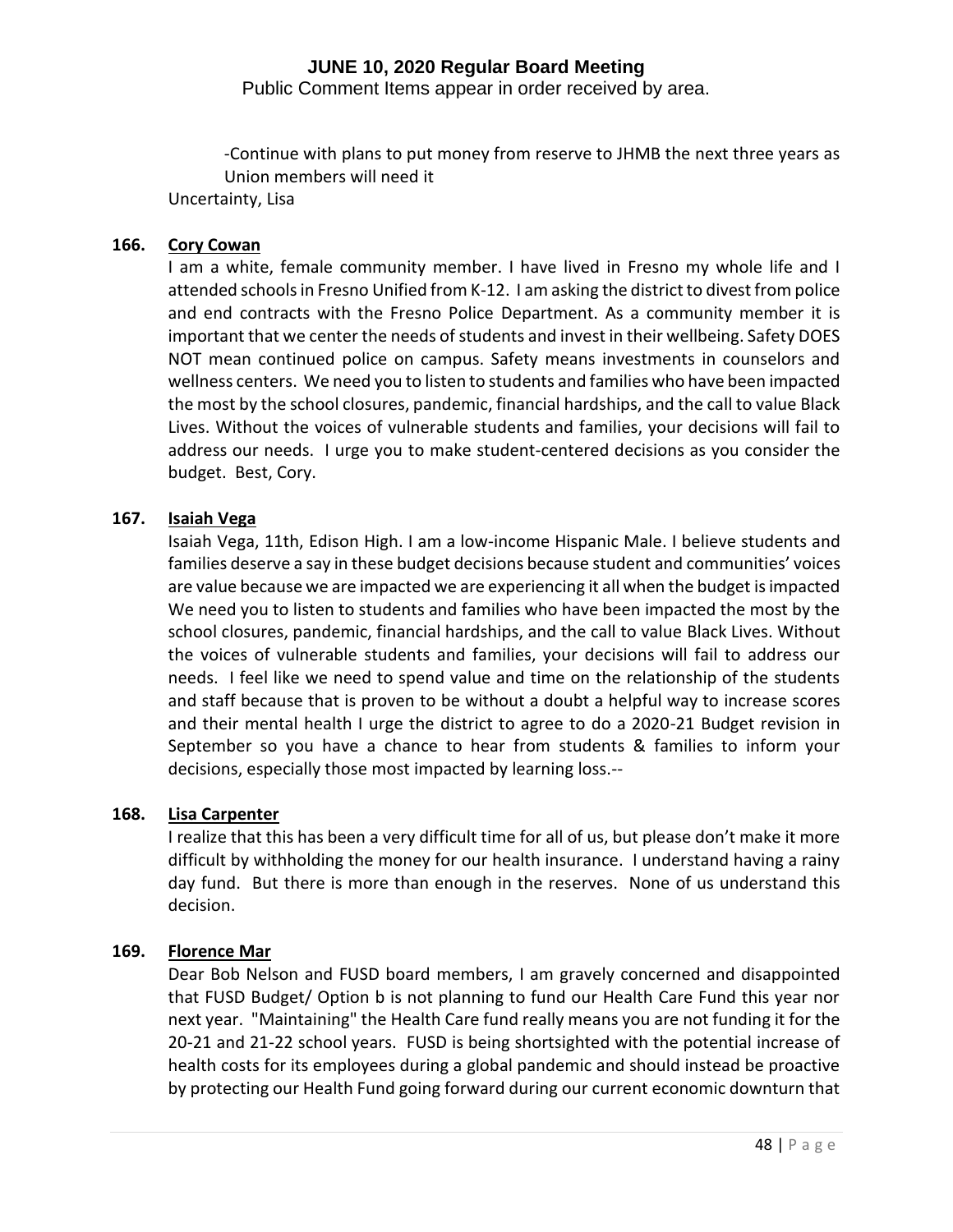Public Comment Items appear in order received by area.

is not projected to improve in the next couple of years. Without continuing to fund the Health Care Fund, it will be overwhelmed with our members' health concerns and costs. I urge you to use the general reserve fund to continue to fund not simply "maintain" our Health Care fund for the 20-21 and 21-22 school years and protect the health of your FUSD employees. Without healthy employees you will not be able to educate the students of this district. Sincerely, Florence Mar.

#### **170. Blanca Barajas**

My name is Blanca Barajas. While attending Computech Middle school, I noticed that there were not many counselors, and most of the time they were busy. I would like to see the district divest from the police and end their contracts with the Fresno Police Department. The money can go to an even more important need, which is mental health. Having police on campus is a waste of money. I do not see how having them can help me or my classmates in any way.

#### **171. Amy Arlesa Ronhaar**

We need to divest from and defund police in our schools. We need to invest in academic counselors, mental health services, peer support programs, wellness centers, culturally responsive behavioral health services, arts programs and more! Thank you. A.A. Ronhaar

#### **172. Nataly Barajas**

My name is Nataly Barajas, and I am a former FUSD student that graduated from Edison High School in 2017. As the oldest of my siblings who attend FUSD schools, I am asking the district to end all contracts with the Fresno Police Department. While attending Edison, having police presence on campus made me feel constantly unsafe & uncomfortable. I do not want my younger siblings to be getting their education in this type of setting. I want to see the youth be able to thrive in an environment where their mental health and wellness is prioritized. The money that the district pays for the cops should be invested towards students instead!

#### **173. Susana Tzintzun-Lopez**

My name is Susana and I am writing this email regarding Agenda item B-31.

As a teacher who has an underlying health condition listed in the CDC's higher risk group, it would be detrimental for my family if I were to become exposed to COVID-19. If I were to become ill, I would not want to put an additional financial strain on my family if my healthcare coverage gets impacted in any way. I urge you, our district leaders, to consider preserving the healthcare reserves, suspend any trigger language that increases premiums and/or reduces coverage, and finally add additional sick days as we plan for the upcoming school year. In these times of uncertainty, I trust that you will consider these steps to ensure a less stressful return to school. Respectfully, Susana Tzintzun-Lopez.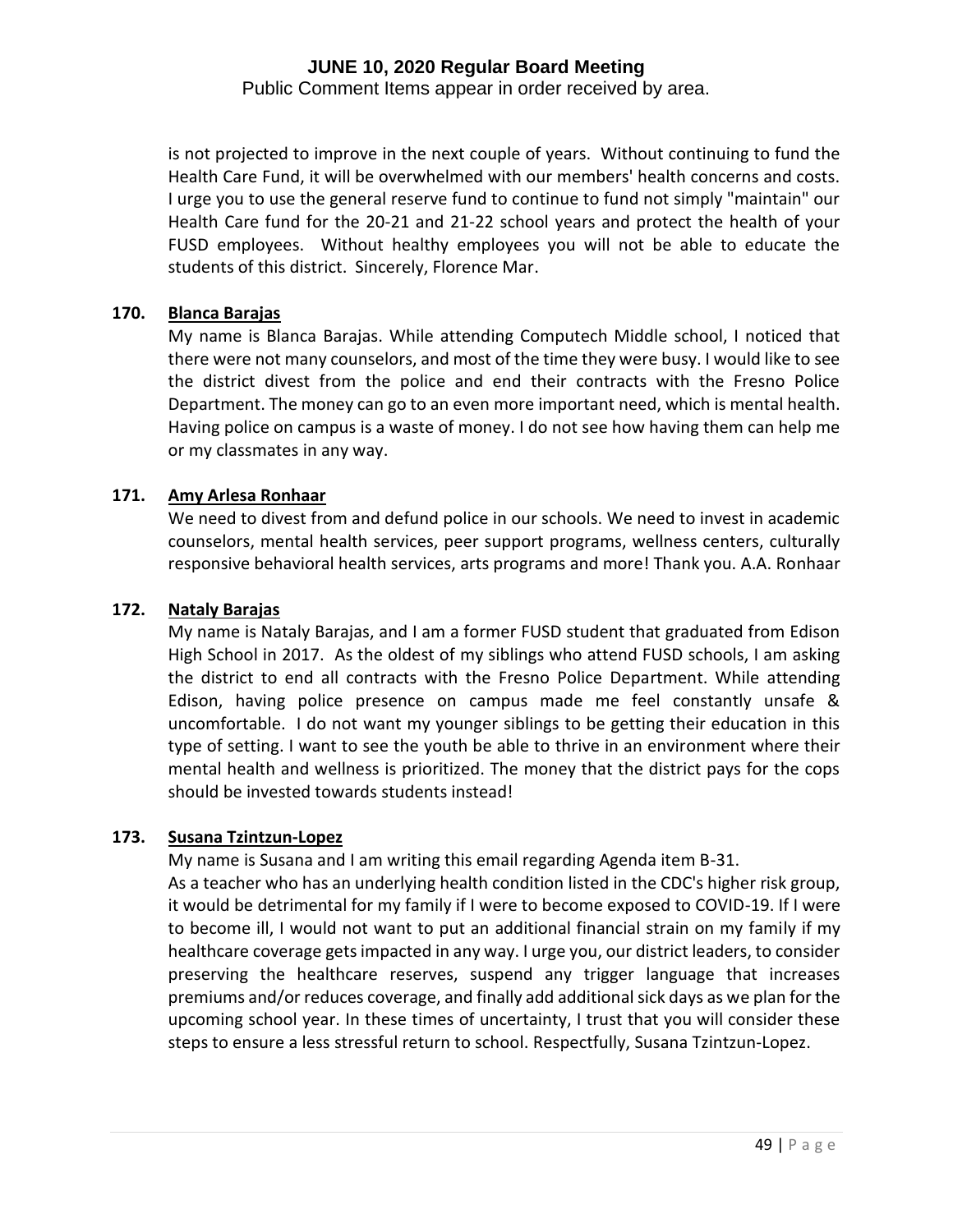Public Comment Items appear in order received by area.

## **174. Bryan Gracia**

Good afternoon, am Bryan A Sophomore at Edison High school I believe the budget for our school should go to Materials such as Computers for those who are unable to afford one, we can also use the budget to Clean the school. I believe that if SRO's are on our campus it would create a mood of unease and discomfort I do however recognize the reasoning to why this idea has come to light as it would provide protection to not just the students but the staff of our campus. I also know that this does not mean layoffs will be occurring, this will also affect future trips for students and events that the school would hold to help the community. Well I hope you give the budget cuts more thought and I trust that you a helpful decision will be made.

#### **175. Jared Martin**

After reviewing the board agenda, I am really concerned about why the district is choosing not to touch the reserves to help with the health care fund especially in a time during this pandemic where our health and safety is a top priority. All I keep hearing from surrounding districts is that the reserves is what is going to keep these districts from taking a hit yet now our own district choosing to refuse to touch some of those reserves to keep their employees health care afloat. Thank you -Jared Martin.

#### **176. Nicholas Lara**

Fresno School Board, Our youth in Fresno need to feel that their school is looking out for their health and wellbeing. Policing and criminalizing students is not the answer to that. We need less police on campus and more healthcare and wellness oriented staff to guide our youth. Police and security represent no guidance, but authority and discipline. Instead of creating a culture that is fear based and in alliance with the school to prison pipeline, we can invest our funds in mental health workers, wellness coaches, youth mentors, access to confidential clinics on campus. We can also take time to focus on physical and financial needs of students. If it is mandated for students to be sent to school, they should not be required to pay for their breakfast or lunch. Too many families struggle with food insecurity which detriments the wellness of our youth. Providing free school lunches and forgiving lunch debt is a great place to start. Can police solve these underlying concerns that have been overlooked by our school board? Given the culture that we are in and the communities you serve, take time to reflect on your funding allocations and see how it's impacting our youth. Listen to youth and take their voices seriously.

#### **177. Vivian Hirayama**

My name is Vivian Hirayama and I would like to voice my thoughts on what teachers would like to see the board/district do:

Use a small portion of the vast general fund reserve to help the healthcare fund keep up with the impending healthcare coverage costs.

-Suspend any trigger language that would result in an automatic increase to healthcare premiums and/or healthcare coverage costs.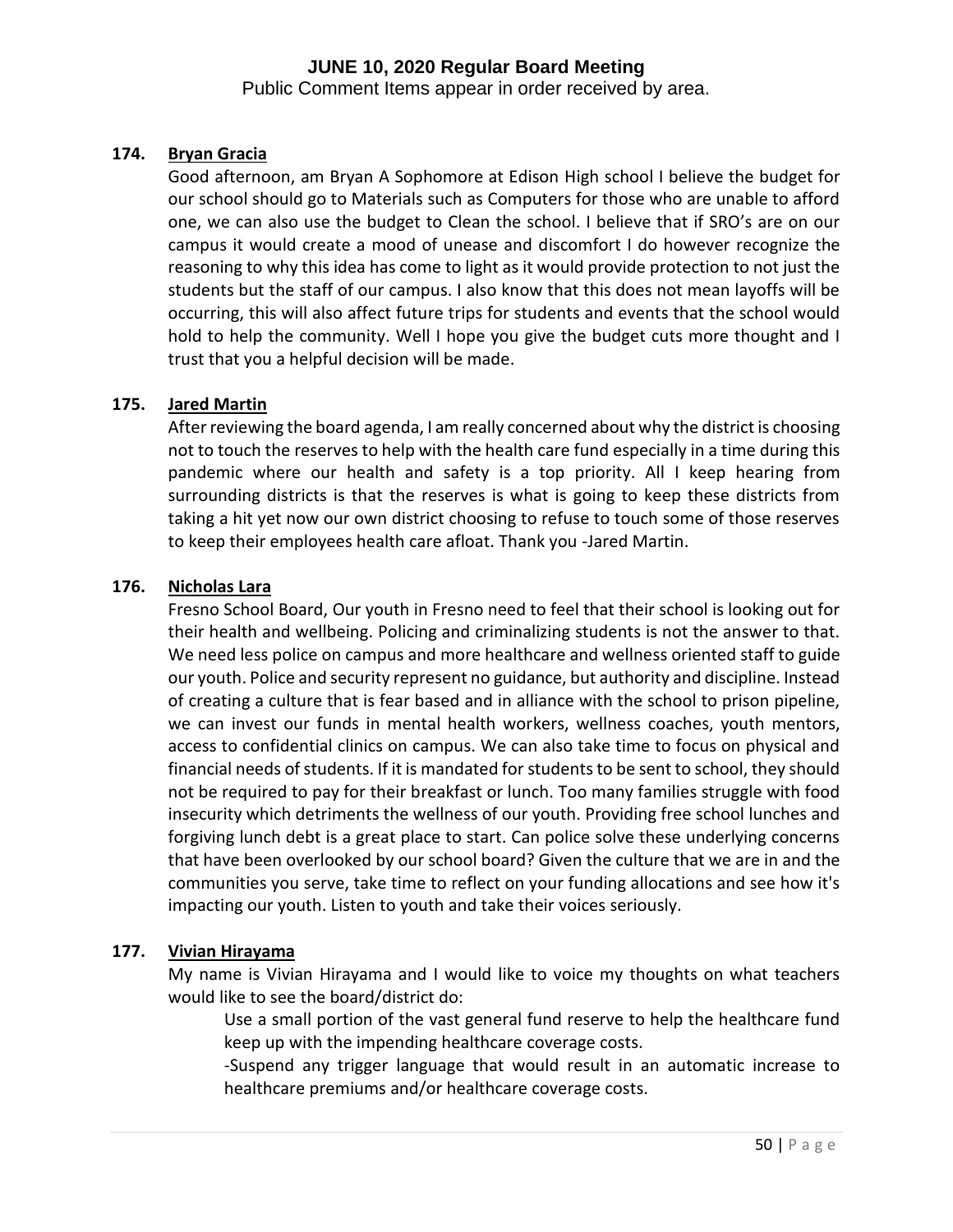Public Comment Items appear in order received by area.

-Increase the annual number of sick days for all FUSD employees. Thank you.

## **178. Marcella Lopez-Schmidt – Voice Message (Transcribed)**

Hello, this is Marcella Lopez-Schmidt. I'm calling to leave a comment about item B-31 and the new school budget for next year. I would like to call in support of more counselors and less law enforcement on campus sites, elementary through high school, and other supportive programing like peer support and arts that we know has research that supports the benefits versus having law enforcement that increases the chances of our students going to juvenile detention. Please consider this when voting on the next year's budget. Thank you.

## **179. Rosita Figueroa**

Dear Fresno School Board, My name is Rosita Figueroa, and I am an alumni of FUSD. I can not express this enough! I am demanding you to end the contract with FPD. As a youth services worker, who has a close relationship with our youths Counselors, I can not believe that I am always introducing them for the first time! How do you expect our youth to thrive when there counselors do not even know who they are! As the aunt of a future FUSD student, I am hoping you start investing in the mental health of your students by providing more counselors, therapist, social workers! Listen to your students, they are the ones going to school everyday. In Community, Rosita Figueroa.

#### **180. Alejandro**

Please support teachers by helping with health benefits! If the teachers are well, the students will be well, too!

#### **181. Krystal Morin**

I am a 25 year old bisexual Mexican-American woman with a niece and nephew in FUSD. The district needs to divest from police and end any and all contracts with the Fresno Police Department. It is important that we as a community center the needs of students and invest in their wellbeing. Safety DOES NOT include continued police presence on campuses. Safety means investing in after school programs, parent engagement programs, cultural responsive mental health services, art programs. You must listen to students and families who have been impacted the most by the school closures, pandemic, financial hardships and the call to value Black lives. Without the voices of vulnerable students and families, your decisions will not address our needs. Listen to our community and build a new vision for education in Fresno.--Krystal Joanna Morin

#### **182. David Paredes**

We need to end the practice of policing our children by ridding the police from our schools. Growing up and attending Edison High, I never felt safe with the police on campus. Our police department gets a ridiculous amount of funding from our city and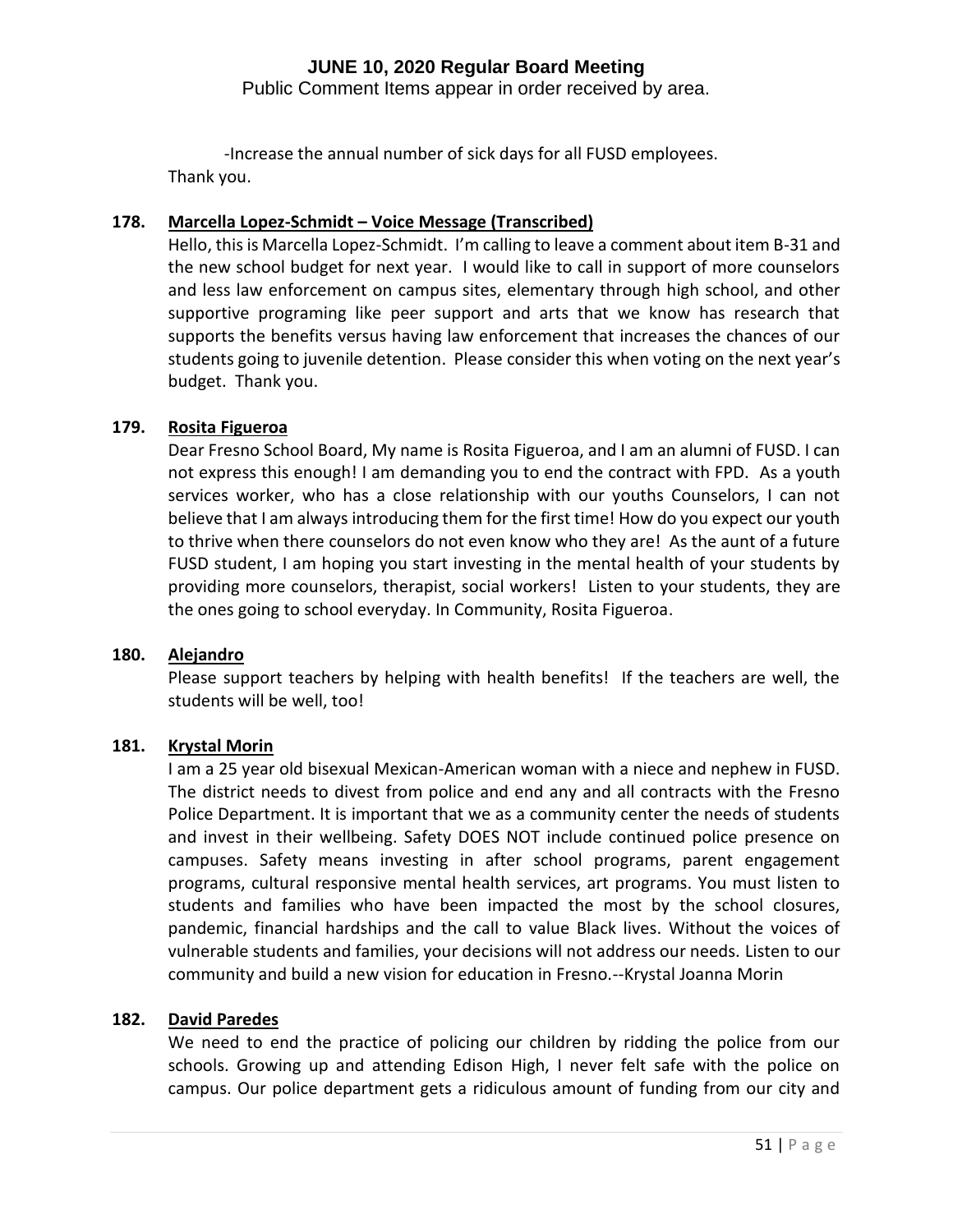Public Comment Items appear in order received by area.

then we protect violent officers who kill our unarmed youth. There is no need for more funding nor to increase reforms. Neither that nor community policing which just leads to more of our taxpayer money being funneled to this oppressive system. We must think of our black and brown youth and create an environment where they are not criminalized from the start. Let's invest instead in wellness centers where children will have a safe space to be themselves and to learn with dignity. This could also be used for therapy sessions instead of open office areas where students do not feel safe to express how they feel and to receive proper care. Thank you.

#### **183. Elizabeth Musso**

Thank you for your leadership during this strange and difficult time. As a resident of Fresno and a certificated employee with Fresno Unified School District, I respectfully ask that you further ensure the health and well-being of FUSD employees in response to a pandemic that is expected to have several phases by:

- 1) Using general fund reserve monies to help the healthcare fund keep up with impending healthcare coverage costs.
- 2) Suspending any trigger language that would result in an automatic increase to healthcare premiums and/or a reduction in healthcare coverage itself.
- 3) Increasing the annual number of sick days for all FUSD employees.

I also thank you for the District's work alongside the Fresno Teachers Association and ask that you continue to do so at all phases in future.

Thank you, Elizabeth Musso, Fresno Adult School.

#### **184. Tracy Green**

My name is Tracy Green. I am a teacher in the district, and I would like to comment on agenda item B-31. First of all, I want to say how disappointed I am with our district leadership not working with FTA concerning the proposed budget. After listening to all of the facts presented, I am requesting that some of the reserve funds be moved to our Health Care fund, for the next two years. With healthcare rising and all of the uncertainty of our country at this time, I feel it is a crucial matter that we put aside money to insure that it is there if needed. I'm concerned with the wording of the message that Superintendent Nelson is presenting. It is misleading. Without confirmation that our healthcare plan would not change the next two years, other options should be looked at to preserve our healthcare plan. Concerned teacher, Tracy Green

#### **185. Dana Buel**

My name is Dana Buel, I'm a teacher at Malloch. I'm writing re: agenda item B31. I demand that you preserve the healthcare reserves, suspend any trigger language that increases premiums and/or reduces healthcare coverage, and add additional sick days for employees as we attempt to re-open schools. The rainy day has come so we need to use that reserve money and/or cut designated schools. Thank you.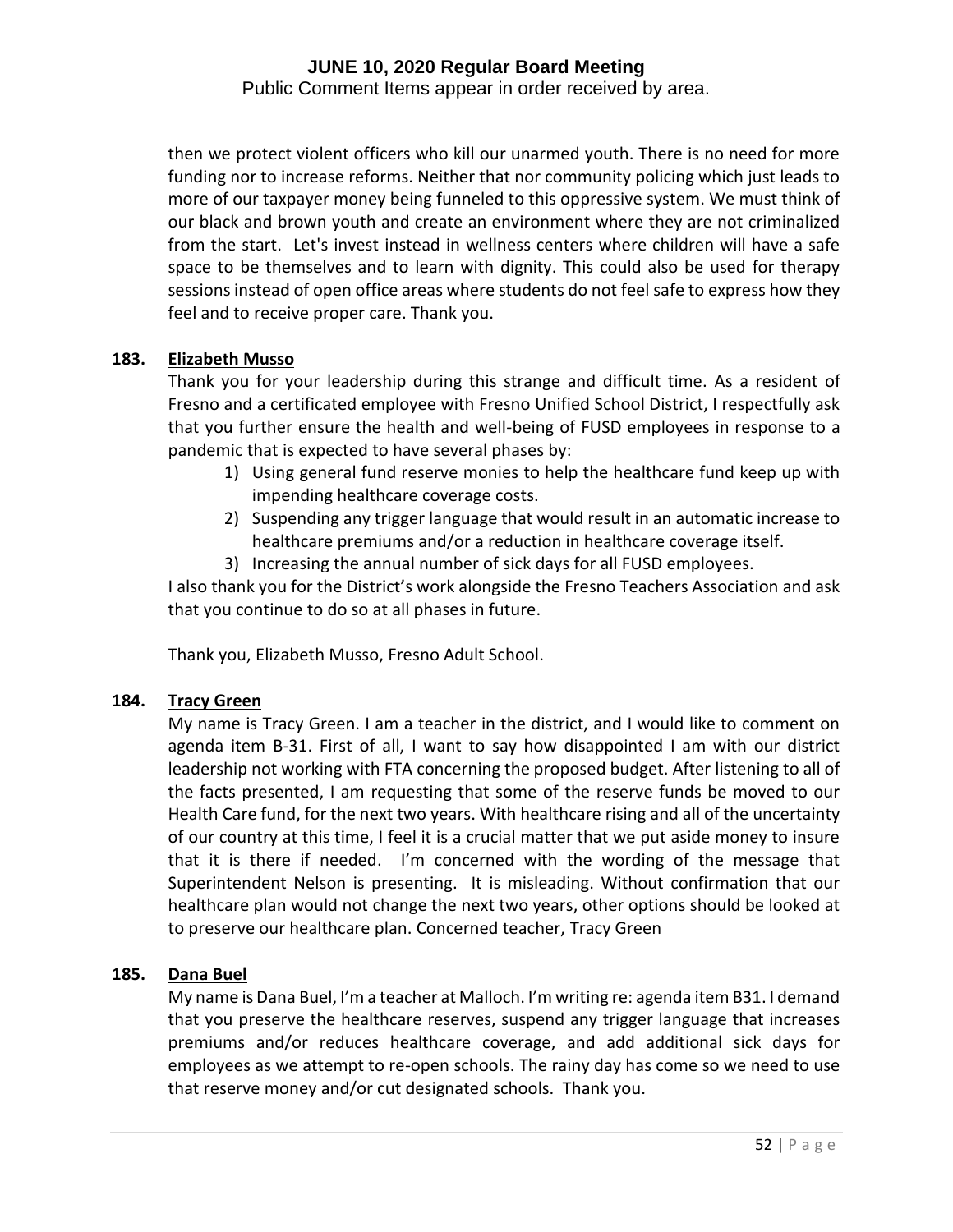Public Comment Items appear in order received by area.

#### **186. Deshae Lee**

Hello, I am submitting the following public comment on behalf of a student: My name is Deshae Lee, I'm a Freshman at Fresno City College. I identify as an African American woman. I believe students and families deserve a say in these budget decisions because we are directly affected by what you may be cutting out of our budget. You may be cutting something out that we actually benefit from or you may keep something we don't need. Instead of putting funds into police at our schools, I believe you should put funds into restorative justice teachers. At my school, the restorative justice teacher was also the cheer coach. It seems to me that she is more dedicated to cheerleaders than solving student conflict. If we were to put more funds into professional restorative teachers then we probably wouldn't even need police officers at our school. We also need to put more funding in hiring black and brown teachers because the black and brown teachers are more understanding and it would just be better to learn from someone that looks like you. Having white teachers are not bad but some have had it easier than the students and from a students perspective I feel like I have to compare to them. Black and brown teachers will be straight forward and tell you that life is hard and there are times you may struggle but you will succeed if you push through. That's the type of motivation that me and many **(250-word limit reached)**.

#### **187. Julian George**

Hello, I am submitting the following public comment on behalf of a student: "Hi, I am Julian George, an African American student in the 12th Grade at Roosevelt High School. My first language I learned is English and I am a current Intern with Californians For Justice. I believe students and families deserve a say in these budget decisions because many families all around the World are struggling with living in quarantine with rent, food, education, etc... We need you to listen to students and families who have been impacted the most by the school closures, pandemic, financial hardships, and the call to value Black Lives. Without the voices of vulnerable students and families, your decisions will fail to address our needs. I've been feeling fear and worries about our society with the COVID-19 Pandemic outbreak & Police Brutality which still exist to this day. I feel during this time all families in need of support from this very difficult and tragic time period should be listened too and helped as soon as possible. Me, I am have many friends and families which I cannot see during this time that are have daily struggles Financially and Educationally. I urge the district to agree to do a 2020-21 Budget revision in September so you have a chance to hear from students & families to inform your decisions, especially those most impacted by learning loss. I wish the best for me and everybody else's family to go through this together with the **(250-word limit reached)**.

#### **188. Belen Delgado – Voice Message (Transcribed)**

Hi, Hello, my name is Belen Delgado I am calling in regards to item B-31 the 2020/21 budget. I am a community member. I am asking the district to divest from police and end contracts with the Fresno police department. As a community member it is important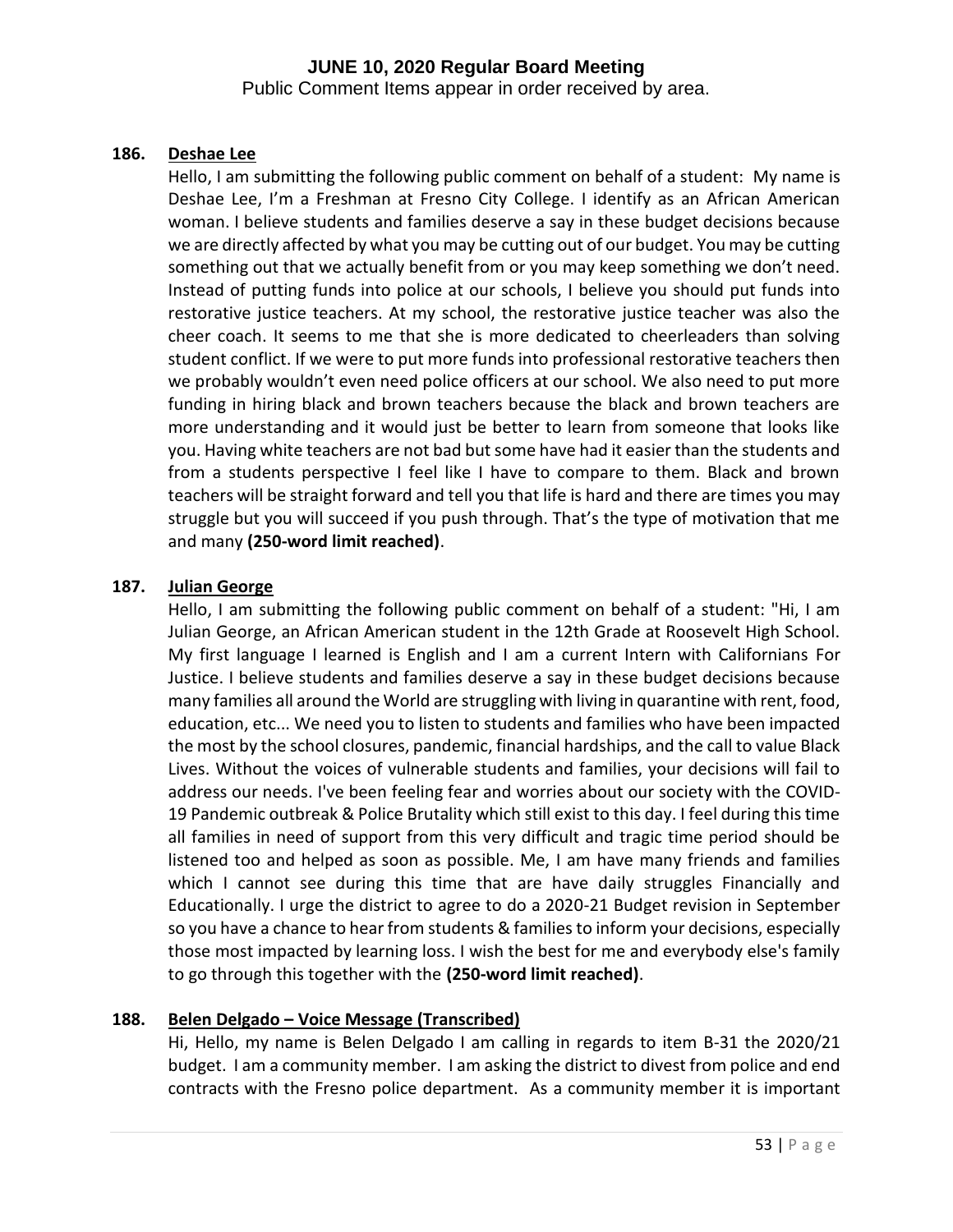Public Comment Items appear in order received by area.

that we serve the needs of students and invest in their well-being. Safety does not mean continued police on campus. Safety means investment in non-Eurocentric curriculum for me. We need you to listen to students and families who have been impacted the most by the school closures, pandemic, financial hardships and the call to value black lives. Without the voices of vulnerable students and families, your decisions will fail to address our needs. It's time to invest in student not cops. We urge you to work with the community to move forward and build a new vision for education. Thank you.

#### **189. Laurie McCloskey**

Please do not consider leaving the Fresno Unified healthcare fund as is for the next three years. The chances of teachers and staff contacting COVID-19 will greatly increase when school resumes in the fall. We all know how resilient children are and they WILL bring the COVID germs to schools before they show signs of illness. This means you and your family also will have a greater chance of getting sick this fall. This pandemic is not going away anytime soon. We will all be dealing with COVID-19 for years to come. Risking everyone's healthcare (including yours) is not smart, economical, or humane. Thank you, Laurie McCloskey, FUSD teacher and parent of 3 (two graduated from FUSD schools and one will be a senior at Bullard High School this year).

#### **190. Dr. Laura Gonzalez**

To Whom it May Concern, As an a parent of two children who attend Fresno Unified Schools I demand that the school district terminate their contract with the Fresno Police Department. We talk about investing in the college access pipeline but this type of spending does nothing but pay officers to perpetuate the school to prison pipeline. Instead this money should be redirected towards social workers and other social services. Let's not just talk the talk let's show our community that we can also walk the walk. Blessings, Dr. Laura Gonzalez.

#### **191. Jacquelyn Pearson**

I am a former student, former full-time teacher, and current substitute teacher for Fresno Unified School District. I am asking the district to divest from place and end contracts with the Fresno Police Department. As a community member it is important that we center the needs of students and invest in their wellbeing. Safety DOES NOT mean continued police on campus. Safety means investments in counselors, Goal 2 activities, designation of schools, after school programs and activities, non-Eurocentric curriculum, support for immigrant and migrant students, and overall holistic care. We need you to listen to students and families who have been impacted the most by the school closures, pandemic, financial hardships, and the call to value Black lives. Without the voices of vulnerable students and families, your decisions will fail to address our needs. I currently tutor an elementary English Learner in my spare time, and he has not had access to additional English-learning opportunities after school. We urge you to work with the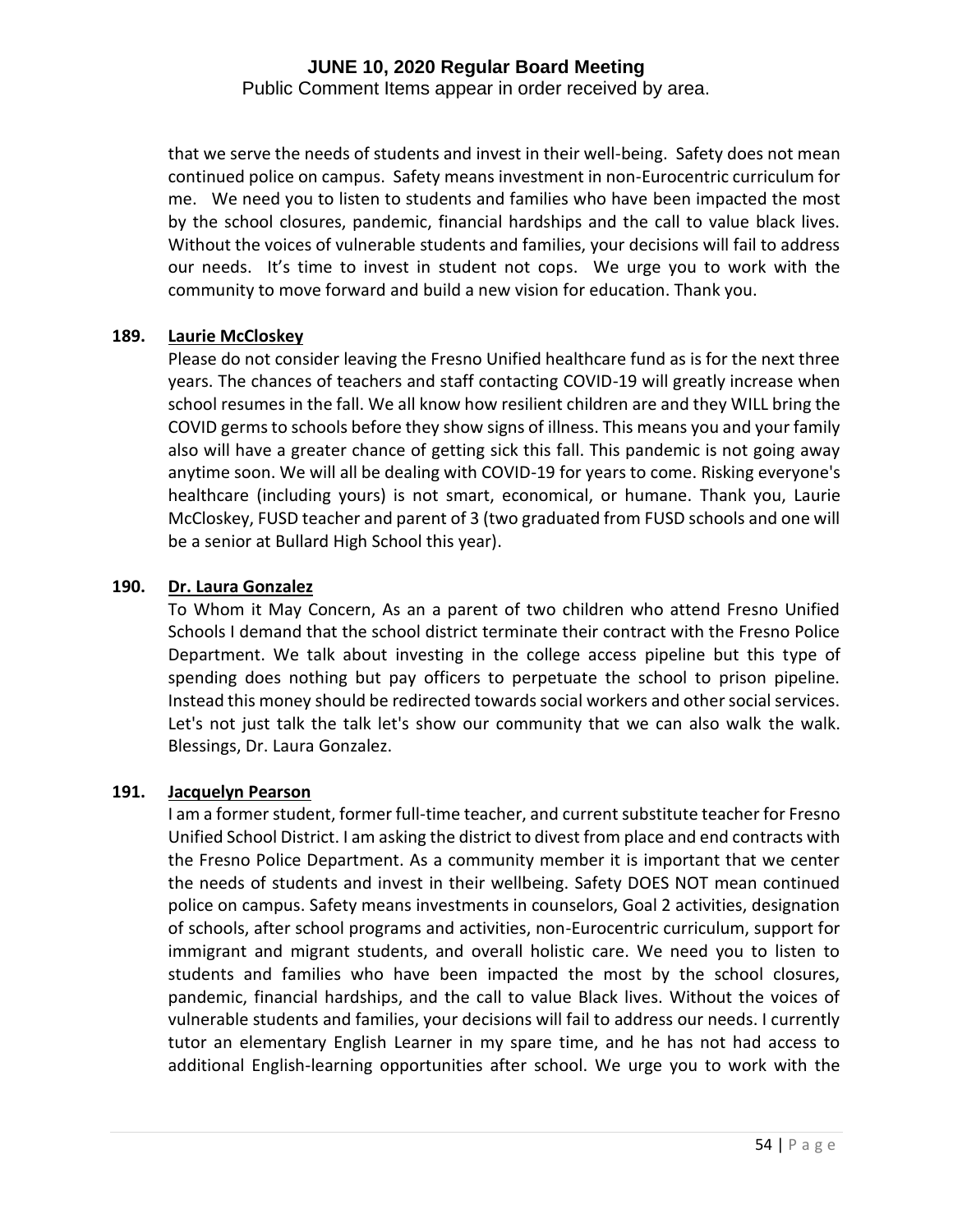Public Comment Items appear in order received by area.

community to move forward and build a new vision for education. Jacquelyn Pearson, Credentialed Substitute Teacher.

## **192. Felipe Lemus**

Fresno Unified Board and Superintendent Bob Nelson, I want you to know that this is my first written public comment that I have written to the FUSD Board in my 23 years of working for the district. I am heartbroken to know that your words and comments made publicly are empty words. You say you appreciate us. Yet, we are in the middle a health pandemic and you refuse to contribute to the only program that we benefit from...our Joint Health Management Board. With this pandemic sweeping across the world and killing hundreds of thousands of people and you do not want to contribute to our "Joint" health plan. How can we continue to be there for our students if we are not healthy? I could understand if the district had no money in its budget, but the district has 113.7 million dollars in its reserves. That is way above the amount required by law. FUSD is perhaps the healthiest district economically in the state, or perhaps in the nation! But you do not want to help the ones that work directly with students, daily. Can you please reconsider contributing to our health plan so we can continue to help our students? Thank you.

## **193. Francine Bogosian**

I am writing to you today in response to the budget proposal for the 2020 -2021 school year. I realize that we face some difficult times for our district budget in the coming years. However, I feel that we should not compound the difficult situation with choices that will cause further hardship to the teachers and thus the students. Below are some ideas I propose we try:

- Use a small amount of the general fund reserve to help the healthcare fund keep up with healthcare coverage costs.
- Suspend any trigger language that would result in an automatic increase to healthcare premiums and/or healthcare coverage costs.
- Suspend all designated schools for the 2020-2021 & 2021-2022 school years.

Having taught classes through the school closure (holding class meetings 4 days a week) & now teaching summer school, I know the challenges that we face in getting students to participate. I do not see how distance learning would effectively work in the designated school model. Thank you for your time. Respectfully, Francine Bogosian, Teacher- Malloch Elementary.

#### **194. Hannah Esqueda**

Dear Fresno Unified School Board, My name is Hannah Esqueda Freeman and I am a lifelong resident of Fresno, proud alumnus of Fresno Unified public schools and plan to be a FUSD parent. I am writing today as a concerned community member because I don't see FUSD doing enough to uplift and reflect upon the voices of students and families in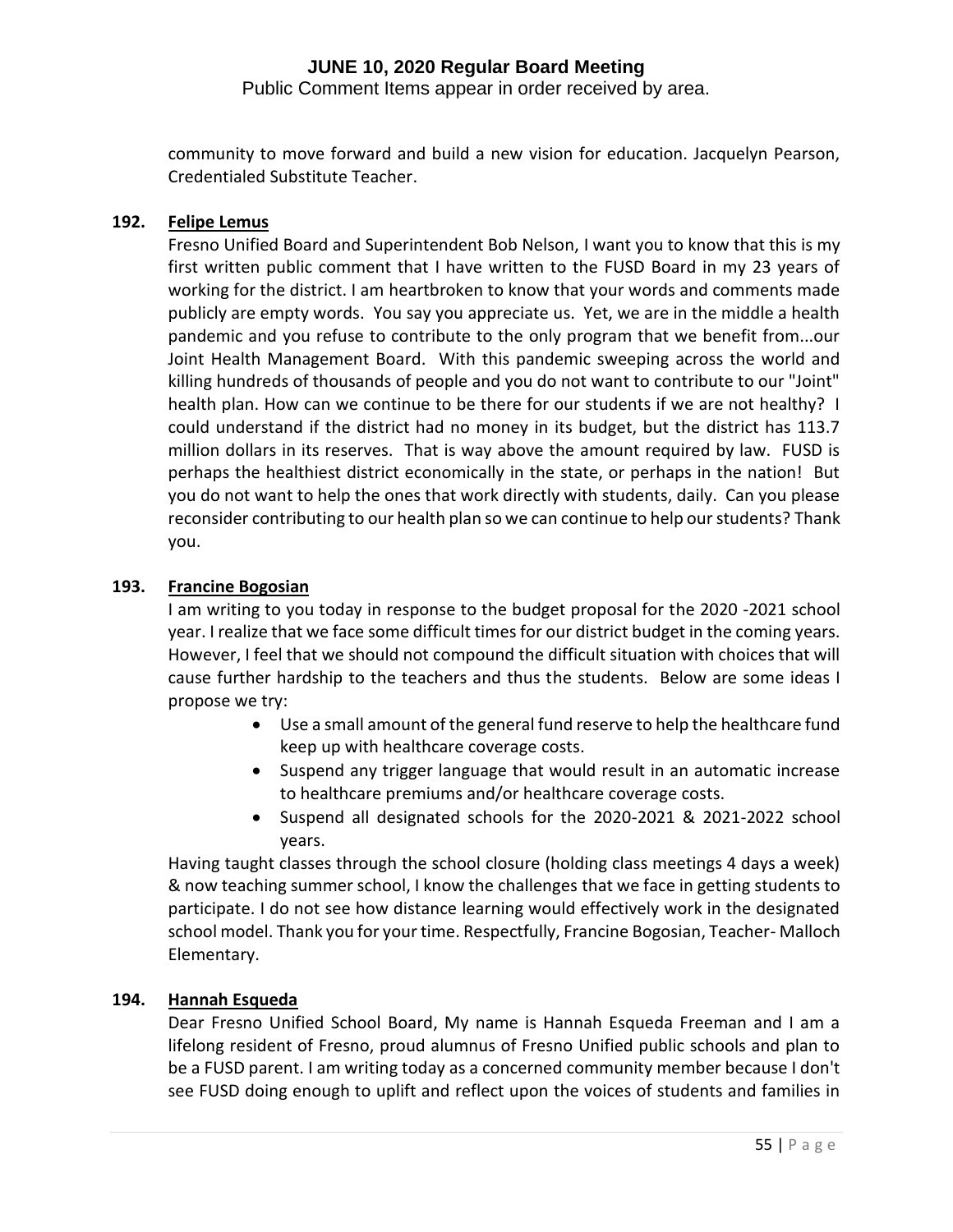Public Comment Items appear in order received by area.

its budget decisions. I believe students and families deserve a say in how the district's money is spent because they are directly impacted by these decisions. I urge you to listen to students and families who have been impacted the most by the school closures, pandemic, financial hardships, and the call to value Black Lives. Without the voices of vulnerable students and families, your decisions will fail to address the real needs in our communities. I'm asking the district to agree to do a 2020-21 Budget revision in September so you have a real chance to hear from students & families and let their voices inform your decisions.

#### **195. Brandi Capuchino**

Brandi Mendoza, Health Care Fund Support. Is it possible to move the allocated reserves funds into our healthcare now? With this transfer we can prevent increased premiums, deductibles, and copays plus ensure that there are no healthcare coverage cute before the end of June 2020. We should allocate funds to maintain the healthcare funds now and not wait until year 2020.

## **196. Perla Salvador**

Dear Board, I am writing to ask that you keep in mind our healthcare fund as you make a decision for our future. I am an elementary teacher and often get sick, and now with COVID 19 we need to make sure our health is taken care of. Please make the right decision. Kindly, Perla Salvador.

#### **197. Cesilia Acevedo**

My name is Cesilia Acevedo and I am a FUSD community member. I am asking the district to divest from police and end contracts with the Fresno Police Department. As a community member it is important that we center the needs of students and invest in their wellbeing. Safety means Investing in our youth by having school staff that are trained to ensure safe and positive school climates like counselors, behavior interventionists, schools aids and other support staff. Staff who prevent and address safety concerns and conflicts while also addressing root causes of conflict and disruptive behavior using holistic and restorative approaches. School safety does not mean we need to have cops on our campuses. We need to invest in the development of our Youth not their policing. Thank you.

#### **198. Samantha Avetisyan**

Dear Board Trustees, My name is Samantha Avetisyan. I am a low-income, first generation, university student that has attended Fresno schools from K-12. I am asking the district to divest from the Fresno Police Department and focus on the resources to better shape our community. As a student and member of the community, it is crucial that we center the needs of students and children and invest in their wellbeing. Safety does NOT mean continued or increased police presence on campus. Safety and well-being means investing in better resources for our schools and making mental health care more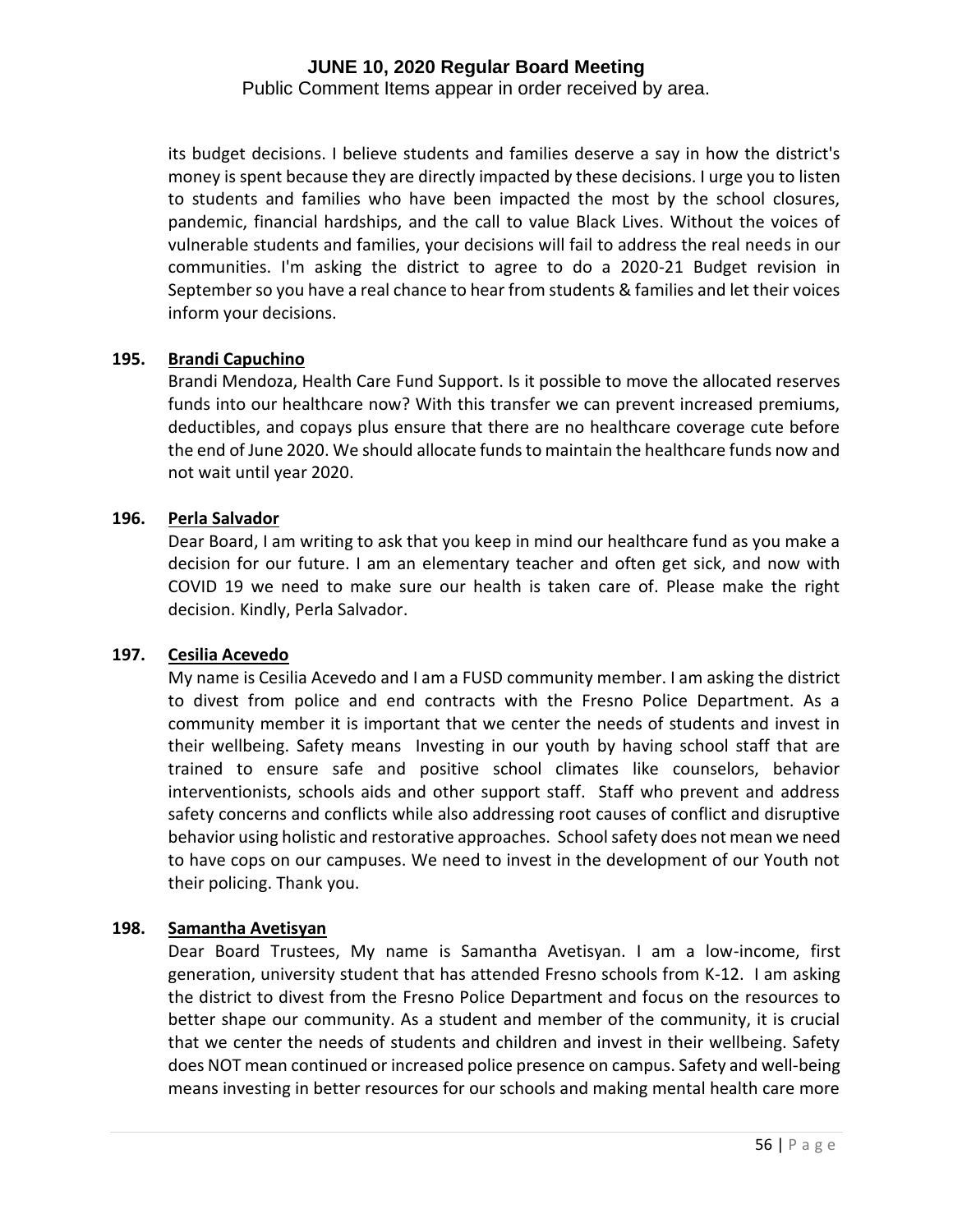Public Comment Items appear in order received by area.

accessible and affordable for both children and adults. Children deserve to have more counselors, psychologists, and resources such as food, textbooks, and iPad/laptop rentals. Mental health services should be more accessible and affordable as well, guidance is needed during all walks of life. We need you to listen to students and families who have been impacted the most by school closures, pandemic, financial hardships, and the call to the value of Black lives. Without the voices of vulnerable students and families, your decisions will fail to address the needs of the community. Hundreds of children in Fresno County depend on school lunches to be able to eat. We must make sure the children of our communities do not go hungry even when there is not a health pandemic. We must make sure that children do not fall behind on their academic journeys due to lack of resources available at home. We must (250-word limit reached).

#### **199. Eloisa Arellano**

To Whom It May Concern, I am writing this email to express my concerns about our healthcare benefits. I ask the board to preserve the healthcare reserves, suspend any trigger language that increases premiums and/or reduces healthcare coverage, and add additional sick days for employees as we attempt to re-open schools. It is critical to keep teachers healthy and safe. Healthcare should be our priority because, in August, when we return to school, teachers are and will be at a higher risk of being diagnosed with COVID-19. Thank you in advance for your commitment to provide teachers and the community with equitable budget approaches. Sincerely, Eloisa Arellano.

#### **200. Zenaida Urena**

Good afternoon, My name is Zenaida Urena, a recent high school graduate. I am writing to you today because my family will still be affected by your decisions on where to put the fundings. Throughout schooling, I have never seen SROs until high school. I understand you think they are providing a safe environment, but in reality it has embedded fear in students minds. Schools were doing fine with security guards. Fresno high has its fair share of fights and school shooting threats but not ONCE have I or others felt safe with the SRO on campus. People still fear the police . There is no rightful change happening on campus. What is the point of funding SROs on campus when they don't do much? Many of the kids have been taught not to trust police, and you are finding them to have them on campus. The school is supposed to be a SAFE space, yet you hire SROs to roam the campus. The kids fear they are going to get arrested and especially now, when these kids go back to school, they will be afraid. They will be afraid to speak their mind. They will be afraid that they will be attacked next. They will be AFRAID of coming to school in fear of being attacked. Due to recent events, police officials are not in the limelight. It is dangerous to have on campus. Please do not fund SROs because you are not making the environment safe on campus **(250-word limit reached).**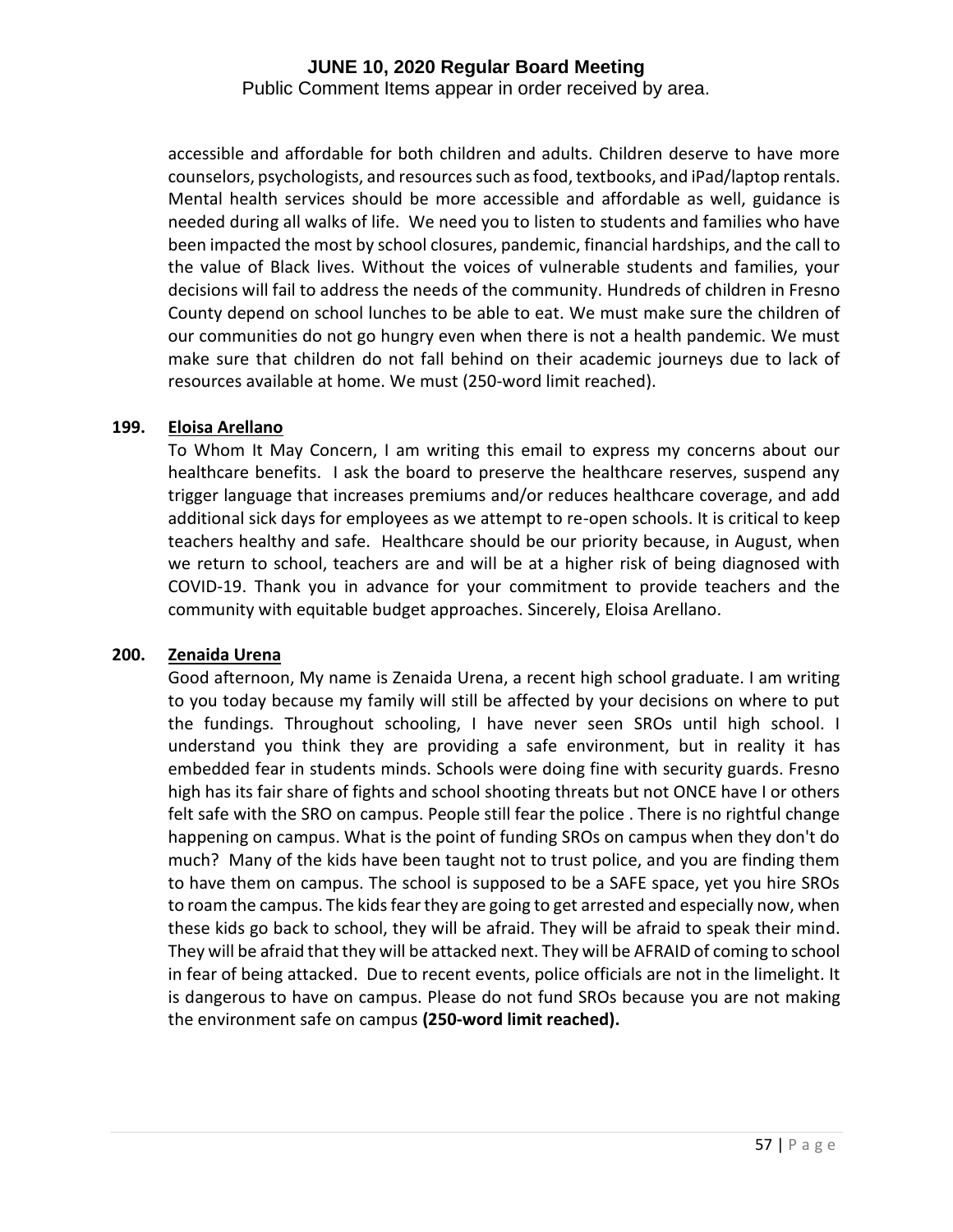Public Comment Items appear in order received by area.

## **201. Ricardo Gonzalez Marmolejo**

My name is Ricardo Gonzalez Marmolejo, and I am a Fresno community member. I am asking the district to divest from police and end contracts with the Fresno Police Department. As a community member it is important that we center the needs of students and invest in their wellbeing. Safety means investing in our youth by having school staff that are trained to ensure safe and positive school climates through counselors, behavior interventionists, schools aids and other support staff. Additionally, staff who are trained to prevent and address safety concerns and conflicts while also addressing root causes of conflict and disruptive behavior using holistic and restorative approaches. School safety does not mean we need to have police on our campuses. We need to invest in the development of our Youth not their policing. Thank you.

#### **202. Denise Barajas**

Fresno Unified Board Trustees, I'm writing to you again to say that I implore you - LISTEN - to the calls of the people from across the WORLD. We are no longer asking, we are DEMANDING change! Follow the example of the Minneapolis Public School Board - cancel your contract with police and prioritize investments in youth instead. If you truly care about the well being of our youth and of this city, you'll realize what we have in place right now is antiquated, inadequate and more damaging than it is helpful. I challenge you to re-imagine with community how much better our schools could be if only we invested in them rather than in law enforcement. In Community, Denise Barajas, 93702.

#### **203. Kiel Lopez-Schmidt**

Fresno Unified Board Trustees, I write to you as a product of Fresno Unified schools from Kindergarten to high school. I graduated from Edison in the class of 2000. Looking back on that time period, I realize that it was a period of increasing security and police presence on campuses. Fast forward 20 years and the result of the increased policing of our student body and a decrease in other essential services is evident. It comes at a huge toll financially, culturally, and individually. In my time at Edison HS, I was witness to racial profiling and disproportionate punishment of my black classmates. This has continued, but can not stand any longer. I implore you to increase funding to counseling, peer support programing, and the arts that research shows an increase in outcomes for students. I also ask now that you sever ties with all police agencies and specifically the Fresno Police Department that has shown a track record of racial bias, violence, and ineffectiveness. Thank you, Kiel Lopez-Schmidt.

#### **204. Patsy Mejia**

Good evening, I am a student and a member of the Fresno community. I am asking the district to divest from police and end contracts with the Fresno Police Department. As a student/community member it is necessary that we center the needs of students and invest in their wellbeing. Safety DOES NOT mean continued police on campus. Safety means investment in student-center programs emphasizing adequate counseling and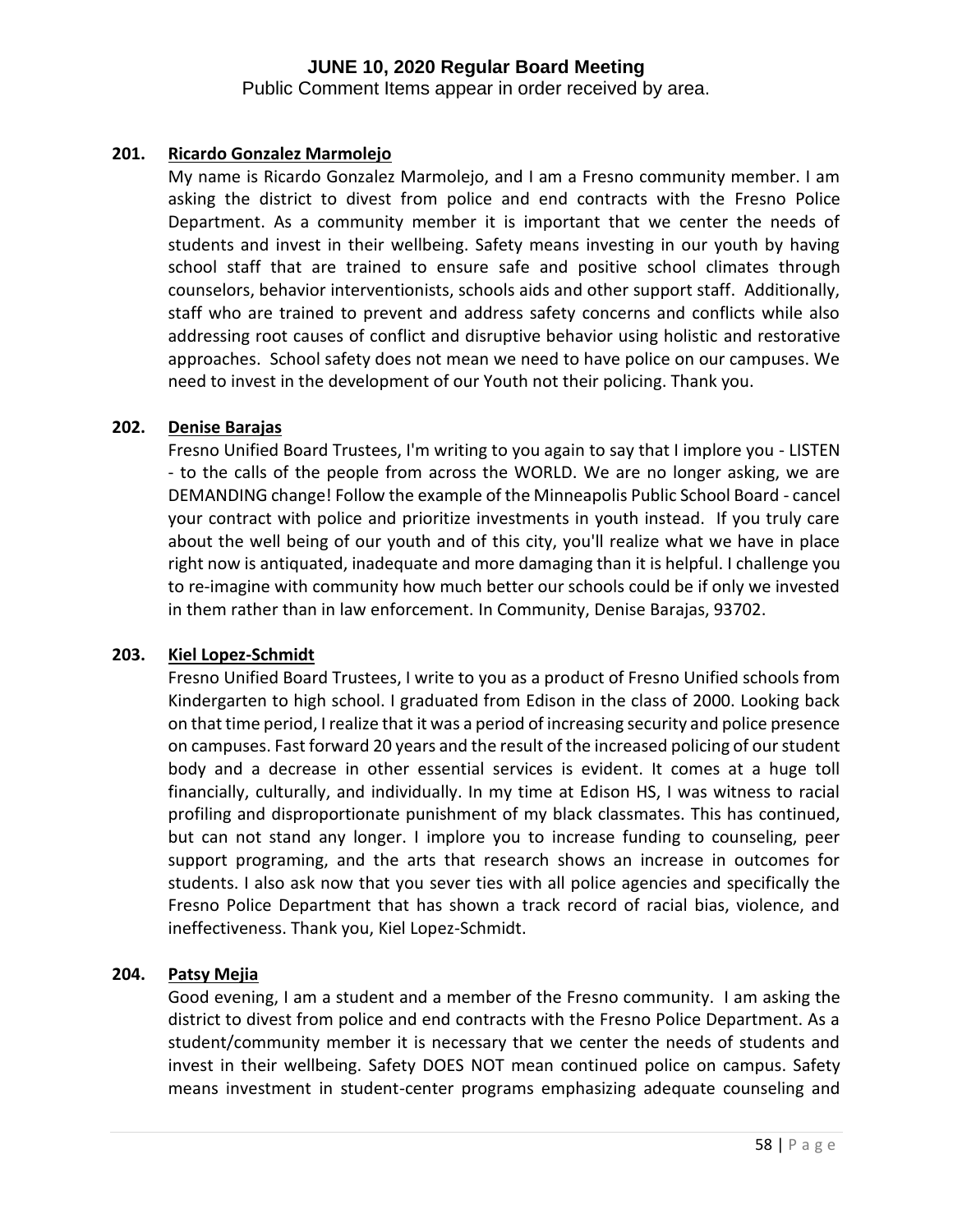Public Comment Items appear in order received by area.

support for students through building relationships and fostering a sense of community within school grounds. We need you to listen to students and families who have been impacted the most by the school closures, pandemic, financial hardships, and the call to value Black Lives. Without the voice of vulnerable students and families, your decisions will fail to address our needs. Students need to feel the support and advocacy of their school district and know that their needs are always the center of decisions being made. We urge you to work with community to move forward and build a new vision for education. Regards, Patsy Mejía.

#### **205. Marinarde Soto**

Board trustees, My name is Marinarde Soto, I'm a FUSD Alumni McLane 2016. My son and two siblings currently attend Yokomi Elementary. I am writing to urge you to end your contract with the Fresno Police Department. Our students do not need more policing on campus. Students need more teachers, nurses, school counselors, professional development, extracurricular activities, better access to technology. Special education students and english learners need more teachers and in school staff support. This could all be made possible if we reallocated the \$2.5M spent on police and shotspotter. Our students don't need to be policed on campus. Working with Fresno Barrios Unidos and GSA Network I've countlessly heard from students that police in schools do not make them feel safe. it's time we rethink safety! Let's truly invest in youth and move away from police on campuses. -- With love and unity, Marinarde Soto(She.Her.)

#### **206. Michelle Chavez**

June 8, 2020, Dear School Board Members: (All, in particular, Valerie Davis) My name is Michelle Chavez. I am an elementary teacher at Storey Elementary, a newly voted Designated School for next year. I would like the board to consider continuing funding for Designated Schools. I am writing to you because there have been recent discussions about the possibility of eliminating Designated Schools and/or Teachers on Special Assignment (TSAs) to offset the deficit in the projected budget for the next three years, and I want to express my support in continuing to fund Designated Schools and subsequently designated TSAs. I have worked at non-designated and designated schools. I have been with the district for 8 years. In all my years, I have worked at schools with underserved populations, students who are at-risk, impoverished, second language learners, and with various ethnic backgrounds. In my experience, our students have high needs, both academically and social emotionally. There is never enough hours in the day to thoughtfully and strategically plan high quality, rigorous instruction for our students. With the Designated School hours, it has been a blessing to have the extra hours to be able to do that. Furthermore, embracing DuFour's model of a true PLC, our teachers are able to meet on a regular, consistent basis to be able to have deep discussions around the work we do, what kind of interventions we can offer, and have an alignment not just within grade levels but a vertical alignment from grades below and **(250-word limit reached).**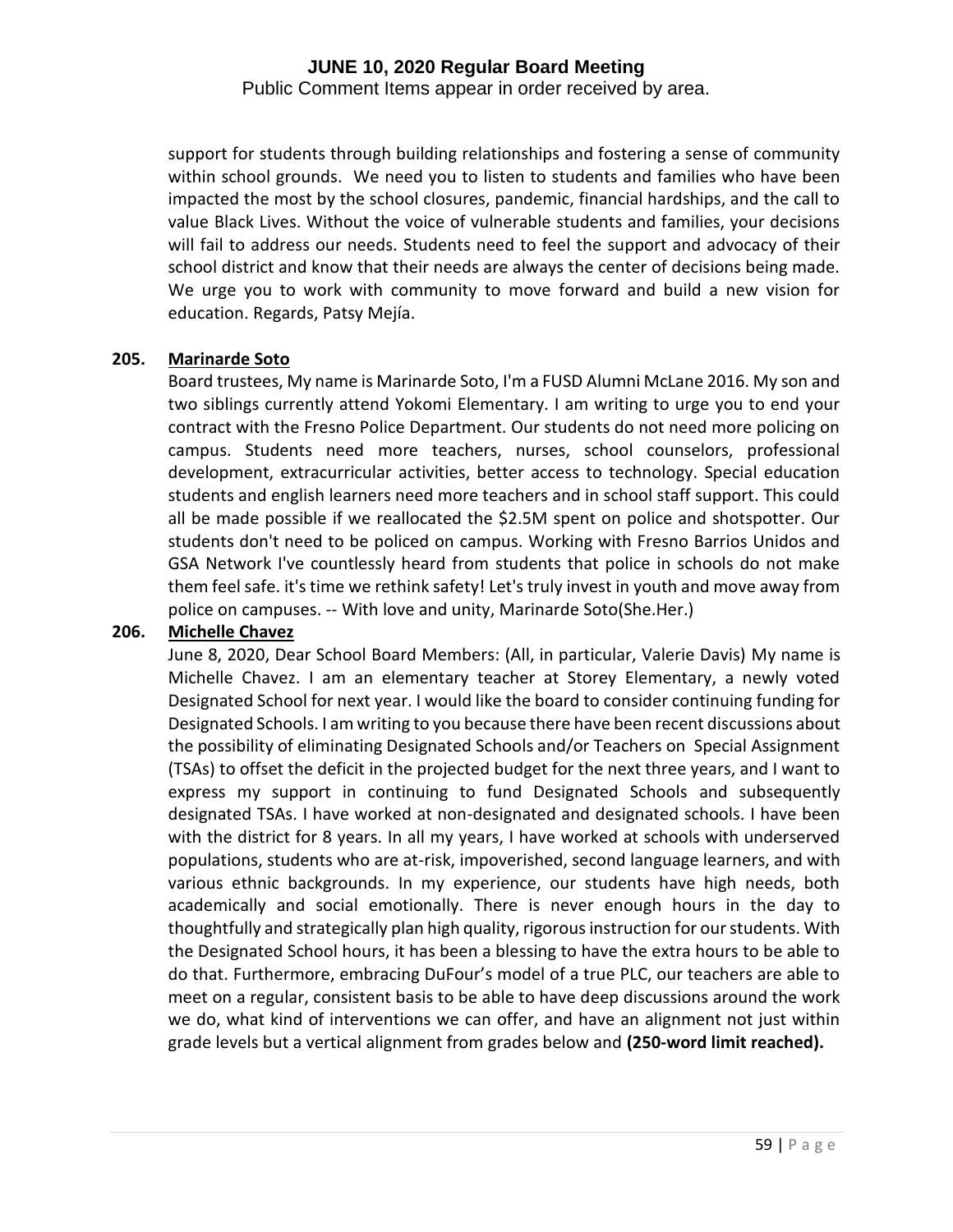Public Comment Items appear in order received by area.

## **207. Rogelio Hernandez**

To whom it may concern, I am writing this email to express my concerns about our health care benefits. I asked the board to preserve the health care reserves, suspend any trigger language that increases premiums and or reduce health care coverage, and add additional sick days for employees as we attempt to re-open schools. It is critical to keep teachers healthy and safe. Healthcare should be our priority because, in August, when we return to school, teachers are in will be at higher risk of being diagnosed with COVID-19. Thank you in advance for your commitment to provide teachers and the community with equitable budget approaches. Sincerely, Rogelio Hernandez.

#### **208. Marisa Moraza**

I am writing today as a Fresno resident and youth advocate. I urge the board to divest from police, terminate contracts with Fresno PD, and to invest in students and their wellbeing. Students and community have been calling on the school board for years to remove Fresno PD and ShotSpotter from campuses. Police on campus perpetuate the school to prison pipeline and DO NOT promote safety. Prioritizing SRO/SNROs instead continue the criminalization of Black and brown youth and fail our most vulnerable students. The \$2.5 MILLION dollars for police and ShotSpotter on campuses should instead be invested in evidence-based programs and services such as comprehensive wellness services, peer support groups, restorative justice practices, culturally responsive and age appropriate substance use programs, and more! We need to move toward equitable and community driven decision making. As a board member, how are you showing up for your constituents? How are you ensuring students and families, who have been oppressed by systemic racism in education, are able to thrive? You represent your constituents, not the police. It is disappointing and irresponsible that there is not an open community process to engage community in this budget hearing. This is not a public budget hearing. This is performative engagement. Community MUST be engaged throughout this process and all comments must be heard. We are not a vocal minority that can be dismissed. I urge the board to listen to community and students and to move forward in this process centering equity.

#### **209. Susan Alstrom**

RE: B31 Agenda Item, Dear Fresno Unified Board Members, I urge all members of the Fresno Unified Board to vote to move the general reserve funds over to the healthcare reserve fund this year and next year instead of maintaining the 2019/2020 health care funding amount, as this will not cover the next two years increase in costs, which will impact all members negatively in a time when a Pandemic is threatening and costs are increasing. We maintain these reserves "for a rainy day" and right now we are in a HURRICANE! Respectfully, Susan Alstrom, TSA.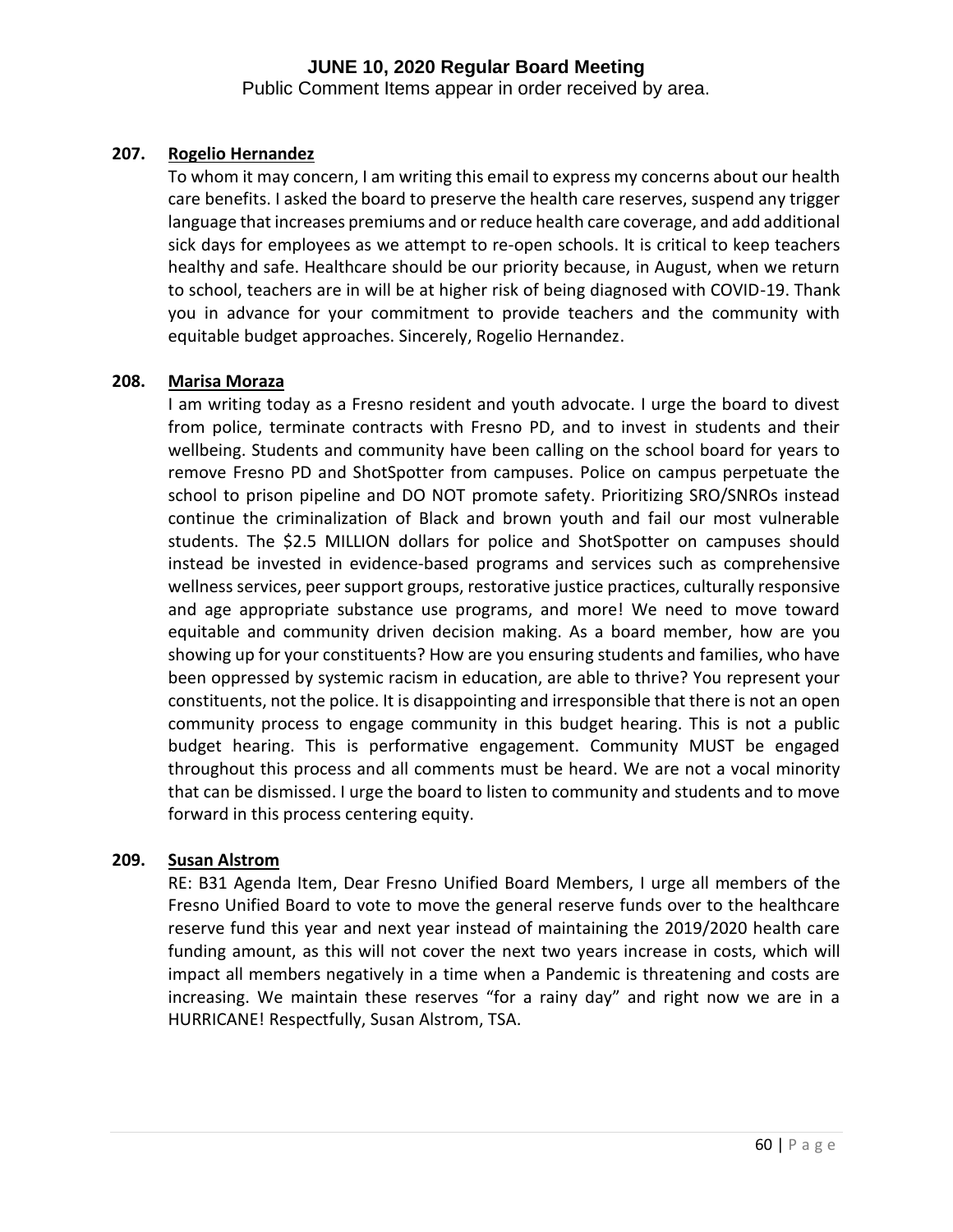Public Comment Items appear in order received by area.

#### **210. Elizabeth Diaz**

I am Elizabeth Diaz, a community member, I identify as a Chicana/ indigenous woman and have a been a resident of Fresno for about twenty five years. I went through the Fresno Unified school district in my youth and graduated from Fresno Unified as well. I am asking the district divest from police and end contracts with the Fresno Police Department. As community member it is important that we center the needs of students and invest in their wellbeing and provide them with the necessary services and tools in order to truly give them a fair opportunity to thrive in their academic experience and community. Safety DOES NOT

#### **211. Kathy Eastwood**

School Board members, I am writing to you about the 20/21 budget you will be drafting tonight. Item B31 addresses the healthcare plan and I believe part of the general reserve (that is used for times of need and emergency) be used to keep the medical/health insurance in good shape without depleting and decreasing the health fund. We are in uncertain times and Covid - although waning - can come back and hit us hard. I am a FUSD teacher and our health insurance is of the utmost importance. It is one of the factors that helps us keep quality teachers here in Fresno. Please consider the use of the reserve to keep the health insurance healthy. Kathy Eastwood ,FUSD teacher.

#### **212. Dominique Quigley**

To whom it may concern: I am asking you to remove or reduce the use of law enforcement officers in Fresno Unified Schools. Schools should be a place for children to learn not only traditional school subjects but life lessons about compassion and human nature. Having police presence disrupts the learning environment and has a negative and disparate impact on the many students of color who attend FUSD campuses. This money could be better used for more nurses, counselors, psychologists, and programming. Thank you for your time and consideration. Dominique Quigley.

#### **213. Stacey Caha**

It is imperative that our healthcare not be impacted by the budgetary cuts, especially as our country is in a pandemic. As educators, We work hard for the benefits that we have and we need to secure them.

#### **214. Rebecca Saechao**

Dear FUSD Board and Trustees,My name is Rebecca Saechao and I am responding to agenda item B-31. As an early educator and FUSD employee, I am calling on Superintendent Nelson and the school board to do the following:

- 1) Use a small portion of the vast general fund reserve to help the healthcare fund keep up with the impending healthcare coverage costs.
- 2) Suspend any trigger language that would result in an automatic increase to healthcare premiums and/or healthcare coverage costs.
- 3) Increase the annual number of sick days for all FUSD employees.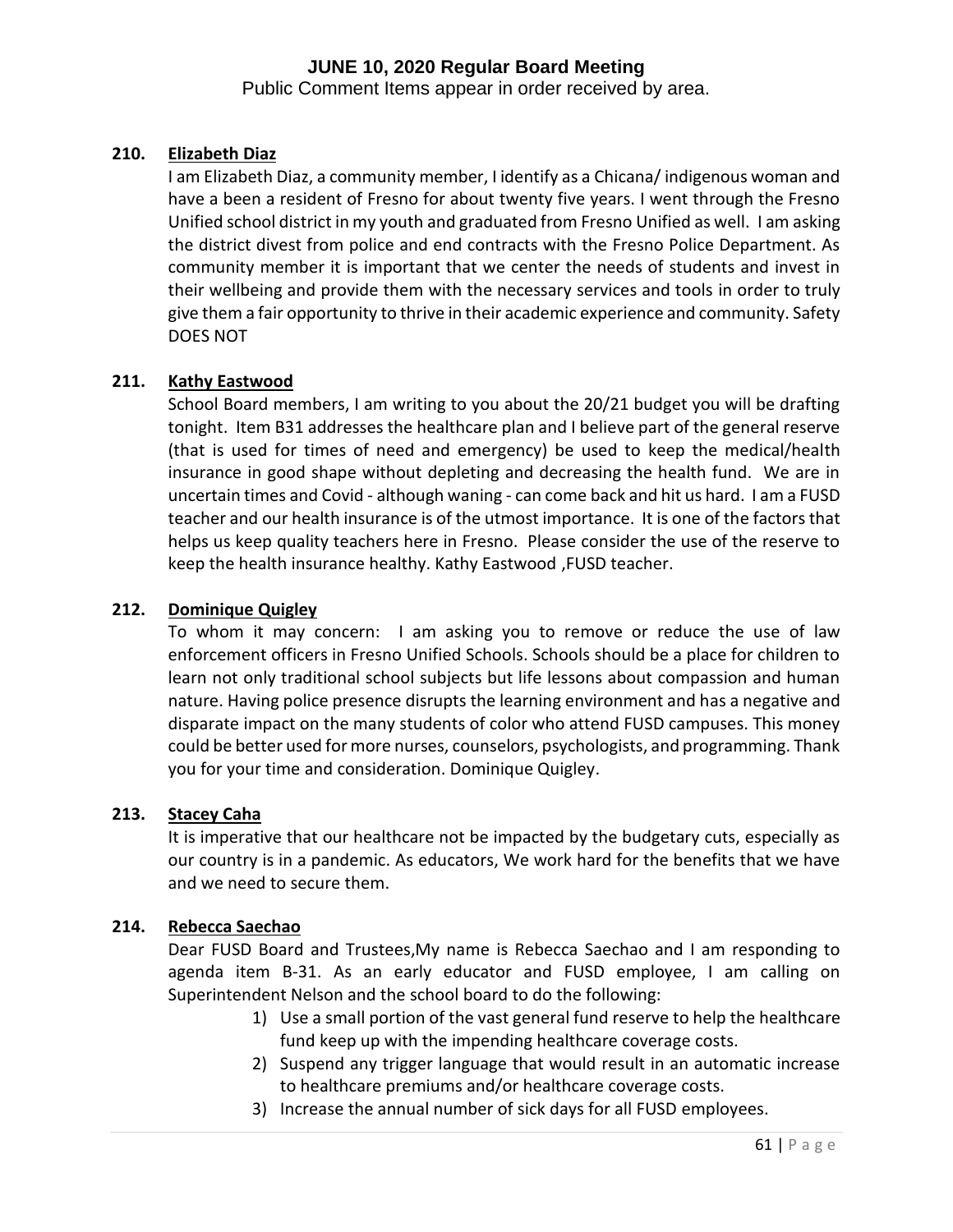Public Comment Items appear in order received by area.

#### **215. Jerome Rice**

Dear Honorable School Board Members and FUSD Leadership, FUSD always plays many crucial roles within Fresno. Along with education, FUSD plays a vital role in the economy as well. In "normal" years, financial reserves can be argued as a part of a smart budgetary plan. During desperate times as we're currently in, for FUSD to be growing general financial reserves for "rainy" days is counter-productive. There is not much difference from refusing to use funds you have during bad times, and never having received those funds in the first place. During this pandemic to not adequately take care of employees' healthcare needs, when they will likely need healthcare the most, is poor leadership. The District's budget should reflect higher potential health care increases due to COVID-19 and the related healthcare it generates. Please be good stewards of your mission and consider taking an additional \$3.5 million of general reserve funds and moving it to the health fund to proactively demonstrate you care about the health of district employees. As always, put the funds entrusted you to good use. Funds sitting around idle will do nothing to help our students, the employees, or our community emerge from this pandemic and the current economic recession we all face right now. Thank you, Jerome Rice.

## **216. Elizabeth Diaz**

I am Elizabeth Diaz, a community member, I identify as a Chicana/ indigenous woman and have been a resident of Fresno for about twenty five years. I went through the Fresno Unified school district in my youth and graduated from Fresno Unified as well. I am asking the district divest from police and end contracts with the Fresno Police Department. As community members it is important that we center the needs of students and invest in their wellbeing and provide them with the necessary services and tools in order to truly give them a fair opportunity to thrive in their academic experience and community.

Safety DOES NOT mean continued police on campus. Safety means investment in funding professionals to provide the greatly needed services for our youth/students. We need to see the investment go towards social workers, counselors, mental health professionals, non-eurocentric curriculum as well as investing in black and brown professionals to carry out these services to our student population. We need you to listen to students and families who have been impacted the most by the school closures, pandemic, financial hardships, and the call to value Black Lives. Without the voices of vulnerable students and families, your decisions will fail to address our needs. As a community member and Social Worker, in working with youth and families I have heard and witnessed how destructive the effects of having police on school campuses is. We know (research) that having police officers intervene the way they do from a 'punishment **(250-word limit reached)**.

## **217. Jeanette Gomez**

Good evening, My name is Jeanette Gomez and I am an Alumni from UC Merced where I received a B.S. in Psychology and I am currently in the Ed.S. in School Psychology program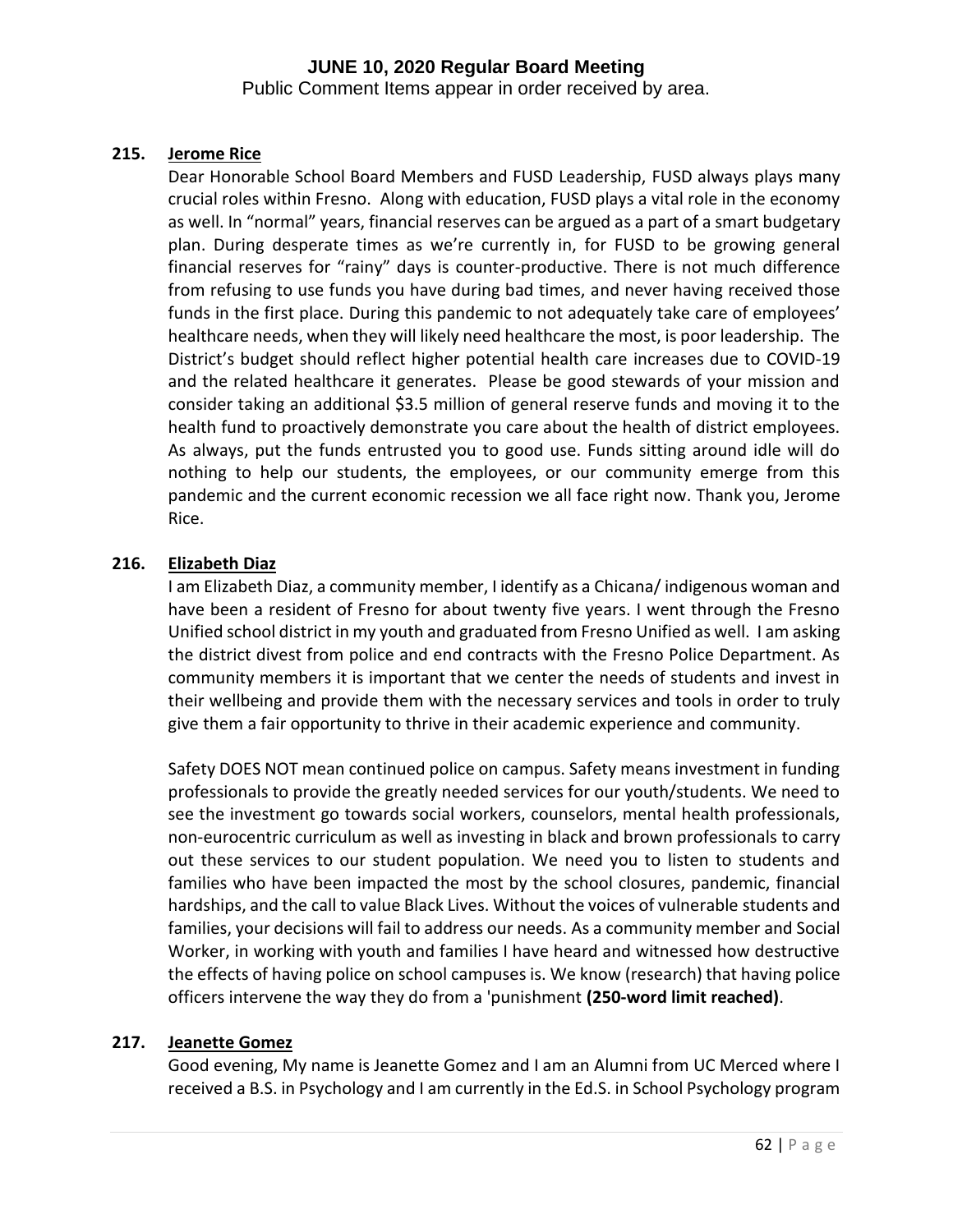Public Comment Items appear in order received by area.

at Fresno State. Additionally, I have been a substitute teacher in both the FUSD and Clovis Unified School District for approximately two years. I'd like to take the opportunity to share some of my experience in serving both districts. Perhaps some of the most outstanding things I observed are the substantial differences in resources available to students in each of these neighboring districts. I'd like to recommend that the leaders of FUSD and the budget council explore alternative methods of supporting the academic and personal development of our young adults. The partnership with our police department allows for school personnel/staff that are not as vested in ensuring the success of our students to rely on officers to deal with "difficult" students, leaving the entire responsibility of addressing "difficult behaviors" to police officers who do not have the training to positively impact these students. Police interfering in difficult situations and behaviors with students result in short term solutions rather than having more positive and beneficial outcomes for students and their families. It is with much respect that I challenge the budget committee to reevaluate the current annual allocated funds for FUSD contracts with the Fresno Police Department and redirect those funds to providing more mental health professionals on campuses. School Psychologists and Counselors are not only educational and **(250-word limit reached)**.

#### **218. Kristin Cappelli**

I am writing to you today as a teacher in FUSD regarding Agenda Item B-31. I am concerned about the district administration's and school board's considerations for the use of our district's reserves in the proposed budget. Our CBA has language that says when JHMB expenditures exceed revenues by 3% or more, this will trigger higher employee contributions/assessments (premiums) and a reduction in the health plan coverage. (Refer to Article 18, Sections 4.3 and 4.4). With an ample reserve of \$113 million, FUSD now plans to underfund the JHMB by not increasing its contributions in the 2020-2021 and 2021-2022 school years as previously agreed, to the tune of \$2.5 and \$3 million, respectively. Please do the right thing and restore FUSD's contribution to the health fund back to the 2.29% increase for 2020-2021, from the 0% increase currently being proposed, to preserve our health benefits and premiums at the current level. If you do not, you will deplete the health fund reserve, and the immediate action called for in the contract - reducing benefits and charging all employees more - will happen. The current proposal is especially concerning during this unprecedented time in our history, the era of COVID-19, when we have no effective vaccination against or time-tested "cure" for the disease. We, as a staff serving our students, want to do so as healthy persons, not those afraid to go to the doctor. Thank you, Kristin Cappelli.

#### **219. Lisa Pierce**

Members of the Board, I am a teacher a Columbia Elementary. I have concerns with, and potential solutions to, the district's budget proposal. My primary concern is the potential underfunding of our healthcare plan during a global pandemic. My solution: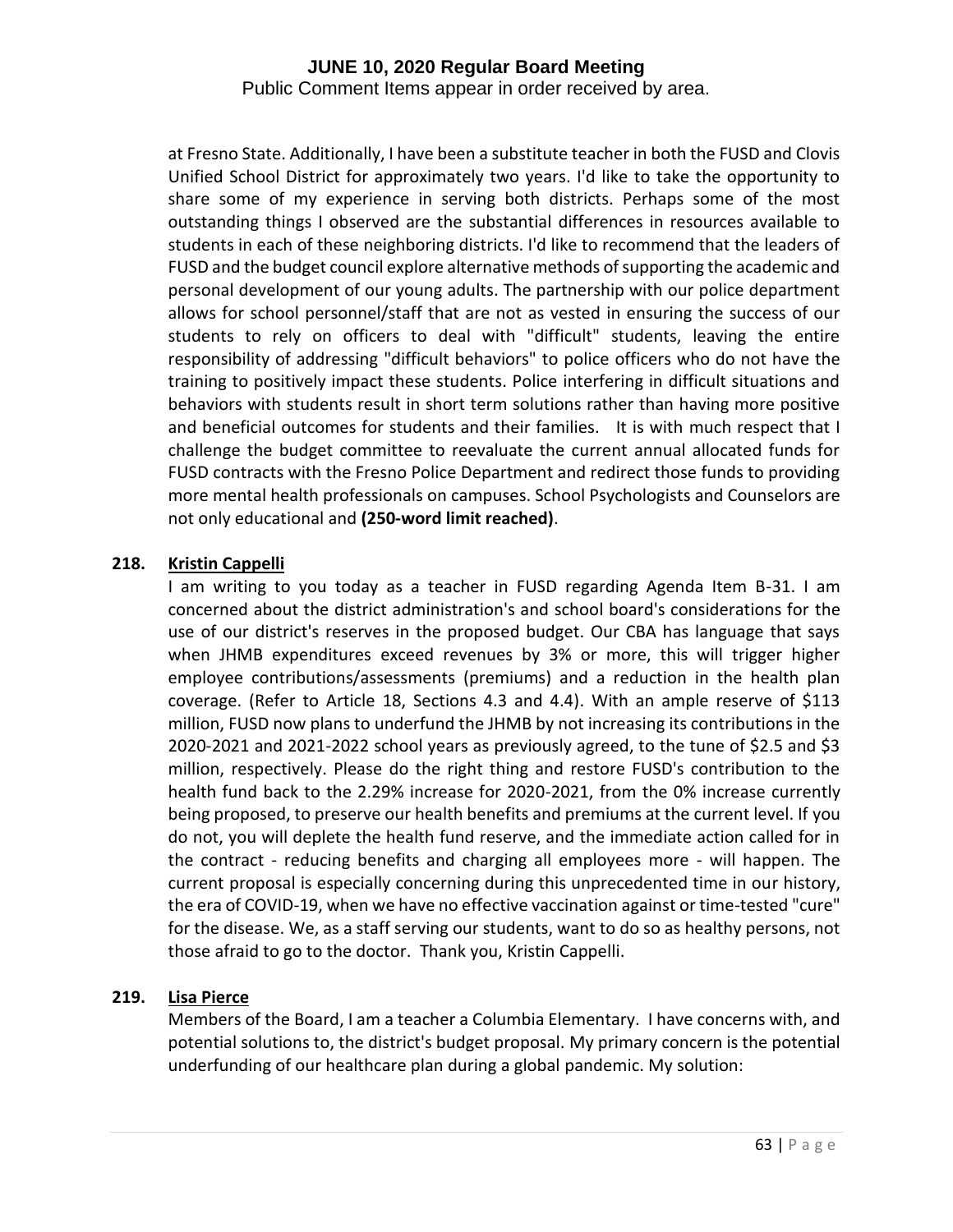Public Comment Items appear in order received by area.

- 1) Use a small portion of the vast general fund reserve to help the healthcare fund keep up with the impending healthcare coverage costs.
- 2) Suspend any trigger language that would result in an automatic increase to healthcare premiums or coverage.
- 3) Return TSAs who are NOT placed at a school site to regular classroom positions.
- 4) Return instructional coaches to a regular classroom position.

Teachers who have personal contact with our students make the most impact. TSAs and coaches placed at the district office have less of an impact. Please keep your eyes on the students and do what is best for them when making budget cuts. Respectfully, Lisa Pierce.

#### **220. Enrica Torres**

Good Evening~My name is Enrica Torres, I'm an RSP Teacher at Leavenworth. I'm writing this email today because I'm worried about the possibility of our health benefits being compromised and the long-term effects it will have on all of us. I want to convey that we work hard for our health benefits and that we deserve to continue to have the coverage that we currently have. I'm asking you to please seek other cuts but don't cut the teachers' salaries/benefits. I'm under the impression that the reserve fund is for catastrophes such as the Covid-19. While no one could have anticipated this pandemic, it's crucial that we band together for the well-being of everyone in the district. As a united profession, we should not have to worry about whether we can afford to receive health care. The costs are already so expensive that any extra costs would be detrimental financially. Most of us go to work when we're sick because we're dedicated to our students, what happens if god forbid, we contract this disease and cannot afford to pay the extra co-pays and deductibles? We cannot foresee who may or may not get sick, and we certainly shouldn't be worried if we do! Covid-19 hit home for myself and my family when we lost an uncle and a cousin to the disease. I am immunocompromised and my husband has a heart condition and diabetes which puts us in the high-risk category. If something were to happen, I would hope that **(250-word limit reached)**.

#### **221. No Name – Voice Message (No Transcription Due to Anonymity)**

#### **222. Michael Gonzalez**

Dear School Board Trustees, As a Fresno resident, I urge you to end contract with the Fresno Police Department and invest in services and programs that support the growth and wellbeing of students. Our district pays \$2.5 million in contracts for SROs, SNROs and ShotSpotter. This money should instead be allocated to academic counselors, mental health services, and inclusive curriculum.Safety does not mean prioritizing policing on campus. Safety is ensuring our students' basic needs are met. Safety is ensuring our students have the tools and resources to learn, be creative, and thrive. I urge the district to make equitable decisions and to engage community in this budget process. I urge the district to agree to do a 2020-21 Budget revision in September so you have a chance to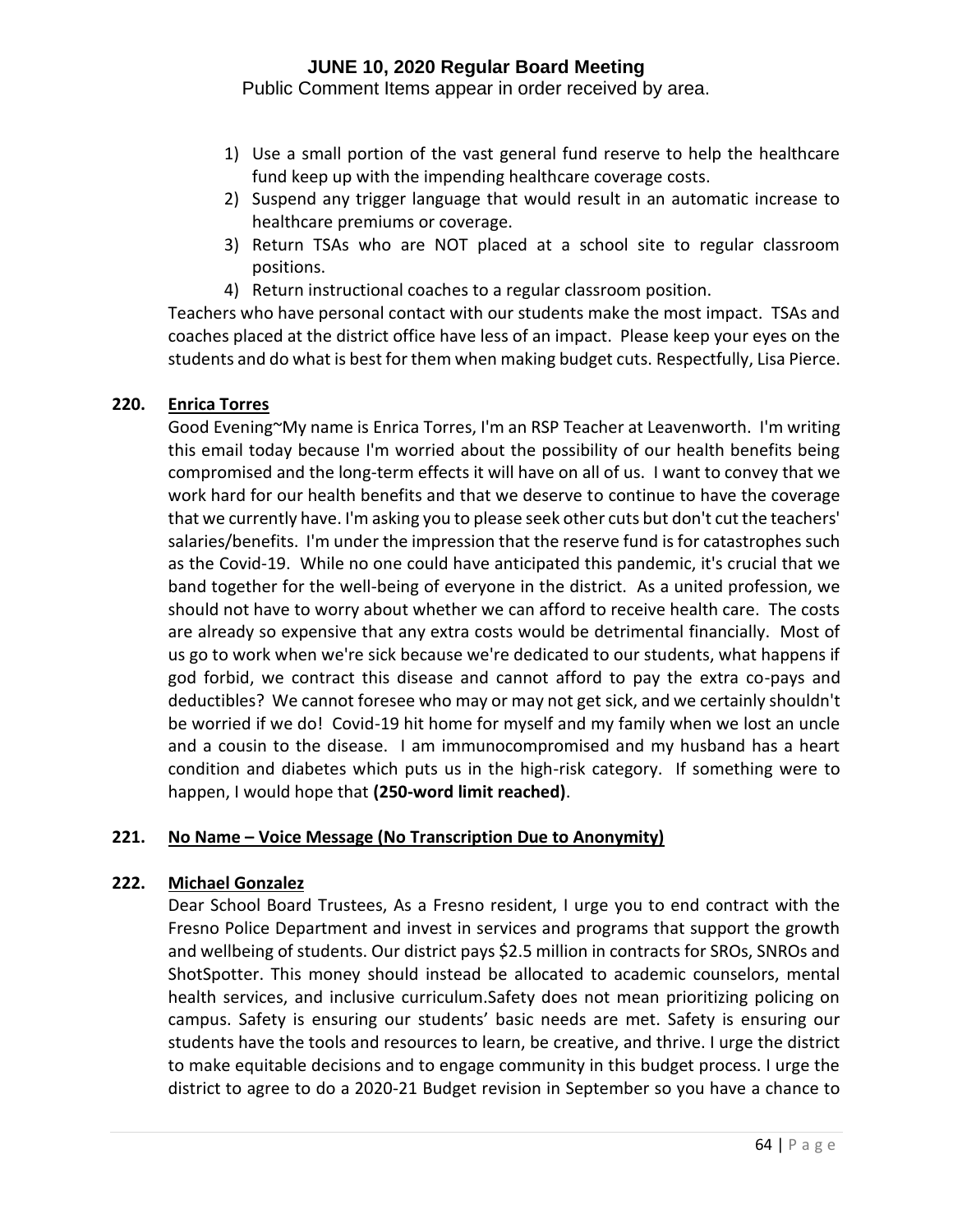Public Comment Items appear in order received by area.

hear from students & families to inform your decisions, especially those most impacted by learning loss.

## **223. Teri Harper**

The Healthcare fund must be protected!

- We need to use a small amount of the general fund reserve to help the healthcare fund keep up with the healthcare coverage costs.
- We need to suspend any trigger language that would result in an automatic increase to healthcare premiums and/or healthcare coverage.
- We need an increased annual number of sick days for all FUSD employees.

Healthcare is TOO important not to fund!! Respectfully, Teri Harper.

## **224. Jennifer Arellano**

My name is Jennifer Arellano and I am urging the removal of police officers from all FUSD Middle Schools and High schools. As part of my prior employment, I was in schools in which I witnessed with my own eyes the criminalization of a student who was escalated by their own teacher. The student was held in a "restraint," and was criminalized by the "Student Resource Officers." While the middle school student cried in pain, one of the school officials threatened to put him in handcuffs. This incident took place at Gaston Middle School which is an area that is known to be over-policed and predominantly home to persons of color. That incident I witnessed was traumatic to the student and not handled in the students' best interest or safety. Police officers receive 120 hours of training using force for every 8 hours in conflict resolution. Children experience trauma everyday in their homes, in their neighborhoods and in their schools. They need a person who is going to help them with conflict resolution which is something that will help them during their everlasting struggles of life. Our children need COUNSELORS NOT COPS. They need emotional support, not verbal harassment. They need love, not hands on them. They need coping tools, not handcuffs. I hope that you take a close look at the evidence and data that supports these claims and that you listen to our students' needs for the sake of their safety.

#### **225. Oscar Arellano**

I am a gay Latino. I am asking the district to divest from police and end contracts with the Fresno Police Department. As a student member, it is important that we center the needs of students and invest in their wellbeing. Safely DOES NOT mean continued police on campus. Safely means investment in the arts. We need you to listen to students and families who have been impacted the most by the school closures, pandemic, financial hardships, and the call to value Black Lives. Without the voices of vulnerable students and families, your decisions will fail to address our needs. We are sick and tired of being sick and tired. We urge you to work with the community to move forward and build a new vision for education.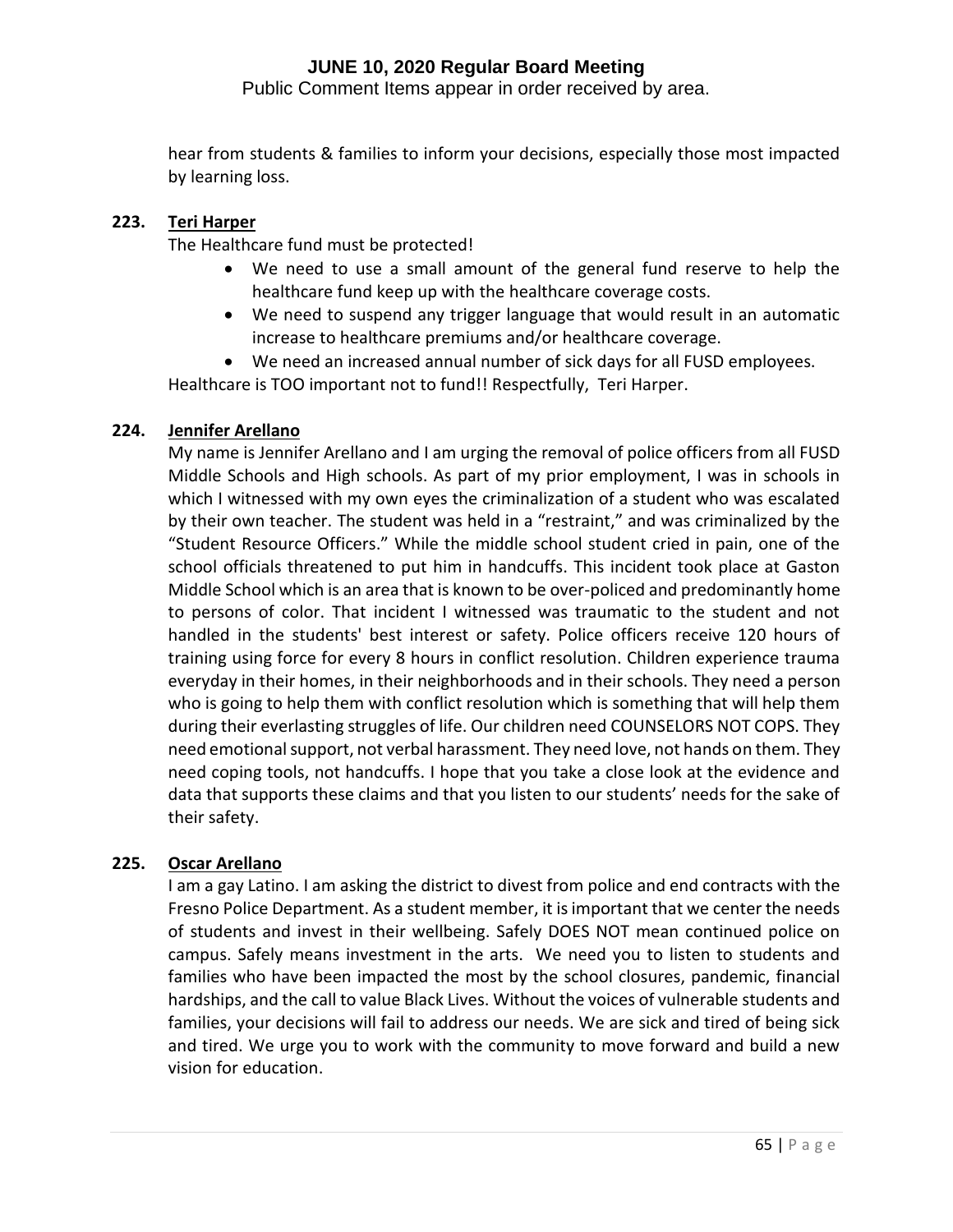Public Comment Items appear in order received by area.

## **226. Yolanda Arellano**

Dear FUSD District Members, I am requesting that you seriously consider the future shortfall of our health care benefits. Please do not put us and our families in jeopardy by having to pay more for healthcare. We as a community are enduring the fear of too many unknowns as we put our health at risk to educate our children in our communities. A challenge that we know is necessary. Please do not leave us at risk. Show that you value and fully support us as professionals by allocating the necessary funds into our future health budget. Thank you for all you do for FUSD and your continuing support. Sincerely, Yolanda Arellano.

## **227. Lorena Munguia**

I am an educator who comes from a low income community. I am asking the district to divest from police and end contracts with the Fresno Police Department. As community member it is important that we center the needs of the students and invest in their well being. Safety does not mean continued police on campus. Safety means investments in school counselors, teacher resources, and for after school programs which are widely used by low income families. We need you to listen to students and families who have been impacted the most by the school closures, pandemic, financial hardships, and the call to honor Black lives. Without the voices of vulnerable students and families your decisions will fail to address our needs.

#### **228. Ene Viveros**

I understand that a proposal will be presented to the school board that includes teacher's health fund reserve will be reduced by tens of millions of dollars in a few years making it likely that all FUSD employees will face healthcare premium increases and/or healthcare cuts. This proposal is very troubling since the proposed budget does not include spending one dollar of the projected \$113 million reserve. In the middle of this global pandemic, this proposal does not protect our (teachers) healthcare reserves, in fact it will deplete the healthcare reserves. My plea, as a FUSD employee is that the district preserve the healthcare reserves, while carefully suspending any trigger words/and or that reduces healthcare coverage. I am a dedicated teacher and urge you to find a way to protect our healthcare reserves.

Ena Viveros

#### **229. James Eastwood**

Board Members, Thank you for your leadership in these difficult times. Your sacrifice is very much appreciated! It has come to my attention that district administration will recommend that you hold back the scheduled increase in our healthcare contribution. Although they can say accurately that this isn't a cut, they must admit that healthcare costs go up significantly every year. So, while not a literal cut, I can expect less medical coverage, with more out of pocket expense; those will both feel like big cuts to our family budget. Simultaneously, you have a healthy, approximately 113-million dollar reserve.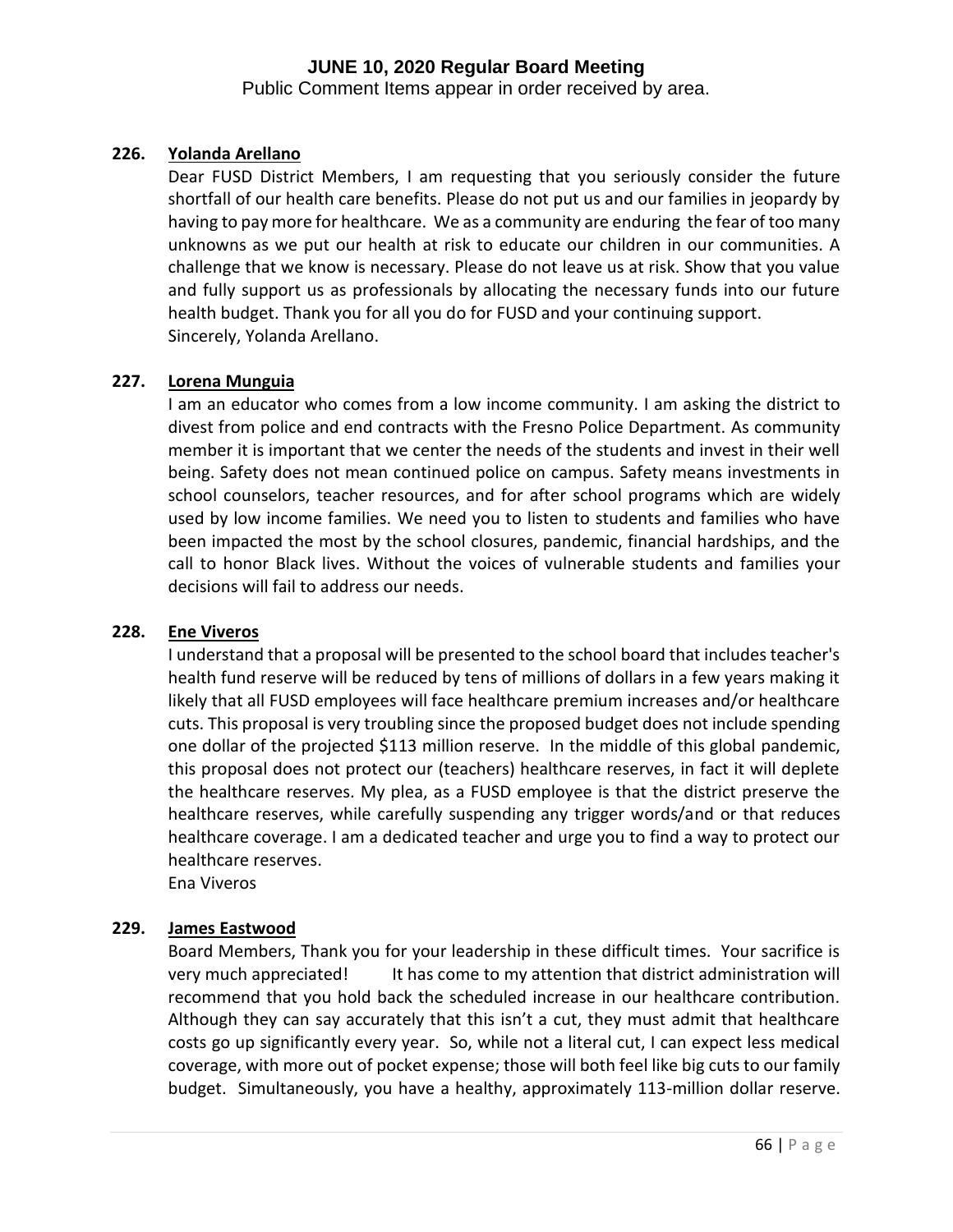Public Comment Items appear in order received by area.

Thank you for that prior fiscal planning! Yet administration is proposing to sit on that rainy day fund while we are drowning in the Covid-19 deluge. What better way is there to use a little of the reserve than to safeguard our healthcare? What better time than now? Please take this suggestion to heart and include 3-million per year of the reserve into a real non-cut of healthcare! Almost immediately following this you will be focused on reopening, putting our district employees in Covid-19s path. I know you can't guarantee my safety, but you can give me the peace of mind that comes from a fully funded healthcare plan. Thank you for your kind attention in this matter!

## **230. Linda Garcia**

I'm emailing to express my support for FUSD teachers and to encourage board members to focus resources on reducing class sizes, increasing academic counselors and mental health resources, developing wellness centers, and increasing mentoring opportunities for new teachers. I'm an academic counselor at a Fresno County community college, and I often see students coming from high school unprepared for college. At the community college level, it is easier for us to address academic shortcomings than it is for us to rebuild a student's trust in the educational system, teach the social skills needed to participate in challenging class discussions, or instill into students the belief in themselves that they can be successful in college. The relationships young students develop with their teachers set the tone for how they feel about education, and these relationships cannot develop in large classrooms, they also do not develop only through academic instruction. The social skills students can learn at the primary and secondary school levels will continue to impact them as they continue to higher education or future employment. Please consider reducing class sizes and funding student support services. Thank you for your time, Linda Garcia, area #5.

#### **231. Ben Weemes**

Hi, my name is Ben Weemes, I teach at computech. I have my 3rd baby on the way and I really need good and affordable health insurance as I am the sole breadwinner for my family. Please consider dipping into the reserve fund to keep our healthcare costs consistent! Please.

#### **232. Ariel Lopez**

I am a community member and former FUSD student. I am asking the district to divest funds from the police and end contracts with the Fresno Police Department. We must center the needs of students and invest in their wellbeing. Safety DOES NOT mean continued police on campus. Safety means investments in our students, teachers, counselors, and classes that teach students their history. We need you to listen to students and parents who have been impacted the most by COVID-19, the subsequent school closures, and by the social unrest gripping the nation. Without their voices, your decisions will fail to address our needs as a community and Superintendent Nelson's call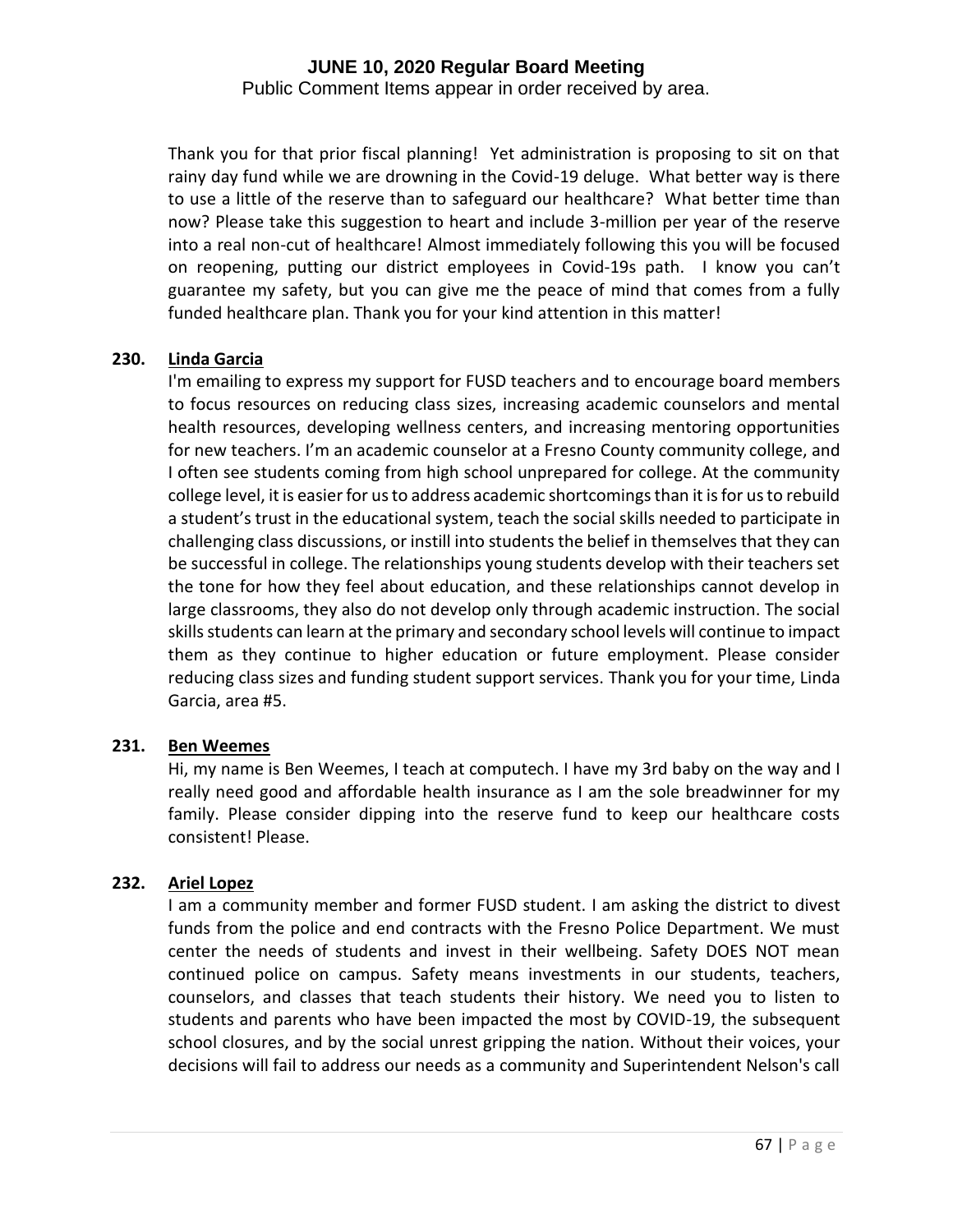Public Comment Items appear in order received by area.

that the district will, "show you our anti-racism through action, not words" will ring hollow. Our students deserve better. Black Lives Matter!

## **233. Lucia Perez Martin**

To Whom It May Concern, The purpose of this email is to convey to you my concerns about the current health care benefits proposed by Fresno Unified. I ask the board to preserve the heathcare reserves, suspend any trigger language that would result in an automatic increase to healthcare premiums and/or healthcare coverage costs, and add additional sick days for staff as we reopen schools. There is an huge risk for staff upon our return in the new school year. As an educator, I am concerned about not having the annual alloted sick days if I were to get sick. Thank you for your time in this matter. As a teacher I value the time you have invested in providing the equitable budget resolutions. Sincerely, Lucia Perez Martin.

#### **234. Melinda Galaviz**

It is troubling to know that the district is not planning to spend one cent from its projected \$113 million reserve. The district can't have it both ways: it wants to protect its vast reserves while forcing employees to deplete their healthcare reserves in the middle of a global pandemic. As a teacher of FUSD, I am calling to action that the school district preserve the healthcare reserves, suspend any trigger language that increases premiums and/or reduces healthcare coverage, and add additional sick days for employees as we attempt to re-open schools. Please be open and transparent in all decisions being made. Thank you, Melinda Galaviz.

#### **235. Carolina Cervantes-Ruiz**

Fresno Unified needs to be proactive and ensure our health fund is not compromised this year or in the near future. Fresno County has not flattened the curve with Covid-19. Invest now to reduce any financial impact to our families beyond 2020-21. Carolina Cervantes-Ruiz, FUSD Teacher, Kratt Elementary School.

#### **236. Virginia Rivera**

(Revised/Edited from the first one I sent) Dear Fresno Unified Board, I want to express my gratitude for the proposed budget. I urge the board to pass it. I am amazed that this budget has managed to keep the majority of cuts away from our classroom and students! Thank you for your dedication to our students and the amazing educators as well as support staff that serve the Fresno Unified Community. I am well aware that many school districts are making severe cuts to student programs and to staff salaries. I am grateful for the years of fiscal responsibility that have enabled our district to continue to function without severe cuts to programs that serve our students and families-even in the midst of all that has happened. I have been a teacher with Fresno Unified for 30 years. You have my respect and genuine gratitude. I urge the board to pass the budget as it is. Today, the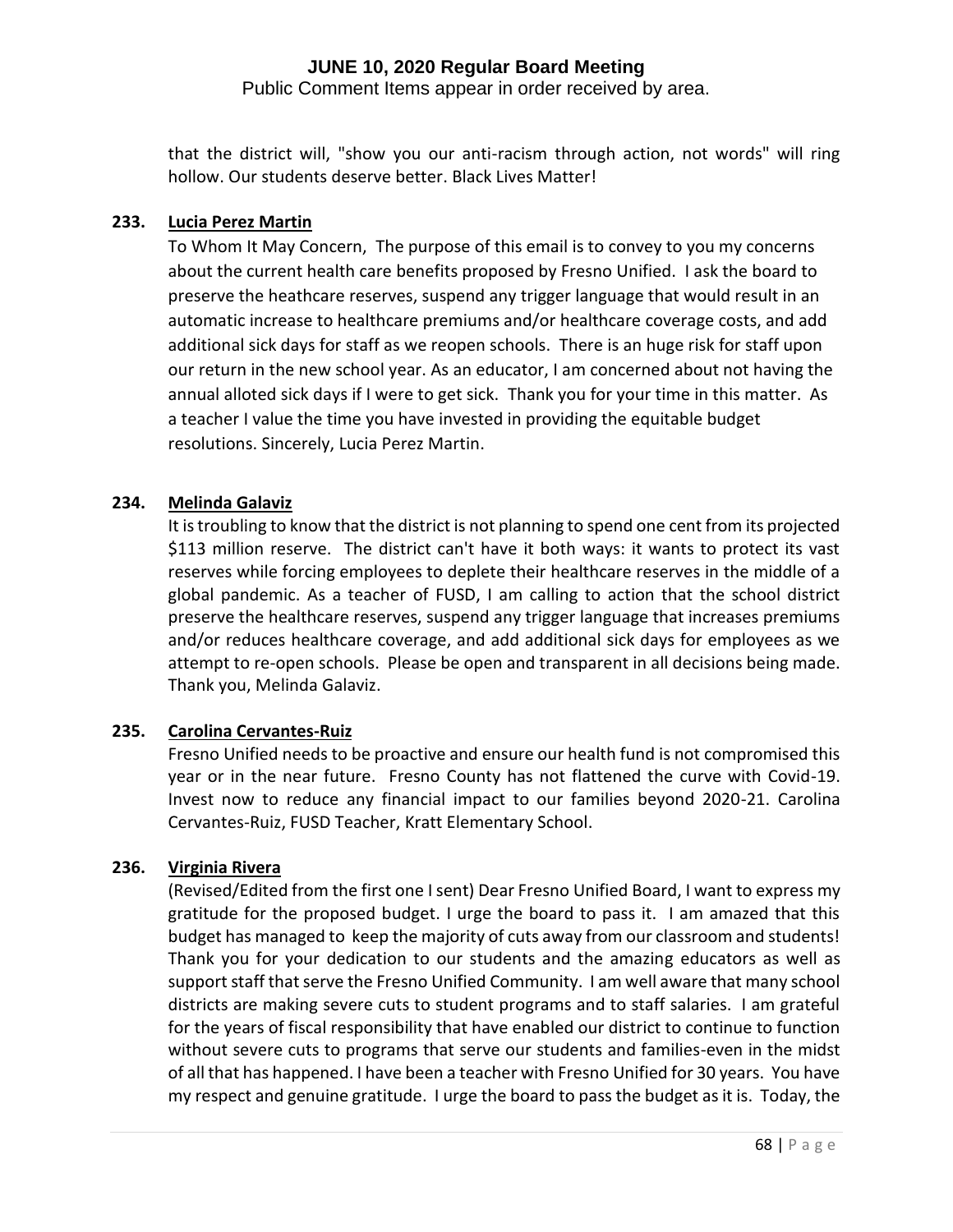Public Comment Items appear in order received by area.

FTA leadership urged its members to reach out and demand that teacher's health care benefits be protected from any cuts or shortages in the future.I find it shameful that any educator would complain at a time such as this when so many are suffering financial hardship. I apologize for my colleagues that may have sent demands for an improved budget-one that promises no sacrifices will come to any teacher. I cringe at the thought of making demands for 100% protection from financial hardship at a time when nearly 40 million people have **(250-word limit reached)**.

## **237. Claire Martineau**

Dear FUSD Board, I am a community member and educator in Fresno Unified. I am writing to ask the district to divest from police and end contacts with the Fresno Police Department. As an educator it is important that we center the needs of students and invest in their wellbeing. Safety DOES NOT mean police on campus. Safety means providing access to mental health services on campus, creating safe spaces where students will be taught how to make healthy decisions and learn to take their futures into their own hands. Safety is investing in outlets for students on school campuses; things like arts, electives, and activities both during and after school hours. We need you to listen to students and families who have been impacted the most by the school closures, pandemic, financial hardships, and the call to value Black Lives. Without the voices of vulnerable students and families, your decisions will fail to address our needs. There is beauty in the community of Fresno and we are cable of much more than we've been. Centering in on our community and creating equity in Fresno will help our community not only heal but thrive. Investing in youth is something that should always be prioritized; after all they are the ones we are leaving this place to when we are gone. Start investing now in a better Fresno, work with your community, build a new vision for education. In community, -- Claire Martineau.

## **238. Maria Ortega**

My apologies, I sent that comment prematurely. The comment below is the one I would like ot submit for public comment. "My name is Maria Ortega and I am the lead organizer with Californians for Justice, Fresno and am also an Edison alumna. These are some very challenging times for the entire country and we know Black, Brown, and Indigenous communities are disproportionately affected. This is true both in terms of the impact of COVID-19 as well as the historical over-policing of neighborhoods where a majority of people of color reside. It is because of this that we include the feedback from these communities in the budget process. Therefore, we urge you to create a process that meaningfully engages students and families in the budget process, especially hearing from our Black community. I also urge the Board to begin taking steps to divest from police in schools. Years of research show that policing does not work in our schools or communities. Rather, police act as an arm of the state that hides, rather than remedies, deeper social ills. For example, we know that having a caring adult on campus does more good for students than using punitive disciplinary measures. This means we must answer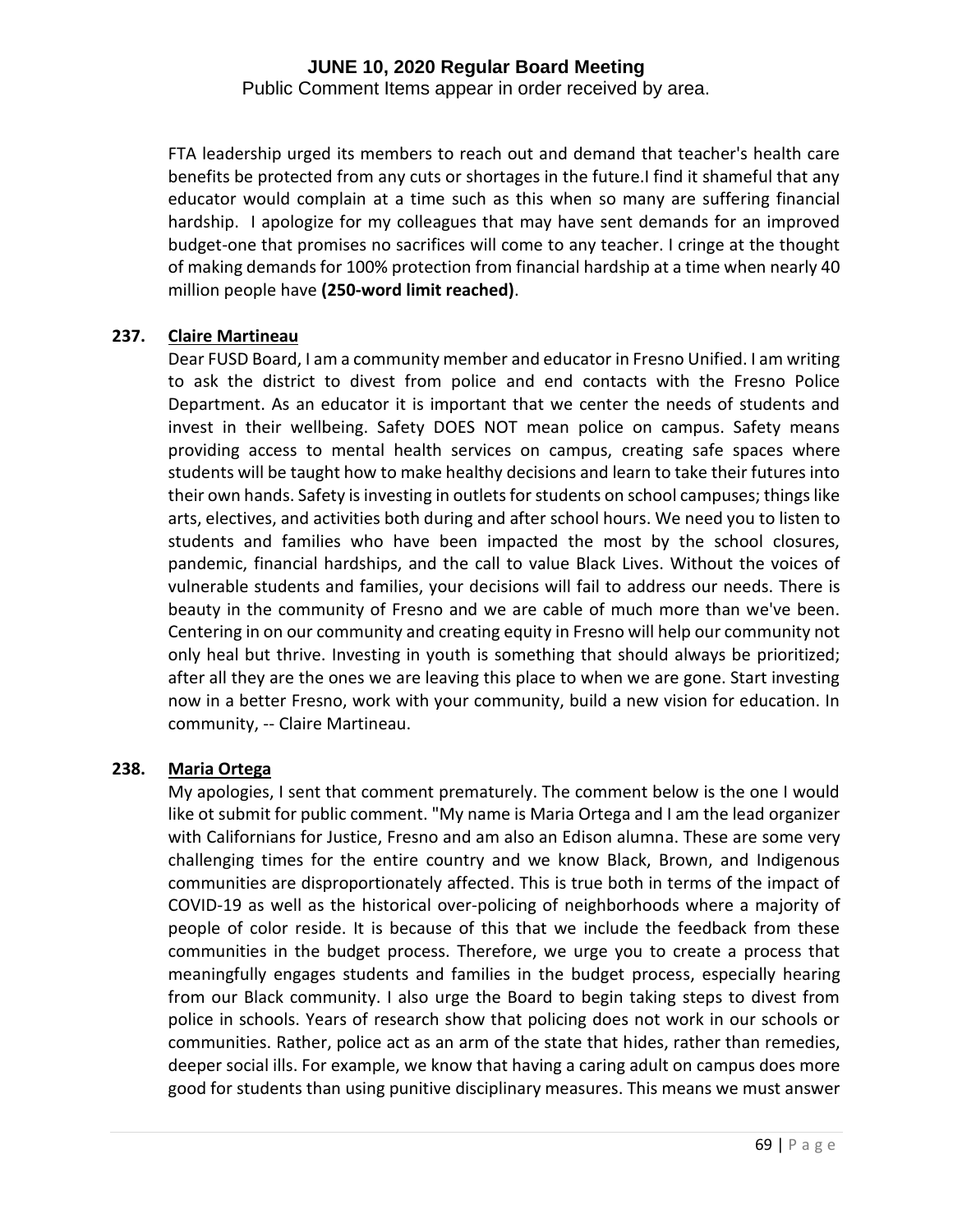Public Comment Items appear in order received by area.

the need to invest in mental health, social-emotional learning while placing an emphasis on equity. Although difficult, this moment has given us a beautiful opportunity to positively impact the future of thousands of young people. It is our moral duty to learn, unlearn, and do better. **(250-word limit reached)**.

#### **239. Jessica Vierra – Voice Message (Transcribed)**

Hi, my name is Jessica Vera and I am calling I'm a Fresno Unified teacher calling in response to agenda item B31 school budget. I do want schools to open because I think its important for students to be back in the classroom, but I'm concerned about my health and the health of my co-workers when returning to school, as well as the health of our students. I would like you to increase the annual number of sick days for all Fresno Unified employees and use a small amount of the general fund reserve to help healthcare funds and to keep up with healthcare coverage costs. And then also suspend any trigger language that would result in an automatic increase to healthcare premiums or healthcare coverage costs. This would really benefit all the teachers in Fresno Unified. Thank you very much.

#### **240. Vivian Montijo**

I am an LGBTQ Latinx student and Fresno resident. I am asking the district to divest from police and end contracts with the Fresno Police Department. As a student/community member it is important that we center the needs of students and invest in their wellbeing. Safety DOES NOT mean continued police on campus. Safety means investment in counseling, support and wellness groups/centers, and a non-Eurocentric curriculum. We also need investments in better transportation and food provision for struggling students. We need you to listen to students and families who have been impacted the most by school closures, pandemic, financial hardship, and the call to value Black Lives. Without the voices of vulnerable students and families, your decisions will fail to address our needs. We urge you to work with community to move forward and build a new vision for education.

#### **241. Kevin Solis – Voice Message (Transcribed)**

Hi my name is Kenneth Solis and I'm calling, I'm a teacher in Fresno Unified and I'm calling about agenda item B31. I'm calling to ensure that we use a small amount of our general fund to cover the expanding cost of healthcare and to make sure we get the health coverage we need for Fresno Unified teachers to maintain a healthy and safe work environment, suspend any trigger language that would result in an automatic increase to health premiums and healthcare coverage costs, and increase the annual number of sick days for all Fresno Unified School District. In Fresno Unified we serve thousands of students and if one teacher gets exposed to the virus it can lead to a quick contamination to an entire school site and result in a school closure. I believe school sick days for a teacher is mandatory, especially during an event of a pandemic. Thank you very much have a good day.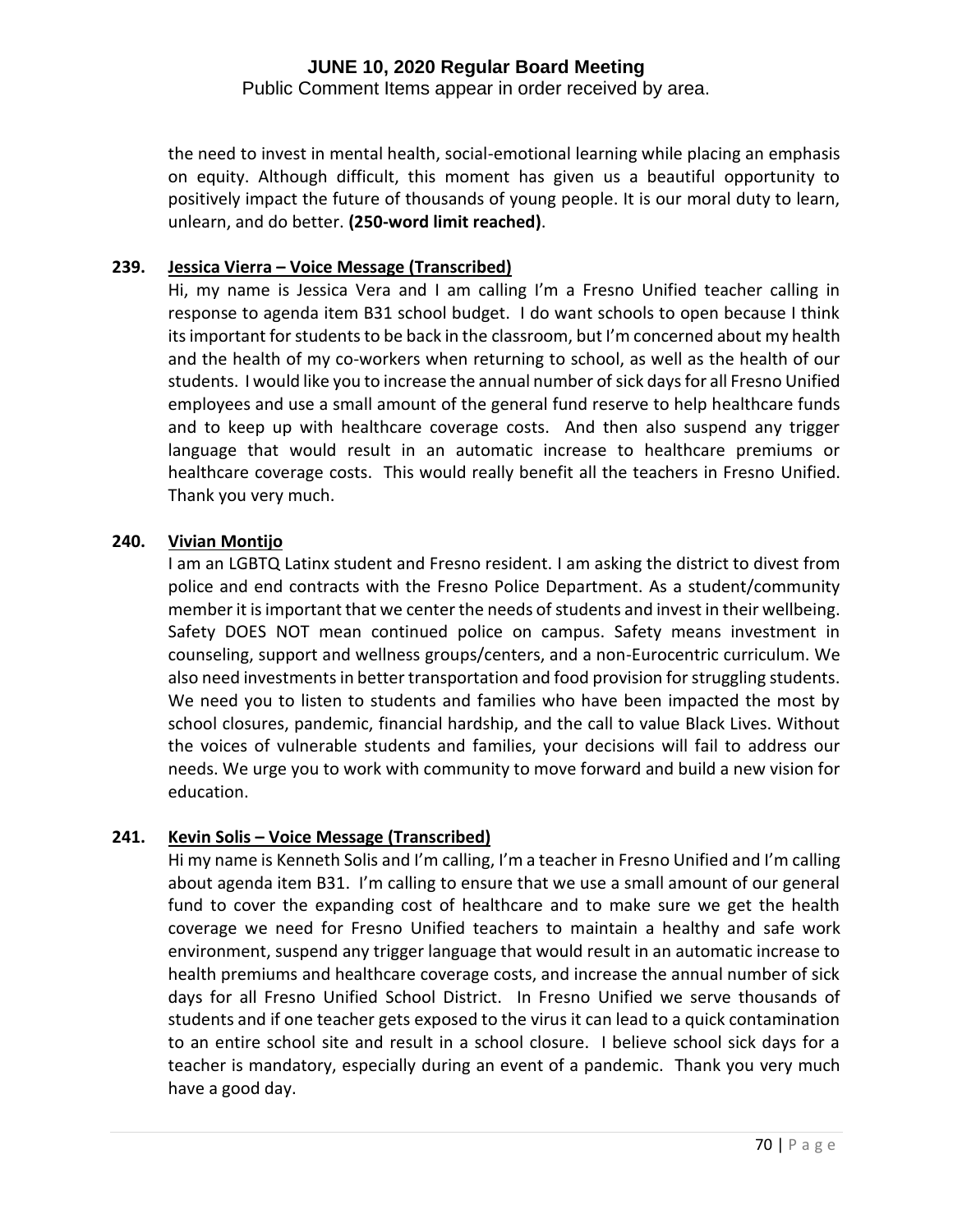Public Comment Items appear in order received by area.

## **242. Anai Figueroa**

Fresno Unified School Board, My name is Anai Figueroa and I am an alumnus of Duncan Polytechnical. I graduated in 2018, and since then I have taken more time to learn about the inequities that many marginalized and low-income communities face and how these communities can be better supported. A large majority of the student population across all FUSD schools belong to the groups previously mentioned, and because of that, I think it's important that children and the youth served by the district are receiving adequate resources. As a low- income, English learner who went through the K-12 system entirely through FUSD, I take pride in what the district was able to do for me and other students like myself. However, there were many times when I did notice the lack of resources to better support the needs of students. I believe that rather than investing in police officers to send to school campuses across the district, funds would be better spent and more beneficial to students and the community if they were used towards hiring more school counselors, psychologists, social workers and nurses. Students deserve to feel heard, seen, and cared for, and having cops on campus does the opposite. I urge you to work with and for the community and not against it, and to build a new vision for education. In community, Anai Figueroa.

## **243. Dominic Samaniego**

I am Dominic Samaniego. I am a seventeen year old latinx student from Edison High School. I am also a very involved community member and identify as LGBTQ+. I am asking the district to divest from police and end contracts with the Fresno Police Department. As a former student of FUSD/community member it is important that we center the needs of students and invest in their well being rather than in police officers. Studies have shown that students of color have increased chances of being funneled into the school to prison pipeline with an increased presence of police officers on campus. Studies have also shown that with an increase in police officers on campus there is also an increase in conflict between students of color, especially black students, and the police officers and the students. It is the police officers that have often provoked this kind of conflict. This must end. Safety does NOT mean continued police officers on campus. Instead, safety means investments in MORE and BETTER mental health resources and counseling for students on campus. Rather than having a police officer in hand to discipline a student there needs to be more behavioral and mental health counselors on hand who will work towards getting to the root of the problem. Often at times students of color are punished for their actions with no real follow up. They are detained by the police and have no one to understand them or their needs. This will only continue the cycle **(250-word limit reached)**.

#### **244. Jose Mendoza**

I am an educator who comes from a low income community. I am asking the district to divest from police and end contracts with the Fresno Police Department. As community member it is important that we center the needs of the students and invest in their well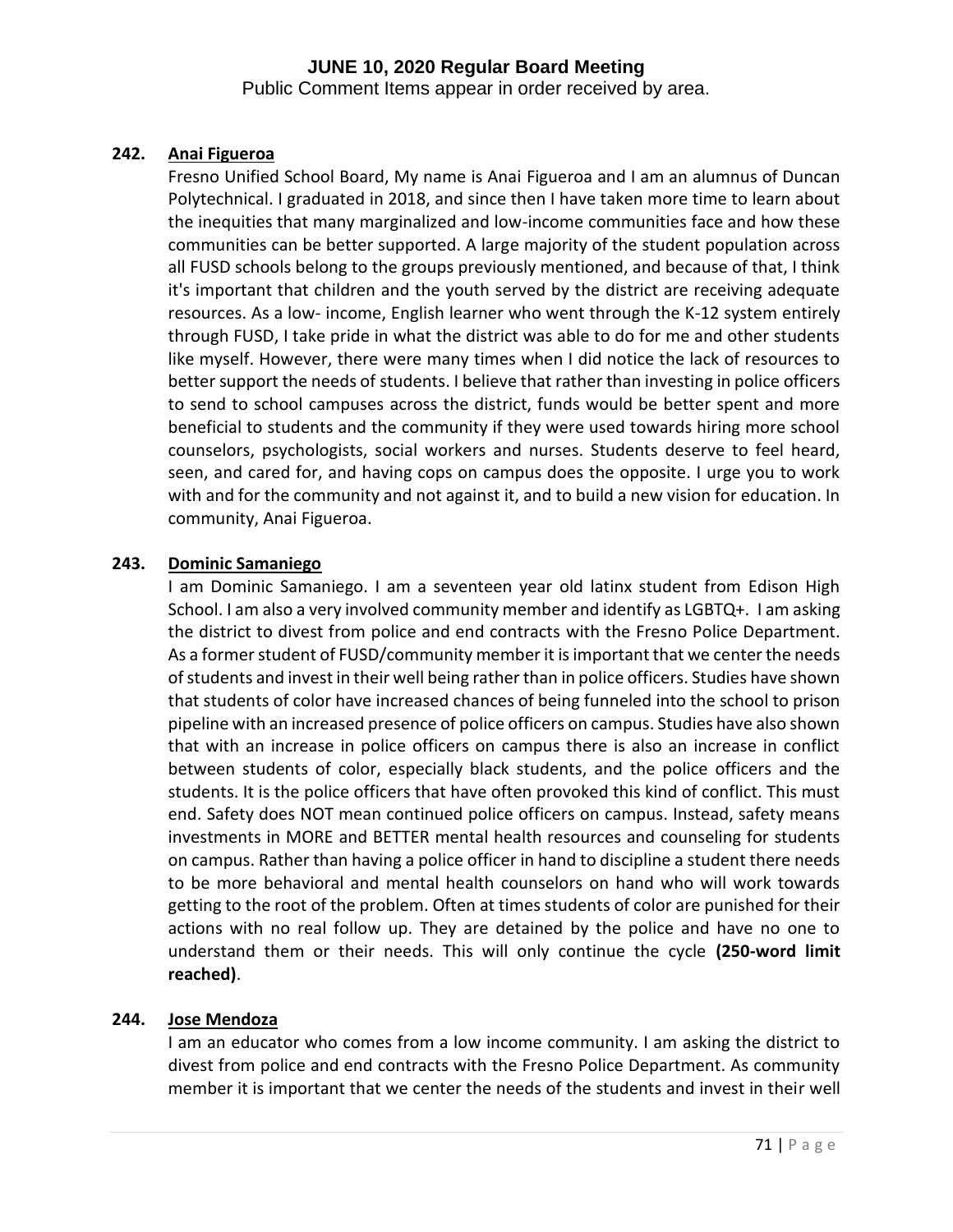Public Comment Items appear in order received by area.

being. Safety does not mean continued police on campus. Schools should not be treated as a prison. Students should not be harassed, nor should their rights be taken away by an on campus officer. That is not what parents and communities get taxed for. Safety means investments in school counselors, teacher resources, and for after school programs which are widely used by low income families. We need you to listen to students and families who have been impacted the most by the school closures, pandemic, financial hardships, and the call to honor Black lives. Without the voices of vulnerable students and families your decisions will fail to address our needs. I hope you listen to the voices of the community that pay our salaries. Schools should be in better communication with the communities around them, especially low income communities. Communities all have a voice and their voice matters.

#### **245. Ana Bustos**

Dear Fresno Unified School District Board of Education & Superintendent Bob Nelson:

We would like to express our concerns regarding Budget cuts decisions taking place at the Board of Education meetings today and during the next few days which will impact the 2020-2021 school year.

We are in support of maintaining Designated Schools in the District. Our school, Burroughs Elementary has made noticeable and significant academic progress in the 2019 CAASPP, California Assessment of Student Performance and Progress annual state assessment scoring 39.7% in English Language Arts and 34.2% in Math. In May 2020, our iReady Data currently are 48% in ELA and 46% in Math as one of the top schools Districtwide which includes our Dual Immersion Program students.

Burroughs Elementary is one of the top 2 schools in Assessments Data results Districtwide. Our Principal, Dr. Miguel Naranjo and Staff collaborate in the best interest of students with 80 hours above the average school and the Data supports that.

Our Burroughs community that we serve is an economically disadvantaged community. They depend on these additional hours to have an equitable education social emotionally and academically in comparison to schools in North Fresno. We strongly hope that you will continue to provide equity and access to our Burroughs Elementary students and all Designated Schools in Fresno Unified.

#### Respectfully,

Burroughs Elementary Teachers and Support Staff Electronic Sinatures

- 1. Ana Bustos
- 2. Lori Naranjo
- 3. Jeannete Marroquin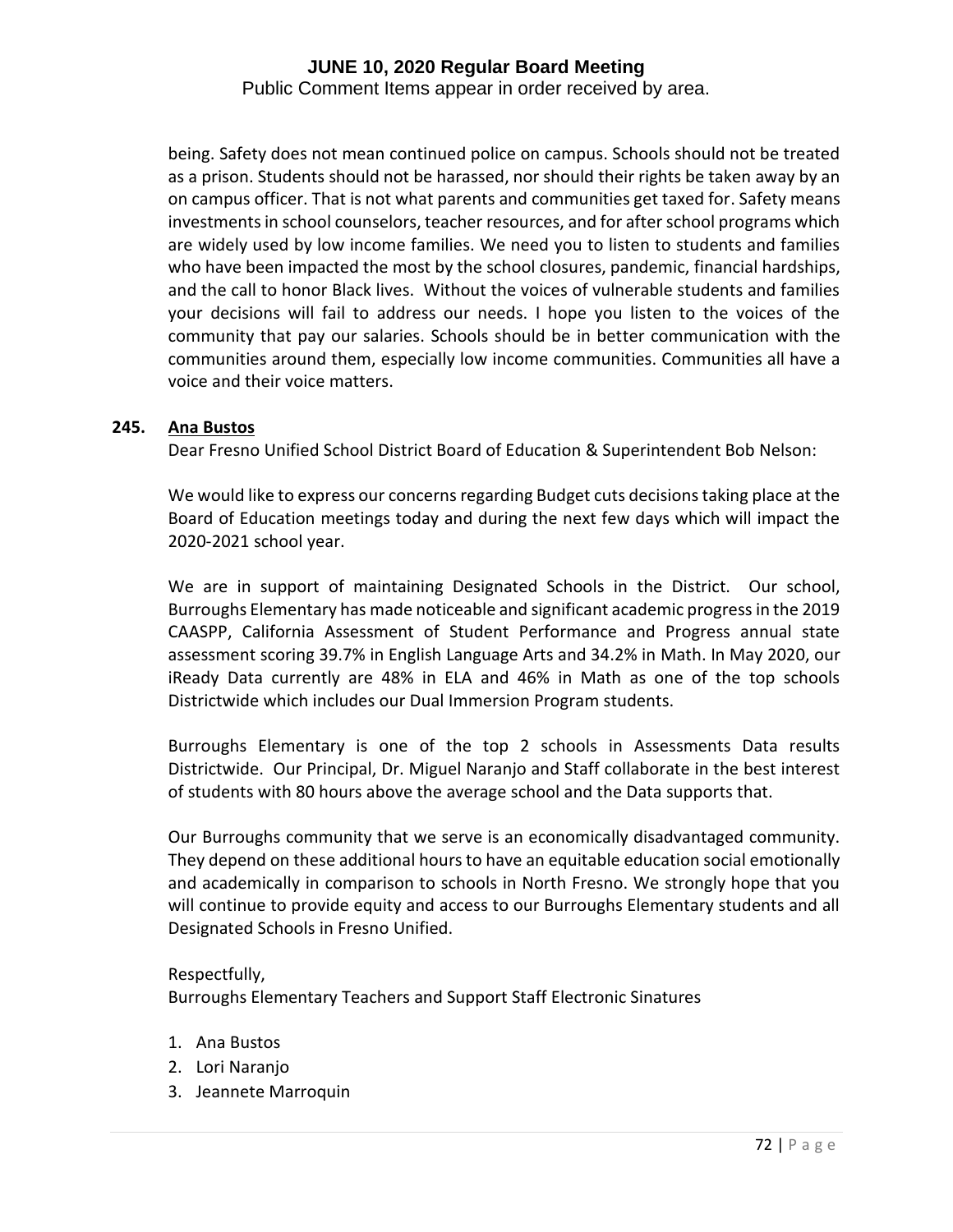# **JUNE 10, 2020 Regular Board Meeting**

Public Comment Items appear in order received by area.

- 4. Lori Gobelli
- 5. Donna Haught
- 6. Phalla Moreno
- 7. Denise Brown
- 8. Melissa Yeverino

## **246. Harmony Drumm Mendez**

Dear FUSD School Board, With regards to agenda item (B-31 School Budget), I am requesting to preserve the healthcare reserves, suspend any trigger language that increases premiums and /or reduced healthcare coverage, and add additional sick days for employees as we attempt to re-open schools. This year was my sixth year of teaching and it was the only year I had to call out for 3 straight days due to a stomach and cold flu. With extra heath concerns due to the pandemic, teachers need their healthcare preserved and additional sick days. If the health of teachers is taken care of then they can focus of their students where their attention should be. Sincerely, Harmony Drumm Mendez

## **247. Carmen Solis – Voice Message (Transcribed)**

Good Evening, my name is Carmen Solis. I am a concerned citizen calling regarding agenda item B31. Teachers need decent healthcare during this national emergency. Please use your massive reserves to maintain and increase the health fund. Increase their sick days. Their health is important for our future and for our kids our students. Thank you.

## **248. Cindy Kouyate**

My name is Cindy, and I am a community member. I am asking the district to divest from the police and end contracts with the Fresno Police Department. As a community member, it is important that we center the needs of students and invest in their wellbeing. Safety DOES NOT mean continued police on campus. Safety means investment in counselors, arts, and wellness centers. We need you to listen to students and families who have been impacted the most by school closures, pandemic, financial hardships, and the call to value Blakc Lives. Without the voice of vulnerable students and families, your decisions will fail to address our needs. We urge you to work with our community to move forward and build a new vision for education. Best Wishes, Cindy Kouyate.

# **249. Laura Jelmini – Voice Message (Transcribed)**

Hi, my name is Laura Jelmini, I'm a first grade teacher at Bakman Elementary, and I am calling regarding agenda item B dash 31 the school budget. I am calling to ask you to please preserve the healthcare reserves, suspend any trigger language that increase premiums or reduces healthcare coverage. Thank you.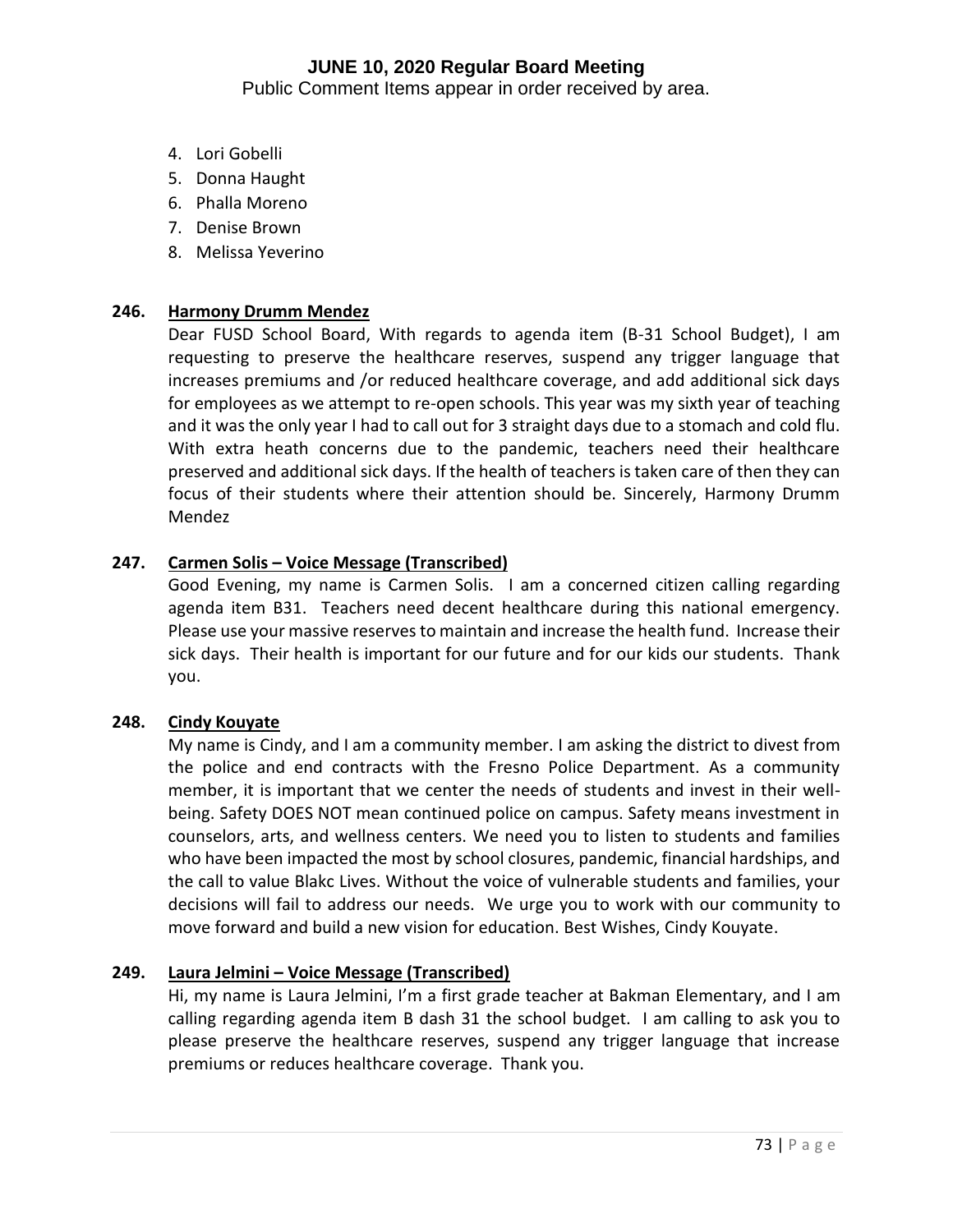# **JUNE 10, 2020 Regular Board Meeting**

Public Comment Items appear in order received by area.

## **250. Tommie Martinez**

I am greatly concerned over the proposed and recommended budget to only "maintain" the contribution by FUSD towards our healthcare. I am concerned that amidst this healthcare crisis, FUSD is recommending to only contribute last year's contribution and not continue with the contractual ongoing increase. We know healthcare costs continue to rise, but with only contributing the minimum, where will that leave us? Will all of us, you and I, be subject to pay for those shortfalls? Isn't this a missed opportunity to put money into the healthcare fund for all of us? Can you explain why the district has recommended and chosen not use any money from the reserve? It appears the district has established a secondary reserve fund where the monies will be shifted to. With that, it appears our reserves will have decreased, but they will have actually increased. Is this correct? Can this be explained further? Respectfully, Tommie M. Martinez.

## **251. Jaime Chavez**

Fresno School Board, My name is Jaime Chavez and I am a community member and Fresno State Alumna concerned about the future of Fresno. I am strongly urging you to not have police officers at school. I constantly hear students express their discomfort with seeing police at school. They shouldn't be intimidated.I am asking the district to divest from police and end contracts with the Fresno Police Department. As a community member it is important that we center the needs of students and invest in their wellbeing. Safety DOES NOT mean continued police on campus. Safety means investments in counselors, wellness centers, arts, more field trips so they can learn outside of school and in community involvement. We need you to listen to students and families who have been impacted the most by the school closures, pandemic, financial hardships, and the call to value Black Lives. Without the voices of vulnerable students and families, your decisions will fail to address our needs. It is time we help our students by really investing in their future. Public Education is under attack and we need to use every resource to accomplish this goal. Lets start by cutting the contract with Fresno PD. Best regards,Jaime, 93722.

## **252. Kenneth Solis – Voice Message (Transcribed)**

Yes, my name is Kenneth Solis and I am a concerned citizen calling in regards to agenda item B31. Teachers need decent health during a national emergency. Please use your massive l reserve money to maintain or increase their health fund and increase sick days. Their health is important for the future of the future of the students. Thank you.

## **253. Ana Sepulveda**

I'm a single mother of 3 toddlers, a 4 year old, a 3 year old and 1 year old. Our health insurance is very important to my family. My kids tend to get sick often at a young age. I would not want to have an increase in our health care in 2022. I would really appreciate if the district can use the reserve money to help this problem. Thank you, Ana Sepulveda.